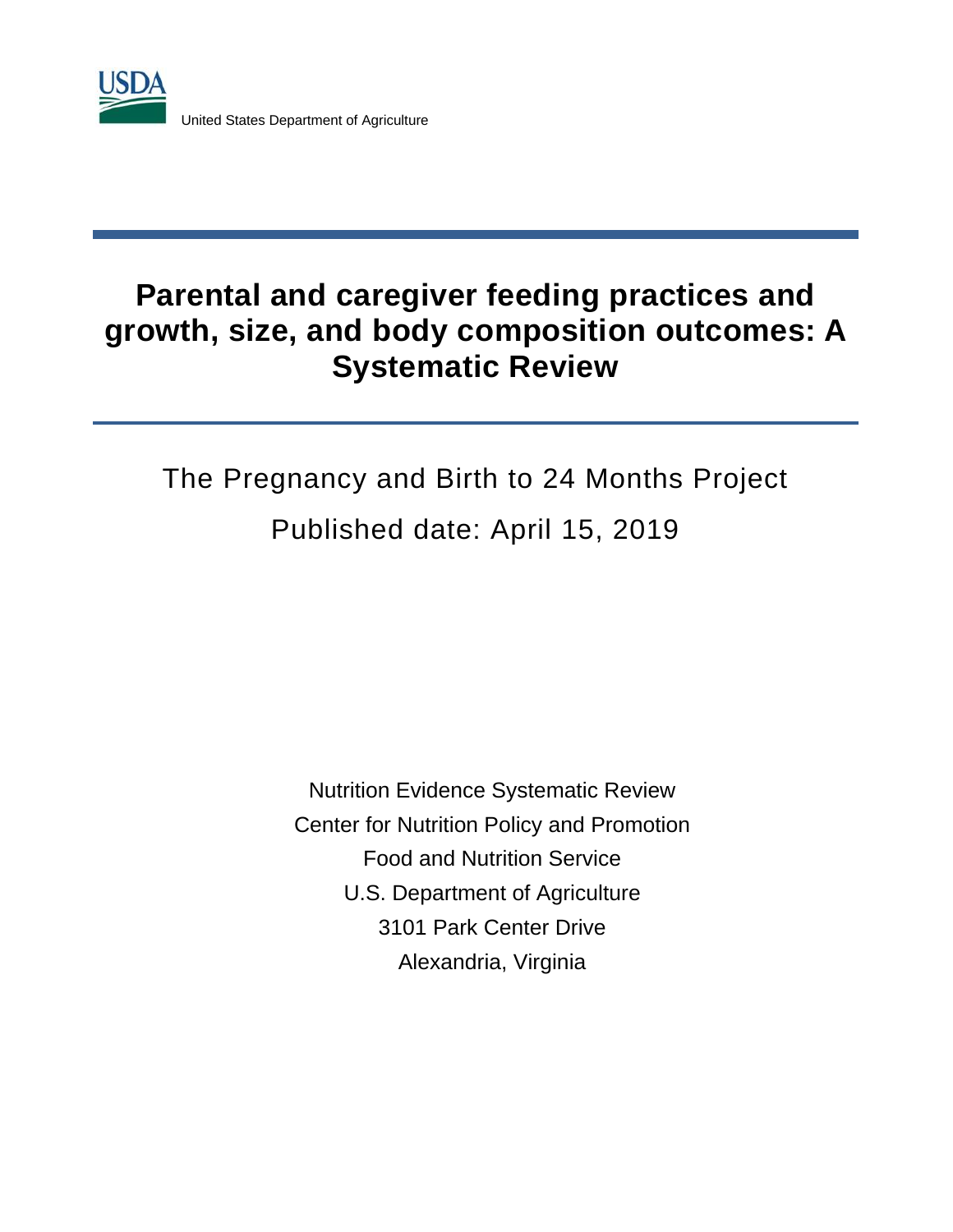This systematic review was conducted for the Pregnancy and Birth to 24 Months Project (P/B-24) by the Nutrition Evidence Systematic Review (NESR) team at the Center for Nutrition Policy and Promotion, Food and Nutrition Service, USDA. All systematic reviews from the P/B-24 Project are available on the NESR website: https://nesr.usda.gov.

Conclusion statements drawn as part of this systematic review describe the state of science related to the specific question examined. Conclusion statements do not draw implications, and should not be interpreted as dietary guidance.

The contents of this document may be used and reprinted without permission. Endorsements by NESR, the Center for Nutrition Policy and Promotion, the Food and Nutrition Service, or the U.S. Department of Agriculture (USDA) of derivative products developed from this work may not be stated or implied.

In accordance with Federal civil rights law and USDA civil rights regulations and policies, the USDA, its Agencies, offices, and employees, and institutions participating in or administering USDA programs are prohibited from discriminating based on race, color, national origin, religion, sex, gender identity (including gender expression), sexual orientation, disability, age, marital status, family/parental status, income derived from a public assistance program, political beliefs, or reprisal or retaliation for prior civil rights activity, in any program or activity conducted or funded by USDA (not all bases apply to all programs). Remedies and complaint filing deadlines vary by program or incident.

Persons with disabilities who require alternative means of communication for program information (e.g., Braille, large print, audiotape, American Sign Language, etc.) should contact the responsible Agency or USDA's TARGET Center at (202) 720-2600 (voice and TTY) or contact USDA through the Federal Relay Service at (800) 877-8339. Additionally, program information may be made available in languages other than English.

To file a program discrimination complaint, complete the USDA Program Discrimination Complaint Form, AD-3027, found online at [How to File a Program Discrimination Complaint](https://www.ascr.usda.gov/how-file-program-discrimination-complaint) and at any USDA office or write a letter addressed to USDA and provide in the letter all of the information requested in the form. To request a copy of the complaint form, call (866) 632-9992. Submit your completed form or letter to USDA by: (1) mail: U.S. Department of Agriculture, Office of the Assistant Secretary for Civil Rights, 1400 Independence Avenue, SW, Washington, D.C. 20250-9410; (2) fax: (202) 690-7442; or (3) email: [program.intake@usda.gov.](mailto:program.intake@usda.gov)

USDA is an equal opportunity provider, employer, and lender.

#### **Suggested citation for this systematic review**:

Nutrition Evidence Systematic Review Team and Flavor Exposure and Feeding Practices Technical Expert Collaborative. Parental and caregiver feeding practices and growth, size, and body composition outcomes: A Systematic Review. Pregnancy and Birth to 24 Months Project. Alexandria, VA: U.S. Department of Agriculture, Food and Nutrition Service, Center for Nutrition Policy and Promotion, February 2019. Available at: https://nesr.usda.gov/project-specific-overview-pb-24-0.

**This systematic review has also been published in the** *American Journal of Clinical Nutrition***:** Spill MK, Callahan EH, Shapiro MJ, Spahn JM, Wong YP, Benjamin-Neelon SE, et al. Caregiver feeding practices and child weight outcomes: a systematic review. *Am J Clin Nutr*. 2019;109(7):990S–1002S. [doi:](https://academic.oup.com/ajcn/article-abstract/109/Supplement_7/990S/5456694?redirectedFrom=fulltext)  [10.1093/ajcn/nqy276.](https://academic.oup.com/ajcn/article-abstract/109/Supplement_7/990S/5456694?redirectedFrom=fulltext)

#### **Related citations are published in the** *American Journal of Clinical Nutrition*: TBD, in NLM format

- **P/B-24 Project overview:** Stoody EE, Spahn JM, Casavale KO. The Pregnancy and Birth to 24 Months Project: a series of systematic reviews on diet and health. *Am J Clin Nutr*. 2019;109(7):685S–97S. [doi: 10.1093/ajcn/nqy372.](https://academic.oup.com/ajcn/article-abstract/109/Supplement_7/685S/5456707?redirectedFrom=fulltext)
- **P/B-24 systematic review methodology:** Obbagy JE, Spahn JM, Wong YP, Psota TL, Spill MK, Dreibelbis C, et al. Systematic review methodology used in the Pregnancy and Birth to 24 Months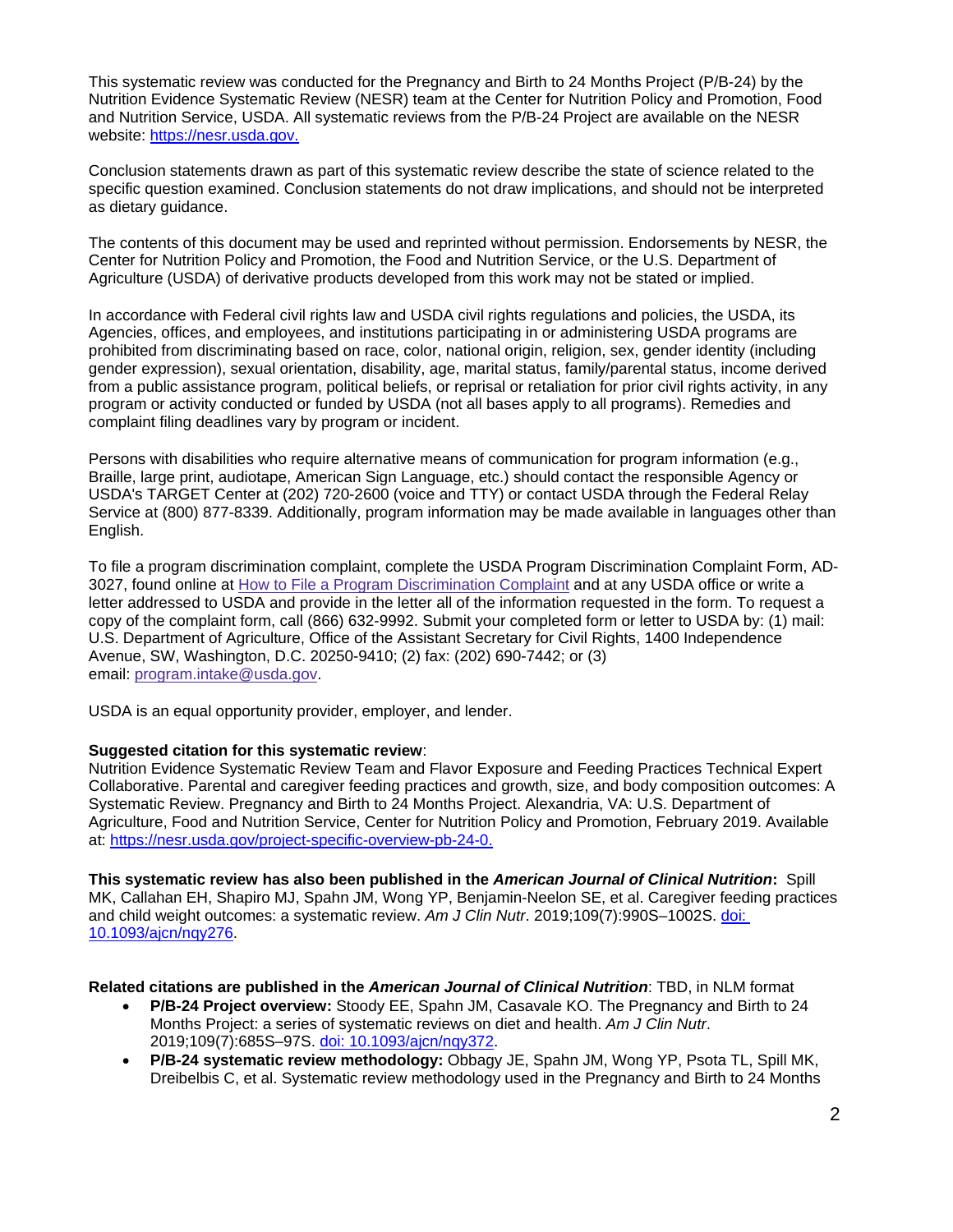Project. *Am J Clin Nutr*. 2019;109(7):698S–704S. [doi: 10.1093/ajcn/nqy226.](https://academic.oup.com/ajcn/article/109/Supplement_7/698S/5184397)

- **Related systematic reviews from the P/B-24 Project:** 
	- o Spill MK, Johns K, Callahan EH, Shapiro MJ, Wong YP, Benjamin-Neelon SE, et al. Repeated exposure to food and food acceptability in infants and toddlers: a systematic review. *Am J Clin Nutr*. 2019;109(7):978S–89S. [doi: 10.1093/ajcn/nqy308.](https://academic.oup.com/ajcn/article-abstract/109/Supplement_7/978S/5456703?redirectedFrom=fulltext)
	- o Spahn JM, Callahan EH, Spill MK, Wong YP, Benjamin-Neelon SE, Birch L, et al. Influence of maternal diet on flavor transfer to amniotic fluid and breast milk and children's responses: a systematic review. *Am J Clin Nutr*. 2019;109(7):1003S–26S. [doi: 10.1093/ajcn/nqy240.](https://academic.oup.com/ajcn/article-abstract/109/Supplement_7/1003S/5456696?redirectedFrom=fulltext)

# <span id="page-2-1"></span>**ACKNOWLEDGEMENTS**

#### **Flavor exposure & Feeding practices Technical Expert Collaborative (TEC):**

- Sara Benjamin-Neelon, PhD, MPH, RD, Johns Hopkins University
- Leann Birch, PhD, University of Georgia
- Maureen Black, PhD, University of Maryland School of Medicine and RTI International
- Ronette Briefel, DrPH, MPH, RD, Mathematica Policy Institute
- John Cook, PhD, MAEd, Boston Medical Center
- Myles Faith, PhD, University at Buffalo
- Julie Mennella, PhD, Monell Chemical Senses Center

#### **Nutrition Evidence Systematic Review (NESR) Team:**

- Maureen Sp[i](#page-2-0)ll<sup>i</sup>, PhD, Panum Group, Lead analyst
- Emily Gower<sup>i</sup>, MS, Panum Group, Analyst (from 11/2016)
- Kirsten Johns<sup>i</sup>, MS, Panum Group, Analyst (until 01/2017)
- Myra Shapiro<sup>i</sup>, PhD, Panum Group, Analyst (from 01/2017)
- Joanne Spahn, MS, USDA, Analyst
- Yat Ping Wong, MLS, MPH, USDA, Librarian

#### **Project Leads:**

 $\overline{a}$ 

- Kellie Casavale, PhD, RD, HHS
- Joanne Spahn, MS, RD, FADA, USDA
- Eve Essery Stoody, PhD, USDA

#### **Federal Expert Group (FEG)-Technical Expert Collaborative (TEC) Liaisons:**

- Andrea Farmer, MS, RD, LD, USDA (until 05/2016)
- Heather Hamner, PhD, MS, MPH, CDC (from 05/2016)
- Cria Perrine, PhD, CDC (from 10/2016)

All TEC and NESR team members, Project leads, and FEG-TEC liaisons participated in establishing the research questions, analytic framework, and study inclusion and exclusion criteria. MKS, KJ, EHC, MJS, and JMS wrote the manuscript, screened, extracted data and assessed risk of bias independently. YPW designed and conducted the literature search. SBN, LB, MB, RB, JTC, MSF, and JAM designed the protocol and provided substantive input to evidence synthesis, conclusion statement. KOC,

<span id="page-2-0"></span><sup>i</sup> Under contract with the Food and Nutrition Service, United States Department of Agriculture.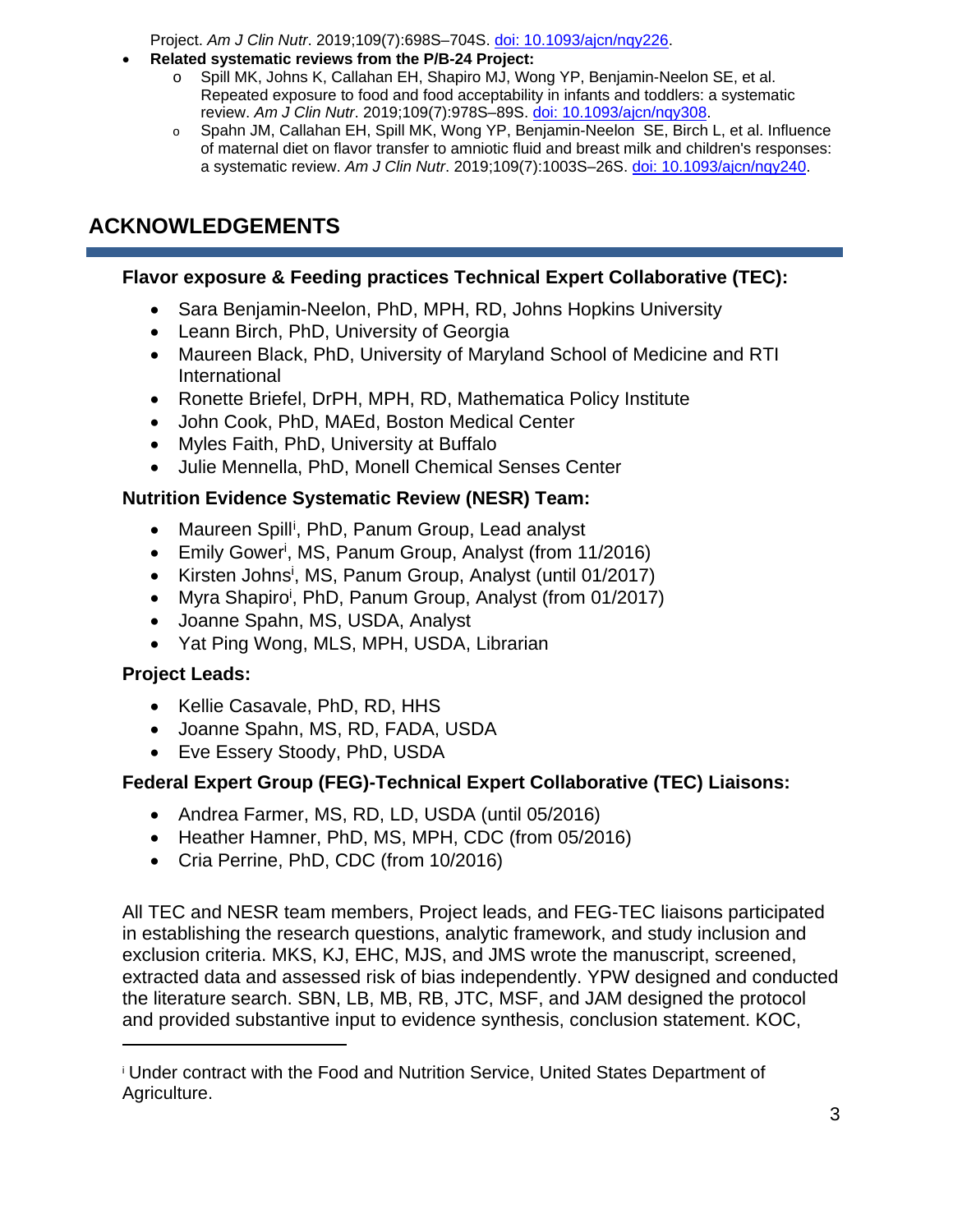JMS, and EES provided oversight of the project. All authors critically reviewed the manuscript and approved the final version. The authors declare no conflicts of interest.

**FUNDING SOURCE:** United States Department of Agriculture, Food and Nutrition Service, Center for Nutrition Policy and Promotion, Alexandria, VA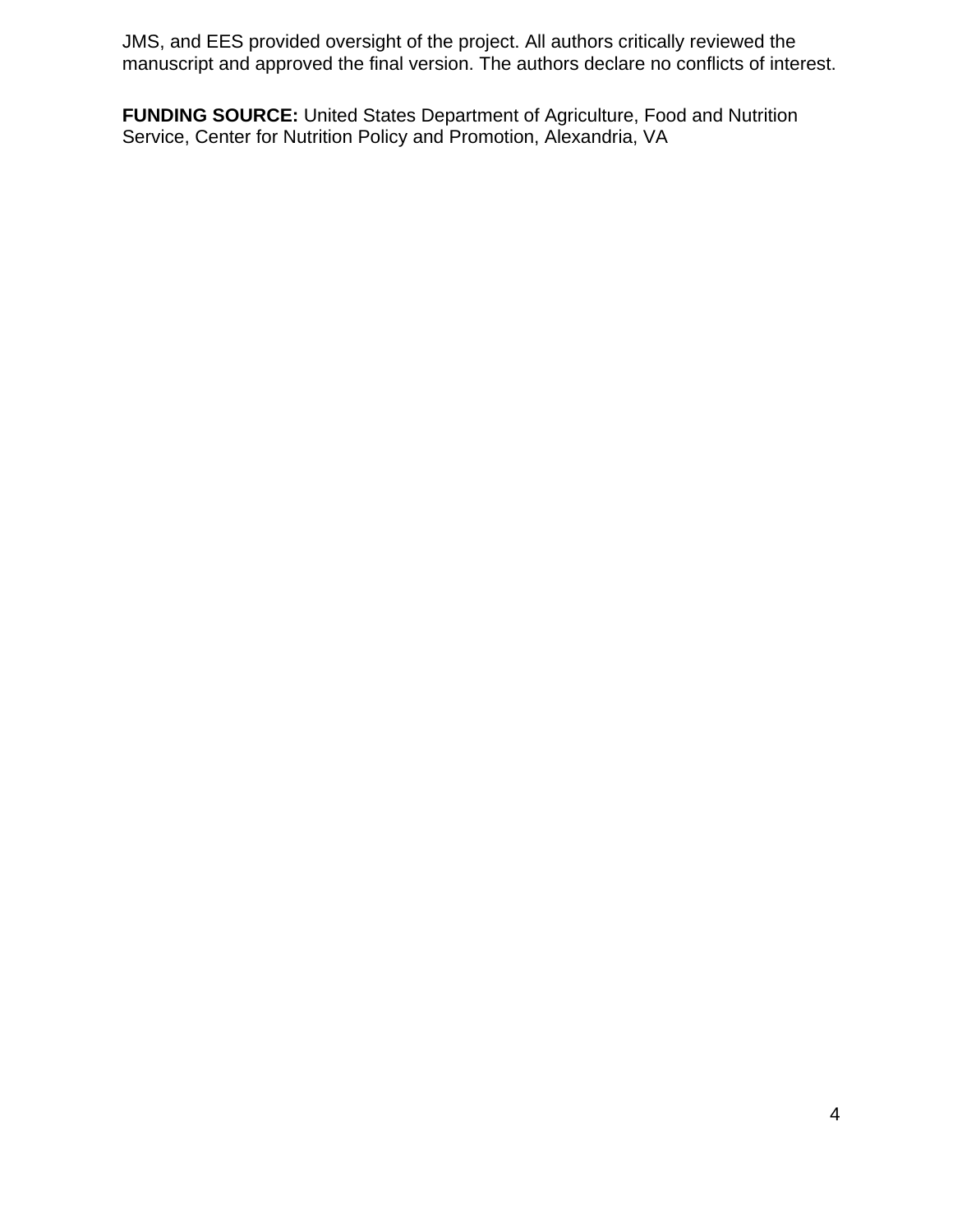# <span id="page-4-0"></span>**TABLE OF CONTENTS**

| What is the relationship between parental and caregiver feeding practices and growth,    |  |
|------------------------------------------------------------------------------------------|--|
|                                                                                          |  |
|                                                                                          |  |
|                                                                                          |  |
|                                                                                          |  |
|                                                                                          |  |
|                                                                                          |  |
|                                                                                          |  |
|                                                                                          |  |
|                                                                                          |  |
|                                                                                          |  |
|                                                                                          |  |
|                                                                                          |  |
|                                                                                          |  |
|                                                                                          |  |
|                                                                                          |  |
|                                                                                          |  |
|                                                                                          |  |
| Table 2. Overview of associations between feeding practices and child weight outcomes 38 |  |
|                                                                                          |  |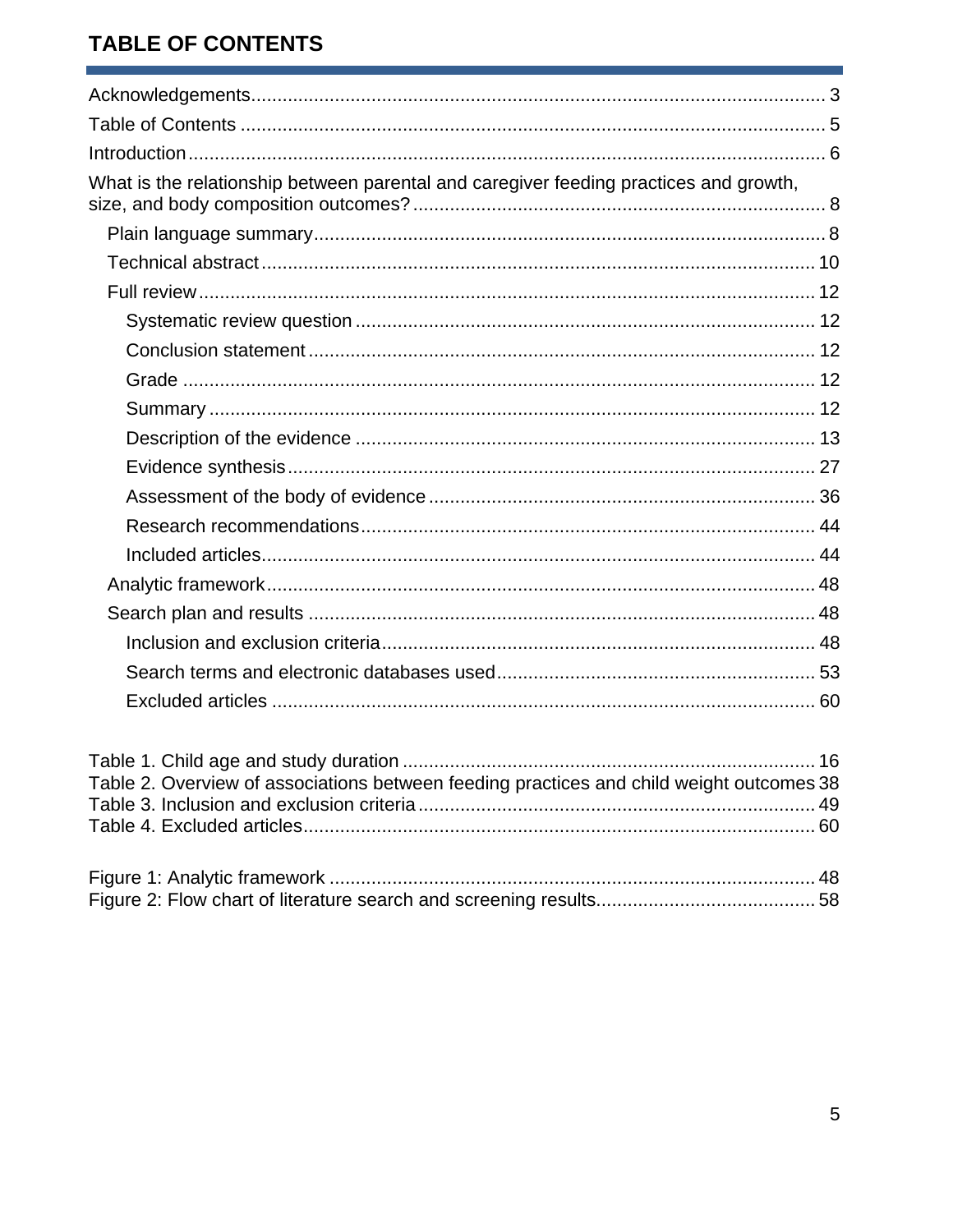$\overline{a}$ 

<span id="page-5-0"></span>This document describes a systematic review conducted to answer the following question: what is the relationship between parental and caregiver feeding practices and growth, size, and body composition outcomes? This systematic review was conducted as part of the Pregnancy and Birth to 24 Months (P/B-24) Project by USDA's Nutrition Evidence Systematic Review (NESR).

The purpose of the P/B-24 Project was to conduct a series of systematic reviews on diet and health for women who are pregnant and for infants and toddlers from birth to 24 months of age. This project was a joint initiative led by USDA and HHS, and USDA's NESR carried out all of the systematic reviews. A Federal Expert Group (FEG), a broadly representative group of Federal researchers and program leaders, also provided input throughout the P/B-24 Project. More information about the P/B-24 Project has been published<sup>[ii](#page-5-1)</sup> and is available on the NESR website: [https://nesr.usda.gov/project-specific](https://nesr.usda.gov/project-specific-overview-pb-24-0)[overview-pb-24-0.](https://nesr.usda.gov/project-specific-overview-pb-24-0)

NESR, formerly known as the Nutrition Evidence Library (NEL), specializes in conducting food- and nutrition-related systematic reviews using a rigorous, protocol-driven methodology. To conduct each P/B-24 systematic review, NESR's staff worked with a Technical Expert Collaborative (TEC), which is a group of 7–8 leading subject matter experts.

NESR's systematic review methodology involves developing and prioritizing systematic review questions, searching for and selecting studies, extracting and assessing the risk of bias of data from each included study, synthesizing the evidence, developing a conclusion statement, grading the evidence underlying the conclusion statement, and recommending future research. A detailed description of the methodology used in conducting systematic reviews for the P/B-24 Project has been published<sup>[iii](#page-5-2)</sup> and is available on the NESR website: [https://nesr.usda.gov/pb-24-project-methodology-0.](https://nesr.usda.gov/pb-24-project-methodology-0) In addition, starting on page 48, this document includes details about the methodology as it was applied to the systematic review described herein. An [analytic framework](#page-47-0) that illustrates the overall scope of the question, including the population, the interventions and/or exposures, comparators, and outcomes of interest, is found on page 48. In addition, the [literature search plan,](#page-47-1) that was used to identify studies included in this systematic review is found on page 48.

<span id="page-5-1"></span>ii Stoody EE, Spahn JM, Casavale KO. The Pregnancy and Birth to 24 Months Project: a series of systematic reviews on diet and health. *Am J Clin Nutr*. 2019;109(7):685S–97S. [doi:](https://academic.oup.com/ajcn/article-abstract/109/Supplement_7/685S/5456707?redirectedFrom=fulltext)  [10.1093/ajcn/nqy372.](https://academic.oup.com/ajcn/article-abstract/109/Supplement_7/685S/5456707?redirectedFrom=fulltext)

<span id="page-5-2"></span>iii Obbagy JE, Spahn JM, Wong YP, Psota TL, Spill MK, Dreibelbis C, et al. Systematic review methodology used in the Pregnancy and Birth to 24 Months Project. *Am J Clin Nutr*. 2019;109(7):698S– 704S. [doi: 10.1093/ajcn/nqy226.](https://academic.oup.com/ajcn/article/109/Supplement_7/698S/5184397)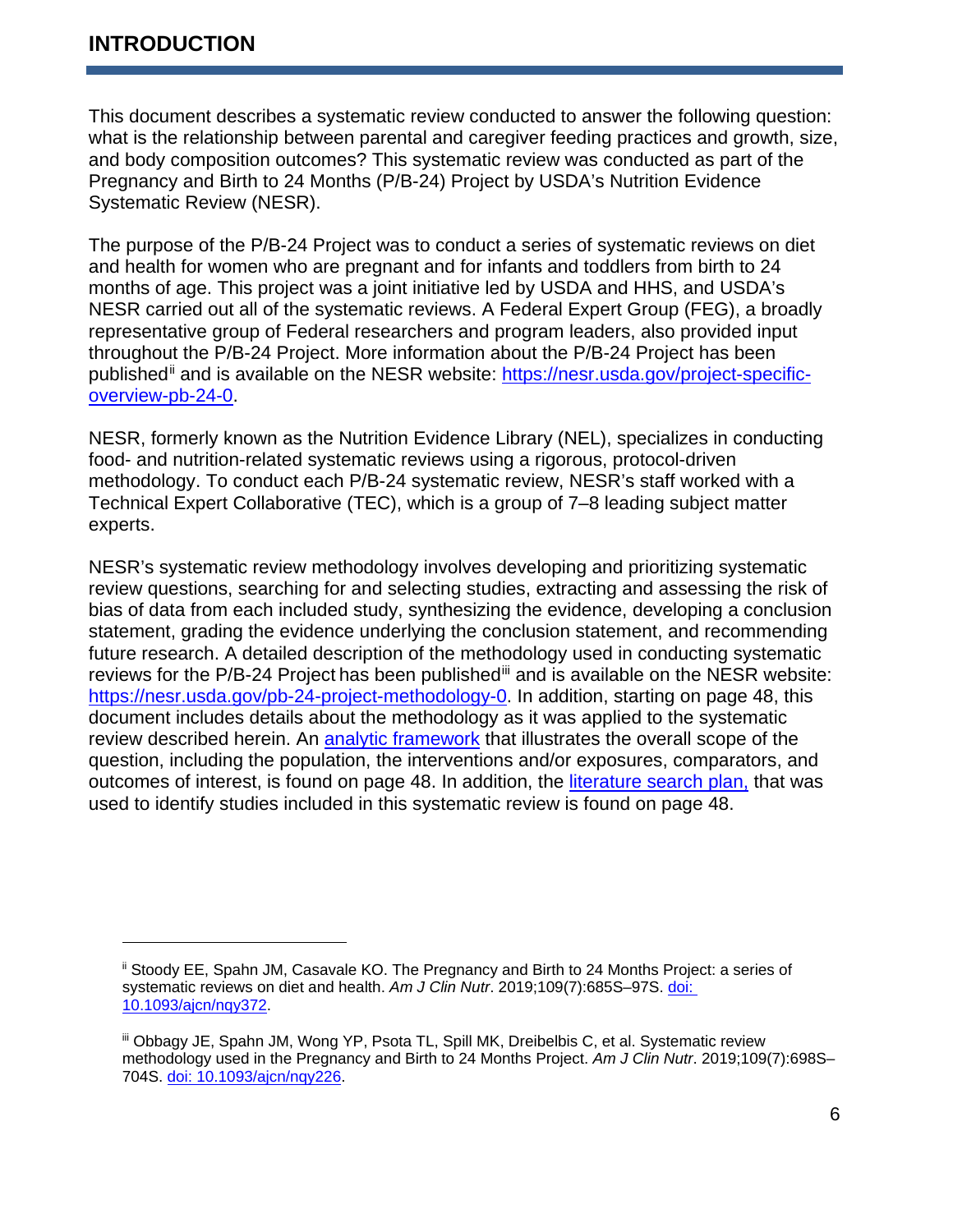#### **List of abbreviations**

| Full name                                             |
|-------------------------------------------------------|
| Body mass index                                       |
| Body mass index z-score                               |
| United States Department of Health and Human Services |
| <b>Nutrition Evidence Library</b>                     |
| <b>NEL Bias Assessment Tool</b>                       |
| Randomized controlled trial                           |
| Risk of bias                                          |
| <b>Systematic Review</b>                              |
| <b>Technical Expert Collaborative</b>                 |
| United States Department of Agriculture               |
| Weight-for-age z-score                                |
| Weight-for-length z-score                             |
|                                                       |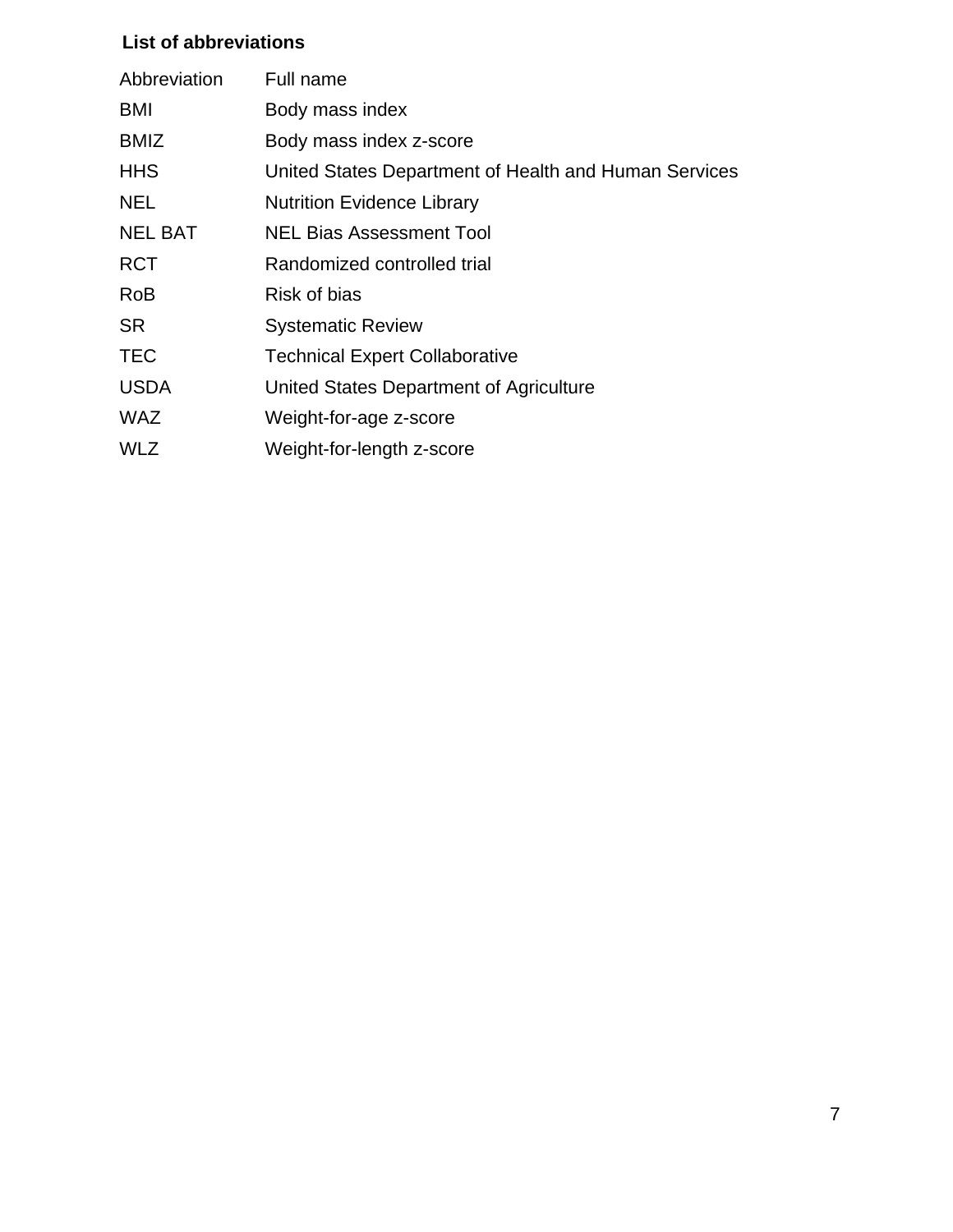## <span id="page-7-1"></span><span id="page-7-0"></span>**PLAIN LANGUAGE SUMMARY**

#### **What is the question?**

• The question is: What is the relationship between caregiver feeding practices for children from birth to 24 months old and the weight, growth, and body composition outcomes?

#### **What is the answer to the question?**

- Moderate evidence from randomized controlled trials suggests that providing responsive feeding guidance to mothers to recognize and respond appropriately to a child's hunger and satiety cues can contribute to "normal" weight gain and/or "normal" weight status in children two years and younger compared to children whose mothers did not receive responsive feeding guidance.
- Moderate evidence from longitudinal cohort studies indicates an association between maternal feeding practices and the child's weight status and/or weight gain, but the direction of effect has not been adequately studied. Restrictive feeding practices are associated with increased weight gain and higher weight status and pressuring feeding practices are associated with decreased weight gain and lower weight status. Evidence suggests mothers' feeding practices are related to concerns about children's body weight.

#### **Why was this question asked?**

• This important public health question was identified and prioritized as part of the U.S. Department of Agriculture and Department of Health and Human Services Pregnancy and Birth to 24 Months Project.

#### **How was this question answered?**

• A team of Nutrition Evidence Systematic Review staff conducted a systematic review in collaboration with a group of experts called a Technical Expert **Collaborative** 

#### **What is the population of interest?**

• Caregiver feeding practices were studied when generally healthy infants and toddlers were between the ages of 0 to 24 months; growth, size, and body composition outcomes were examined in the children through 18 years of age.

#### **What evidence was found?**

- 27 publications were included: 6 RCTs, 2 non-randomized controlled trials, 19 longitudinal cohort studies
	- o Feeding practices were examined when children were newborns to 22 months of age; outcomes were collected in children up to 6 years of age.
- 4 controlled trials demonstrated that interventions that taught parents about responsive feeding led to lower weight outcomes in children two years and younger compared to children in a control group.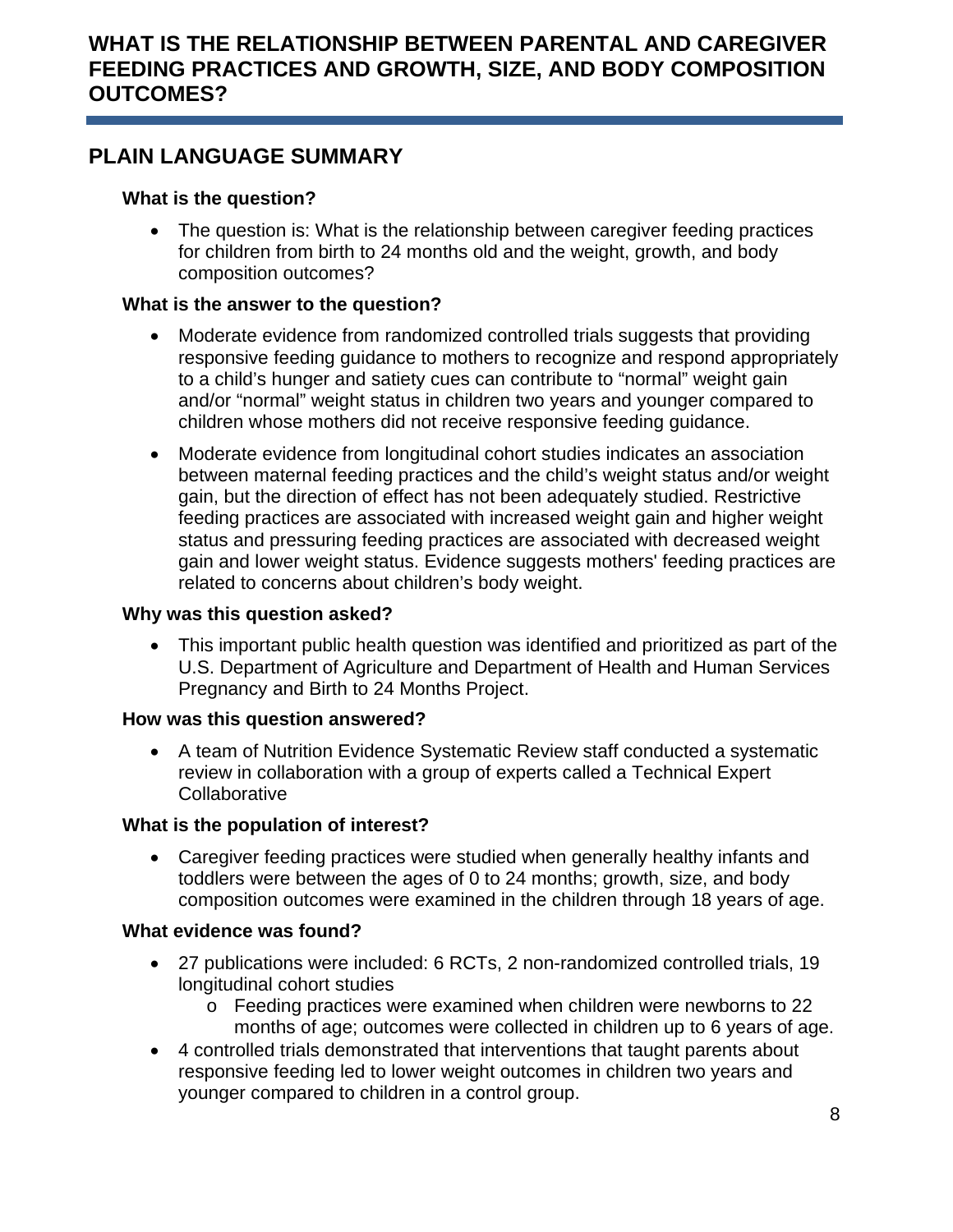- The longitudinal cohort studies examined a variety of feeding practices, including: pressuring, restriction, responsive, feeding in the absence of hunger, indulgent, concern about weight/intake, baby led vs. standard weaning, control, monitoring, modelling, laissez-faire, and authoritative.
- While there were some inconsistencies, there is evidence that restrictive feeding practices are positively associated with higher child weight outcomes and pressuring-to-eat practices are associated with lower child weight outcomes.
- The relationship between caregiver feeding practices and child's weight is not unidirectional. Evidence indicates that parental concern of child's weight is related to the child's weight status and influences their feeding practices.
- There are limitations in the evidence, including inconsistent methodology, including the interventions, exposures, outcomes, child age, and time to followup, and lack of information on caregiver motivations in decision-making related to infant feeding.

#### **How up-to-date is this review?**

• This review includes literature from 01/1980 to 01/2017.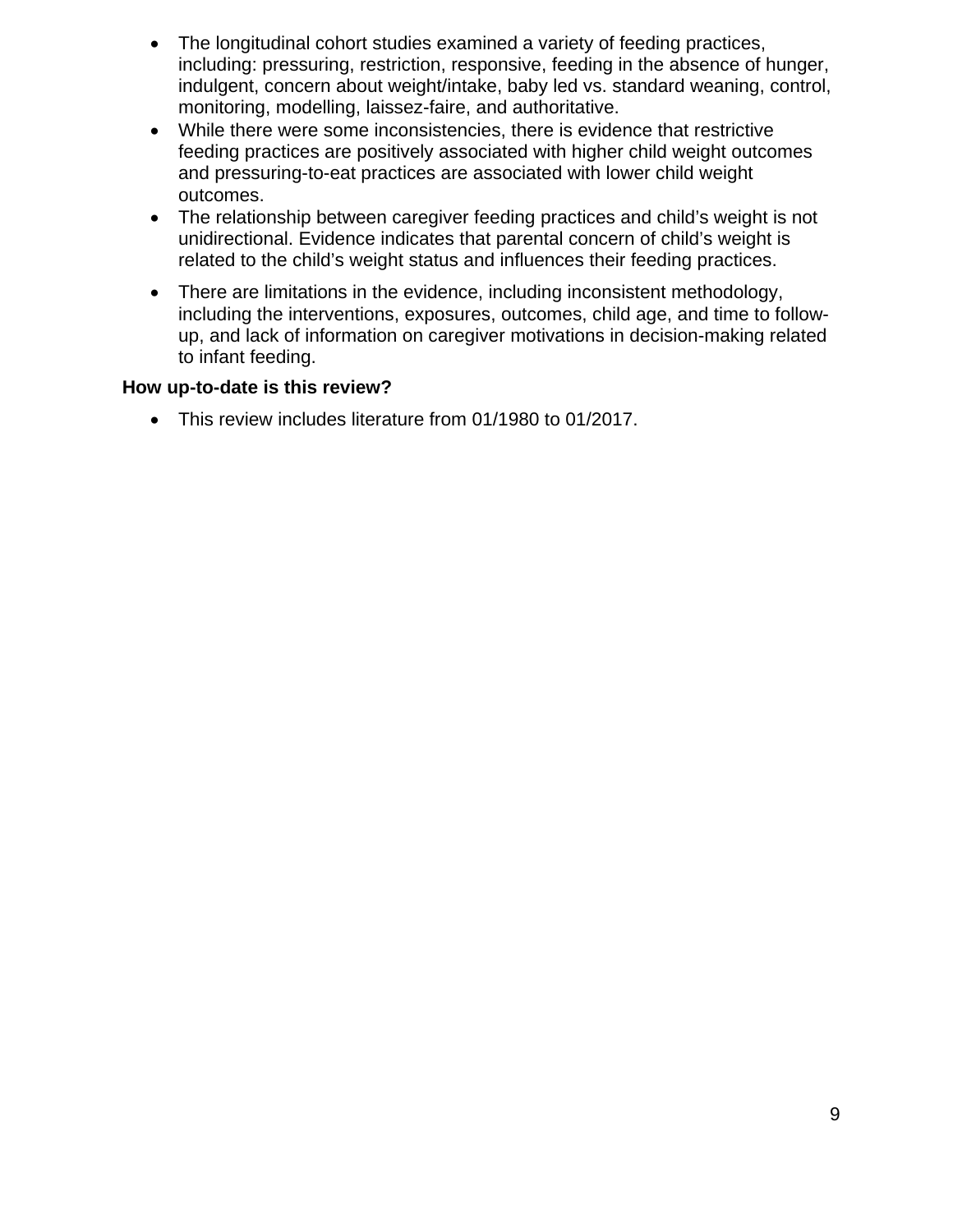# <span id="page-9-0"></span>**TECHNICAL ABSTRACT**

#### **Background**

- The relationship between caregiver feeding practices and child weight outcomes is likely bi-directional and influenced by the child's actual or perceived weight and behaviors during feeding, as well as maternal variables; this review focuses on studies that measured caregiver feeding practices as the independent variable and children weight as the outcome.
- Feeding practices are the strategies or behaviors parents use to direct child eating.
- Responsive feeding is characterized by caregiver guidance and recognition of the child's cues of hunger and satiety.
- Non-responsive feeding is dominated by a lack of reciprocity between the parent and child, with the caregiver taking excessive control of the feeding situation (pressuring or restricting food intake), the child controlling the feeding situation (indulgent feeding), or the caregiver being uninvolved during meals (uninvolved feeding/ laissez-faire), using feeding as a default first response to infant distress (feeding to soothe).
- Systematic reviews were conducted as part of the U.S. Department of Agriculture and Department of Health and Human Services Pregnancy and Birth to 24 Months Project.
- The goal of this systematic review was to examine the following question: What is the relationship between caregiver feeding practices for children from birth to 24 months old and the weight, growth, and body composition of their children?

#### **Conclusion Statement and Grades**

- Moderate evidence from randomized controlled trials suggests that providing responsive feeding guidance to mothers to recognize and respond appropriately to a child's hunger and satiety cues can contribute to "normal" weight gain and/or "normal" weight status in children two years and younger compared to children whose mothers did not receive responsive feeding guidance. **Grade**: Moderate
- Moderate evidence from longitudinal cohort studies indicates an association between maternal feeding practices and the child's weight status and/or weight gain, but the direction of effect has not been adequately studied. Restrictive feeding practices are associated with increased weight gain and higher weight status and pressuring feeding practices are associated with decreased weight gain and lower weight status. Evidence suggests mothers' feeding practices are related to concerns about children's body weight. **Grade**: Moderate

#### **Methods**

- This systematic review was conducted by a team of staff from the Nutrition Evidence Systematic Review team in collaboration with a Technical Expert Collaborative.
- Literature search was conducted using 4 databases (PubMed, Cochrane, Embase, and CINAHL) to identify articles that evaluated the intervention or exposure of caregiver feeding practices and the outcomes of growth, size, and body composition. A manual search was conducted to identify articles that may not have been included in the electronic databases searched. Articles were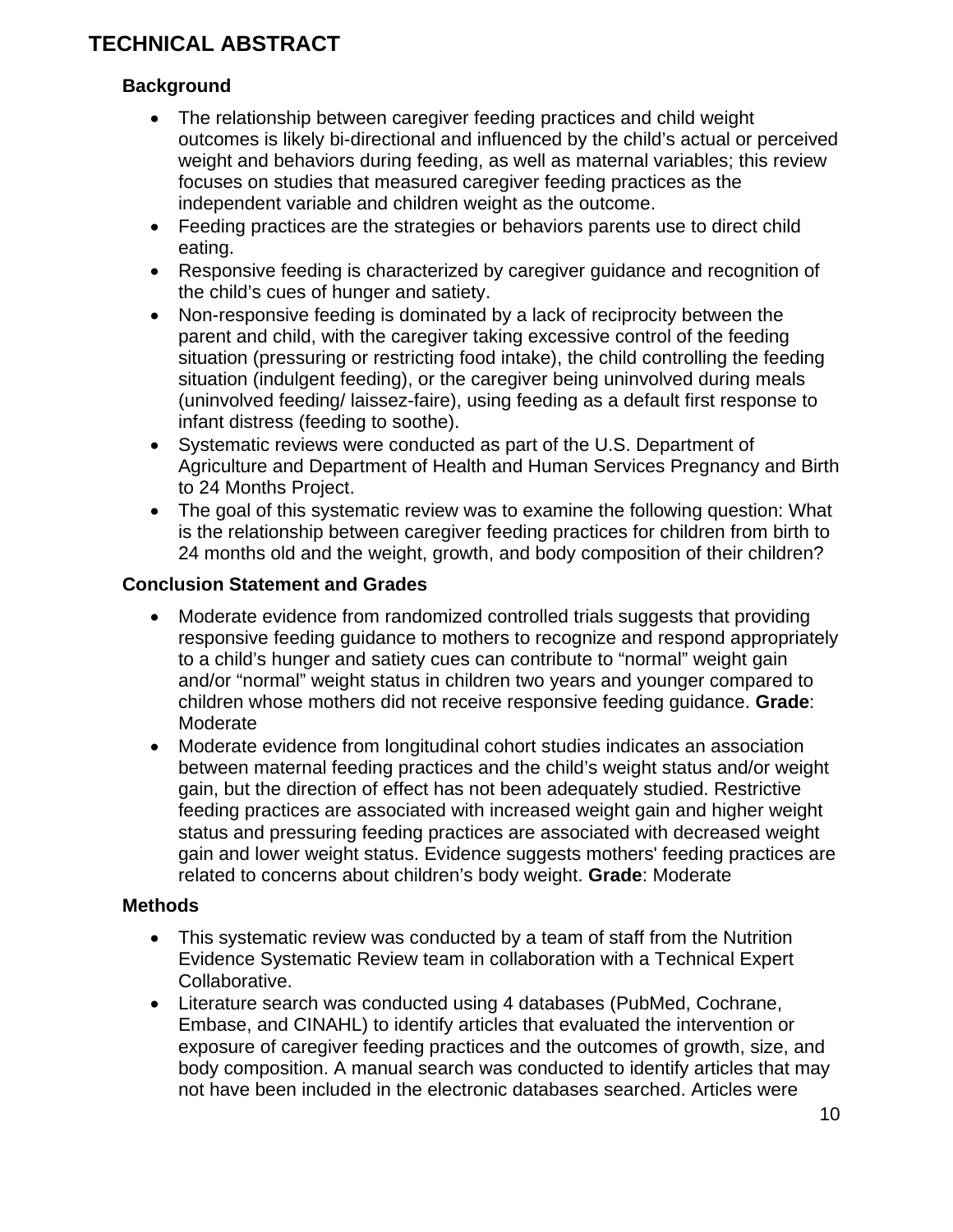screened by two authors independently for inclusion based on pre-determined criteria.

• Data extraction and risk of bias assessment were conducted for each included study, and both were checked for accuracy. The body of evidence was qualitatively synthesized to inform development of a conclusion statement(s), and the strength of evidence was graded using pre-established criteria evaluating the body of evidence on internal validity/risk of bias, adequacy, consistency, impact, and generalizability.

#### **Summary of Evidence**

- Twenty-seven articles (6 RCT, 2 non-randomized controlled trials, 19 longitudinal cohort studies) met criteria for inclusion that examined caregiver feeding practices and child growth, size, and body composition outcomes
- Studies took place in the U.S., Australia, the U.K., the Netherlands, and China.
- Feeding practices were examined when children were newborns to 22 months of age; outcomes were collected in children up to 6 years of age.
- Caregivers were predominantly mothers (99%), many of whom were educated to at least the high school level.
- 4 controlled trials demonstrated that interventions that taught parents about responsive feeding led to lower weight outcomes in children two years and younger compared to children in a control group.
- The longitudinal cohort studies examined a variety of feeding practices, including: pressuring  $(n=8)$ , restriction  $(n=7)$ , responsive  $(n=6)$ , feeding in the absence of hunger (n=3), indulgent (n=2), concern about weight/intake (n=2), baby led vs. standard weaning (n=1), control (n=1), monitoring (n=1), modelling  $(n=1)$ , laissez-faire  $(n=1)$ , and authoritative  $(n=1)$ .
- While there were some inconsistencies, there is evidence that restrictive feeding practices are positively associated with higher child weight outcomes (WAZ, WLZ, BMIZ, and risk of overweight ) and pressuring-to-eat practices are associated with lower child weight outcomes (WAZ, excess weight (WAZ >1; WAZ >90th percentile), WLZ, standardized weight, and weight gain).
- The relationship between caregiver feeding practices and child's weight is not unidirectional. Evidence indicates that parental concern of child's weight is related to the child's weight status and influences their feeding practices.
- There are limitations in the evidence, including inconsistent methodology, including the interventions, exposures, outcomes, child age, and time to followup, and lack of information on caregiver motivations in decision-making related to infant feeding .
- There are limitations in the evidence, including:
	- o Inconsistencies in methodology, including the interventions, exposures, outcomes, child age, and time to follow-up
	- o Lack of information on caregiver motivations for making decisions about infant feeding
	- o Lack of information on the stability of feeding practices over time or throughout different developmental periods, particularly during the transition from breast or bottle-feeding to feeding complementary foods and beverages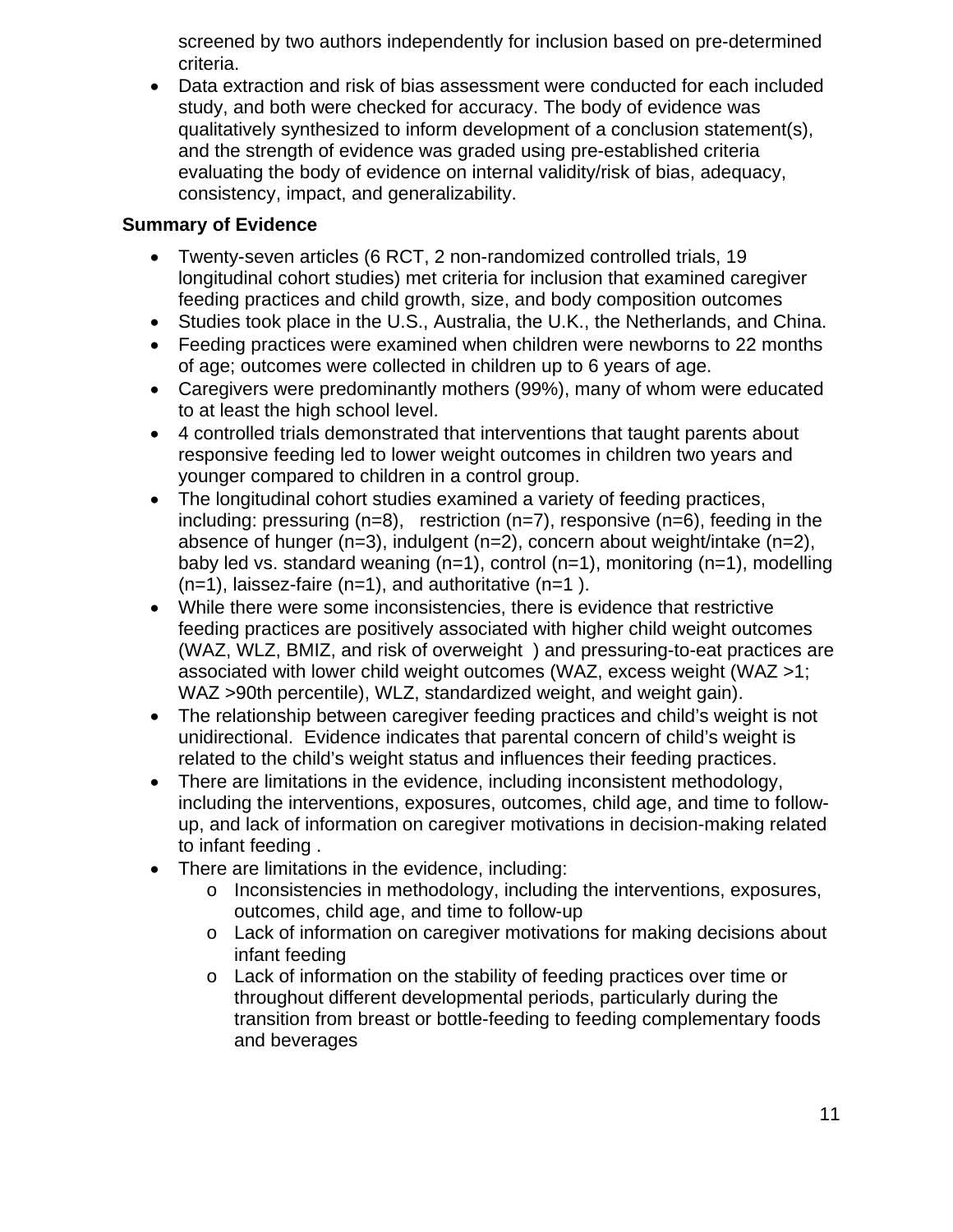## <span id="page-11-0"></span>**FULL REVIEW**

## <span id="page-11-1"></span>**Systematic review question**

What is the relationship between caregiver feeding practices for children from birth to 24 months old and the weight, growth, and body composition outcomes?

#### <span id="page-11-2"></span>**Conclusion statement**

Moderate evidence from randomized controlled trials suggests that providing responsive feeding guidance to mothers to recognize and respond appropriately to a child's hunger and satiety cues can contribute to "normal" weight gain and/or "normal" weight status in children two years and younger compared to children whose mothers did not receive responsive feeding guidance.

Moderate evidence from longitudinal cohort studies indicates an association between maternal feeding practices and the child's weight status and/or weight gain, but the direction of effect has not been adequately studied. Restrictive feeding practices are associated with increased weight gain and higher weight status and pressuring feeding practices are associated with decreased weight gain and lower weight status. Evidence suggests mothers' feeding practices are related to concerns about children's body weight.

#### <span id="page-11-3"></span>**Grade**

#### **Moderate**

#### <span id="page-11-4"></span>**Summary**

- This body of evidence includes 27 publications, eight from controlled trials and 19 from longitudinal cohort studies, published from 1982 to 2016, that took place in the US, Australia, the UK, the Netherlands, and China.
- Caregivers were predominantly mothers (99%), with few fathers, and in one study from China, grandparents. Six studies were with a primarily non-white population, but for the full body of evidence most of the participants were white, educated women.
- This body of evidence includes studies that examined feeding practices when children were newborns to 22 months of age and outcomes were collected in children up to 6 years of age. The body of evidence includes studies that measured feeding practices during different phases of infant/toddler feeding including feeding of breastmilk and/or formula, complementary foods, and table foods.
- Caregiver feeding practices are influenced by many factors including caregivers' perception of and actual differences in children's health status, weight status, and temperament; therefore, there is a bi-directional relationship between feeding practices and infant characteristics that should be considered when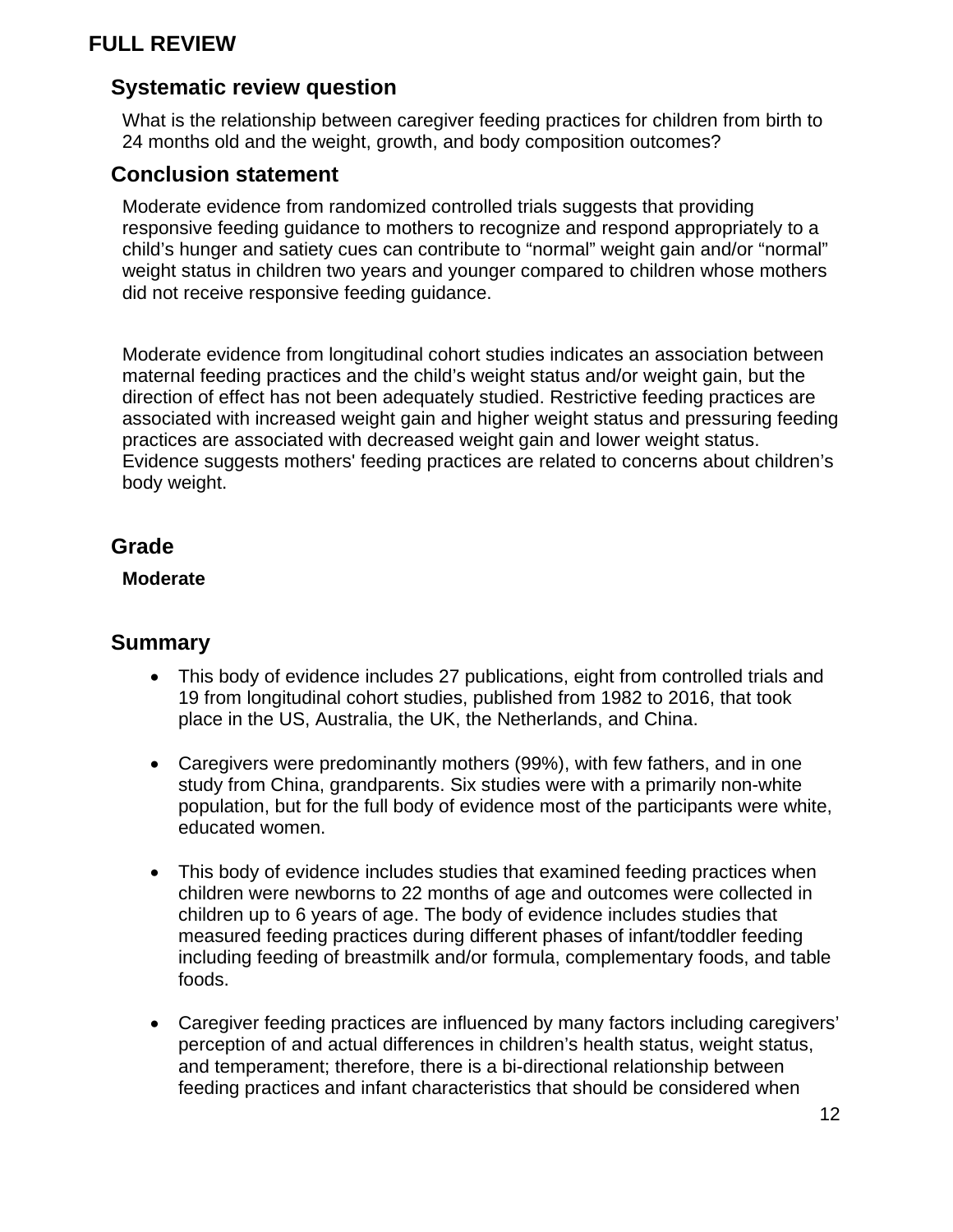interpreting findings.

- Normal weight gain is important in childhood development; therefore, caution should be used when interpreting associations between feeding practices and higher or lower weight outcomes. It is important to note that "normal" weight gain and weight status are measured and defined differently across the studies (see description of evidence, outcome measures).
- Of the six controlled trials in the body of evidence, four strong trials demonstrated that interventions that taught parents about responsive feeding (recognizing and responding to infant's hunger and satiety cues) led to lower weight outcomes (lower BMI z-scores, lower weight-for-length z-scores, less likely to be overweight, less rapid weight gain, and lower conditional weight gain) in children two years and younger compared to children in a control group. (The remaining two trials had significant limitations and were therefore were not considered as strongly in development of the conclusion statement.)
- One controlled trial within the body of evidence had follow-up times of 9 months, 20-months, and 4.5 years after the intervention. Children of mothers who were taught responsive feeding practices had lower BMI z-scores and less rapid weight gain at a 9-month follow-up but not at the 20 month or 4.5 year follow-up compared to children in the control group; however, there was a difference in parental feeding practices between the groups at each follow-up time point.
- The longitudinal cohort studies examined a variety of feeding practices beyond responsive feeding. While there were some inconsistencies, there is evidence that restrictive feeding practices are positively associated with higher child weight outcomes (WAZ, WLZ, BMIZ, and risk of overweight) and pressuring-toeat is associated with lower child weight outcomes (WAZ, excess weight (WAZ >1; WAZ >90<sup>th</sup> percentile), WLZ, standardized weight, and weight gain).
- There were several limitations in this body of evidence. Within the intervention studies, limitations include generalizability, variation in methods including the use of different outcome measures and follow-up times. Within the cohort studies, limitations include generalizability, parental report of feeding practices and outcome data, feeding practices data collected once without follow-up and heterogeneous methods including different outcome measures, child ages, and length of time to follow-up. Research is needed in more diverse populations with consistent methodological approaches and objective measures to better address the systematic review question.

## <span id="page-12-0"></span>**Description of the evidence**

This systematic review included articles that address the relationship between parental and caregiver feeding practices and child growth, size, and body composition. The search included articles from countries categorized as high or very high on the Human Development Index (2014) and published from 1980 to January 2017. Studies included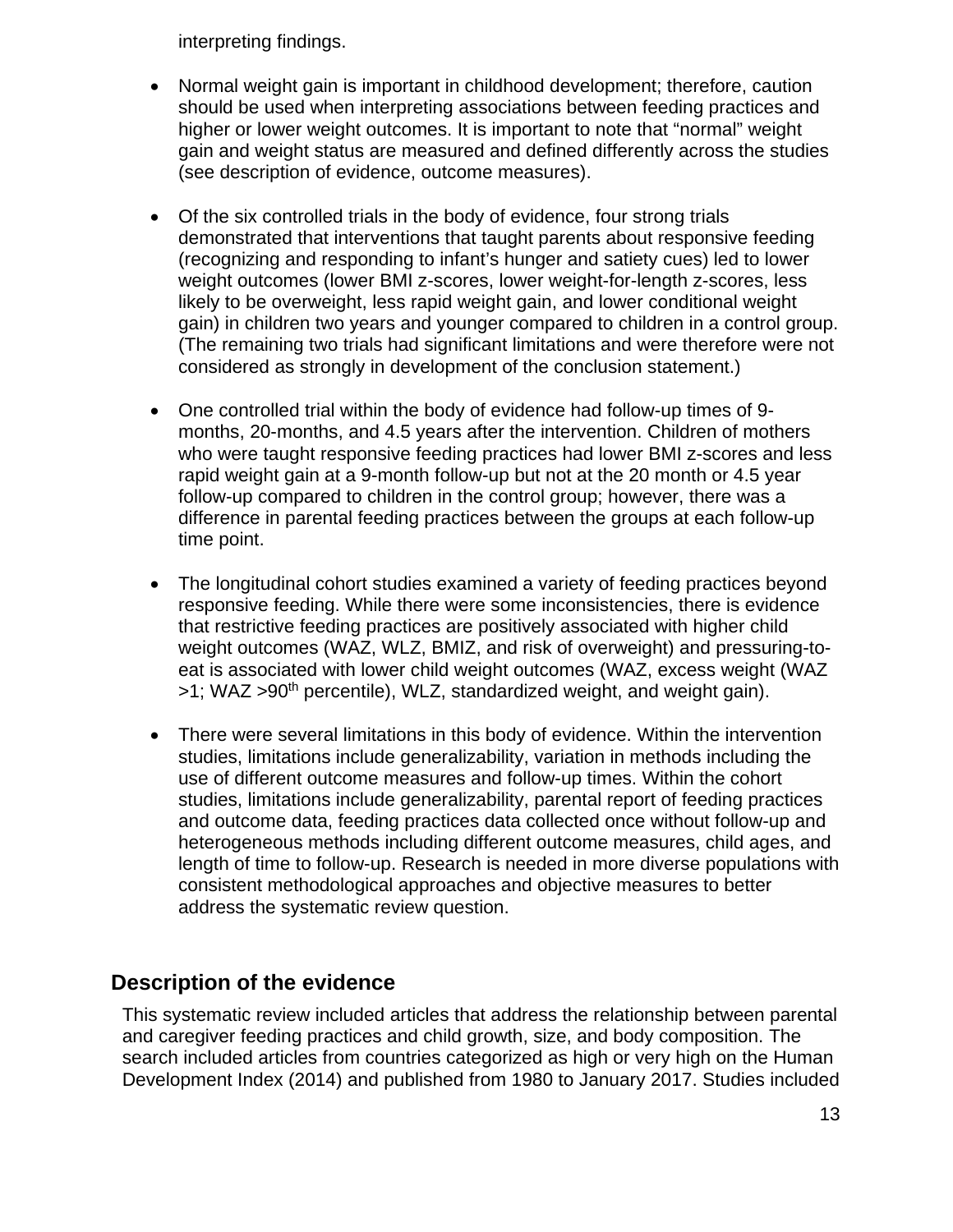generally healthy populations of caregivers and infants and toddlers that were from birth to 24 months old at the time of the exposure/intervention. Studies were not included if they specifically enrolled infants with gestational age <37 weeks or infants who were small for gestational age (<2500g). The independent variable was parental and caregiver feeding practices, and was defined as the strategies or behaviors of the parent or caregiver used to direct child eating. Examples of feeding practices include pressuring to eat, restriction, and responsiveness to satiety and hunger cues. The dependent variable, infant growth, size, and/or body composition, specifically included: weight-for-age, length/height-for-age, BMI, BMI percentiles-for-age/sex, and z-score, waist circumference, skin-folds, weight change, weight status change, % fat mass, % fat free mass, incidence and prevalence of healthy weight, overweight, and obesity, and incidence and prevalence of underweight, failure to thrive, stunting, or wasting.

#### **Twenty seven publications were included in the body of evidence.**

#### **Study design**

- Controlled trials: (8 publications)
	- o Four Randomized Controlled Trials (6 publications): Daniels, 2012; Daniels, 2013; Daniels, 2015; Kavanagh, 2008; Paul, 2011; Savage 2016
	- o Two Non-randomized Controlled Trials: De Carvalho, 1983; Machuca, 2016
- Observational studies: 17 cohorts (19 publications total)
	- o The 17 cohorts included:
		- **The Child and Family Health Study (Gregory, 2011)**
		- Dutch KOALA Birth Cohort (Gubbels, 2011)
		- **Colorado Adoption Project (Hittner, 2016)**
		- **Infant Feeding Practices Study II (Li, 2008)**
		- **Study of Early Child Care and Youth Development (Lumeng,** 2012)
		- **Millennium Infant Study (Wright, 2006)**
		- **Project Viva cohort (Taveras, 2006; Rifas-Shiman, 2011)**
		- Unnamed cohort (Farrow, 2006; Farrow, 2008)
		- Remaining 10 publications were from convenient samples (Brown, 2015; Chaidez, 2014; Dinkevich, 2015; Ma, 2015; Morris, 1982; Saxon, 2002; Stifter, 2015; Thompson, 2013; Worobey, 2009)
	- $\circ$  All papers were from prospective cohort studies, with the exception of one retrospective cohort study (Saxon, 2002)

#### **Country**

- United States: 17 papers
	- o Controlled trials: De Carvalho, 1983; Kavanagh, 2008; Machuca, 2016; Paul, 2011; Savage 2016
	- o Cohort studies: Chaidez, 2014; Dinkevich, 2015; Hittner, 2016; Li, 2008; Lumeng 2012; Morris, 1982; Rifas-Shiman, 2011; Saxon, 2002; Stifter, 2015; Taveras, 2006; Thompson, 2013; Worobey, 2009
- Australia: Four papers
	- o Controlled trials: Daniels, 2012; Daniels, 2013; Daniels, 2015;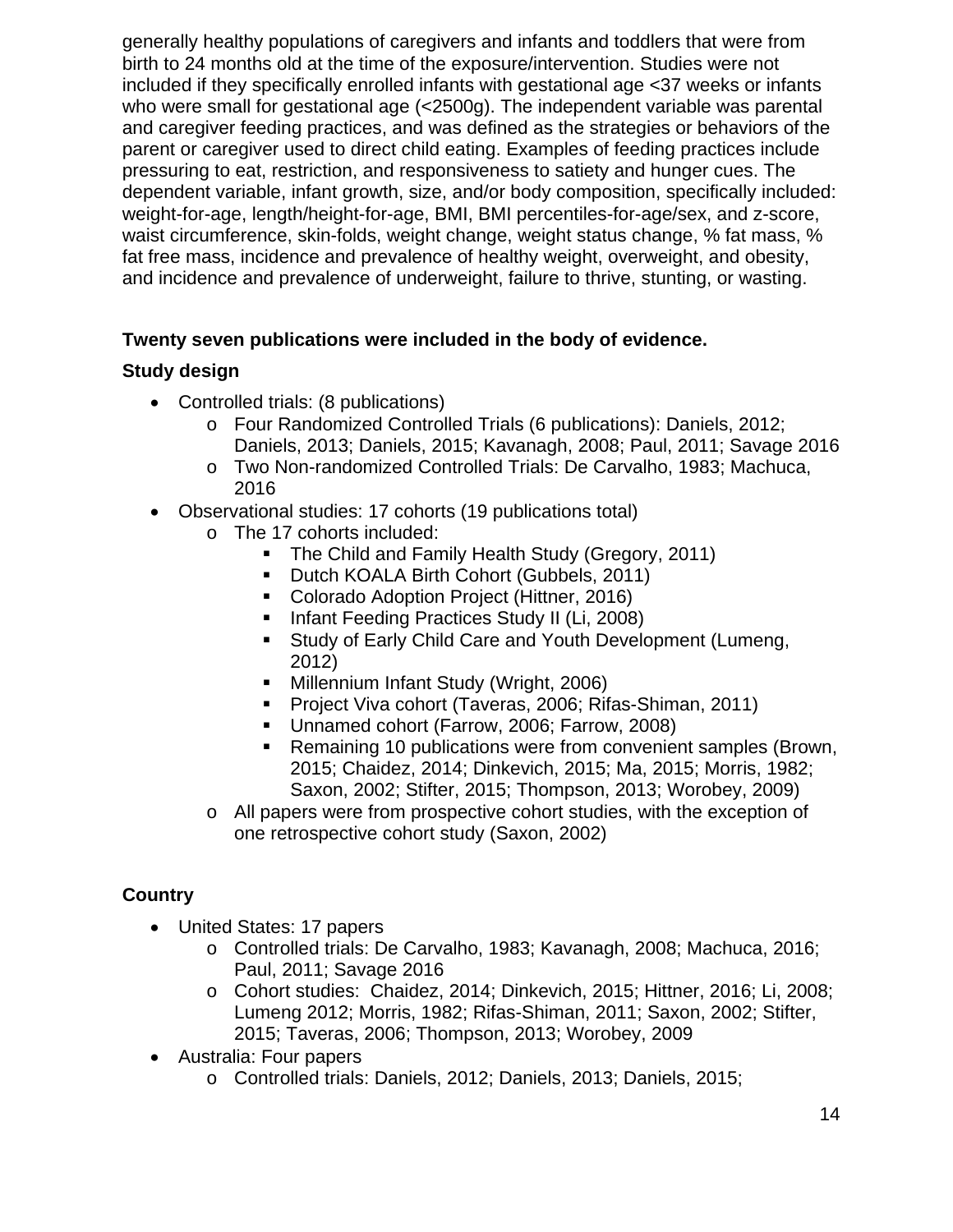- o Cohort study: Gregory, 2011
- United Kingdom: Four papers
	- o Cohort studies: Brown, 2015; Farrow, 2006; Farrow, 2008; Wright, 2006
- The Netherlands: One paper
	- o Cohort study: Gubbels, 2011
- China: One paper
	- o Cohort study: Ma, 2015

#### **Sample size**

- In the controlled trials, sample sizes ranged from an analytic n of 28 (De Carvalho, 1983) to 598 (Daniels, 2012). In the cohort studies, sample sizes ranged from an analytic n of 48 (Saxon, 2002) to 2557 (Gubbels, 2011).
	- o Ten papers had <100 participants:
		- Controlled trial: De Carvalho, 1983, Kavanagh, 2008;
		- Cohort studies: Chaidez, 2014; Dinkevich, 2015; Farrow, 2006; Farrow, 2008; Gregory, 2011; Hittner, 2016; Saxon, 2002; Worobey, 2009
	- o Nine papers had between 100 and 500 participants:
		- Controlled trials: Daniels, 2015; Machuca, 2016; Paul, 2011; Savage 2016;
		- Cohort studies: Brown, 2015; Ma, 2015; Morris, 1982; Stifter, 2015; Thompson, 2013
	- o Four papers had between 500 and 1,000 participants:
		- Controlled trials: Daniels, 2012; Daniels, 2013;
		- Cohort studies: Rifas-Shiman, 2011; Wright, 2006
	- o Four papers had >1,000 participants:
		- Cohort studies: Gubbels, 2011; Li, 2008; Lumeng, 2012; Taveras, 2006

#### **Caregiver**

• In 26 of the 27 papers, the caregivers were mostly or all mothers (>99% mothers). However, grandparents were also prominent caregivers in one study (Ma, 2015).

#### **Demographics**

- Within the full body of evidence most of the caregiver participants were women who were white (Daniels [2012, 2013, 2015]; Paul, 2011; Savage, 2016; Saxon, 2002; Taveras, 2006; Li, 2008; Gregory, 2011; Rifas-Shiman, 2011; Lumeng, 2012; Brown, 2015; Dinkevich, 2015; Ma, 2015; Stifter, 2015) and educated to at least the high school level (Paul, 2011; Savage, 2016; Morris, 1982; Saxon, 2002; Taveras, 2006; Wright, 2006; Li, 2008; Rifas-Shiman, 2011; Lumeng, 2012; Stifter, 2015; Hittner, 2016).
- Seven studies were conducted in diverse populations and/or lower socioeconomic populations:
	- o Chaidez, 2014:
		- **Ethnicity: 100% Latino; Maternal birthplace: US: 16%;** Mexico/other: 84%; Maternal language: Spanish: 81%,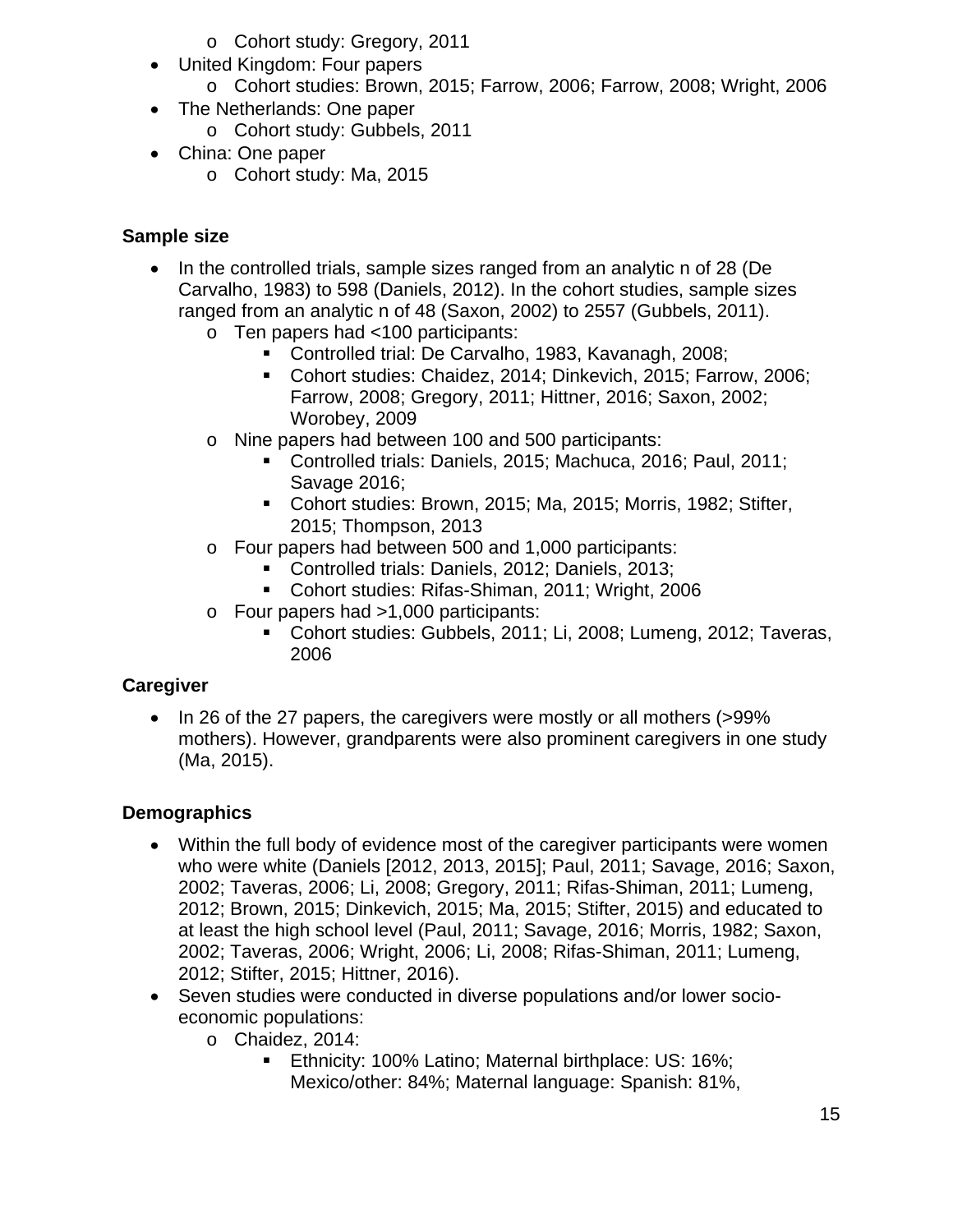English/bilingual: 13%

- **Mothers were recruited from WIC program (100% were** participants); monthly household income, median (range): \$1366 (\$300-\$6549)
- o Dinkevich, 2015:
	- 100% African-American
	- 58% income <\$30K; 79% receiving Medicaid
- o Ma, 2015:
	- China-based study population
- o Machuca, 2016:<br>⊾Ethnicity
	- Ethnicity, Hispanic: 64%; Race: Multiracial: 38%, Black/African-American: 37%, White: 17%, Other: 1%, Declined: 6%
	- **100% of participants residents of the South Bronx**
- o Thompson, 2013:
	- **100% African-American**
- o Worobey, 2009:
	- Race/Ethnicity: 24% Black, 76% Hispanic; Country of origin: 27% USA, 54% Mexico, 12% Dominican Republic, 7% Puerto Rico, Columbia, Honduras, and Peru
	- **Mothers were recruited from WIC program (100% were** participants); the mean highest year of schooling was 9.35 (SD=3.28)
- o Wright, 2006:
	- Cohort from the UK, 99.2% of which were White British-origin: 71% mothers educated to 16 years old; 24% lived in unwaged households

#### **Timing of study (age of children and study duration)**

- **Mean age at initial intervention/exposure measurement**: At the initial intervention/exposure measurement, mean age of infants ranged from birth (Controlled trial: De Carvalho, 1983; Cohort study: Saxon, 2002) to 22 months in the cohort studies (Chaidez, 2014); see table 1
- **Mean age at final outcome assessment**: At the time of the final outcome assessment, mean age of infants ranged from 35 days (De Carvalho, 1983) to 5 years (Daniels, 2015) in the controlled trials and from 6 months (Saxon, 2002) to 6 years (Hittner, 2016) in the cohort studies see table 1
- **Length of time from initial exposure to final outcome assessment**: Controlled trials ranged from 35 days (De Carvalho, 1983) to 4.5 years (Daniels, 2015). Cohort studies ranged from 6 months (Chaidez, 2014; Morris, 1982; Saxon, 2002) to 5 years (Hittner, 2016) see table 1

#### <span id="page-15-0"></span>**Table 1. Child age and study duration**

|  | Article       | Child age at intervention<br>start/ initial exposure<br>measurement (mean) | Child age at final<br>assessment (mean) | Duration (from initial<br>exposure to final<br>outcome) |
|--|---------------|----------------------------------------------------------------------------|-----------------------------------------|---------------------------------------------------------|
|  | Daniels, 2012 | $~1$ mo                                                                    | $~13 \text{ mo}$                        | 9 mo                                                    |
|  | Daniels, 2013 | $~1$ mo                                                                    | 24 mo                                   | 20 mo                                                   |
|  |               |                                                                            |                                         |                                                         |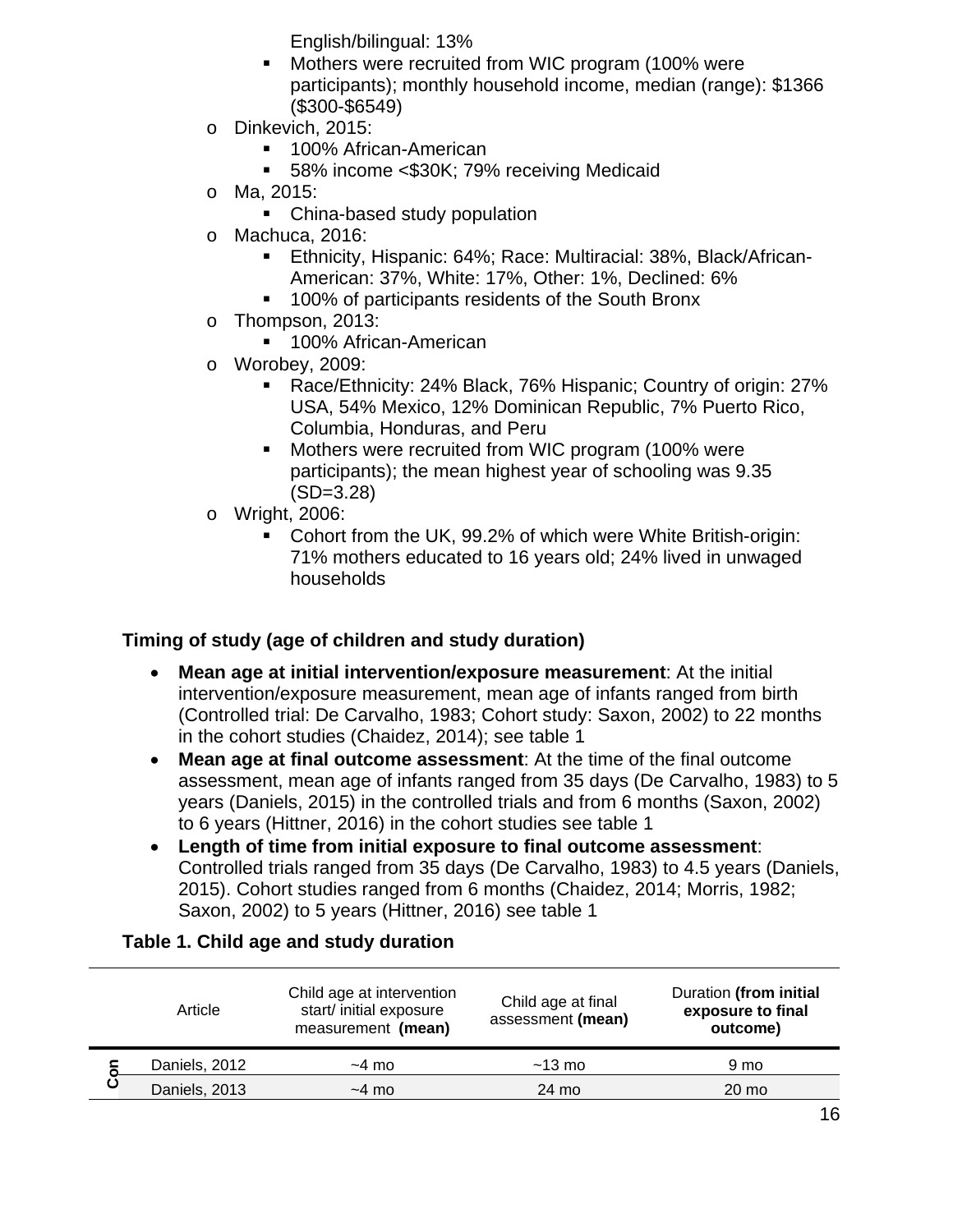|                | Article             | Child age at intervention<br>start/ initial exposure<br>measurement (mean) | Child age at final<br>assessment (mean) | Duration (from initial<br>exposure to final<br>outcome) |
|----------------|---------------------|----------------------------------------------------------------------------|-----------------------------------------|---------------------------------------------------------|
| Cohort studies | Daniels, 2015       | $~1$ mo                                                                    | 5y                                      | $-4.5y$                                                 |
|                | Machuca, 2016       | $~1$ mo                                                                    | 24 mo                                   | 23 mo                                                   |
|                | Paul, 2011          | $-3$ wk                                                                    | 12 mo                                   | $~11$ mo                                                |
|                | Savage 2016         | $-4$ wks                                                                   | 12 mo                                   | $~11$ mo                                                |
|                | De Carvalho, 1983   | <b>Birth</b>                                                               | 35 d                                    | 35 d                                                    |
|                | Kavanagh, 2008      | $-6$ wk                                                                    | $~-4$ mo                                | $-3$ mo                                                 |
|                | <b>Brown, 2015</b>  | $-9$ mo                                                                    | $-21$ mo                                | $~12 \text{ mo}$                                        |
|                | Chaidez, 2014       | $-22$ mo                                                                   | $-28$ mo                                | $-6$ mo                                                 |
|                | Dinkevich, 2015     | $-9$ mo                                                                    | 30 mo                                   | $~21$ mo                                                |
|                | Farrow, 2006        | 6 mo                                                                       | 12 mo                                   | 6 mo                                                    |
|                | <b>Farrow, 2008</b> | 12 mo                                                                      | 24 mo                                   | 12 mo                                                   |
|                | Gregory, 2011       | $12 \text{ mo}$                                                            | 24 mo                                   | 12 mo                                                   |
|                | Gubbels, 2011       | 3 mo                                                                       | 4y                                      | 4y                                                      |
|                | Hittner, 2016       | 12 mo                                                                      | 6 y                                     | 5y                                                      |
|                | Li, 2008            | 1 mo                                                                       | 12 mo                                   | 12 mo                                                   |
|                | Lumeng 2012         | 15 mo                                                                      | 3y                                      | 21 mo                                                   |
|                | Ma, 2015            | 6 mo                                                                       | 18 mo                                   | 12 mo                                                   |
|                | <b>Morris, 1982</b> | 3 mo                                                                       | 9 mo                                    | 6 mo                                                    |
|                | Rifas-Shiman, 2011  | 12 mo                                                                      | 3y                                      | 24 mo                                                   |
|                | Saxon, 2002         | <b>Birth</b>                                                               | 6 mo                                    | 6 mo                                                    |
|                | Stifter, 2015       | 6 mo                                                                       | 18 mo                                   | 12 mo                                                   |
|                | Taveras, 2006       | 12 mo                                                                      | 3y                                      | 24 mo                                                   |
|                | Thompson, 2013      | 3 mo                                                                       | 18 mo                                   | 15 mo                                                   |
|                | Worobey, 2009       | 3 mo                                                                       | $12 \text{ mo}$                         | 9 mo                                                    |
|                | <b>Wright, 2006</b> | 6 wk                                                                       | 13 mo                                   | 13 mo                                                   |

#### **Intervention/Exposures**

- Controlled trials: each intervention had some component related to responsive feeding, i.e. responding to infant satiety and hunger cues
	- o In the NOURISH trial (Daniels, 2012; Daniels, 2013; Daniels, 2015) mother-infant dyads were randomly allocated to:
		- Control (n=293): self-directed access to usual community child health services;
		- Intervention ( $n=273$ ): comprehensive skills-based program with cognitive behavioral approach focused on feeding and parenting practices; starting when children were 4-6 mo old; 2 modules each having 6 fortnightly group sessions (10-15 mothers/group; 1- 1.5h/session), over 3 months:
			- Theme 1: increased exposure to healthy foods and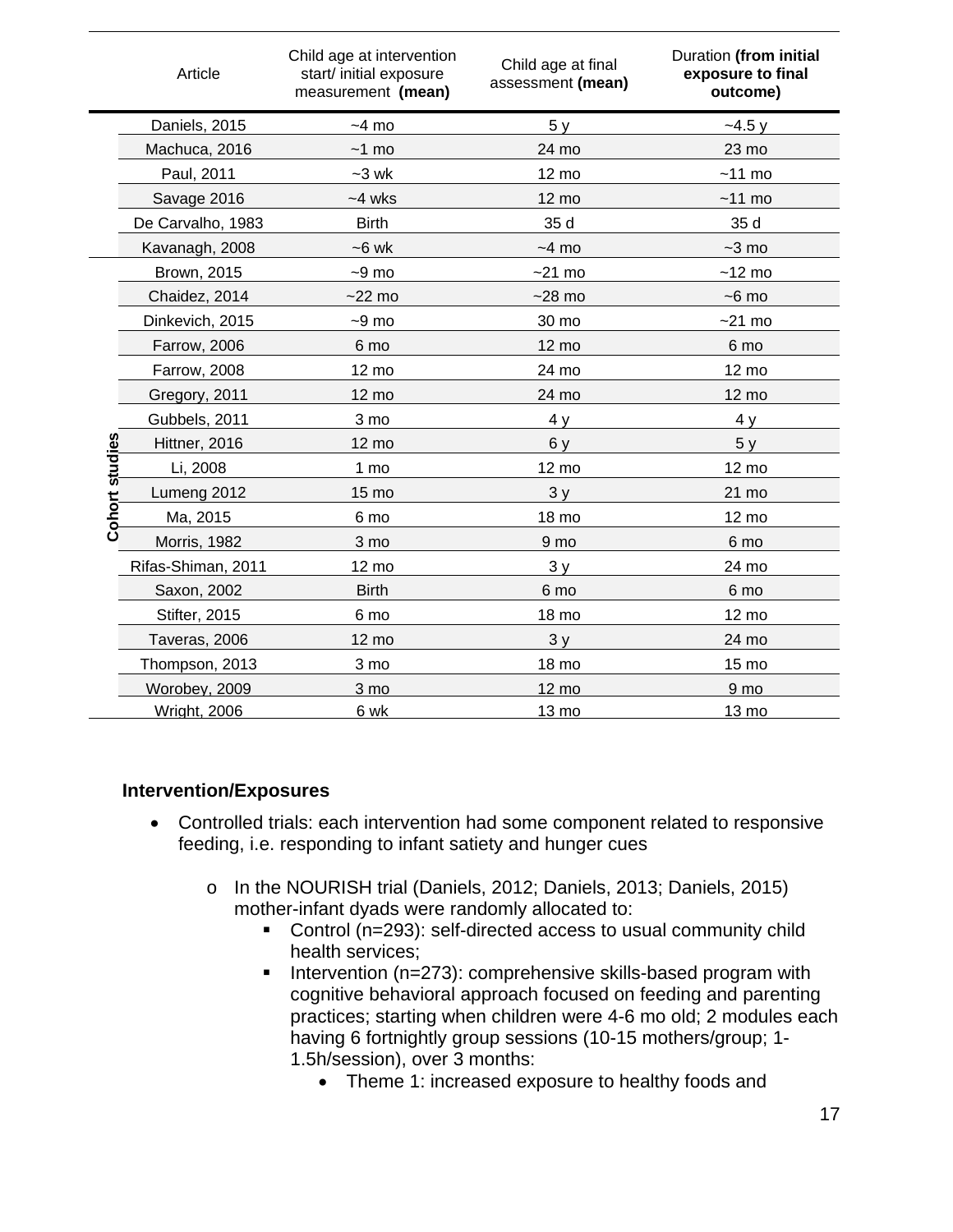decreased exposure to unhealthy foods to promote development of healthy food preferences (module 1)

- Theme 2: responsive feeding that recognizes and responds appropriately to infant cues of hunger and satiety to promote self-regulation of intake (module 2)
- Theme 3: positive parenting (warmth, encouragement of autonomy, and self-efficacy (modules 1 and 2)
- o In the De Carvalho, 1983 non-randomized controlled trial with the purpose of investigating the effects of frequent and unrestricted feeding on infants milk intake (and milk production), mothers-infant dyads were allocated to one of two groups based on the month of delivery (control group: July and August; intervention group: September and October). All infants were exclusively breastfed.
	- Control, "scheduled feeding" group (n=16): mothers told to breast feed on schedule, every 3 to 4 hours,
	- Intervention, "on demand" group  $(n=12)$ : mothers told to breast fed on demand, whenever the infant seemed to be hungry (fussiness, sucking of fingers, mouthing movements), and encouraged to feed frequently
- o The Kavanagh, 2008 study provided a nutrition education intervention within the Special Supplemental Nutrition Program for Women, Infants, and Children (WIC). Both intervention and control arms consisted of one 45-60 minute class which directly replaced an existing WIC class.
	- Control (n=20): general guidance on infant feeding with additional information on low-cost ways of providing nutritionally balanced meals to infants once they began eating solid foods;
	- Intervention (n=18): general guidance on infant feeding and additional key messages:
		- Be aware of and responsive to the infant's satiety cues: early cues include slower sucking, getting sleepy, beginning to lose interest in the feed; later cues include turning away, dribbling milk, biting the nipple, falling asleep, spitting up; Encouraged to stop feeding when infant demonstrated early satiety cues;
		- Prepare no more formula than 6 oz at a feed (and to prepare additional only if infant was still hungry)
- $\circ$  In the non-randomized controlled trial by Machuca, 2016, mother-infant dyads were enrolled before infants were 2 months old. Mothers chose if they wanted to participate in the intervention. The control group was a subsample of mothers who chose not to participate in the intervention.
	- Control group (n=140): standard care
	- Well Baby Group (WBG) intervention (n=47): same one-on-one traditional care as control plus 3 additional group sessions; groups sessions lasted 2 hours, with 30 minutes on nutrition including recognizing hunger and satiety cues, understanding how to avoid overfeeding, and using soothing techniques rather than food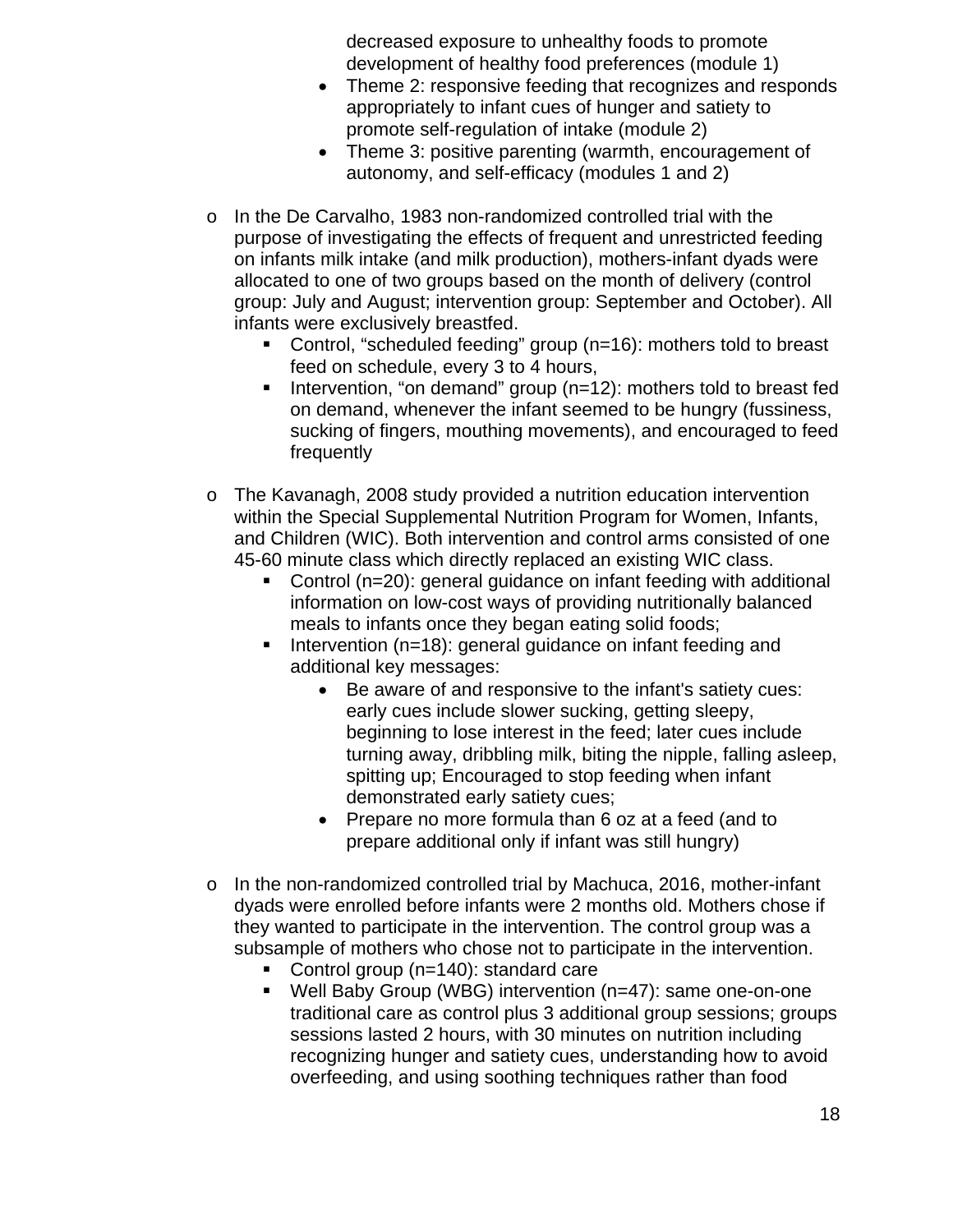- o In the SLIMTIME intervention (Paul, 2011) mother-infant dyads were randomized into 4 groups (2 interventions; 2x2 design):
	- Soothe/sleep only (n=29): delivered by research nurse at first home visit (2-3 wks after birth); learn to discriminate hunger from other infant distress causes and alternate strategies to feeding as indiscriminate response to distress;
	- Introduction to Solids only ( $n=29$ ): at first home visit (2-3 wks after birth) parents instructed to delay introduction of complementary foods until infant ≥4 mo; instructional handout on recognizing hunger and fullness cues; at second home visit (within 2 weeks of parents reporting infant was ready for solids), parents instructed on repeated exposure to improve acceptance of unfamiliar foods; guidance on recognizing hunger and fullness; after second visit parents were provided with pureed vegs to feed their infant (4 vegs; 1 veg for 6 consecutive days; 4 successive weeks)
	- Soothe/sleep + Intro to solids: (n=22) received both interventions
	- No intervention (control) n=30): at first home visit, received standard infant parenting book; at second home visit, received standard AAP handout about introduction of solids; at both home visits, nurses answered questions on general infant care and breastfeeding
- o In the INSIGHT trial (Savage, 2016) mother-infant dyads were randomized to 1 of 2 groups:
	- "Responsive Parenting" Intervention (n=125): Feeding component taught parents to recognize hunger, satiety cues, age-appropriate portion sizes and to use food for hunger only and not as a reward, punishment, or to soothe a distressed but not hungry child. Guidance included use of repeated exposure to promote acceptance of foods and beverages and the importance of modeling healthy eating behaviors, shared feeding responsibility, and establishing routines and limits. (Also included: ageappropriate sleep hygiene, emotional regulation, active social play, and growth chart education.)
	- "Safety" Control (n=125): received developmentally appropriate home safety intervention delivered by nurse home visitors; dosematched with RP group to ensure equivalent time and intensity; taught parents appropriate portion sizes, not to use food as a reward, non-food soothing techniques, and use of repeated exposure to increase acceptance of new foods.
- Observational studies
	- o **Responsive feeding practices**, including feeding on demand versus schedule: 6 papers (Gubbels, 2011; Ma, 2015; Morris, 1982; Saxon, 2002; Thompson, 2013; Worobey, 2009)
	- o **Pressuring-to-eat**: 8 papers (Dinkevich, 2015; Farrow, 2008; Gregory, 2011; Li, 2008; Lumeng, 2012; Ma, 2015; Thompson, 2013; Wright, 2006)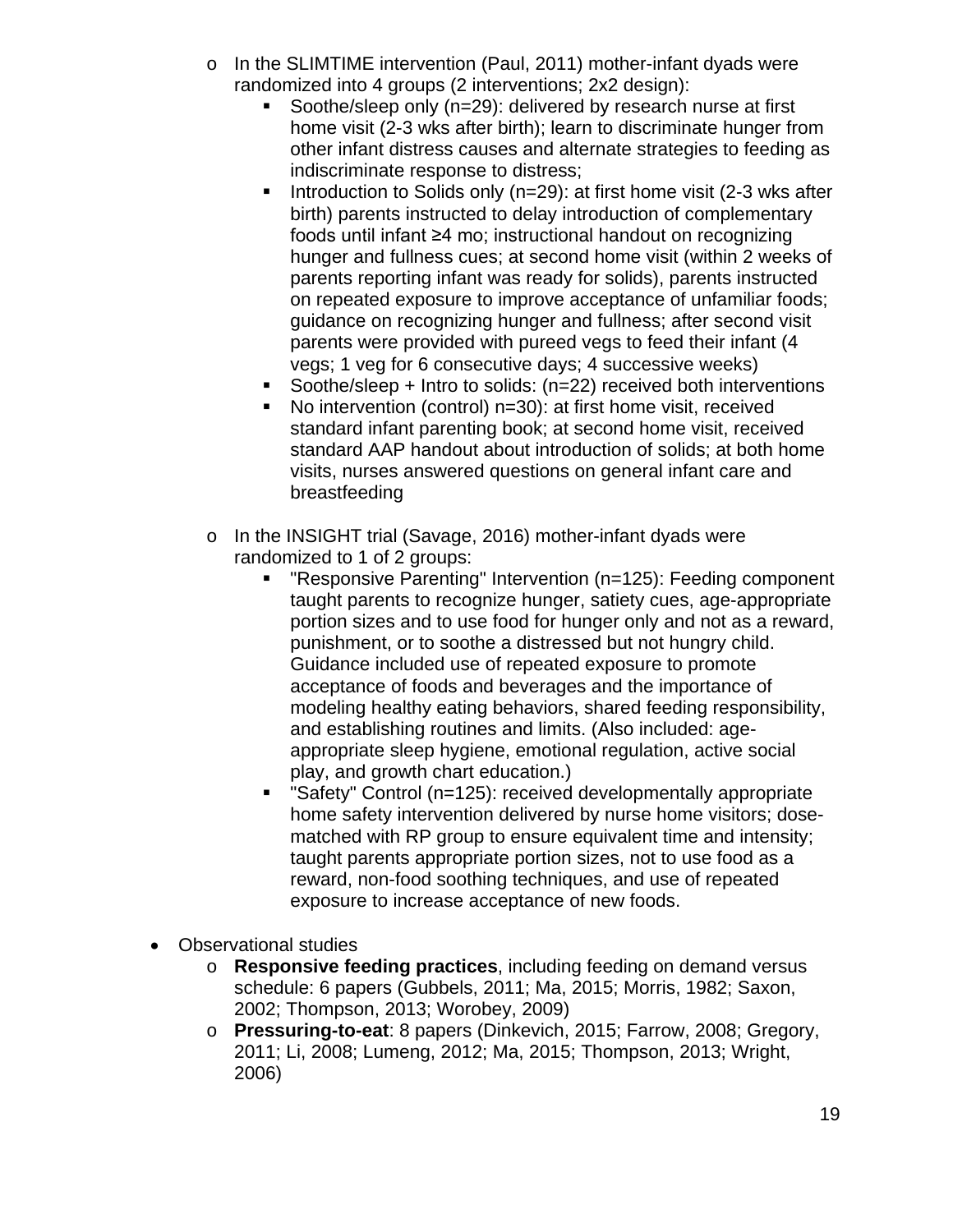- o **Restrictive feeding practices**: 7 papers (Dinkevich, 2015; Farrow, 2008; Gregory, 2011; Hittner, 2016; Rifas-Shiman, 2011; Taveras, 2006; Thompson, 2013)
- o **Feeding in the absence of hunger** or **use food to soothe**: 3 papers (Ma, 2015; Morris, 1982; Stifter, 2015)
- o **Indulgent feeding practices**: 2 papers (Chaidez, 2014; Thompson, 2013)
- o **Caregiver concern about child weight and/or food intake**: 2 papers (Dinkevich, 2015; Ma, 2015)
- o Other:
	- **Baby-led weaning** versus standard weaning: Brown, 2015
	- **Use of control** (forcing, offering, positioning, or distracting the infant to eat): Farrow, 2006
	- **Monitoring** (how much the mother keeps track of the amount of sweet, snack, and high-fat food her child eats): Farrow, 2008
	- **Modelling**: Gregory, 2011
	- **Laissez-faire** (parent does not limit infant diet quality or quantity and shows little interaction with the infant during feeding): Thompson, 2013
	- **Authoritative** (offers structure, guidance, and positive modelling): Chaidez, 2014
- o For bottle or breast feeding, studies examined bottle emptying (Li, 2008) and feeding to a schedule versus on demand (Gubbels, 2011; Saxon, 2002)

#### **Methods of exposure measurements in observation studies**

- Questionnaire: (16 papers)
	- o Child Feeding Questionnaire (CFQ):
		- **Farrow, 2008: monitoring, pressuring, restriction**
		- Gregory, 2011: pressuring, restriction
		- Rifas-Shiman, 2011: restriction
		- **Taveras, 2006: restriction**
	- o Food to Soothe Questionnaire (FTSQ): adapted from Baby's Basic Needs Questionnaire (BBNQ)
		- Stifter, 2015: food to soothe
	- o Infant Feeding Questionnaire
		- Dinkevich, 2015: pressuring, restriction, concern about infant overeating/weight, concern about undereating/underweight
	- o Infant Feeding Style Questionnaire
		- Stifter, 2015: laissez-faire, pressuring, restrictive, responsive, indulgent
		- Thompson, 2013: laissez-faire, pressuring/controlling, restrictive/controlling, responsive, indulgent
	- o Infant Feeding Practices Study (IFPS II)
		- **Li, 2008: encouragement of bottle emptying**
	- o NCAST Feeding Scale
		- Worobey, 2009: maternal sensitivity to infant cues
	- o Toddler Feeding Questionnaire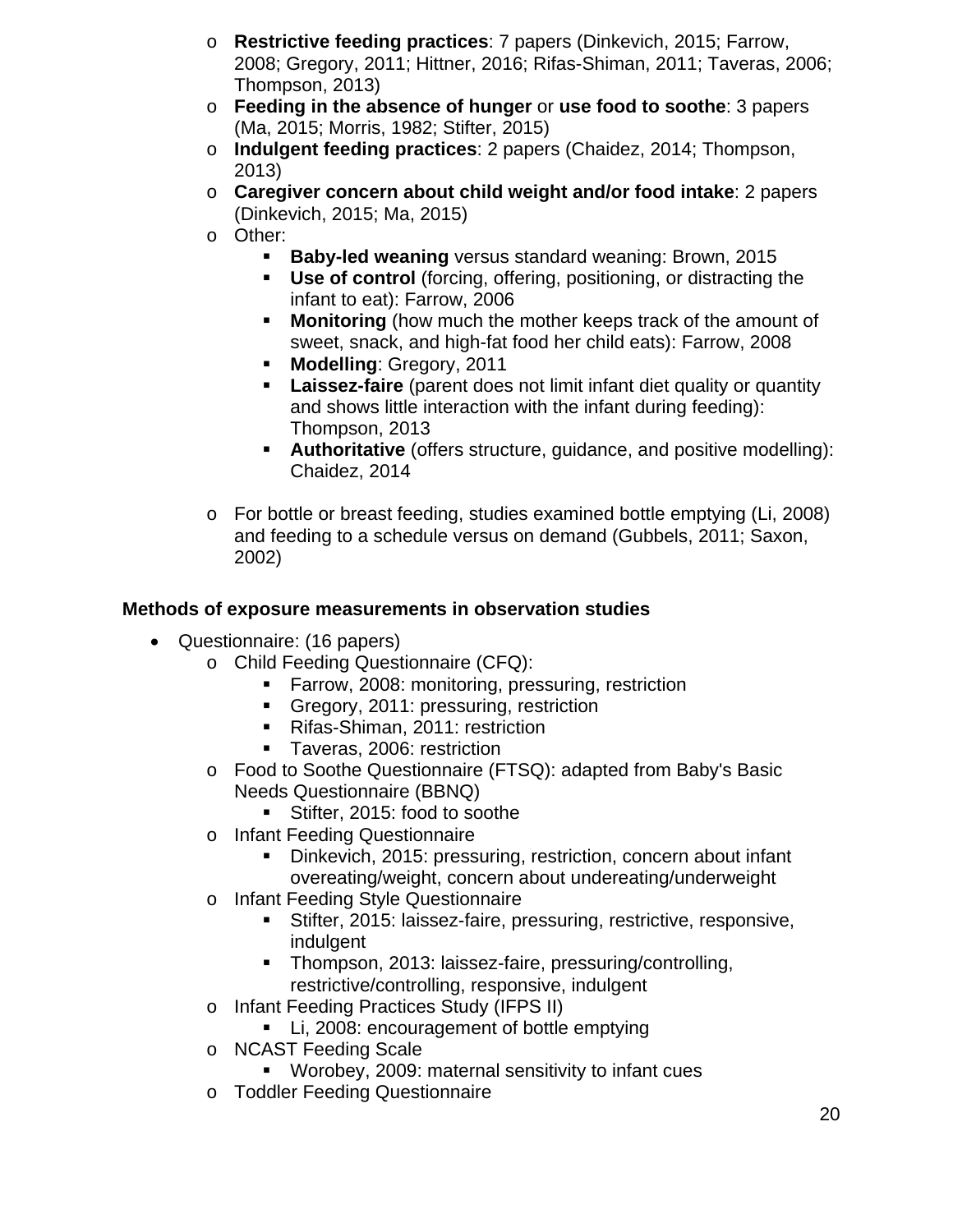- Chaidez, 2014: authoritative, indulgent
- o Young Child Feeding Questionnaire
	- Ma, 2015: concern about child undereating/underweight, concern about child overeating/overweight, interaction with child during feeding, overfeeding behavior, child's food preference, language communication during feeding, awareness of child's hunger and satiety cues, pushing child to eat more, using food to calm child, concern about child's food intake.
- o Piloted questionnaire
	- Saxon, 2002: feeding on demand versus scheduled feeding
- o Questionnaire developed for the study
	- **Brown, 2015: baby-led versus standard weaning**
	- Gregory, 2011: modeling of healthy eating
	- Gubbels, 2011: feeding on demand versus scheduled feeding
	- **Morris, 1982: recognition of hunger/satiety; feeding in the absence** of hunger (questionnaire administered verbally by interviewer)
	- **Wright, 2006: maternal response to food refusal**
- Observational measurement: (4 papers)
	- o Lab-based video/behaviors coded:
		- Hittner, 2016: restrictive prompts
			- During a 3 hour home visit, mother-child dyads were videotaped for ~5 min during a mealtime or snacking interaction. The child was fed in a highchair by parents who determined food/snack. The parents were not instructed on how to act and the mealtime was videotaped by research assistant 10 feet away with no interaction with dyad during feeding. Trained raters later coded the number of restrictive prompts by the mother in the observation.
			- Lumeng, 2012: intrusion
				- At child ages 15, 24, and 36 mo, mothers fed snacks to child in a lab; the sessions were videotaped and coded for 3 prompts: physical encouragements, verbal encouragements, and verbal offers. From these, 2 summary variables were created: total prompts (sum of all 3 prompt types) and percentage of assertive prompts (% of total prompts that were verbal or phyical encouragements, as opposed to verbal offers).
				- Mothers were coded as intrusive if they displayed any evidence of intrusiveness during the interactions; intrusiveness defines as maternal behavior that was adultcentered rather than child-centered, and imposed the mother's agenda on the child.
			- Stifter, 2015: food to soothe
				- Mothers and infants participated in lab-based tasks designed to elicit temperament (anger, fear, positivity) at infant ages 6, 12, and 18 mo. Each session videotaped and coded for parent soothing strategies. At age 18 mo, a snack tray was left in a room with mothers and infants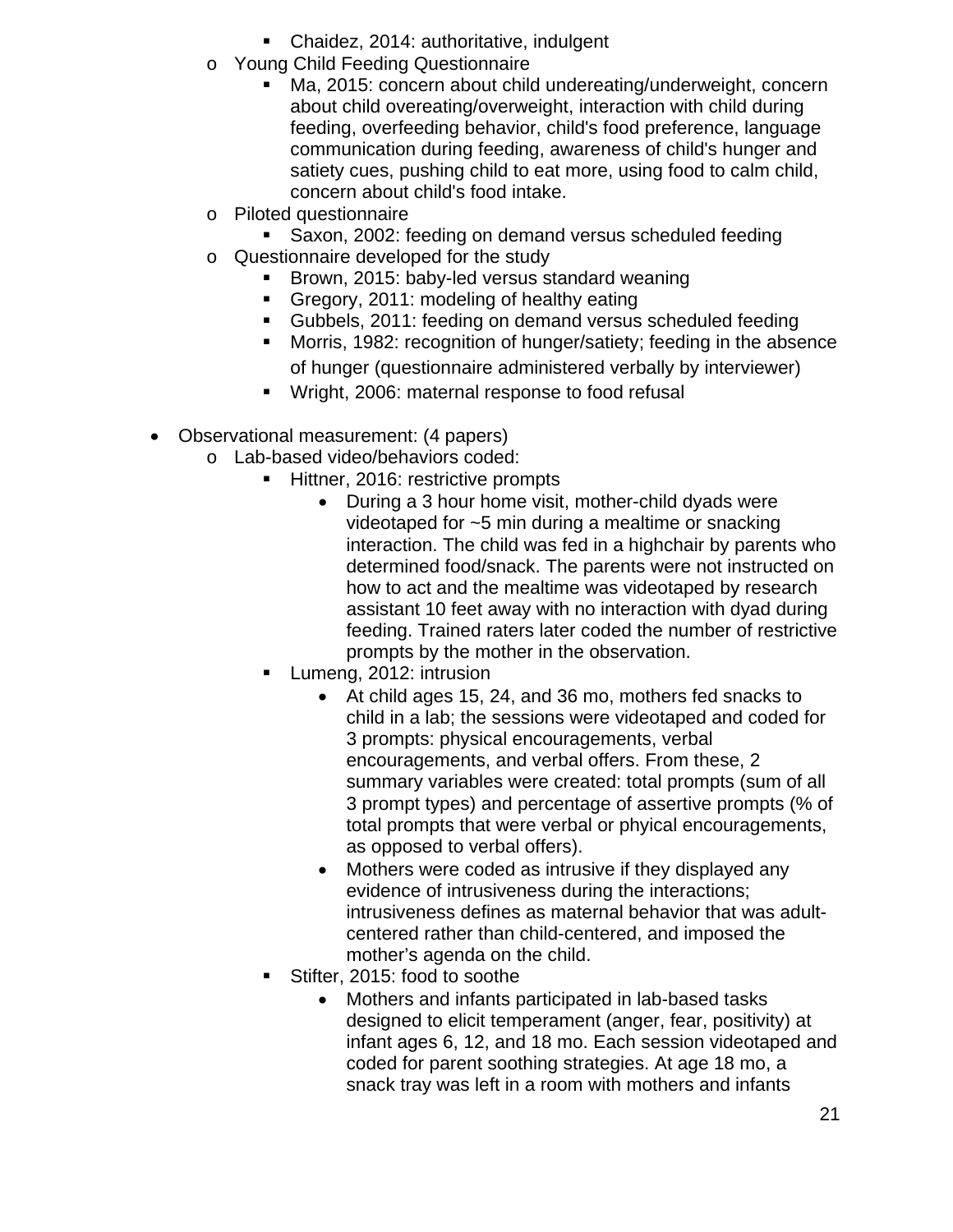during the lab visit. Mothers were told they could provide snacks. If mothers used food when child was fussing or crying then mother scored "yes" for using food to soothe.

- o Home-based video/behaviors coded:
	- Farrow, 2006: maternal use of control
		- Mothers were observed feeding their infants solid foods at 6 mo of age in the home. The mothers were asked to feed their infants as normal with foods infant likes. The interaction was recorded by video camera from a nonobtrusive position.
		- Maternal use of control during feeding was coded using the "nonverbal maternal behavior" scale from the Feeding Interaction scale (FIS).

#### **Feeding/food context**

- Feeding practices related to breast milk or formula feeding may have different considerations than feeding solids/complementary foods and beverages. While few papers mentioned the specific foods being consumed by the child during the study period, studies were categorized into breast milk/formula feeding and/or complementary foods and beverages at the time of the exposure assessment or intervention. This assignment was based on what was explicitly stated in the paper. In other words, categorization was not based on age or other factors.
	- o Breast milk only: 1 paper
		- **Controlled trial: De Carvalho, 1983**
	- o Formula only: 1 paper
		- Controlled trial: Kavanagh, 2008
	- o Breast milk/formula: 3 papers
		- Cohort study: Gubbels, 2011, Li, 2008, Saxon, 2002
	- o Breast milk/formula and complementary foods and beverages: 13 papers
		- Controlled trials: Daniels 2012, 2013, 2015; Machuca, 2016; Paul, 2011; Savage, 2016
		- Cohort studies: Brown, 2015; Farrow, 2006; Stifter, 2015, Taveras, 2006; Thompson, 2013; Worobey, 2009; Wright, 2006;
	- o Complementary foods and beverages only: 8 papers
		- Cohort studies: Chaidez, 2014; Dinkevich, 2015; Farrow, 2008; Gregory, 2011; Hittner, 2016; Lumeng, 2012; Ma, 2015; Rifas-Shiman, 2011
	- o No indication: 1 paper
		- Cohort study: Morris, 1982

#### **Outcome assessments**

- For this body of evidence, growth, size, and body composition were grouped and each study had to include at least one of these outcome measurements:
	- o Weight measures: weight, weight categories, weight-for-age z-scores or percentiles, weight-for-length/height z scores or percentiles, and weightfor-length/height categories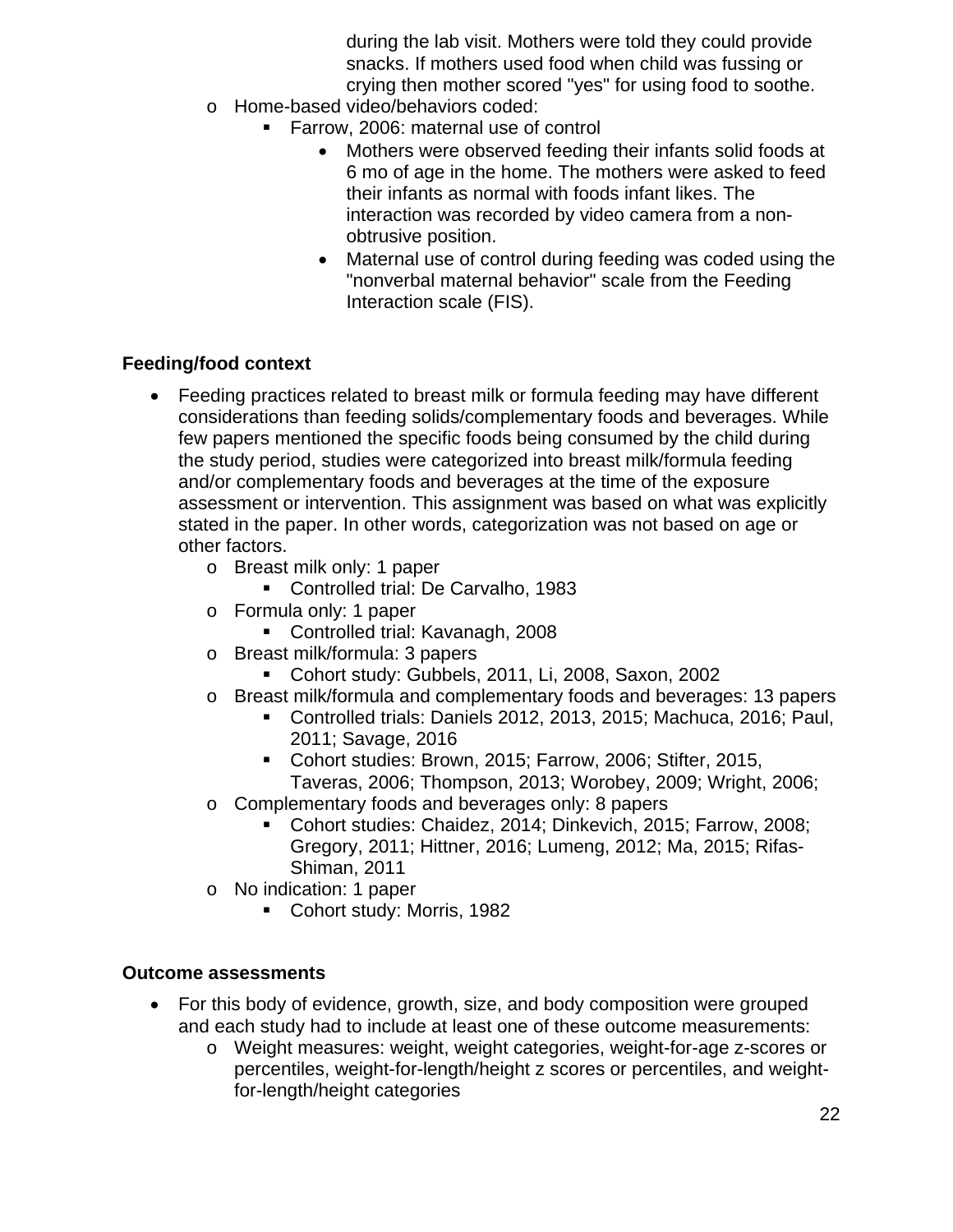- o Change in weight measures: change in weight, rapid weight gain, conditional weight gain, change in weight-for-age, change in weight-forlength/height, and conditional weight gain scores
- o BMI measures: BMI, BMI categories, BMI-for-age z-scores or percentiles
- o Change in BMI measures: change in BMI and change in BMI-for-age zscores
- o Skinfold thickness: measures of triceps skinfold thickness

#### • **Weight/Height/Body Composition Outcome Measures**

- o Weight (W):
	- Controlled Trials
		- Daniels, 2013 (at  $\sim$  24 months)
		- Kavanagh, 2008 (at ~4 months) (adjusted for baseline weight or length)
	- **Cohort Studies** 
		- Saxon, 2002 (at 2, 4, and 6 months) (adjusted for birth weight)
- o Weight for age z-score (WAZ):
	- **Controlled Trials** 
		- Daniels, 2012 (at ~14 months) (adjusted for baseline weight)
		- Daniels, 2013 (at ~24 months)
		- Daniels, 2015 (at 14 months, 2, 3.5, and 5 years)
	- Cohort Studies
		- Thompson, 2013 (at 18 months) (adjusted for birth weight)
		- Brown, 2015 (at ~21 months) (maternal report)
- o "Standardized Weight" (WS):
	- **Cohort Studies** 
		- Farrow, 2008 (at 2 years) (adjusted for baseline weight)
- o Weight for height z-score (WHZ) or weight for length z-score (WLZ):
	- **Controlled Trials** 
		- Paul, 2011 (at 4 months and 1 year) (adjusted for length measures)
		- Savage, 2016 (at 1 year)
	- **Cohort Studies** 
		- Dinkevich, 2015 (at 30 months) (adjusted for baseline weight)
		- Gregory, 2011 (at 2 years) (adjusted for baseline weight) (maternal report)
- o Height (H) or Length (L):
	- Controlled Trials
		- Daniels, 2013 (L or H) (at  $\sim$  24 months)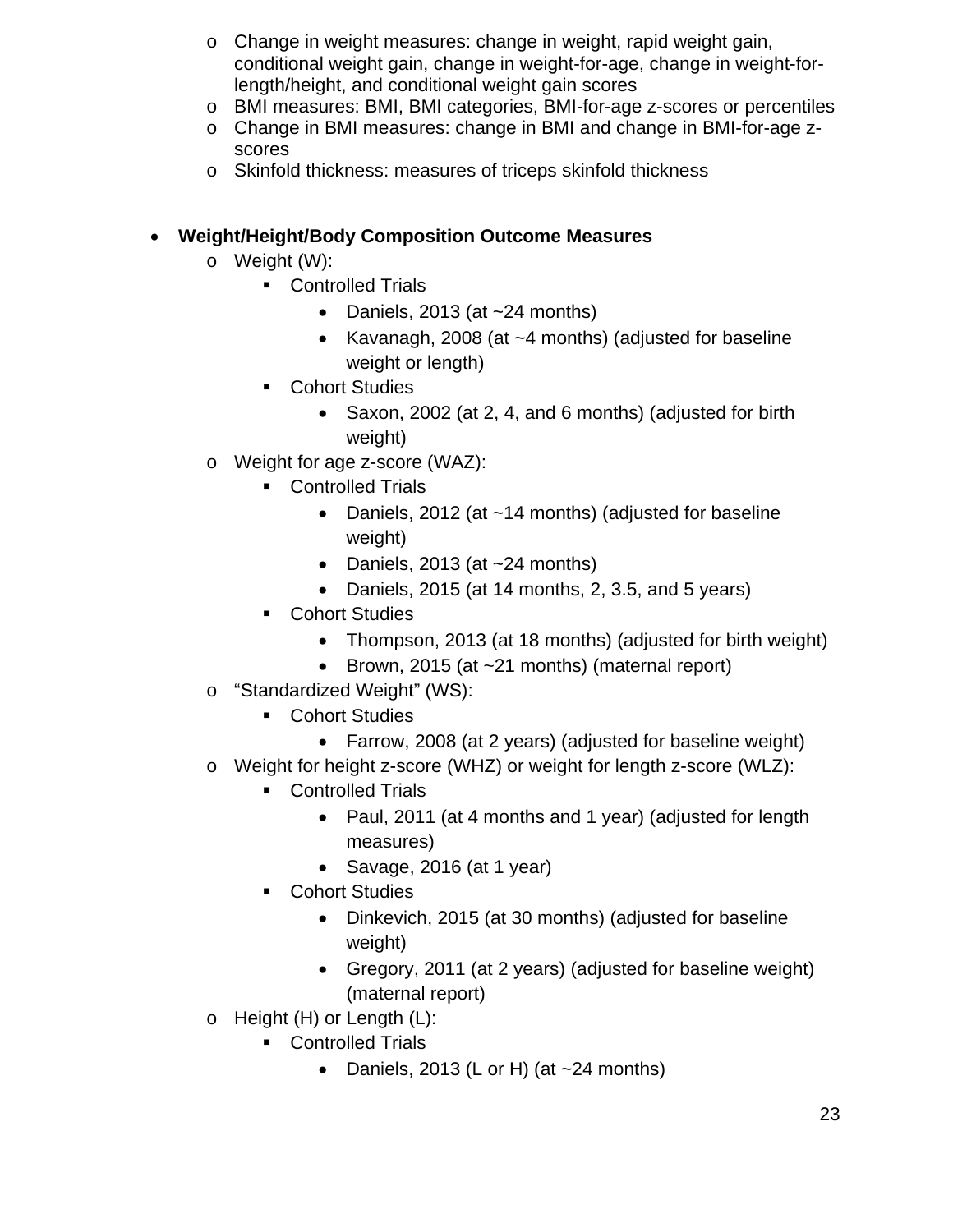- Kavanagh, 2008 (L) (at ~4 months) (adjusted for baseline weight or length)
- **Cohort Studies** 
	- Saxon, 2002 (L) (at 2, 4, and 6 months) (adjusted for birth weight)
- o Height-for-age z-score (HAZ):
	- **Controlled Trials** 
		- Daniels, 2013 (at  $\sim$  24 months)
		- Daniels, 2015 (at 14 months, 2, 3.5, and 5 years)
- o Body mass index (BMI):
	- **Controlled Trials** 
		- Daniels, 2013 (at  $\sim$  24 months)
- o Body mass index z-score (BMIz):
	- Controlled Trials
		- Daniels, 2012 (at ~14 months) (adjusted for baseline weight)
		- Daniels, 2013 (at  $\sim$  24 months)
		- Daniels, 2015 (at 14 months, 2, 3.5, and 5 years)
	- Cohort Studies
		- Gubbels, 2011 (at 1, 2, and 4 years) (adjusted for birth weight) (parent report)
		- Lumeng, 2012 (at 2 and 3 years) (adjusted for baseline weight)
		- Rifas-Shiman, 2011 (at 3 years) (adjusted for baseline weight)
		- Taveras, 2006 (at 3 years) (adjusted for birth measures)
- o Overweight (Ow) and/or Obese (Ob):
	- Controlled Trials
		- Daniels, 2013 (Ow or Ob defined by BMI cutoffs from International Obesity Task Force) (at ~24 months)
		- Machuca, 2016 (Ow defined as BMI  $\geq 85$ <sup>th o</sup>%tile) (at 2 years) (adjusted for birthweight)
		- Savage, 2016 (Ow defined as WLZ  $\geq 95$ <sup>th</sup> %tile) (at 1 year)
	- Cohort Studies
		- Brown, 2015 (Ow /Ob defined as WAZ $>85$ <sup>th %tile)</sup> (at  $\sim$ 21 months) (maternal report)
		- Gubbels, 2011 (Ow defined as BMIz $>85$ <sup>th</sup> %tile) (at 1, 2, and 4 years) (adjusted for birth weight) (parent reported)
		- Rifas-Shiman, 2011 (Ob defined as BMI ≥95th %tile) (at 3 years) (adjusted for baseline weight)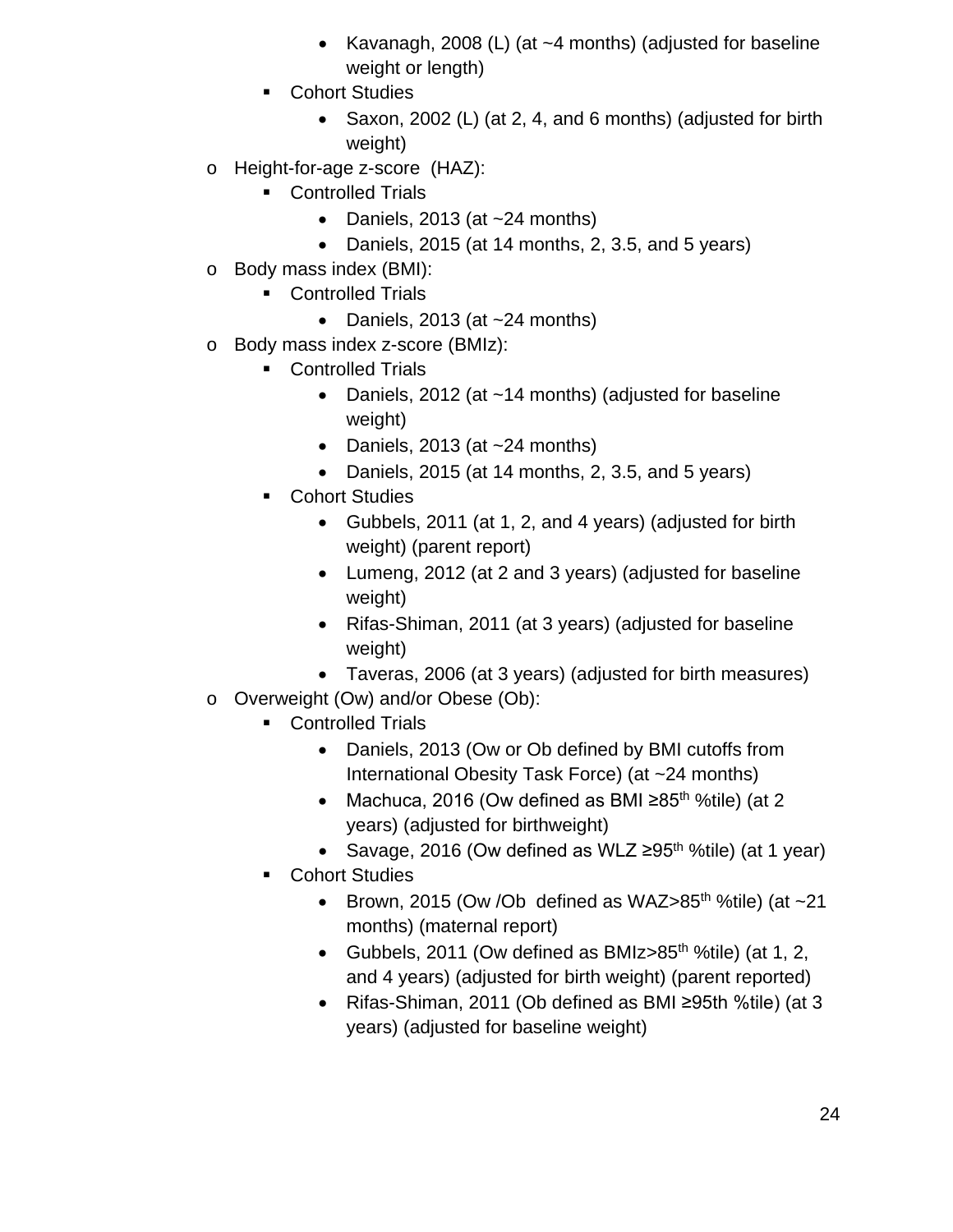- Taveras, 2006 (Risk of Ow defined by BMIZ ≥ 85%tile and  $\leq$ 95%tile; Ow defined by BMIZ  $\geq$  95%tile) (at 3 years) (adjusted for birth measures)
- Thompson, 2013 (High infant Weight defined as WAZ>90%tile) (at 18 months) (adjusted for birth weight)
- o Excess Weight (EW):
	- Cohort Studies
		- Li, 2008 (EW defined as WAZ>1) (at 6 and 12 months) (adjusted for birth weight) (maternal report)

#### • **Changes in Weight/Height/Body Composition Outcome Measures**

- o Weight gain (WG):
	- **Controlled Trials** 
		- De Carvalho, 1983 (WG (g) from birth to 15 days and from birth to 35 days)
		- Kavanagh, 2008 (WG (g per week) until 4 months of age) (adjusted for baseline weight or length)
	- Cohort Studies
		- Farrow, 2006 (WG [g, z-scores standardized for length and age] from 6 to 12 months)
		- Worobey, 2009 (WG [kg]from 3 to 6 months and from 6 to 12 months) (adjusted for birth and baseline measures)
		- Wright, 2006 (WG [standardized to UK 1990 growth reference] from birth to 12 months)
- o Length gain (LG)
	- Controlled Trials
		- Kavanagh, 2008 (LG per week until 4 months of age) (adjusted for baseline weight or length)
- o Rapid weight gain (RWG)
	- **Controlled Trials** 
		- Daniels, 2012 (RWG defined as a change in WAZ of > 0.67 which equates to the width of a percentile band on infant growth charts in children from birth to 13 months and from 4 to 13 months) (adjusted for baseline weight)
- o Conditional weight gain (CWG)
	- Controlled Trials
		- Paul, 2011 (CWG defined as the standardized residuals from linear regression of 1 y WAZ on WAZ at time of intervention delivery, adjusted for sex in infants from  $\sim$ 3 weeks to 1 year) (adjusted for length measures)
		- Savage, 2016 (CWG standardized residuals from the linear regression of weight for age at 28 weeks on weight for age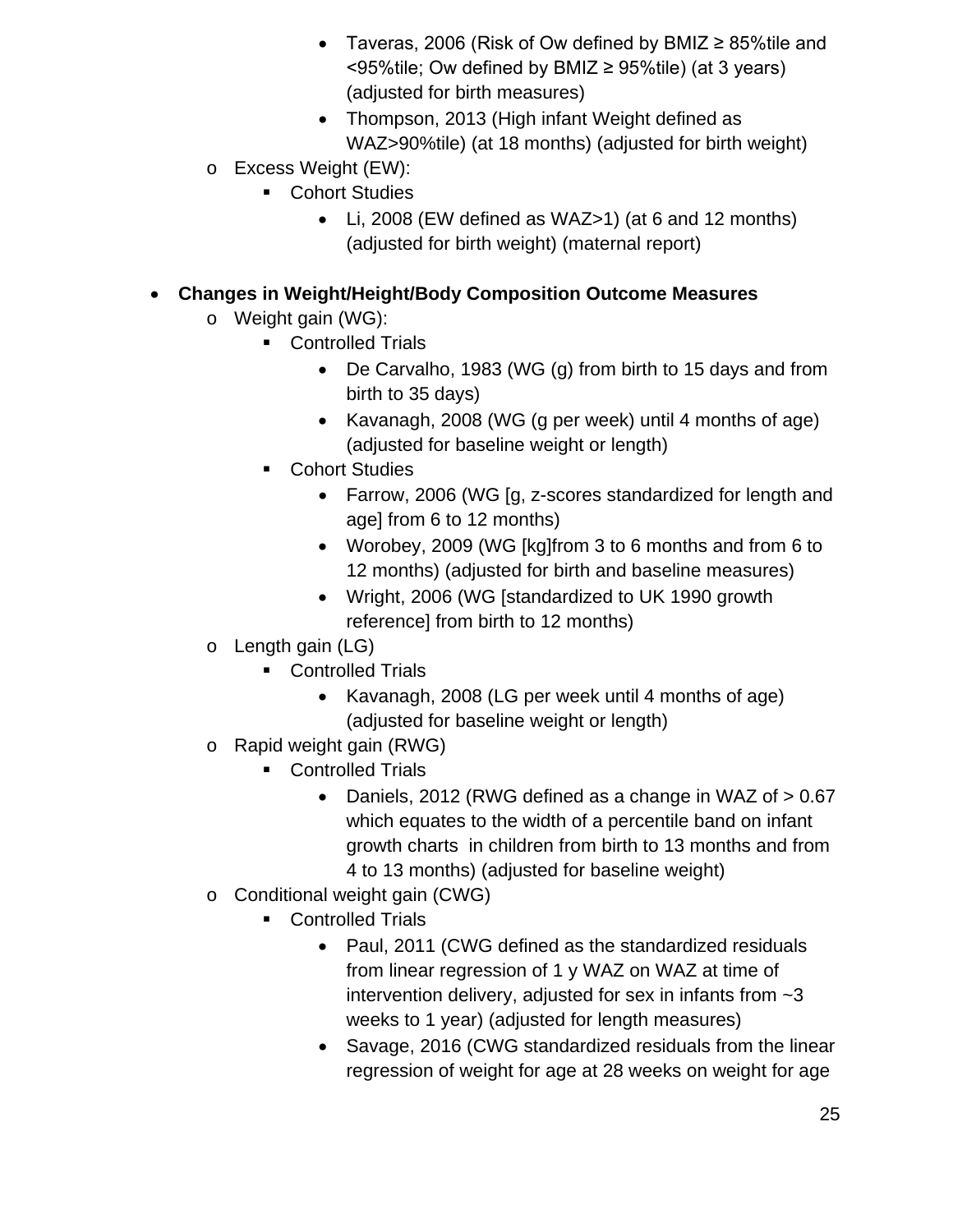at birth, with length for age at birth and 28 weeks and infant age at the 28-week assessment entered as covariates. CWG=0 represents population mean; positive CWG: faster weight gain; Negative CWG: slower weight gain infants from birth to 6 months)

- o Change in weight for height/length z-score (Δ WHZ/ Δ WLZ)
	- **Cohort Studies** 
		- Chaidez, 2014 (Change in WHZ from ~22 to 28 months) (adjusted for birth and baseline weight)
		- Dinkevich, 2015 (Change in WLZ from 6 to 30 months)
		- Stifter, 2015 (Change in WLZ from 6 to 12 months and from 6 to 18 months) (adjusted for birth weight)
- o Change in weight for age z-score (ΔWAZ)
	- Cohort Studies
		- Chaidez, 2014 (Change in WAZ from ~22 to 28 months) (adjusted for birth and baseline weight)
		- Gubbels, 2011 (WG [WAZ] from 0 to 12 months) (adjusted for birth weight) (parent reported)
- o Change in body mass index z-score (ΔBMIZ)
	- **Cohort Studies** 
		- Chaidez, 2014 (Change in BMIZ from ~22 to 28 months) (adjusted for birth weight)
		- Ma, 2015 (Change in BMIZ from 12 to 18 months in children that have a BMIZ>+1) (adjusted for birth weight)
- o Change in body mass index (ΔBMI)
	- **Cohort Studies** 
		- Hittner, 2016 (Change in BMI from 2 to 6 years) (years 5 and 6 were parent report)

## • **Skinfold Thickness Measures**

- o Tricep Skinfold (TR SF)
	- Cohort Studies
		- Morris, 1982 (at 9 months)
- o Subscapular Tricep Skinfold (SS+TR SF)
	- Cohort Studies
		- Rifas-Shiman, 2011 (at 3 years) (adjusted for baseline weight)
		- Taveras, 2006 (at 3 years) (adjusted for birth measures)
- o Sum of Skinfold Thickness (Sum SF)
	- **Cohort Studies** 
		- Thompson, 2013 (Sum SF thickness and categories defined by >90% sum SF thickness) (at 18 months) (adjusted for birth weight)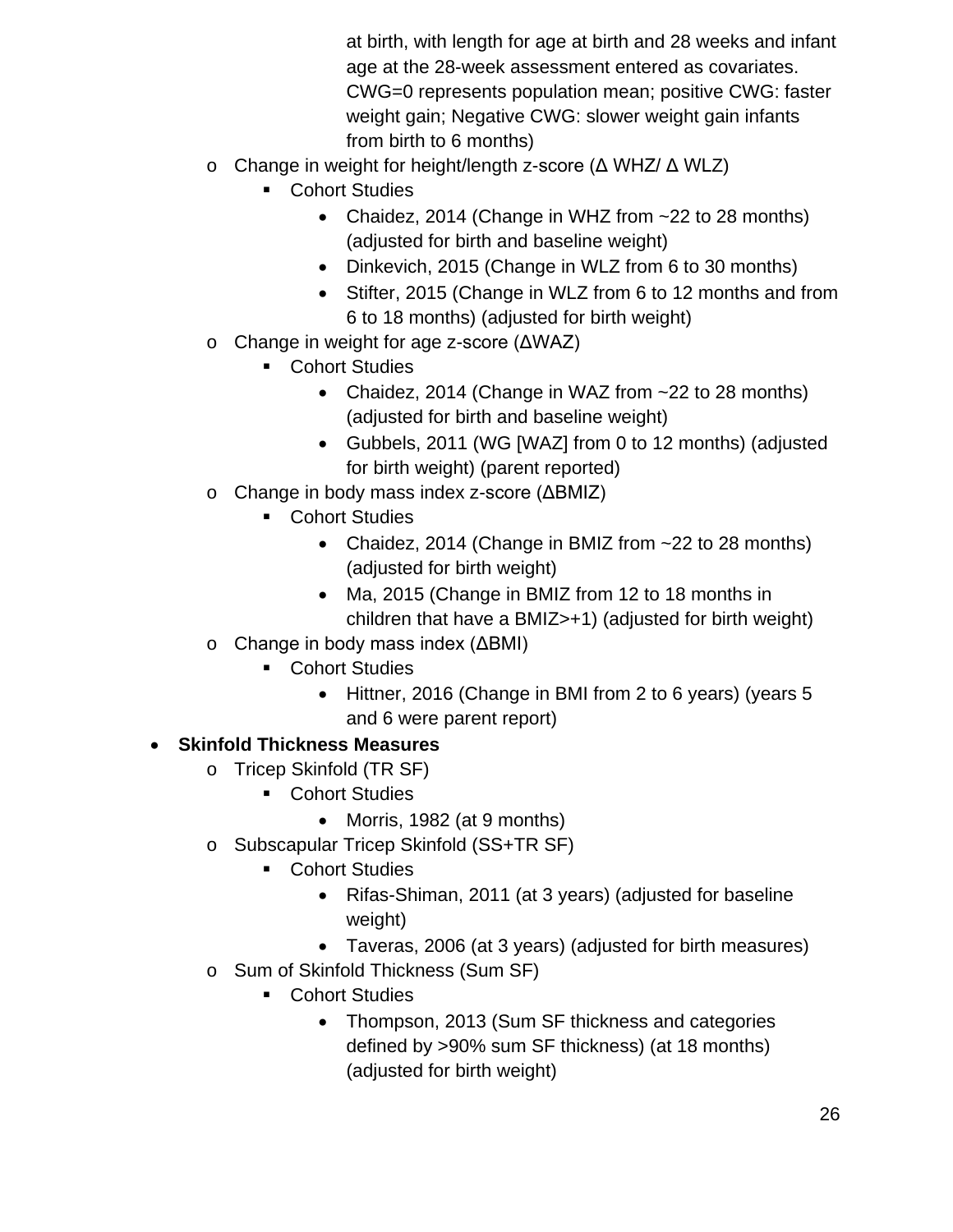- o Head Circumference
	- Saxon, 2002 (at 2, 4, and 6 months) (adjusted for birth measures)

### <span id="page-26-0"></span>**Evidence synthesis**

This systematic review examined the relationship between caregiver feeding practices and weight outcomes in children from birth to two years old. This is a time of growth and development, and therefore caution should be used when interpreting findings related to higher or lower weight outcomes. Both inadequate weight gain and excessive weight gain are cause for concern during the period of development. Inadequate growth may signal failure to thrive while rapid weight gain increases risk for obesity and cardiometabolic disease. Therefore, associations suggesting that feeding practices are associated with higher or lower weight outcomes should be communicated carefully. This is important to emphasize for this study population of children two years and younger, where optimal results reflect "normal" weight gain and normal weight status, which is defined differently across the studies.

Inclusion and exclusion criteria, set *a priori,* limited this evidence to studies where the intervention or exposure included caregiver feeding practices and the outcomes reflected child growth, size, or body composition. However, the relationship between caregiver feeding practices and child's weight is not unidirectional. Many factors can influence caregiver feeding practices, including caregiver's perception and concern for their child's weight, the child's actual weight and health status, and the child's hunger and satiety signaling. To consider this complex relationship, two of the more recent observational studies in this body of evidence looked at the relationship between caregiver concern for child's weight, feeding practices, and child's weight. Ma (2015) reported that while caregivers of normal weight children were significantly more concerned about their children undereating or being underweight, caregivers of overweight children showed higher levels of concern about their children overeating or being overweight. Dinkevich (2015) found that mothers who were more concerned about their child overeating were more likely to exhibit restrictive feeding practices and were more likely to have a child with a higher weight-for-length z-score; conversely, mothers that were more concerned about their child undereating were more likely to pressure their child to eat and more likely to have a child with a lower weight-for-length z-score. Additionally, research beyond this body of evidence suggests that parental concern for child's weight can be influenced by cultural differences, and therefore study population/demographics should be considered when generalizing findings.

This body of evidence includes controlled trials and observational studies. Controlled trials are a stronger study design than observational studies and can provide evidence of a causal relationship between feeding practices and child weight outcomes. When reviewing the controlled trials within this body of evidence it is important to note that most interventions were multifaceted and included components that went beyond caregiver feeding practices as defined in this review. The cohort studies expand the evidence beyond responsive feeding and include several non-responsive feeding practices; however the dynamic relationship between feeding practices and child's weight should be considered when interpreting associations.

**Table 2** provides a summary of the effects of (controlled trials) and associations between (observational studies) feeding practices and child weight outcomes. **Table 3a and 3b** provide an overview of each study.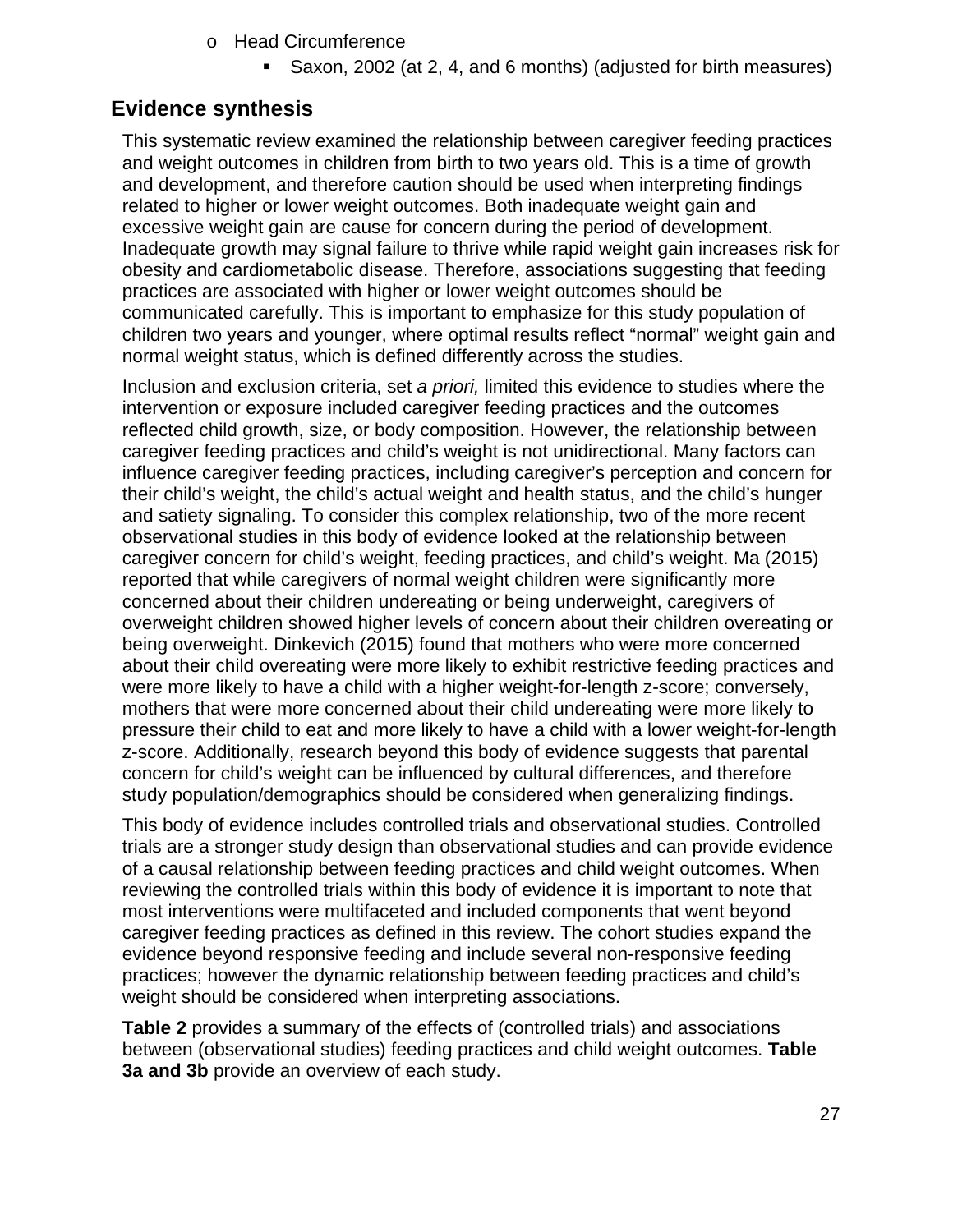#### **Controlled trials**

Within the body of evidence, there were eight publications from controlled trials that examined the relationship between parental and caregiver feeding practices and growth, size, and body composition outcomes. This included four RCTs, one of which was the topic of three papers each with a different endpoint, and two non-randomized control trials. Two controlled trials were weighed less heavily (De Carvalho, 1983; Kavanagh, 2008) due to issues with directness of addressing the systematic review question and internal validity including high attrition, lack of statistical power, and inappropriate statistical measures.

The remaining four trials (Daniels [2012, 2013, 2015]; Paul, 2011; Savage, 2016; Machuca, 2016) were all multi-faceted interventions aimed to improve child eating habits and reduce weight gain by educating parents about infant feeding practices. Each trial had a component directed at teaching parents responsive feeding techniques, which is how to recognize and respond to hunger and satiety cues. Three interventions began when children were one month of age (Paul, 2011; Savage, 2016; Machuca, 2016) and one began when children were four months of age (Daniels [2012, 2013, 2015]), with outcome measurements ranging from 9 months after the intervention (Daniels, 2012) to 4.5 years after the invention (Daniels, 2015). All four trials were effective at influencing at least one of the weight outcomes; two of the trials were effective at reducing rapid weight gain at 13.5 months and 12 months of age, respectively (Daniels 2012; Savage, 2016); two trials were effective at reducing weight-for-length measures at 12 months of age (Paul, 2011, Savage, 2016); two trials reduced the prevalence of overweight status at 12 months and 24 months of age, respectively (Savage, 2016; Machuca, 2016); one study reduced weight-for-age and also BMI-for-age measures in intervention groups compared to control groups at 13.5 months of age (Daniels [2012, 2013, 2015]).

Paul (2011), from the SLIMTIME randomized controlled trial, tested the independent and combined effects of two behavioral interventions (2 x 2 factorial design). The interventions each included two home visits beginning two to three weeks after birth with the last follow-up when the child was one year old. The Soothe/Sleep intervention taught parents to discriminate hunger from other infant distress causes and included alternative strategies to feeding as an indiscriminate response to distress. The Introduction to Solids intervention instructed parents to delay complementary foods until infants were at least four months old. Parents were given instructional information on recognizing hunger and fullness cues, instructions on repeated exposure to improve acceptance of unfamiliar foods and were provided with pureed vegetables to feed their children. A third group received both interventions and the fourth group (control) received standard parenting advice. Children of parents who received the soothe/sleep intervention gained weight more slowly over the first year of life than those who did not receive that intervention. At one year of age, infants who received both interventions had a lower weight-for-length percentile than infants who received a single intervention or no intervention.

Savage (2016), from the INSIGHT randomized controlled trial, employed a responsive parenting intervention compared to a control group where parents received home safety information at home visits from nurses. The intervention began when infants were about four weeks old until they were 28 weeks with the last follow-up when the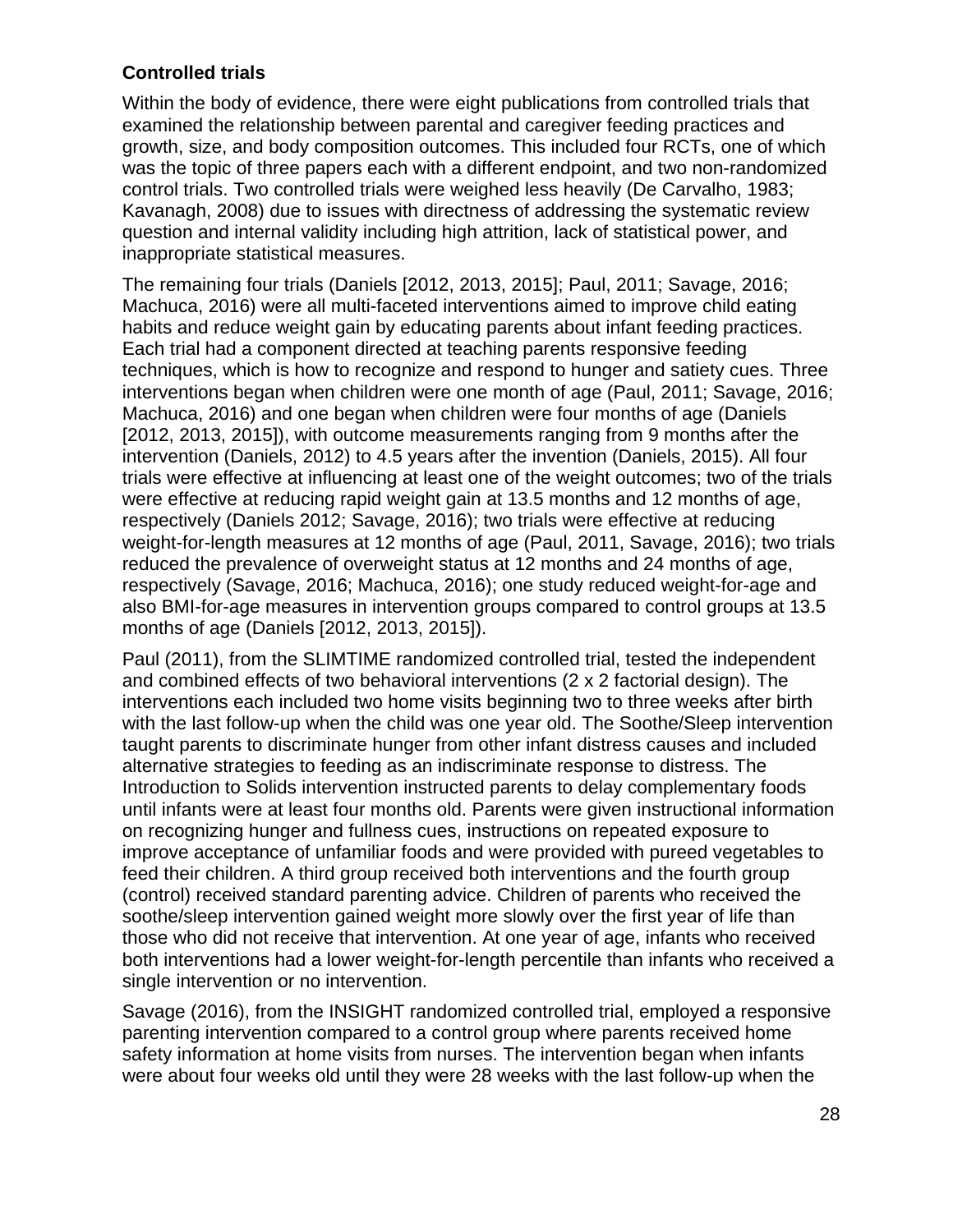child was one year old. The intervention taught parents to recognize hunger and satiety cues and age-appropriate portion sizes. They were taught to only use food for hunger and not as a reward, punishment, or to soothe a distressed child. The intervention also included guidance on repeated exposure to promote acceptance of foods and beverages and the importance of modeling healthy eating behaviors. Infants in the intervention group gained weight less rapidly in the first six months of life, had a lower mean weight-for-length percentile at one year old, and had a lower prevalence of overweight status at one year than infants whose parents were in the control group.

One non-randomized controlled trial (Machuca, 2016) included an intervention for mother-infant dyads including standard care plus three, two-hour group sessions that included information on healthy nutrition and responsive feeding practices. Mothers were given a choice if they wanted to participate in the intervention; the control group, which was comprised of a subsample of those that chose not to participate in the intervention, received standard care. The intervention began when children were about one month old with the last follow-up when the child was two years old. The intervention included guidance on recognizing hunger and satiety cues, understanding how to avoid overfeeding, and using soothing techniques other than food. Participation in the intervention group reduced the likelihood of a child having a BMI ≥85<sup>th</sup> percentile at two years of age compared to those in the control group.

The three Daniels papers [2012, 2013, 2015] are from the NOURISH trial which consisted of an intervention for mother-infant dyads focused on healthy feeding practices when infants were four to six months old compared to a control group with self-directed access to usual community child health care. The intervention included two modules, each with six group sessions over three months, which focused on promotion of healthy food preferences, positive parenting, and encouragement of responsive feeding. Growth outcomes were assessed at 14 months, 2, 3.5, and 5 years old. Parental feeding practices were also assessed to measure the effect of the intervention on changes in behaviors and beliefs of parents in regard to feeding using the Infant Feeding Questionnaire (IFQ) (Daniels, 2012), Child Feeding Questionnaire (CFQ), Parental Feeding Style Questionnaire (PFSQ), and other clinically derived questions about responsive feeding (Daniels, 2013, 2015). At a nine month follow-up, when children were about 14 months old, the control group had greater weight-for-age z scores, greater BMI-for-age z-scores, and were more likely to show rapid weight gain from before the trial to the follow-up compared to the intervention group (Daniels, 2012). At a 20-month follow-up and 4.5 year follow-up, there were no significant effects of the intervention on growth indicators; however the intervention was effective at increasing maternal use of responsive feeding practices (Daniels, 2013, 2015). Intervention mothers reported fewer non-responsive feeding strategies (insisting their child eat, encouraging child with spoon/fork, offering food as reward) and greater responsive strategies (offering no food till next feed, accepting child may not be hungry) from 14 months to five years compared to mothers from the control group. Intervention mothers also reported less concern about child weight, less restriction, less pressure to eat, less instrumental feeding, greater encouragement, and less emotional feeding over time periods from 14 months to five years (Daniels, 2013, 2015).

The controlled trials by De Carvalho (1983) and Kavanagh (2008) are problematic due to certain limitations. De Carvalho (1983) was a non-randomized control trial with the purpose of investigating if more frequent feedings could increase breast milk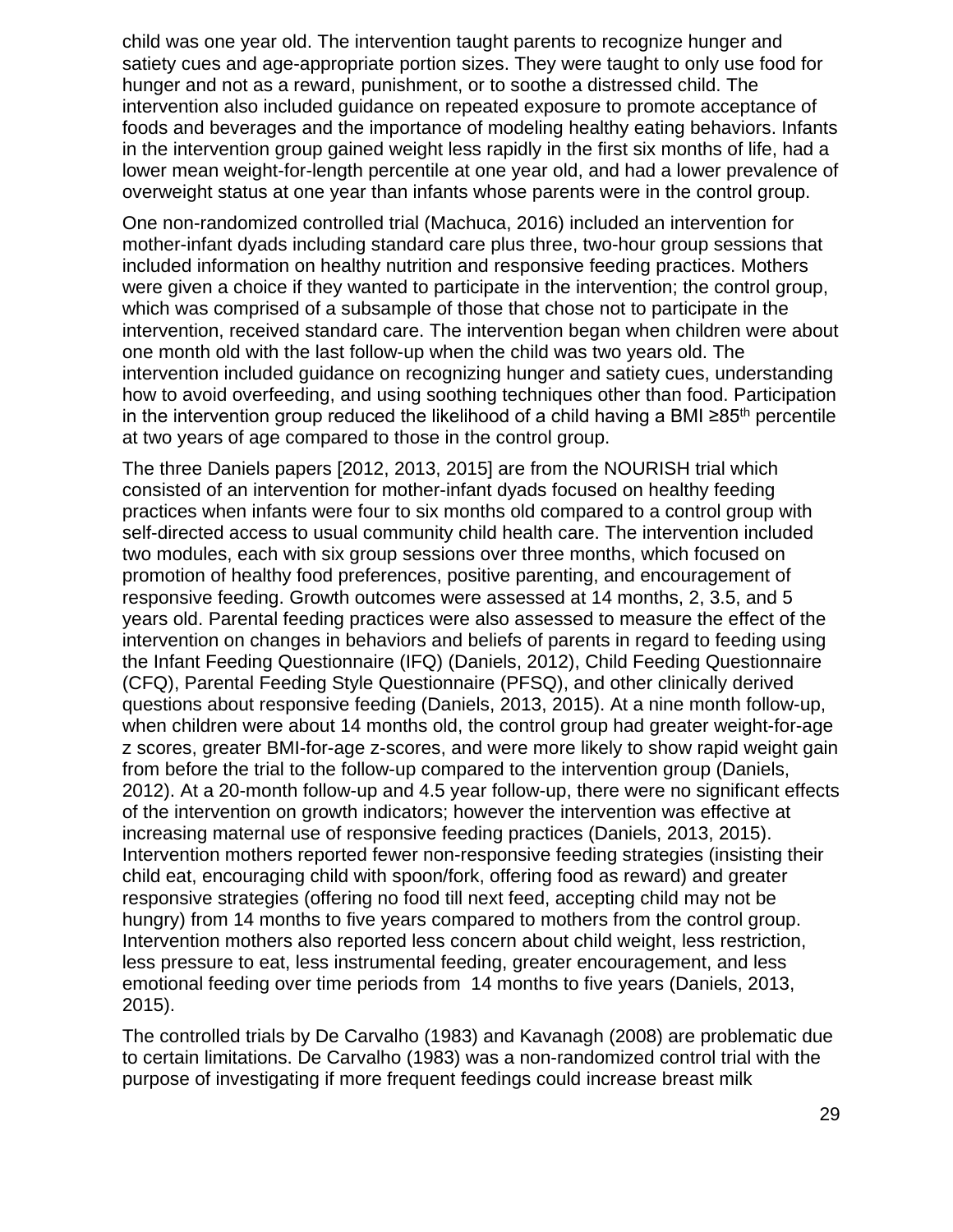production by comparing more frequent breastfeeding (on demand) to less frequent feedings (scheduled every 3-4 hours) on infant's weight at 15 days and 35 days of life. This study did not directly address the systematic review question and was not weighed heavily when constructing the conclusion statement. The purpose of the Kavanagh RCT was to test whether an intervention that educated formula-feeding mothers on responding to satiety cues during bottle feeding and limiting bottles to 6 ounces or less would result in less rapid weight gain compared to a control group. Results included differences in weight and length, however z-scores were not reported, therefore results are problematic to interpret. Additionally, this study had high attrition and was underpowered and therefore was not weighted heavily when constructing the conclusion statement.

#### **Cohort studies**

The body of evidence includes 19 publications from 17 cohorts. There are variations in the study methods including different exposures, outcome measurements, child age, and duration. The most prevalent feeding practices examined were responsive feeding, restrictive feeding, and pressuring to eat. Other studies examined feeding in the absence of hunger, the use of food to soothe, as well as controlling, monitoring, modeling, indulgent, and authoritative feeding practices. The outcomes for studies included in this review were a range of weight, growth, and/or body composition measures.

Six cohort studies examined the effect of responsive feeding practices on child weight and growth. One cohort study found that responsive feeding practices were associated with lower infant weight gain from six to 12 months, but no association with weight gain from three to six months (Worobey, 2009). Five studies found no association between responsive feeding practices and child weight, height, and/or head circumference (Morris, 1982; Saxon, 2002; Gubbels, 2011; Thompson, 2013; Ma, 2015). Among the studies that found no association, two examined the difference between infant feeding on demand versus feeding on a fixed schedule (Saxon, 2002; Gubbels, 2011).

Eight studies investigated the relationship between pressuring to eat and infant weight; five of these studies identified an association between the use of greater pressure and lower weight outcomes (Wright, 2006; Farrow, 2008; Li, 2008; Thompson, 2013; Dinkevich, 2015). Thompson, 2013 also found an association between greater pressure and lower skinfold thickness. Two studies found no significant association between pressuring to eat and infant weight (Gregory, 2011; Ma, 2016). Another study had mixed results (Lumeng, 2012). This study found that, before controlling for baseline weight, the number of times mothers prompted her child to eat was not associated with BMI z-scores, but that the percentage of prompts considered as assertive or intrusive was associated with higher BMI z-scores. After controlling for initial weight, these associations were no longer significant.

Seven papers from six distinct cohorts looked at the relationship between restrictive feeding practices on child weight, size, and body composition outcomes. Four of these papers found at least one association between greater restrictive feeding practices and increased child weight measures (Taveras, 2006, Rifas-Shiman, 2011, Thompson, 2013, Dinkevich, 2015). One study found that greater restriction was associated with lower standardized weight scores (Farrow, 2008). Hittner, 2016 found a significant interaction between maternal restriction and child gender as a predictor of BMI change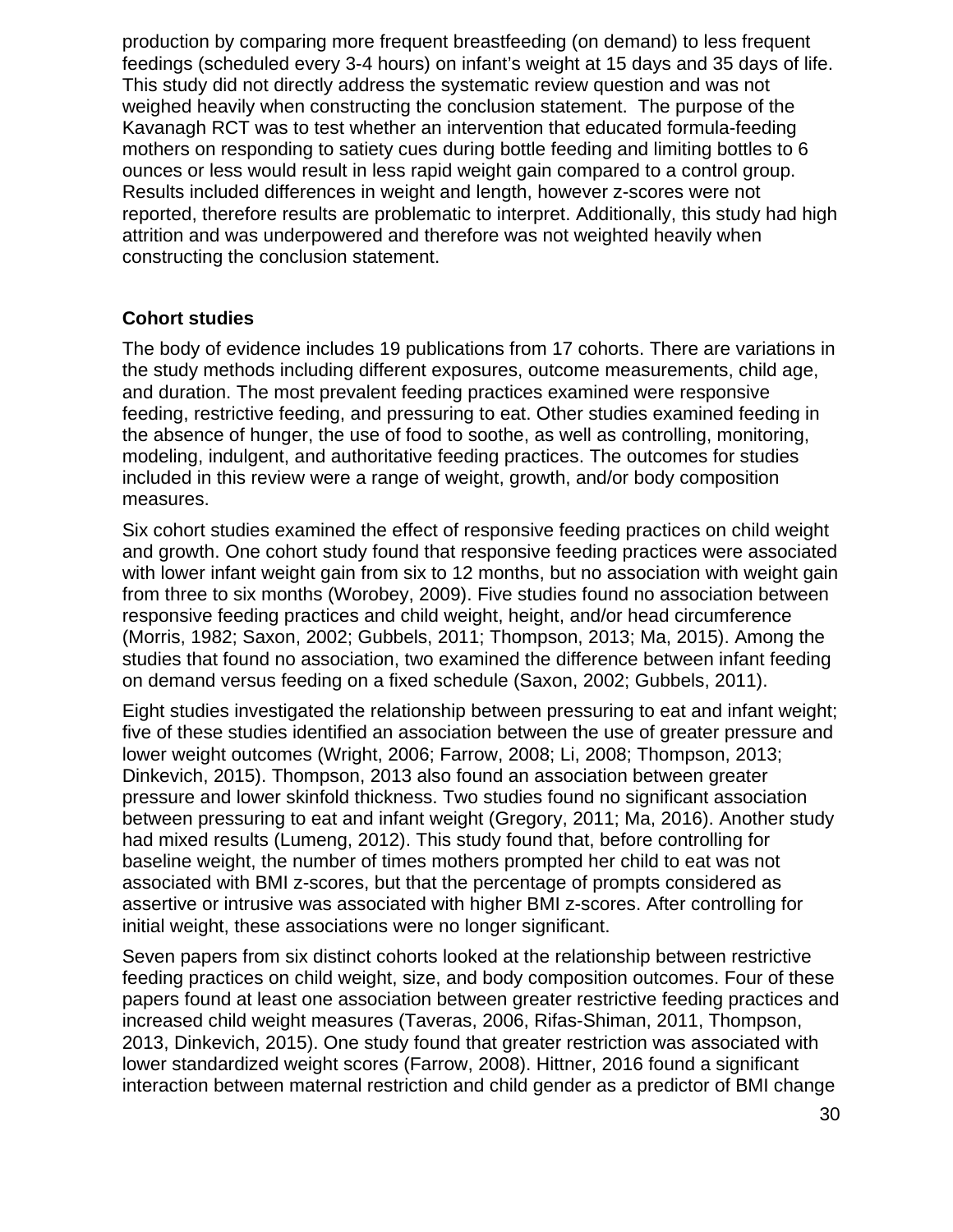over time; for boys, greater restriction was associated with a lower BMI, but for girls, greater restriction was associated with a higher BMI. In Gregory, 2011 there was no association found between feeding restriction and child weight.

Three studies examined feeding in the absence of hunger or using food to soothe the infant. One study found that feeding to soothe was associated with greater weight gain from 6 to 18 months based on lab-based measures but no association was found when using parental report measures (Stifter, 2015). Two studies found no association between the use of food to soothe or feeding in the absence of hunger with weight (Ma, 2015) or body composition (Morris, 1982).

Two studies investigated indulgent feeding practices, practices that cater to the child and offer minimal structure. One study found an association between greater indulgent feeding practices and increased change in WAZ and BMI z-scores (Chaidez, 2014), while another did not find a relationship between indulgent feeding and weight or body composition (Thompson, 2013).

Caregiver concern about child weight and/or food intake was studied in two cohorts. Dinkevich, 2015 found that maternal concern for child under-eating/weight was associated with lower weight status. Ma, 2015 found that concern for child food intake was associated with change in BMIz between 12 and 18 months of age in overweight children.

Several other feeding practices were only examined in one study, limiting the ability to assess consistency. One study (Brown, 2015) examined the association between baby-led weaning versus standard weaning and infant weight outcomes and found that baby-led weaning was associated with lower weight and less likelihood of being overweight than standard weaning. In another study, among mothers who were high in controlling behaviors measured at 6 months, 'control' was associated with infant weight gain from birth to six months and from six to 12 months (Farrow, 2006). Other feeding practices were not associated with child weight outcomes, these include: monitoring (how much the mother keeps track of the amount of sweet, snack, and high-fat food her child eats; Farrow, 2008), modelling (Gregory, 2011), laissez-faire practices (parent does not limit infant diet quality or quantity and shows little interaction with the infant during feeding; Thompson, 2013), and authoritative practices (offers structure, guidance, and positive modelling; Chaidez, 2014).

#### *Summary of cohort studies – in chronological order*

In the study by Morris (1982), a Virginia-based cohort examined the relationship between maternal feeding practices at three months and infant adiposity at nine months. Maternal feeding practices included the recognition of infant hunger and satiety cues, encouraging the infant to eat more once the infant stopped eating, feeding for non-hunger reasons, and feeding the infant one hour after eating. Infant adiposity was measured at nine months via triceps skinfold thickness. At the time the study was conducted there were few comparison groups with population measures of triceps skinfolds. The researchers examined differences in triceps skinfold between sexes in the study sample and compared the sample to a Swedish reference group; no differences were found. Other variables included in the analysis were the interaction of infant sex and maternal feeding practices and maternal attitudes to the food-related concepts of sweets/dessert, snacks/snacking, hunger, and food/eating. There were no significant relationships found between maternal feeding practices, the interaction of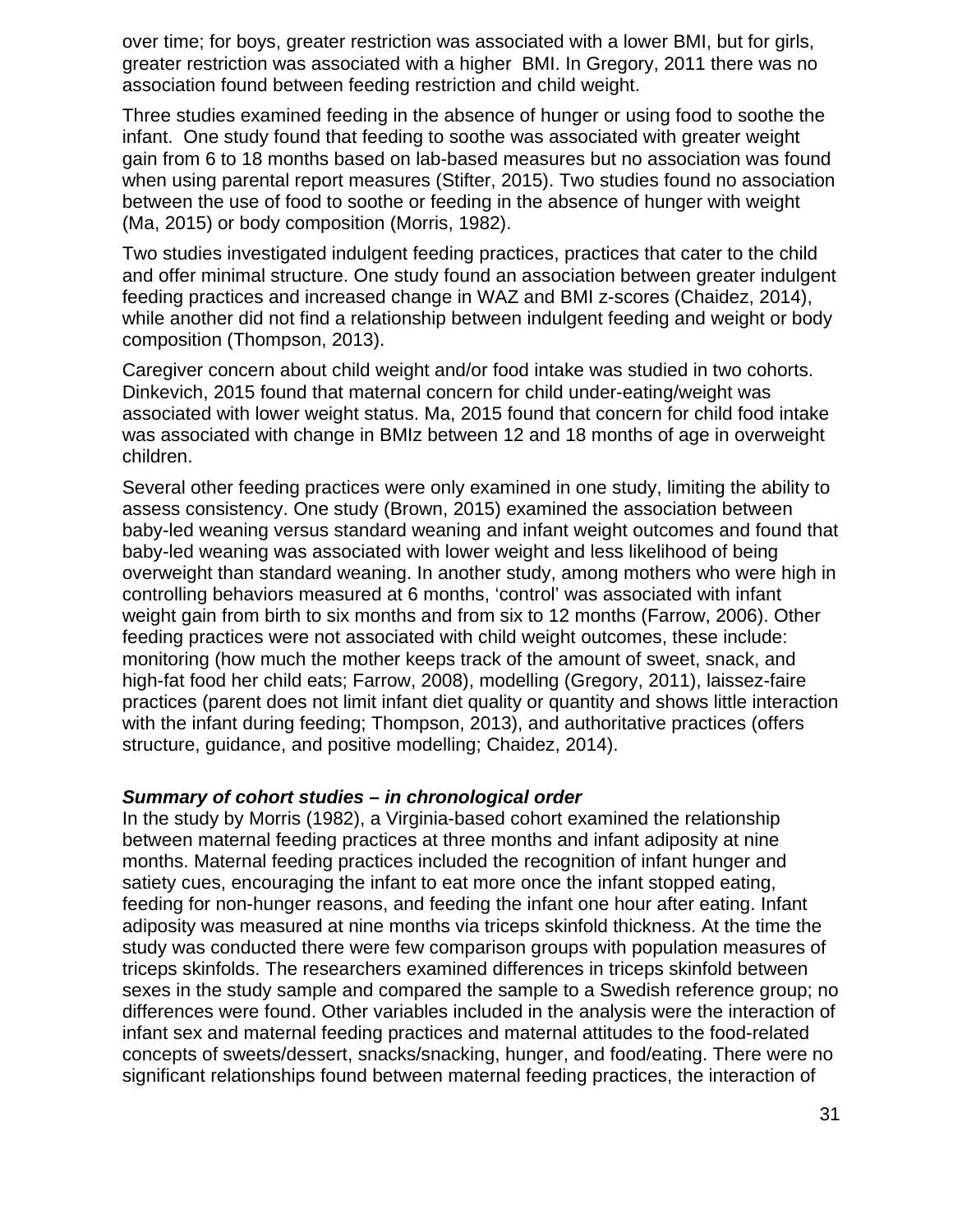feeding practices and infant sex, or maternal attitudes towards food and infant adiposity at nine months.

Saxon (2002) examined feeding practices during early infancy prior to the initiation of complementary feeding in a cohort of infants in central Texas. In this study, the relationship between on-demand versus scheduled infant feeding and growth measures that included head circumference, body length, and weight was explored. Infant feeding was categorized into four methods: exclusively breast fed, exclusively formula fed, primarily breast fed with some formula, and primarily formula fed with some breast feeding. Growth measures were collected at birth, two, four, and six. When controlling for the baseline growth measures, no differences were found in growth measures between on-demand versus scheduled feeding in the infants at two, four, or six months of age.

Maternal control during feeding was examined as a moderator of infant weight gain from birth to 12 months in a UK-based cohort (Farrow, 2006). The investigators assessed maternal feeding practices during an observed feeding interaction at infant age six months. The controlling behaviors that were assessed during the interaction were, for the highest degree of control, continuously forcing, offering, positioning, or distracting the infant to eat. For the behaviors that demonstrated the lowest degree of control, infant feeding was supervised by the mothers and allowed the infant autonomy to control their own feeding. The study found that maternal control moderated the relationship between infant weight gain from birth to six months and six to 12 months. When maternal control was moderate or low, infants with rapid weight gain from birth to six months tended to have slower weight gain from six to 12 months whereas those with slower weight gain from birth to six months tended to accelerate their weight gain from six to 12 months. No association was found between high maternal control and infant weight gain.

Maternal feeding restriction was examined as a moderator between breast feeding and child overweight at three years of age in a cohort of children from urban and suburban eastern Massachusetts enrolled in Project Viva (Taveras, 2006). Breast feeding and feeding restriction was assessed at 12 months via maternal report and at three years the child's weight status was measured via BMI and skinfolds (subscapular and triceps). At three years, maternal feeding restriction at one year had a positive association with BMI z-score and the odds of being at risk of overweight but no association with subscapular plus triceps skinfold or the odds of being overweight at three years old.

Wright (2006) examined the influence of maternal feeding practices in response to food refusal at eight months and infant weight gain in the first year of life among children enrolled in Gateshead, UK. In this study, the four related feeding practices employed by mothers in response to child food refusal were: encouraged the child to eat, offered alternative food, offered the same food later, and made the child eat. The frequency of utilization of these feeding practices was categorized from rarely (0) to often (4). Maternal response to food refusal at eight months was significantly related to weight gain at one year, such that a higher level of utilization of these practices in response to food refusal resulted in lower weight gain.

In a study by Farrow (2008), pressuring to eat and feeding restriction at one year were examined in relation to child weight at two years in the UK. Maternal feeding practices were measured via questionnaire and included, in addition to pressuring and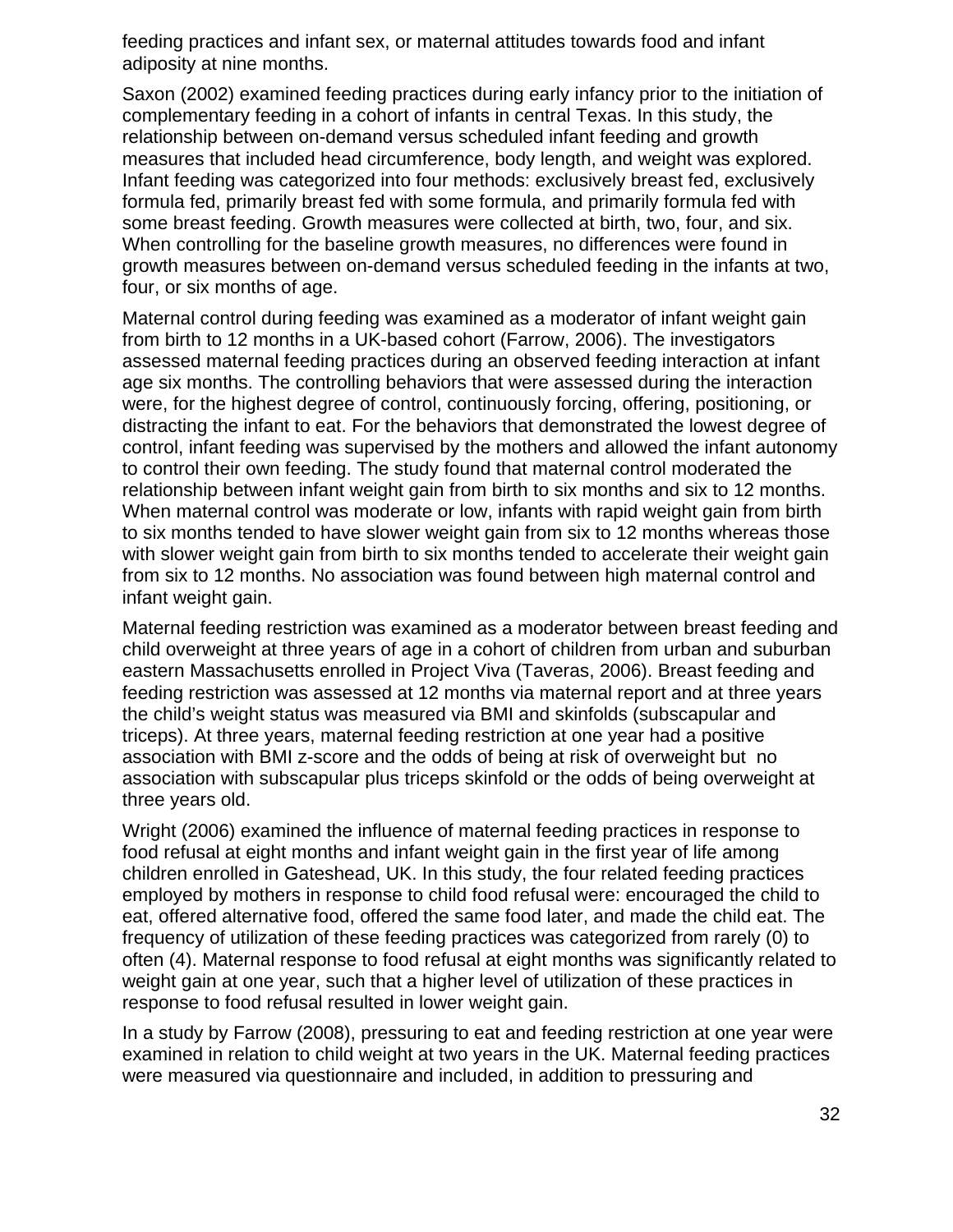restriction, monitoring. In this study, monitoring was considered the degree to which the mother keeps track of the amount of sweet, snack, and high-fat foods consumed by the child. It was found that both pressuring to eat and restriction at one year had a negative correlation with weight at two years; monitoring did not have an association with weight. The relationships remained constant when controlling for weight at one year.

Li (2008) explored the association between mother's encouragement of bottle emptying and the infant's risk for excess weight and was based in a nationally representative sample in the Infant Feeding Practice Study (IFPS II). When infants were one month old, a maternal self-administered questionnaire assessed encouragement of bottle emptying by asking the mother how often they encouraged the baby to finish a bottle if the baby stopped drinking before the bottle was finished. Child weight was also reported by mothers via questionnaire when infants were three, five, seven, and 12 months old. In unadjusted bi-variate analyses, no association was found between encouragement of bottle emptying and the mean difference between infants who had excess weight and those who did not have excess weight during the second half of infancy. After controlling for a sociodemographic characteristics, maternal health, and other infant feeding practices using multiple logistic regression, infants who were sometimes or often encouraged to empty their bottles were significantly less likely to have excess weight (measured by a weight-for-age z-score that is greater than 1) compared to infants who were rarely encouraged to empty their bottles.

In a cohort of mother-infant dyads recruited from a WIC center, Worobey (2009) found that maternal sensitivity to infant cues when the infant was 3 months was associated with lower infant weight gain from 6 to 12 months, while there was no association from 3 to 6 months. The study controlled for several factors. In the model examining weight gain from 3 to 6 months, analyses controlled for birth weight, infant weight and length gain from birth to 3 months, the estimated number of feeds per day at 3 months, and the month that solid foods were introduced. In the models for weight gain from 6 to 12 months, analyses controlled for birth weight, infant weight and length gain from 3 to 6 months and the estimated number of feeds per day at 6 months.

Pressuring to eat and restriction at one year was examined in relation to child weight at two years in an Australian cohort by Gregory (2011). In this study, maternal feeding practices were assessed via questionnaire and child weight at two years was modeled using weight-for-height z-score (WHZ). A third feeding practice-related behavior, maternal modeling of healthy eating, was measured via maternal report of the consumption of healthy foods and unhealthy fast foods, in front of their child. The results showed no association between restriction, pressuring, or modeling at one year and child weight status at two years.

The association between scheduled versus feeding on demand and weight gain through four years among breast fed infants was explored in a Dutch cohort in Gubbels (2011). A maternal questionnaire was used to if infants were being fed on demand or fed according to a fixed schedule when infants were three months old. Growth measures were collected when children were one, two, and four years old. Feeding to a schedule at three months was not associated with weight gain from birth to one year or child BMI or overweight status at one, two, or four years when compared to infants who were fed on demand.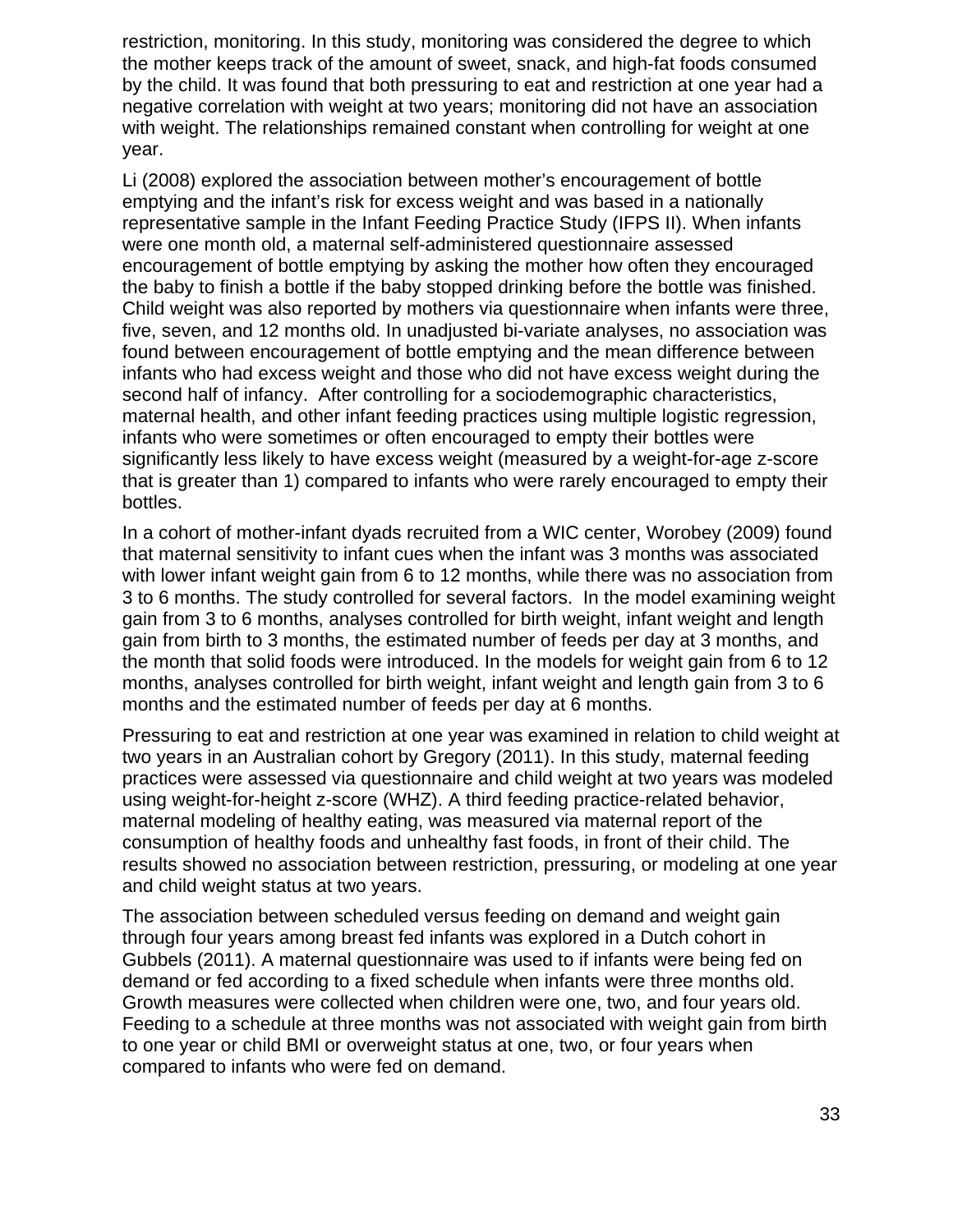In the Rifas-Shiman (2011) study the Project Viva cohort was investigated to explore the relationship between feeding restriction at one year and weight status measured via BMI and skinfolds (subscapular and triceps) at three years. The investigators further examined the degree to which this association was explained by weight for length (WFL) at one year and maternal pre-pregnancy weight status. A secondary analysis studied the association between restriction at six months and BMI at three years. The study found that restriction at one year was positively associated with BMI, skinfold thickness, and the likelihood of children being categorized as obese at three years, however, the associations were not significant after controlling for weight for length at one year. Similarly, restriction at six months was positively associated with children's BMI at three years, but not after accounting for six month WFL. Maternal pre-pregnancy BMI did not modify the relationship between restriction at one year and children's BMI z-scores at three years.

The study by Lumeng (2012) included mothers and children enrolled in the NICHD Study of Early Child Care and Youth Development to examine the association between maternal prompts to eat, assertive prompts to eat, and intrusive prompts to eat and child adiposity. In a lab setting, when children were 15, 24, and 36 months old, mothers were videotaped feeding snacks to their child. Three different maternal prompts were recorded: physical encouragements, verbal encouragements, and verbal offers. Total prompts were considered as a sum of all three types of prompts; Assertive prompts were considered the percentage of total prompts that were verbal or physical encouragement. Mothers were considered intrusive if they displayed any behavior during the interaction that was adult-centered rather than child-centered. At these same lab visits, child weight and length were measured and weight-for-length a scores and BMI z-scores were collectively referred to as adiposity z-scores. While total number of prompts was not associated with BMIz across the duration of the study, the percentage of maternal assertive prompts and intrusiveness, both alone and in combination, was associated with increased BMIz. However, when controlling for adiposity at 15 mo, percentage of assertive prompts or maternal intrusiveness were not predictive of child adiposity or overweight at age 36 mo.

A cohort of first-time African-American mothers in central North Carolina was studied to examine the relationship between 13 sub-constructs of five feeding practices and infant weight and adiposity from ages three to 18 months (Thompson, 2013). Five categories of feeding practices were examined: (1) laissez-faire (LF) where the parent does not limit infant diet quantity or quality and has little interaction during feeding; (2) pressuring/controlling (PR) where the parent focuses on increasing the infant's food intake; (3) restrictive/controlling (RS) where the parent focuses on decreasing the infant's food intake; (4) responsive feeding (RP) where the parent responds to the infant's hunger and satiety cues; and (5) indulgent (IN) characterized by the lack of limit-setting. Thirteen sub-constructs for the categories were investigated: LF-attention; LF-diet quality; PR-finish; PR-cereal; PR-soothing; RS-amount; RS-diet quality; RPsatiety; RP-attention; IN-permissive; IN-coaxing; IN-soothing; IN-pampering. Infant weight and skinfold thickness (sum of subscapular, triceps, and abdominal) were assessed at three, six, nine, 12, and 18 months. Lagged longitudinal models were used to examine the relationship between the sub-constructs and infant size at the next study visit. The sub-constructs PR-finish (pressuring to finish food) predicted lower WAZ at the next study visit, PR-cereal (pressuring to increase food intake via cereal) predicted lower skinfold thickness at the next visit, and RS-diet quality (restricting the infant diet in regards to quality of foods) predicted higher WAZ at the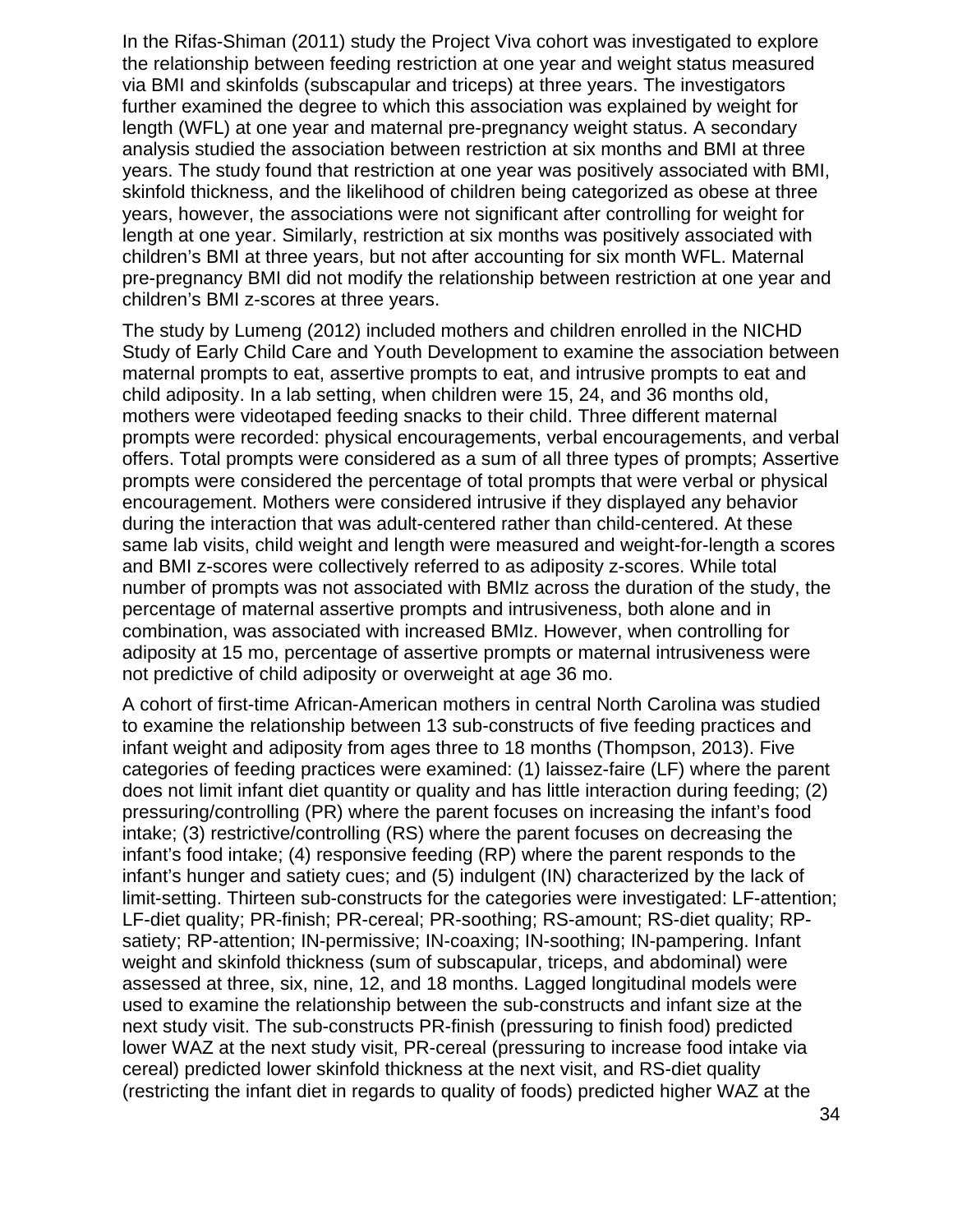next visit. The other ten sub-constructs were not associated with infant weight or adiposity.

The association between indulgent and authoritative feeding practices and anthropometry was investigated in Northern Californian toddlers (Chaidez, 2014). In this study, indulgent feeding practices were defined as practices that catered to the child and offered little to no structure, guidance, or limit-setting. Authoritative feeding practices were defined as practices that offered structure, guidance, and positive modeling of eating behaviors. Toddler anthropometry, including weight-for-height, weight-for-age, BMI z-score, as well as change in weight and BMI z-score, was measured at approximately 22 months of age for baseline and approximately 28 months of age at follow-up. Indulgent feeding practices were positively associated with anthropometric indicators of toddler weight status; there were no associations with authoritative feeding practices.

Infant autonomy during feeding was examined in a study of weaning style from South West Wales in the UK (Brown, 2015). This study examined the association of baby-led weaning versus standard weaning from 6 to 12 months of age and infant weight at 18 to 24 months of age. Child weight was collected via maternal report. In baby-led weaning, infants who are complementary feeding are presented with whole foods at feeding times and self-select, grasp, bring to mouth, and consume foods autonomously. Maternal control of feeding is minimal and the infant decides which food item is selected and the quantity and speed of consumption. Baby-led weaners in this study were mothers who reported using spoon feeding and purees 10% of the time or less whereas standard weaners were those that reported using spoon feeding and purees more than 10% of the time. The results of the study showed that mothers who practiced baby-led weaning had infants who weighed less and were less likely to be overweight at both baseline and end of follow-up. In addition, mothers who practiced baby-led weaning reported lower levels of concern for their infant's weight, pressure to eat, restriction, and monitoring than standard weaners, however, there was no difference between groups in perceived responsibility.

The association between restrictive feeding and pressuring to eat at six to 12 months of age and child weight through 30 months was assessed in a New York City-based cohort of mother-infant dyads in Dinkevich (2015). Feeding practices were assessed at baseline (when the infants had a mean age of approximately nine months) via questionnaire and child weight and length were abstracted from the medical records of well-child visits through 30 months. In this study, higher maternal food restriction was associated with higher infant WLZ while higher pressuring was associated with lower infant WLZ. Maternal concern for child under-eating/weight was positively associated with WLZ; however, infant's initial weight was found to be the strongest predictor of future weight gain.

A Shanghai-based study by Ma (2015) investigated the relationship between caregivers' feeding attitudes and behaviors and infants' weight status. The caregivers of this sample had a unique composition. While the caregivers of the other studies included in this review were almost exclusively mothers, in this sample 32% were parents, 37% grandparents, 30% parents and grandparents, and 1% others. Ten factors related to caregivers' feeding attitudes and behaviors were examined when the infant was 6, 12, and 18 months old: concern about the child's food intake, concern about the child undereating or underweight, concern about the child overeating or overweight, interaction with the child during feeding, overfeeding behavior, the child's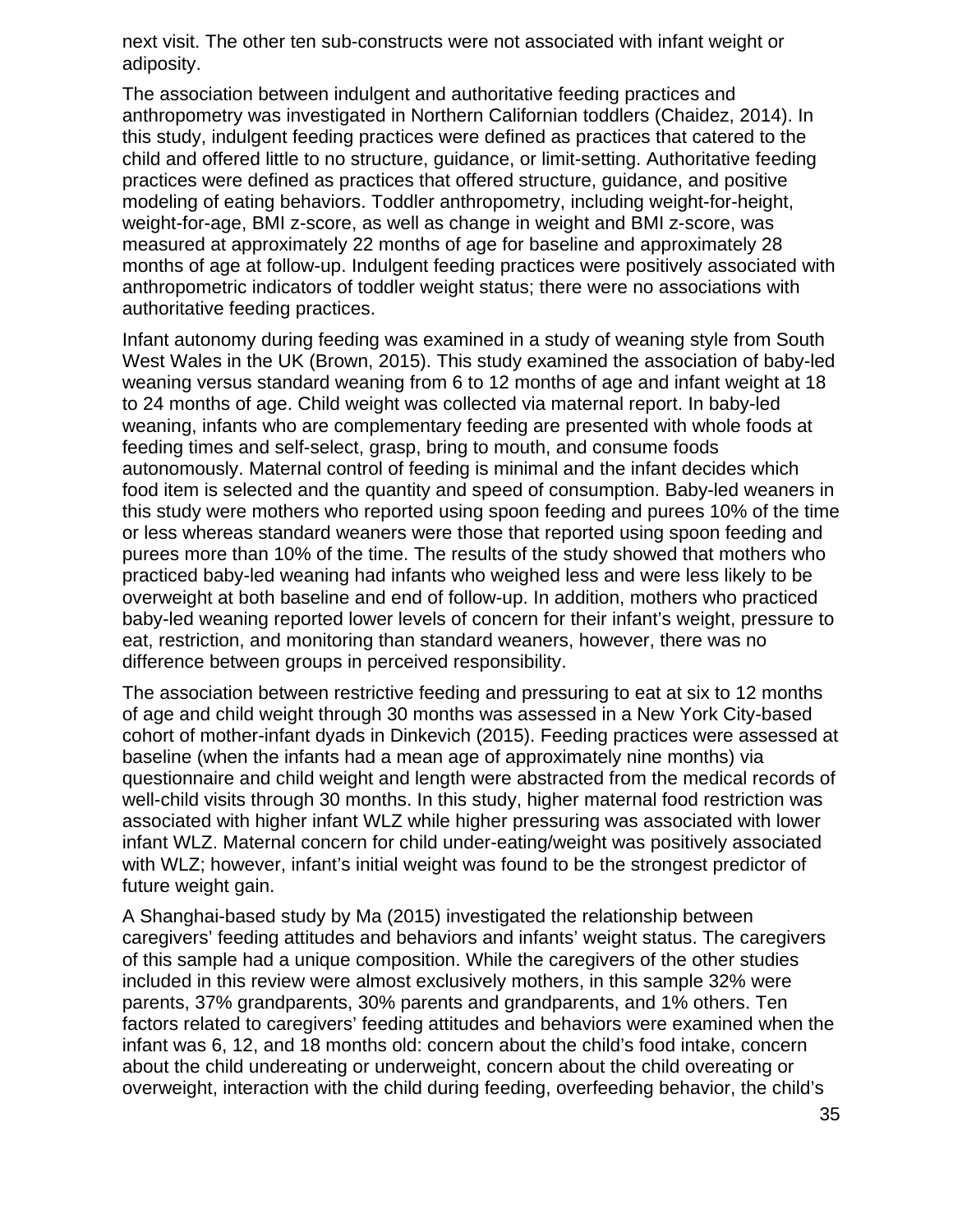food preference, language communication during feeding, awareness of the child's hunger and satiety cues, pushing the child to eat more, and using food to calm the child. The only significant association found was a relationship between concern about the child's food intake in overweight children and change in BMI-for-age z-score between 12 and 18 months of age after controlling for birth weight and mother's prepregnancy height.

Stifter (2015) investigated the relationship between the use of food to soothe and infant weight in cohort from central Pennsylvania. Lab observation of maternal-infant interaction and maternal interview at ages six, 12, and 18 months were utilized to assess food to soothe feeding practices. Change in infant weight from six to 18 months was positively associated with lab observed feeding to soothe practices at six months. Lab observations at 12 and 18 months and maternal reports of the use of food to soothe from six to 18 months were not associated with change in infant weight at any of the ages examined.

A secondary analysis by Hittner (2016) from the Colorado Adoption Project (CAP) examined the relationship between maternal restriction, observed during a five minute videotaped feeding interaction at a home visit when the infant was one year old, and the prediction of BMI gain through six years of age. The CAP includes data on both adopted and non-adoptive families that are matched on infant sex, number of siblings, and paternal age, occupational status, and education. For children who were adopted, the study includes information on bother their biological and adoptive parents. Maternal restriction was measured as any attempt by the mother, either physically or verbally, to prevent the infant from reaching for a spoon or putting food to their mouth. Child weight and length were assessed every year from when infants were two to six years old. Between ages two through four these measurements were taken by a researcher; at five and six years, weight and height were attained via parental report. After controlling for maternal BMI, infant age at year one, and infant adoption status, there was a significant interaction between infant sex and maternal restriction during a single eating occasion with a one year old child on predicting child BMI change over time from one year to six years old. For boys, some or moderate restriction was associated with a decline in BMI from ages two through six years and for girls whose mothers showed any restriction demonstrated BMI increases during that time compared to mothers who showed no restriction.

#### <span id="page-35-0"></span>**Assessment of the body of evidence**

This body of evidence was deemed to be moderate in strength due to:

- **Internal validity** (determined with NEL Bias Assessment Tool): Two controlled trials had limited internal validity (De Carvalho, 1983, Kavanagh, 2008) related to directness and sample size/power. The cohort studies had many limitations related to internal validity, particularly problematic was the use of parental report for exposure and outcome data in several studies.
- **Consistency:** The four strongly designed controlled trials showed a consistent effect of multicomponent interventions that include responsive feeding practices on child weight outcomes following the intervention. There was some consistency in the findings from cohort studies that examined controlling feeding practices. Some other feeding practices were only examined in a single study which limits the ability to assess consistency.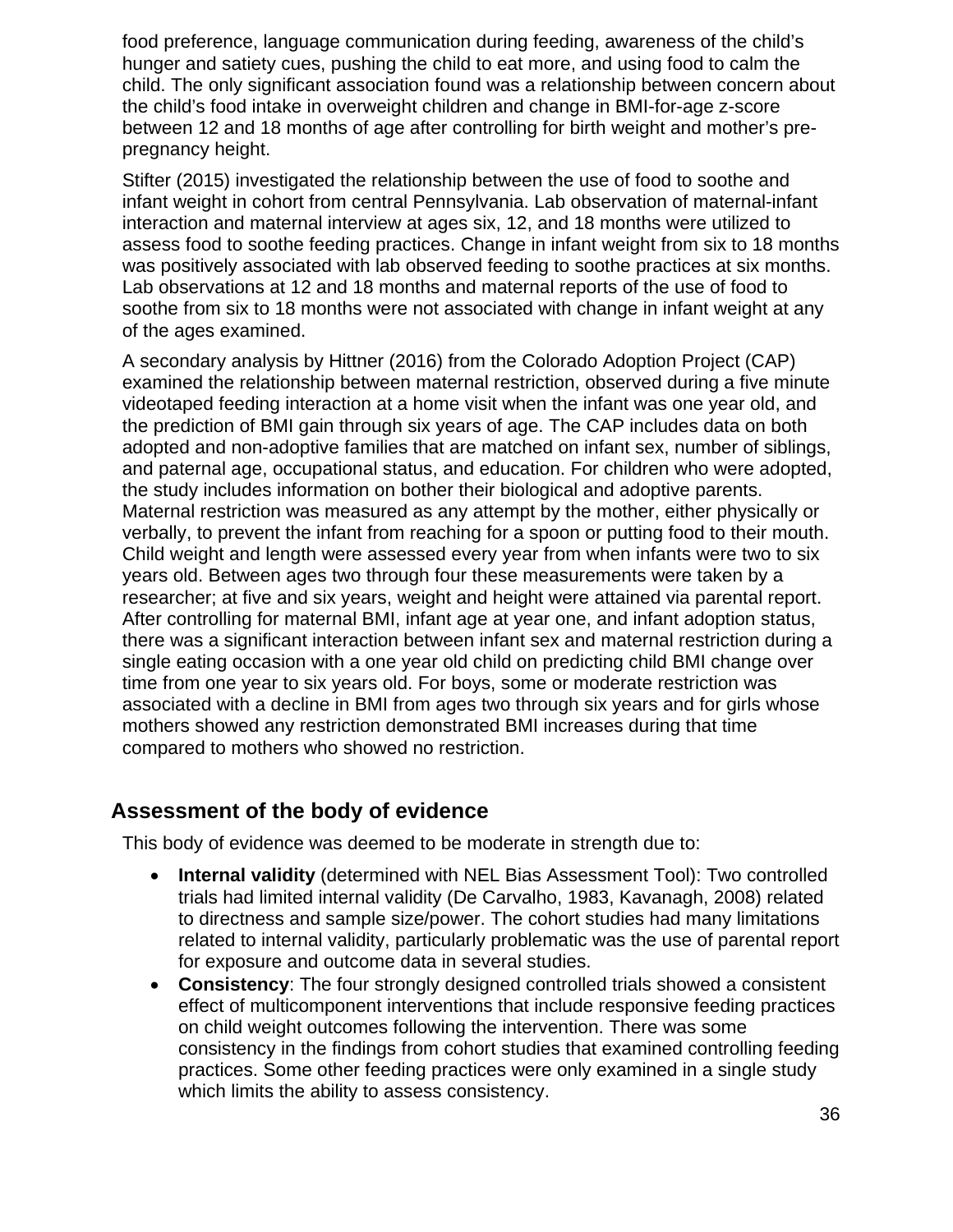- **Impact:** While changes in weight outcomes may be small, they were significant and are important from a public health perspective. Because children are growing there would be a concern if an intervention led to a large decrease in weight or growth compared to a control group.
- **Adequacy**: There were only four strong controlled trials from three independent research groups. There were seventeen cohort studies.
- **Generalizability**: Three of the four strong controlled trials are with mostly white, middle-class, college-educated women. One of those studies (Daniels, 2012, 2013, 2015) has an Australian population. One study (Machuca, 2016) is in an urban, high poverty, predominantly minority population. Four cohort studies focus on underserved populations (Chaidez, 2014; Dinkevich, 2015; Thompson, 2013; Worobey, 2009), however the majority of cohort study participants are white, educated women.
- **Other limitations/considerations**: In addition to the limitations noted with internal validity, the body of evidence has several inconsistencies in methodology including the interventions, exposures, outcomes, child age, and time to follow-up. The stability of feeding practices is unknown, particularly during the transition from breast or bottle-feeding to feeding complementary foods and beverages. As mentioned earlier, the relationship between caregiver feeding practices and child weight outcomes is bidirectional, yet another factor in that relationship is the child's signaling, i.e. the child's own recognition of hunger and satiety and how that is expressed.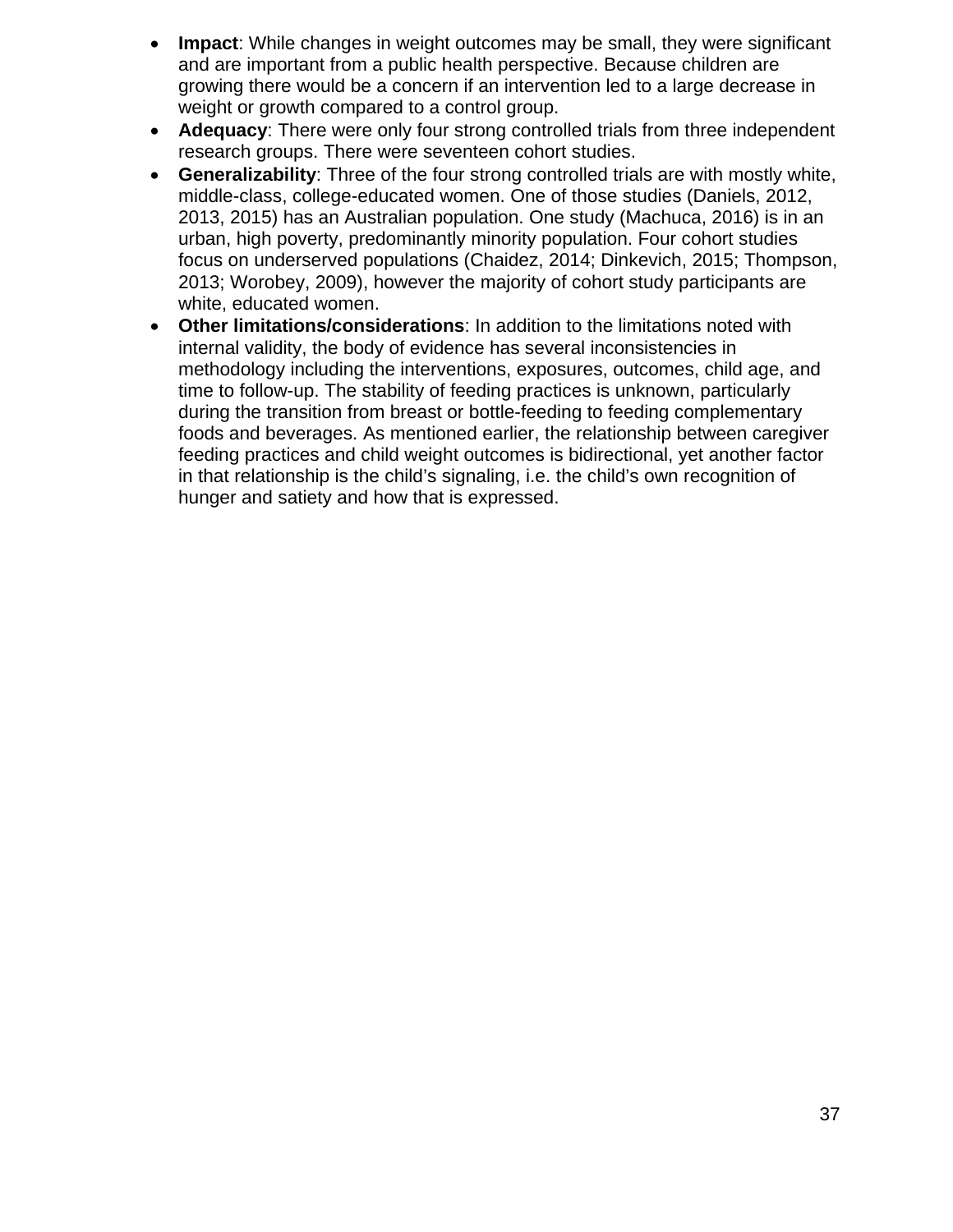| <b>Study</b><br>Design/<br><b>Article</b> | <b>Exposure</b>            | <b>Outcomes</b>                                                                                                                                                                                                                                                    |                                                                                                                                                                                                                                                                                          |                           |
|-------------------------------------------|----------------------------|--------------------------------------------------------------------------------------------------------------------------------------------------------------------------------------------------------------------------------------------------------------------|------------------------------------------------------------------------------------------------------------------------------------------------------------------------------------------------------------------------------------------------------------------------------------------|---------------------------|
| <b>Controlled</b><br><b>Trials</b>        | Feeding<br><b>Practice</b> | <b>Weight/Height/Body Composition</b>                                                                                                                                                                                                                              | Change in Weight/Height/Body Composition                                                                                                                                                                                                                                                 | <b>Skinfold thickness</b> |
| Daniels, 2012                             | Responsive<br>feeding      | BMIz*: Children whose parents received the<br>responsive feeding intervention had lower BMIz<br>scores at 13 mo old compared to children whose<br>parents did not receive the intervention.<br>$NS: WAZ*$                                                          | RWG* (from birth to 13 mo and from 4 to 13 mo of<br>age): Children whose parents received the<br>responsive feeding intervention had less rapid<br>weight gain from birth to 13 mo and from 4 to 13<br>mo of age compared to children whose parents did<br>not receive the intervention. |                           |
| Daniels, 2013                             |                            | NS: W; WAZ; H; HAZ; BMI; BMIZ; Ow/Ob (BMI<br>cutoffs from International Obesity Task Force)                                                                                                                                                                        |                                                                                                                                                                                                                                                                                          |                           |
| Daniels, 2015                             |                            | NS: WAZ; HAZ; BMIZ                                                                                                                                                                                                                                                 |                                                                                                                                                                                                                                                                                          |                           |
| Machuca,<br>2016                          | Responsive<br>feeding      | Ow* (BMI ≥85 <sup>th</sup> %tile): Children whose parents<br>received the responsive feeding intervention were<br>less likely to be overweight at 2 y old compared to<br>children whose parents did not receive the<br>intervention.                               |                                                                                                                                                                                                                                                                                          |                           |
| Paul, 2011                                | Responsive<br>feeding      | WLZ*: Children whose parents received the<br>Soothe/sleep + Intro to Solids intervention had lower<br>WLZ at 1 y old compared to children whose parents<br>did not receive both interventions.                                                                     | CWG: Children whose parents received the<br>Soothe/sleep intervention had gained weight slower<br>from ~ 3 w to 1 y old compared to children whose<br>parents did not receive this intervention.                                                                                         |                           |
|                                           |                            |                                                                                                                                                                                                                                                                    | NS: IWG                                                                                                                                                                                                                                                                                  |                           |
| Savage, 2016                              | Responsive<br>feeding      | WLZ*; Ow (WLZ ≥95 <sup>th</sup> %tile): Children whose parents<br>received the responsive feeding intervention had<br>lower WLZ scores and were less likely to be<br>overweight at 1 y old compared to children whose<br>parents did not receive the intervention. | CWG: Children whose parents received the<br>responsive feeding intervention gained weight<br>slower from birth to 6 mo old compared to children<br>whose parents did not receive the intervention.                                                                                       |                           |

# **Table 2. Overview of associations between feeding practices and child weight outcomes**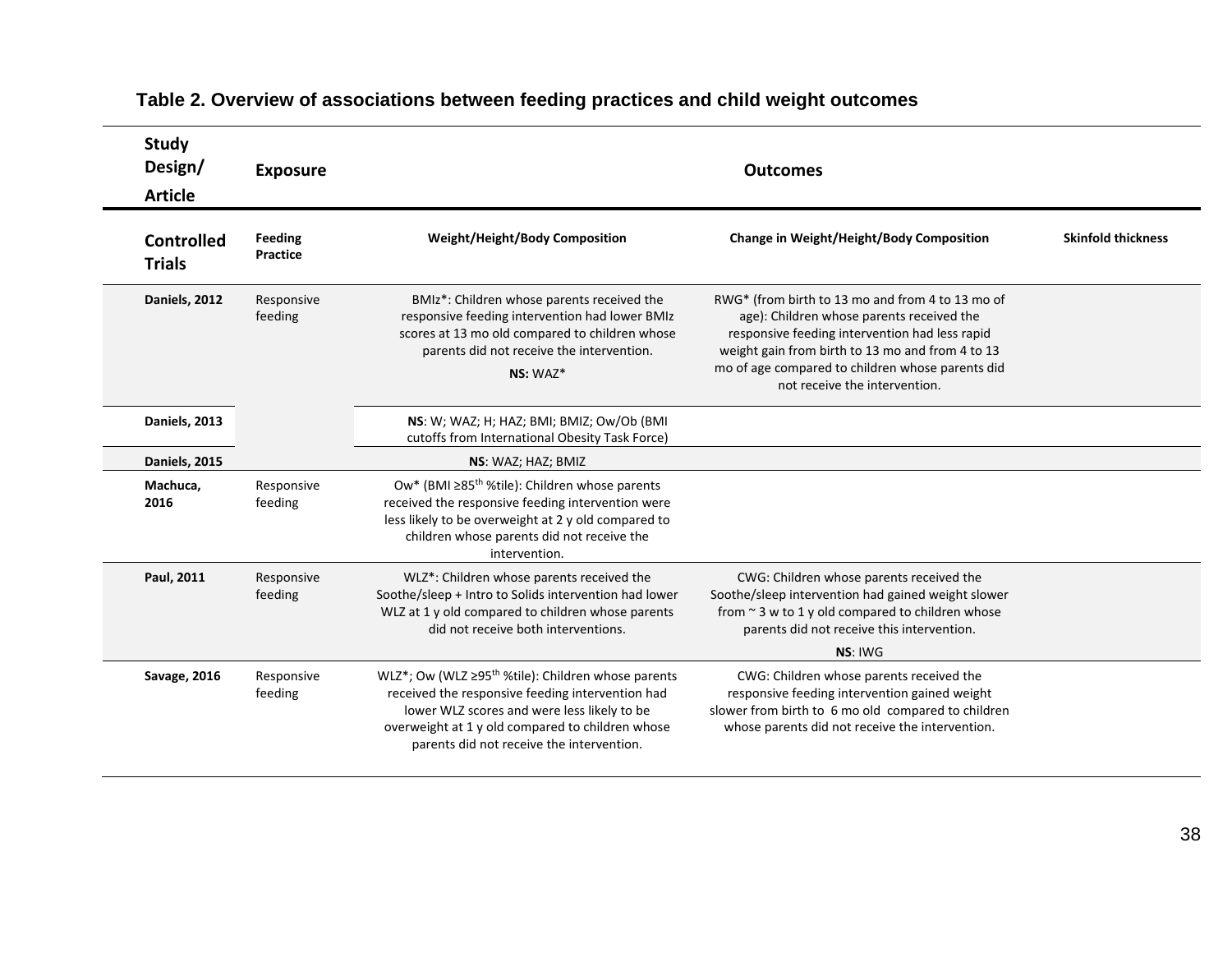| <b>Study</b><br>Design/         | <b>Exposure</b>                       |                                                                                                                                                                                                                                         | <b>Outcomes</b>                                                                                                                                                                                                                              |                           |
|---------------------------------|---------------------------------------|-----------------------------------------------------------------------------------------------------------------------------------------------------------------------------------------------------------------------------------------|----------------------------------------------------------------------------------------------------------------------------------------------------------------------------------------------------------------------------------------------|---------------------------|
| <b>Article</b>                  |                                       |                                                                                                                                                                                                                                         |                                                                                                                                                                                                                                              |                           |
| De Carvalho,<br>1983+           | Responsive<br>feeding/<br>restriction |                                                                                                                                                                                                                                         | WG: Children whose mothers were told to<br>breastfeed per schedule, every 3-4 hrs, gained less<br>weight from birth to 15 days old compared to<br>children whose mothers fed on demand (more<br>frequently than the scheduled feeders).      |                           |
|                                 |                                       |                                                                                                                                                                                                                                         | NS: WG (birth to 35d)                                                                                                                                                                                                                        |                           |
| Kavanagh,<br>2008+              | Responsive<br>feeding                 | W*; L*: Children whose parents received the<br>responsive feeding intervention had higher weight<br>and length measures at 4 mo of age compared to<br>children whose parents did not receive the<br>intervention.                       | WG* (per week); LG* (per week): Children whose<br>parents received the responsive feeding<br>intervention had gained more weight and grew<br>more in length per week compared to children<br>whose parents did not receive the intervention. |                           |
| <b>Cohort</b><br><b>Studies</b> | <b>Feeding</b><br><b>Practice</b>     | <b>Weight/Height/Body Composition</b>                                                                                                                                                                                                   | Change in Weight/Height/Body Composition                                                                                                                                                                                                     | <b>Skinfold thickness</b> |
| <b>Brown, 2015</b>              | Baby-led v Std                        | WAZ; Ow/Ob (WAZ>85 <sup>th</sup> %tile)*: The use of baby-led<br>weaning was associated with lower weight and less<br>likelihood of being overweight or obese at 21 mo old<br>compared to those who used standard weaning<br>practices. |                                                                                                                                                                                                                                              |                           |
| Chaidez, 2014                   | Indulgent                             |                                                                                                                                                                                                                                         | Δ WHZ*; ΔWAZ*; ΔBMIZ*: Indulgent parental<br>feeding practices were associated with greater<br>changes in child's WHZ, WAZ, and BMIZ from<br>baseline (~22mo old) to 6-mo follow-up (~28 mo<br>old).                                         |                           |
|                                 | Authoritative                         |                                                                                                                                                                                                                                         | NS: Δ WHZ*; ΔWAZ*; ΔΒΜΙΖ*                                                                                                                                                                                                                    |                           |
| Dinkevich,<br>2015              | Restriction                           | WLZ*: Restrictive feeding practices were associated<br>with higher WLZ in children between the ages of 6 to<br>30 mo:                                                                                                                   | NS: $\Delta W^*$ (from 6 mo to 30 mo)                                                                                                                                                                                                        |                           |
|                                 | Pressure                              | WLZ*: Pressuring to eat was associated with lower<br>WLZ in children between the ages of 6 to 30 mo;                                                                                                                                    | NS: $\Delta W^*$ (from 6 mo to 30 mo)                                                                                                                                                                                                        |                           |
|                                 | Concern<br>under/ovwt                 | WLZ*: Concern for undereat/wt was associated with<br>greater WLZ;                                                                                                                                                                       | ∆W*: Concern for overeat/wt was a significant<br>predictor of future weight gain                                                                                                                                                             |                           |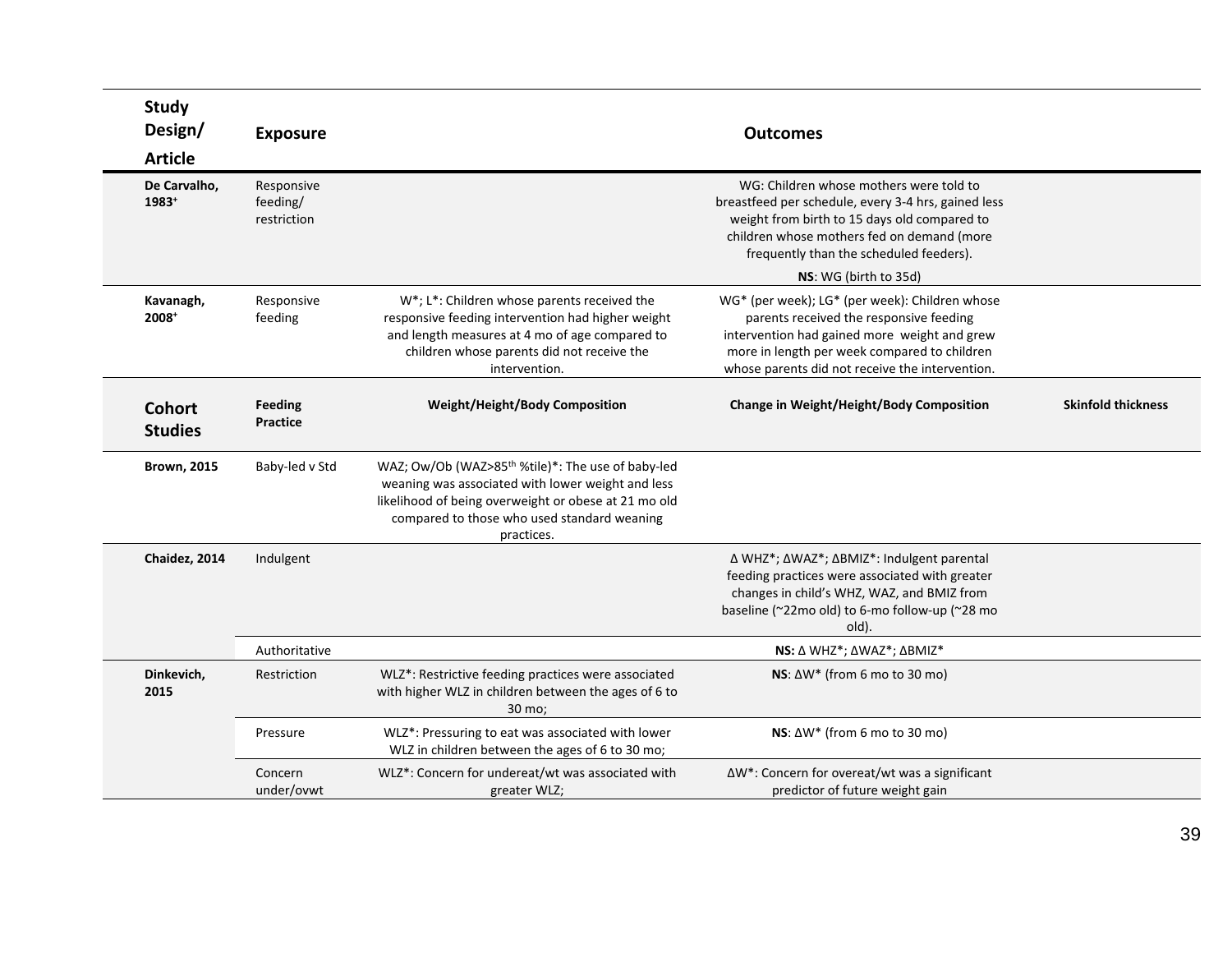| <b>Study</b><br>Design/ | <b>Exposure</b>                                  |                                                                                                                                                                                        | <b>Outcomes</b>                                                                                                                                                                                                                                                                                                                                                               |
|-------------------------|--------------------------------------------------|----------------------------------------------------------------------------------------------------------------------------------------------------------------------------------------|-------------------------------------------------------------------------------------------------------------------------------------------------------------------------------------------------------------------------------------------------------------------------------------------------------------------------------------------------------------------------------|
| <b>Article</b>          |                                                  |                                                                                                                                                                                        |                                                                                                                                                                                                                                                                                                                                                                               |
| <b>Farrow, 2006</b>     | Control                                          |                                                                                                                                                                                        | There was an interaction between the degree of<br>maternal controlling behaviors measured at 6 mo<br>and infant weight gain from 0 to 6 months on infant<br>weight gain from 6 to 12 mo.                                                                                                                                                                                      |
| <b>Farrow, 2008</b>     | Restriction                                      | WS*: The use of maternal restrictive feeding when<br>child was 1 year old predicted lower weight at age 2,<br>even when controlling for weight at age 1;                               |                                                                                                                                                                                                                                                                                                                                                                               |
|                         | Pressure                                         | WS*: The use of maternal pressuring to eat when<br>child was 1 year old predicted lower weight at age 2,<br>even when controlling for weight at age 1;                                 |                                                                                                                                                                                                                                                                                                                                                                               |
|                         | Monitoring                                       | $NS:WS*$                                                                                                                                                                               |                                                                                                                                                                                                                                                                                                                                                                               |
| Gregory,                | Restriction                                      | NS: WHZ*                                                                                                                                                                               |                                                                                                                                                                                                                                                                                                                                                                               |
| 2011                    | Pressure                                         | NS: WHZ*                                                                                                                                                                               |                                                                                                                                                                                                                                                                                                                                                                               |
|                         | Modeling                                         | NS: WHZ*                                                                                                                                                                               |                                                                                                                                                                                                                                                                                                                                                                               |
| Gubbels,<br>2011        | Responsive<br>feeding<br>(Demand vs<br>Schedule) | NS: BMIZ*; Ow* (BMIZ > 85th %tile)                                                                                                                                                     | $NS:WG*$                                                                                                                                                                                                                                                                                                                                                                      |
| Hittner, 2016           | Restriction                                      |                                                                                                                                                                                        | ∆BMI & gender interaction*:                                                                                                                                                                                                                                                                                                                                                   |
|                         |                                                  |                                                                                                                                                                                        | There was a significant interaction between<br>maternal restriction at 1 yr and child gender on<br>predicting child BMI change from 2 to 6 y old. In<br>boys, some or moderate (vs no) restriction was<br>associated with a decrease in BMI from 2 to 6 y old.<br>In girls, some or moderate (vs no) restriction was<br>associated with an increase in BMI from 2 to 6 y old. |
| Li, 2008                | Pressure                                         | Odds of WAZ>1 <sup>*</sup> : Infants who were sometimes or<br>often encouraged to empty their bottles at 1 mo old<br>were less likely to have excess weight from 6 to 12<br>mo of age. |                                                                                                                                                                                                                                                                                                                                                                               |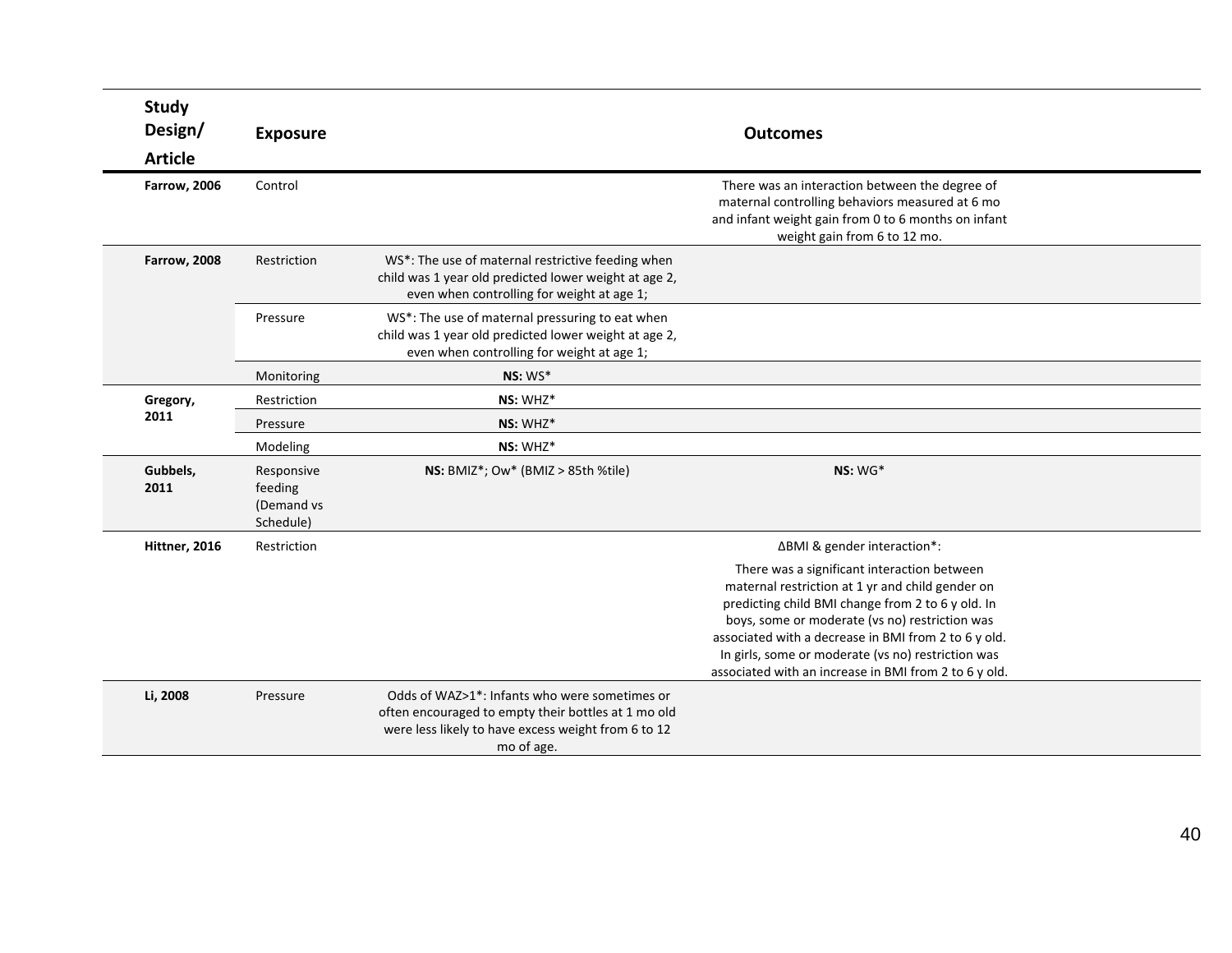| <b>Study</b><br>Design/<br><b>Article</b> | <b>Exposure</b>              |                                                                                                                                                                                                                                                                                                         | <b>Outcomes</b>                                                                                                                                                                |                                                                                                                                                                                                                                             |
|-------------------------------------------|------------------------------|---------------------------------------------------------------------------------------------------------------------------------------------------------------------------------------------------------------------------------------------------------------------------------------------------------|--------------------------------------------------------------------------------------------------------------------------------------------------------------------------------|---------------------------------------------------------------------------------------------------------------------------------------------------------------------------------------------------------------------------------------------|
| Lumeng 2012                               | Pressure                     | BMIZ (% assertive prompts & % intrusive prompts,<br>not controlling for wt): The percentage of maternal<br>assertive prompts and intrusiveness at 15 mo, both<br>alone and in combination, was associated with higher<br>BMIz at 36 mo of age.                                                          |                                                                                                                                                                                |                                                                                                                                                                                                                                             |
|                                           |                              | NS: BMIZ* (total prompts; % assertive & intrusive<br>prompts when controlling for wt)                                                                                                                                                                                                                   |                                                                                                                                                                                |                                                                                                                                                                                                                                             |
| Ma, 2015                                  | Responsive<br>feeding        |                                                                                                                                                                                                                                                                                                         | NS: ΔBMIZ* 12-18 mo in Ow children (BMIZ>+1)                                                                                                                                   |                                                                                                                                                                                                                                             |
|                                           | Pressure                     |                                                                                                                                                                                                                                                                                                         | NS: ΔΒΜΙΖ* 12-18 mo in Ow children (BMIZ>+1)                                                                                                                                   |                                                                                                                                                                                                                                             |
|                                           | Food to Soothe               |                                                                                                                                                                                                                                                                                                         | NS: ΔBMIZ* 12-18 mo in Ow children (BMIZ>+1)                                                                                                                                   |                                                                                                                                                                                                                                             |
|                                           | Concern about<br>Wt          |                                                                                                                                                                                                                                                                                                         | NS: ΔBMIZ* 12-18 mo in Ow children (BMIZ>+1)                                                                                                                                   |                                                                                                                                                                                                                                             |
|                                           | Concern about<br>Intake      |                                                                                                                                                                                                                                                                                                         | ΔBMIZ* 12-18 mo in Ow children (BMIZ>+1): In<br>overweight children, concern about child's food<br>intake was correlated with an increase in BMIZ<br>between 12 and 18 months. |                                                                                                                                                                                                                                             |
| <b>Morris, 1982</b>                       | Responsive<br>feeding        |                                                                                                                                                                                                                                                                                                         |                                                                                                                                                                                | <b>NS: TR SF</b>                                                                                                                                                                                                                            |
|                                           | Feeding<br>absence<br>hunger |                                                                                                                                                                                                                                                                                                         |                                                                                                                                                                                | <b>NS: TR SF</b>                                                                                                                                                                                                                            |
| Rifas-Shiman,<br>2011                     | Restriction                  | Before adj for wt: BMIZ; Ob (BMI ≥95th %tile):<br>Maternal feeding restriction at 1y was associated<br>with children having a higher BMI and greater<br>likelihood of being categorized as obese at age 3,<br>before controlling for WFLZ at 1 y.<br>NS: After adj for wt: BMIZ*; Ob* (BMI ≥95th %tile) |                                                                                                                                                                                | Before adj for wt: SS+TR<br>SF: Maternal feeding<br>restriction at age 1 was<br>associated with children<br>having greater skinfold<br>measures at age 3, before<br>controlling for WFLZ at 1<br>y;<br>NS: After adj for wt: SS+TR<br>$SF*$ |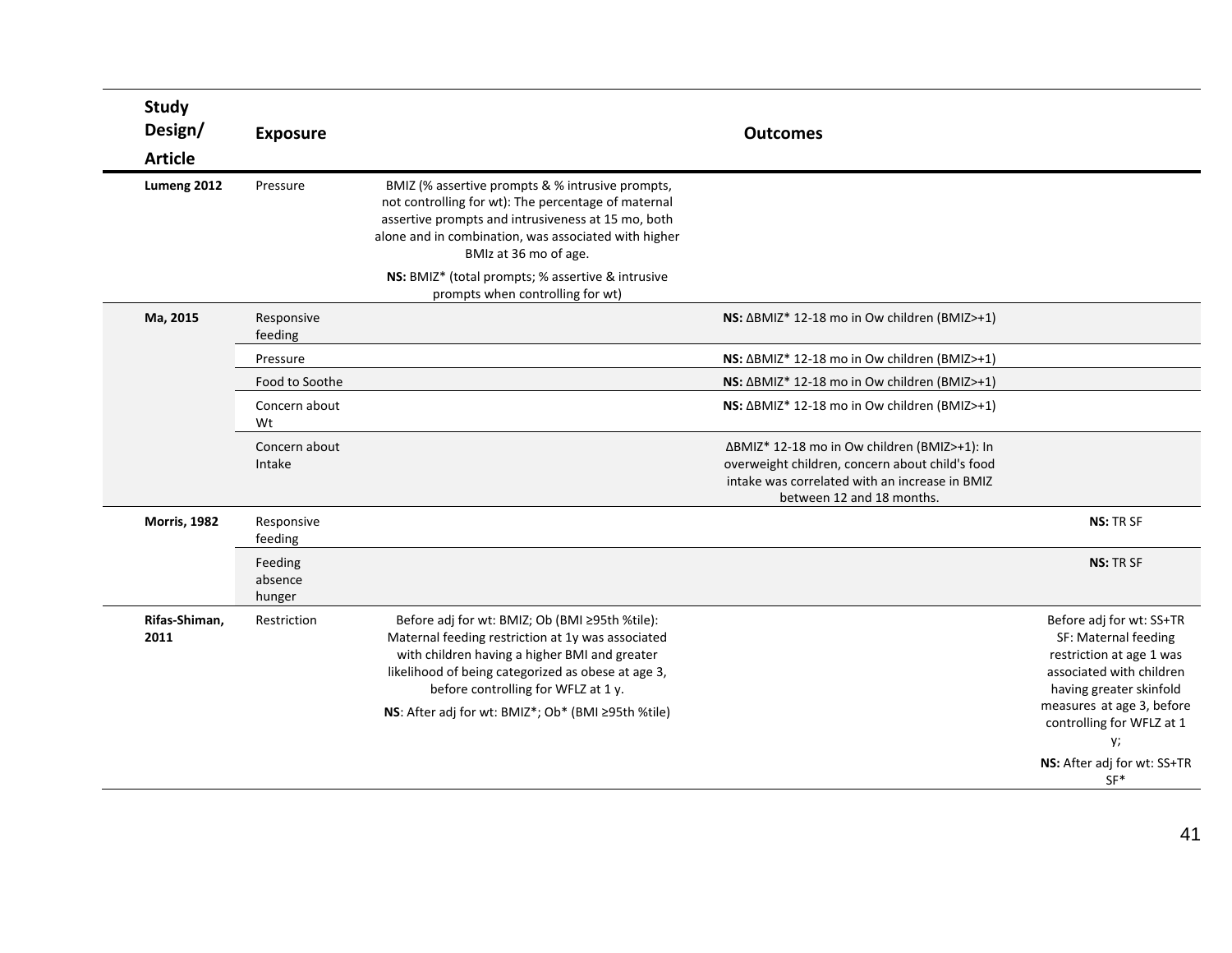| <b>Study</b><br>Design/       | <b>Exposure</b>       |                                                                                                                                                                                                                  | <b>Outcomes</b>                                                                                                                                                                                                                 |                                                  |
|-------------------------------|-----------------------|------------------------------------------------------------------------------------------------------------------------------------------------------------------------------------------------------------------|---------------------------------------------------------------------------------------------------------------------------------------------------------------------------------------------------------------------------------|--------------------------------------------------|
| <b>Article</b><br>Saxon, 2002 | Responsive<br>feeding | NS: $W^*$ ; $L^*$                                                                                                                                                                                                |                                                                                                                                                                                                                                 |                                                  |
| Stifter, 2015                 | Food to Soothe        |                                                                                                                                                                                                                  | WG* 6 to 18 mo (Lab-observed): There was an<br>association with using food to soothe at 6 mo and a<br>greater change in weight from 6 to 18 mo compared<br>to those who did not use food to soothe based on<br>lab observation. |                                                  |
|                               |                       |                                                                                                                                                                                                                  | NS: WG* 6 to 18 mo (Parent report); WG* 6 to 12<br>mo (Lab-observed, Parent report)                                                                                                                                             |                                                  |
| Taveras, 2006                 | Restriction           | BMIZ*; Risk of Ow* (BMIZ $\geq$ 85%tile and <95%tile):<br>Use of maternal feeding restriction at 1 y was<br>significantly associated with a higher BMIZ and<br>higher odds of being at risk of overweight at 3y. |                                                                                                                                                                                                                                 | NS: $SS + TR SF*$                                |
|                               |                       | NS: $\text{OW*}$ (BMIZ $\geq$ 95%tile)                                                                                                                                                                           |                                                                                                                                                                                                                                 |                                                  |
| Thompson,<br>2013             | Responsive<br>feeding | <b>NS: WAZ*; &gt;90% WAZ*</b>                                                                                                                                                                                    |                                                                                                                                                                                                                                 | NS: sum SF thickness*;<br>>90% sum SF thickness* |
|                               | Restriction           | WAZ <sup>*</sup> : The use of restriction at 3 mo was associated<br>with higher WAZ at 3, 6, 9, 12, 18 mo of age                                                                                                 |                                                                                                                                                                                                                                 | NS: sum SF thickness*;<br>>90% sum SF thickness* |
|                               |                       | $NS: >90\%$ tile WAZ*                                                                                                                                                                                            |                                                                                                                                                                                                                                 |                                                  |
|                               | Pressure              | WAZ*; >90%tile WAZ*: Pressuring to finish at 3 mo<br>was associated with lower WAZ and lower odds of<br>WAZ > 90 <sup>th</sup> %tile at 3, 6, 9, 12, 18 mo of age                                                |                                                                                                                                                                                                                                 | NS: sum SF thickness*;<br>>90% sum SF thickness* |
|                               | Indulgent             | NS: WAZ*; >90% WAZ*                                                                                                                                                                                              |                                                                                                                                                                                                                                 | NS: sum SF thickness*:<br>>90% sum SF thickness* |
|                               | Laissez-Faire         | NS: WAZ*; >90% WAZ*                                                                                                                                                                                              |                                                                                                                                                                                                                                 | NS: sum SF thickness*;<br>>90% sum SF thickness* |
| Worobey,<br>2009              | Responsive<br>feeding |                                                                                                                                                                                                                  | WG* 6-12mo: Maternal sensitivity to infant cues at<br>3 months was associated with less weight gain from<br>6 to 12 mo;                                                                                                         |                                                  |
|                               |                       |                                                                                                                                                                                                                  | NS: WG* 3-6mo                                                                                                                                                                                                                   |                                                  |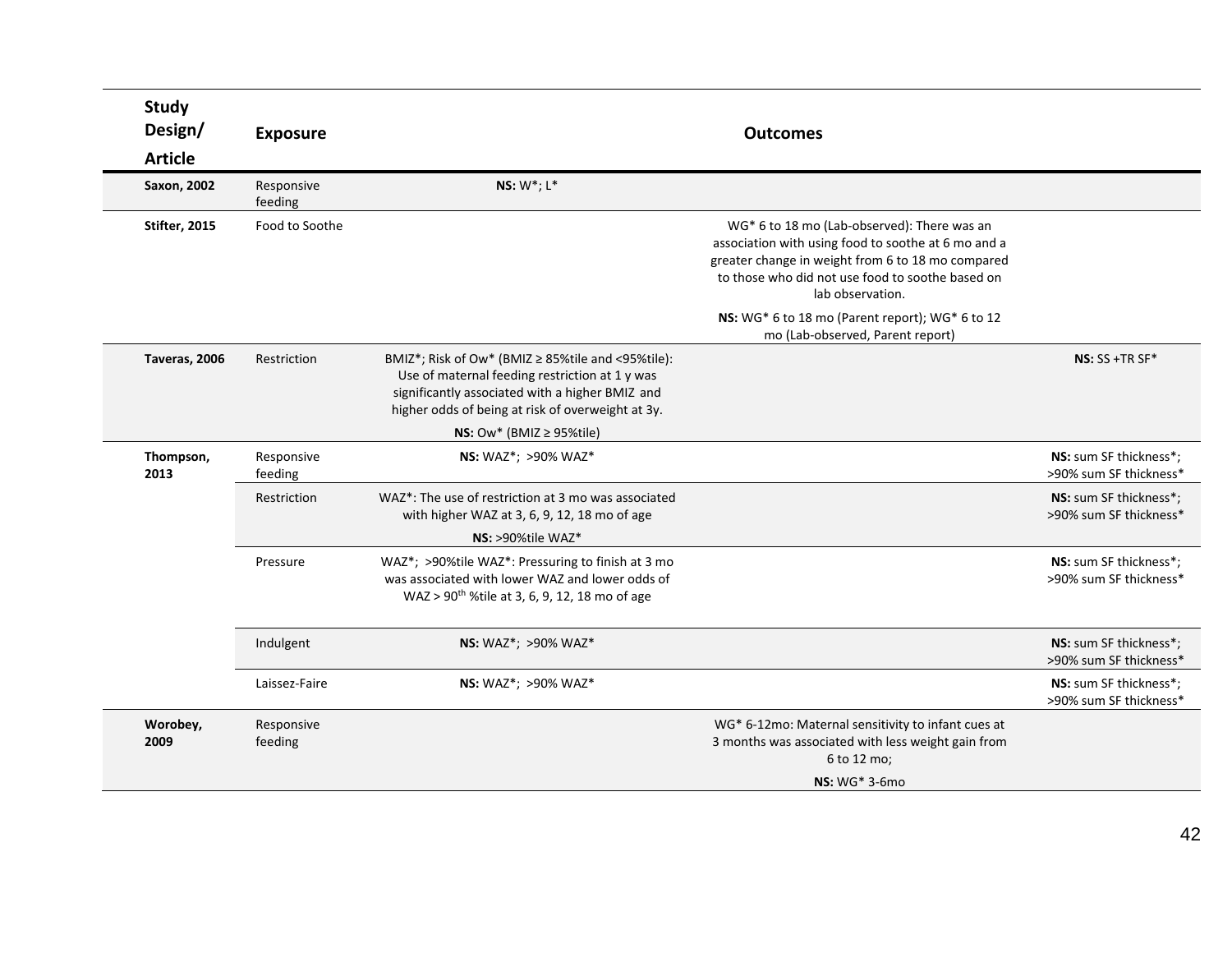| <b>Study</b><br>Design/<br><b>Article</b> | <b>Exposure</b> | <b>Outcomes</b>                                     |
|-------------------------------------------|-----------------|-----------------------------------------------------|
| <b>Wright, 2006</b>                       | Pressure        | WG*: Maternal response to food refusal at 8 mo      |
|                                           | (Maternal       | was significantly associated with lower weight gain |
|                                           | response to     | from birth to 12 mo.                                |
|                                           | food refusal)   |                                                     |

\* Analysis adjusted for initial body weight or length; + Controlled trials weighted less heavily due to study limitations;

BMI: body mass index; BMIZ: body mass index z-score; CWG: conditional weight gain; H: height; HAZ: height-for-age z-score; IWG: insufficient weight gain; L: Length; LG: Length Gain; NS: not significant; Ob: obese; Ow: overweight; RWG: rapid weight gain; SF: Skin Folds; SS: Subscapular; TR: Tricep; W: weight; WAZ: weight for age z-score; WG: weight gain; WHZ: weight for height z-score; WLZ: weight for length z-score; WS: standardized weight.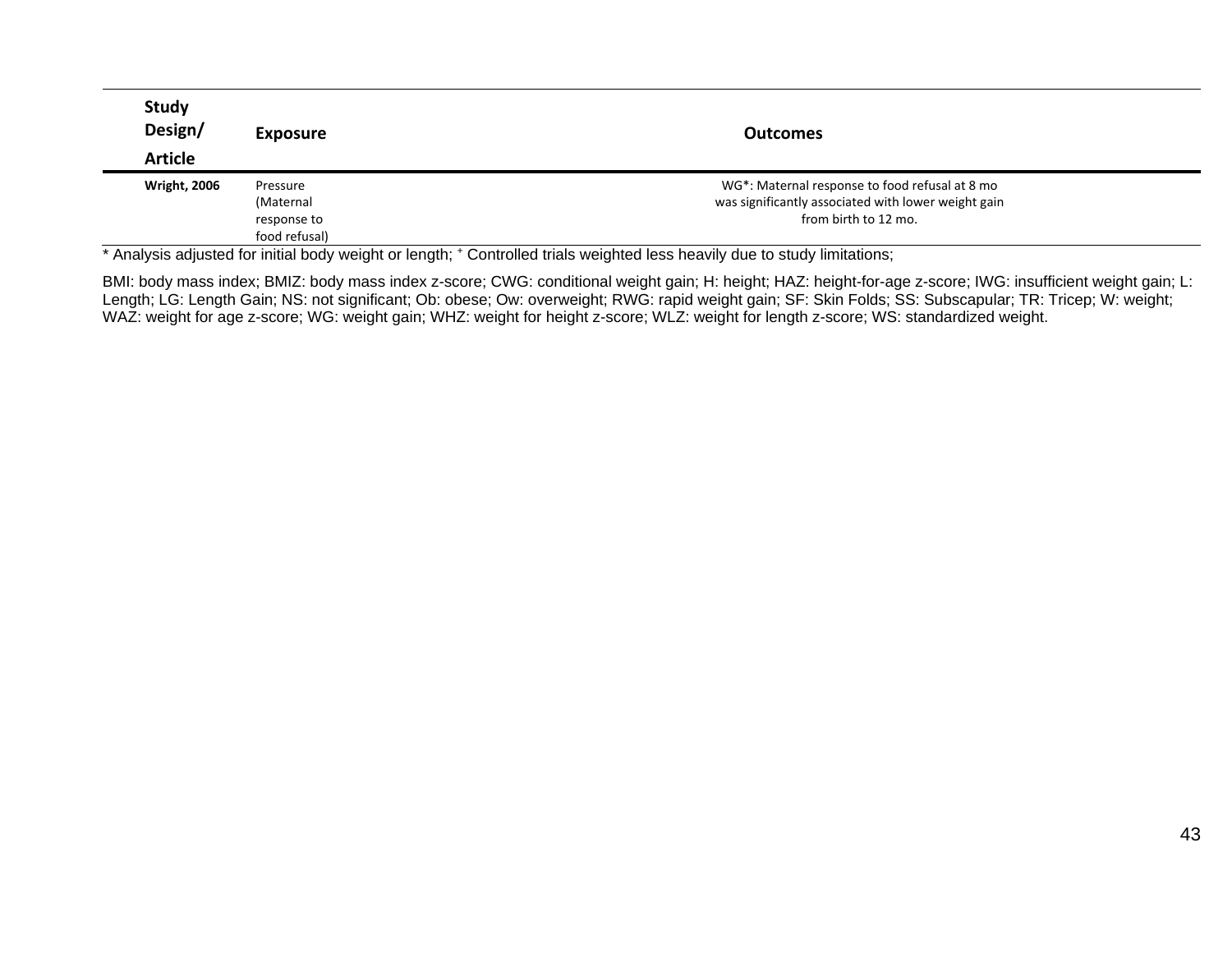### **Research recommendations**

In order to better assess the relationship between feeding practices and growth, size, and body composition outcomes, additional research is needed.

- Conduct controlled trials to determine the contributions of variation in infant phenotype (e.g., infant feeding and satiation behaviors) and variation in maternal phenotype (e.g., maternal feeding styles) with the type of diet and age of child (e.g., formula, breast milk, complementary foods, table foods) on weight status and rapid weight gain
- Understand the stability of maternal feeding practices over time
- Understand caregiver motivations in the decision-making process related to infant feeding and develop evidence-based guidance that are sensitive to differences in socio-economic status, culture, education, etc.
- Conduct controlled studies to determine the impact of the length of intervention and child age on variation in maternal feeding practices and infant feeding on weight outcomes
- Conduct intervention or longitudinal studies with child care providers of birth to 2-year olds (full-time family or group day care) on child care feeding practices (including responsive feeding) and child weight and growth outcomes
- Conduct research on the association between responsive feeding practices among child care providers of birth to 2-year olds (controlling for parents/home caretakers' practices) and child weight and growth outcomes
- Validate maternal or caregiver reports of infant feeding practices by comparing these measures with objective measures of caregiver feeding practices, infant feeding and satiation (signaling) behaviors
- Randomized controlled trials should include racially and ethnically diverse study populations in the US

# **Included articles**

- 1. Brown A, Lee MD. Early influences on child satiety-responsiveness: the role of weaning style. Pediatr Obes. 2015 Feb;10(1):57-66. doi: 10.1111/j.2047- 6310.2013.00207.x. Epub 2013 Dec 17.
- 2. Chaidez V, McNiven S, Vosti SA, Kaiser LL. Sweetened food purchases and indulgent feeding are associated with increased toddler anthropometry. J Nutr Educ Behav. 2014 Jul-Aug;46(4):293-8.
- 3. Daniels LA, Mallan KM, Battistutta D, Nicholson JM, Perry R, Magarey A. Evaluation of an intervention to promote protective infant feeding practices to prevent childhood obesity: outcomes of the NOURISH RCT at 14 months of age and 6 months post the first of two intervention modules. Int J Obes (Lond). 2012 Oct;36(10):1292-8. doi: 10.1038/ijo.2012.96. Epub 2012 Jun 19.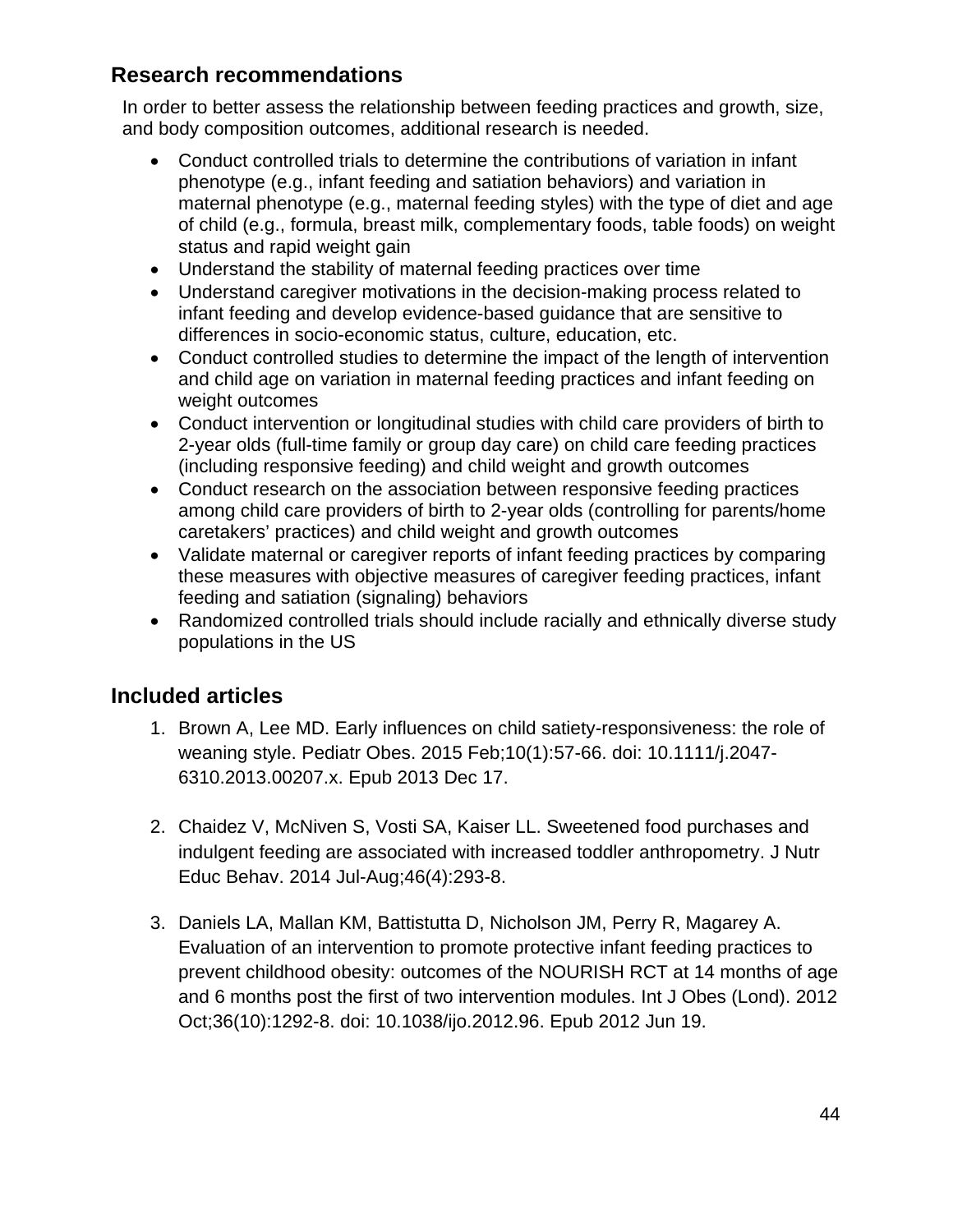- 4. Daniels LA, Mallan KM, Nicholson JM, Battistutta D, Magarey A. Outcomes of an early feeding practices intervention to prevent childhood obesity. Pediatrics. 2013 Jul;132(1):e109-18. doi: 10.1542/peds.2012-2882. Epub 2013 Jun 10.
- 5. Daniels LA, Mallan KM, Nicholson JM, Thorpe K, Nambiar S, Mauch CE, Magarey A. An Early Feeding Practices Intervention for Obesity Prevention. Pediatrics. 2015 Jul;136(1):e40-9. doi: 10.1542/peds.2014-4108. Epub 2015 Jun 8.
- 6. De Carvalho M, Robertson S, Friedman A, & Klaus M. Effect of Frequent Breast-Feeding on Early Milk Production and Infant Weight Gain. Pediatrics, 1983;72(3), 307-311.
- 7. Dinkevich E, Leid L, Pryor K, Wei Y, Huberman H, Carnell S. Mothers' feeding behaviors in infancy: Do they predict child weight trajectories? Obesity (Silver Spring). 2015 Dec;23(12):2470-6. doi: 10.1002/oby.21320. Epub 2015 Nov 5.
- 8. Farrow C, Blissett J. Does maternal control during feeding moderate early infant weight gain? Pediatrics. 2006 Aug;118(2):e293-8.
- 9. Farrow CV, Blissett J. Controlling feeding practices: cause or consequence of early child weight? Pediatrics. 2008 Jan;121(1):e164-9. doi: 10.1542/peds.2006-3437.
- 10.Gregory JE, Paxton SJ, Brozovic AM. Maternal feeding practices predict fruit and vegetable consumption in young children. Results of a 12-month longitudinal study. Appetite. 2011 Aug;57(1):167-72. doi: 10.1016/j.appet.2011.04.012. Epub 2011 Apr 29.
- 11.Gubbels JS, Thijs C, Stafleu A, van Buuren S, Kremers SP. Association of breast-feeding and feeding on demand with child weight status up to 4 years. Int J Pediatr Obes. 2011 Jun;6(2-2):e515-22. doi: 10.3109/17477166.2010.514343. Epub 2010 Sep 22.
- 12.Hittner JB, Johnson C, Tripicchio G, Faith MS. Infant emotional distress, maternal restriction at a home meal, and child BMI gain through age 6years in the Colorado Adoption Project. Eat Behav. 2016 Apr;21:135-41. doi: 10.1016/j.eatbeh.2016.01.008. Epub 2016 Jan 28.
- 13.Kavanagh, KF, Cohen, RJ, Heinig, M. J., & Dewey, K. G. Educational Intervention to Modify Bottle-feeding Behaviors among Formula-feeding Mothers in the WIC Program: Impact on Infant Formula Intake and Weight Gain. Journal of Nutrition Education and Behavior. 2008*;*40(4):244-250. doi:10.1016/j.jneb.2007.01.002.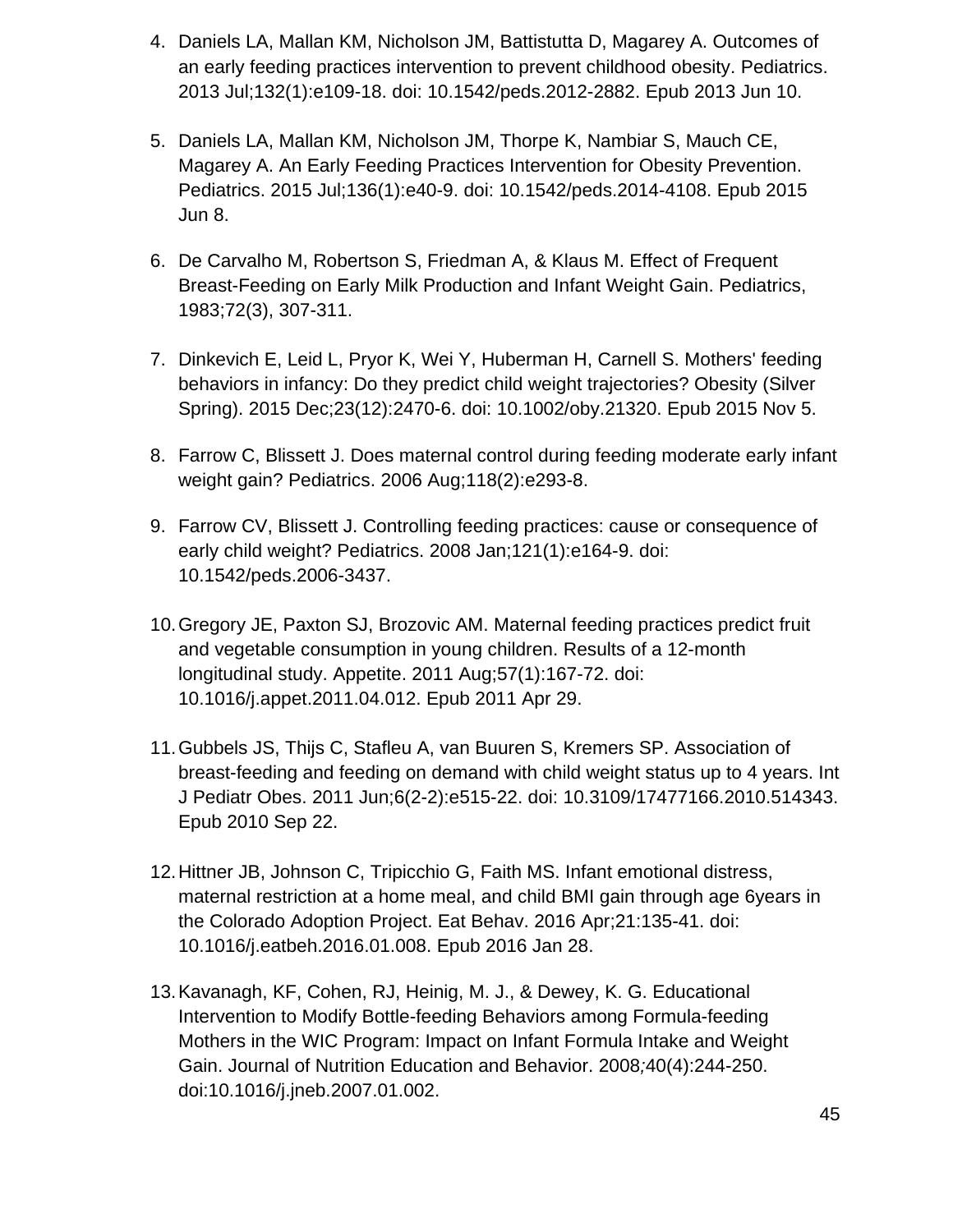- 14.Li, R., Fein, SB, & Grummer-Strawn, LM Association of breastfeeding intensity and bottle-emptying behaviors at early infancy with infants' risk for excess weight at late infancy. Pediatrics. 2008;122(2):S77-S84. doi:10.1542/peds.2008-1315j.
- 15.Lumeng JC, Ozbeki TN, Appugliese DP, Kaciroti N, Corwyn RF, Bradley RH. Observed assertive and intrusive maternal feeding behaviors increase child adiposity. Am J Clin Nutr. 2012 Mar;95(3):640-7. doi: 10.3945/ajcn.111.024851. Epub 2012 Jan 25.
- 16.Ma JQ, Zhou LL, Hu YQ, Liu SS, Sheng XY. Association between feeding practices and weight status in young children. BMC Pediatr. 2015 Aug 26;15:97. doi: 10.1186/s12887-015-0418-4.
- 17.Machuca H, Arevalo S, Hackley B, Applebaum J, Mishkin A, Heo M, Shapiro A. Well Baby Group Care: evaluation of a promising intervention for primary obesity prevention in toddlers. Child Obes. 2016 Jun;1293):171-8. doi: 10.1089/chi.2015.0212.
- 18.Morris SS, Farrier SC, Rodgers CS, & Taper LJ. Feeding behaviors, food attitudes, and body fatness in infants. Joumal of The American Dietetic Association. 1982 April;80:330-334.
- 19.Paul IM, Savage JS, Anzman SL, Beiler JS, Marini ME, Stokes JL, Birch LL. Preventing obesity during infancy: a pilot study. Obesity (Silver Spring). 2011 Feb;19(2):353-61. doi: 10.1038/oby.2010.182.
- 20.Rifas-Shiman SL, Sherry B, Scanlon K, Birch LL, Gillman MW, Taveras EM. Does maternal feeding restriction lead to childhood obesity in a prospective cohort study? Arch Dis Child. 2011 Mar;96(3):265-9. doi: 10.1136/adc.2009.175240. Epub 2010 Nov 16.
- 21.Savage JS, Birch LL, Marini M, Anzman-Frasca S, Paul IM. Effect of the INSIGHT Responsive Parenting Intervention on Rapid Infant Weight Gain and Overweight Status at Age 1 Year: A Randomized Clinical Trial. JAMA Pediatr. 2016 Aug 1;170(8):742-9. doi: 10.1001/jamapediatrics.2016.0445.
- 22.Saxon TA, Gollapalli A, Mitchell MW. Demand feeding or schedule feeding: infant growth from birth to 6 months. J Reprod Infant Psychol. 2002;20(2):89-99.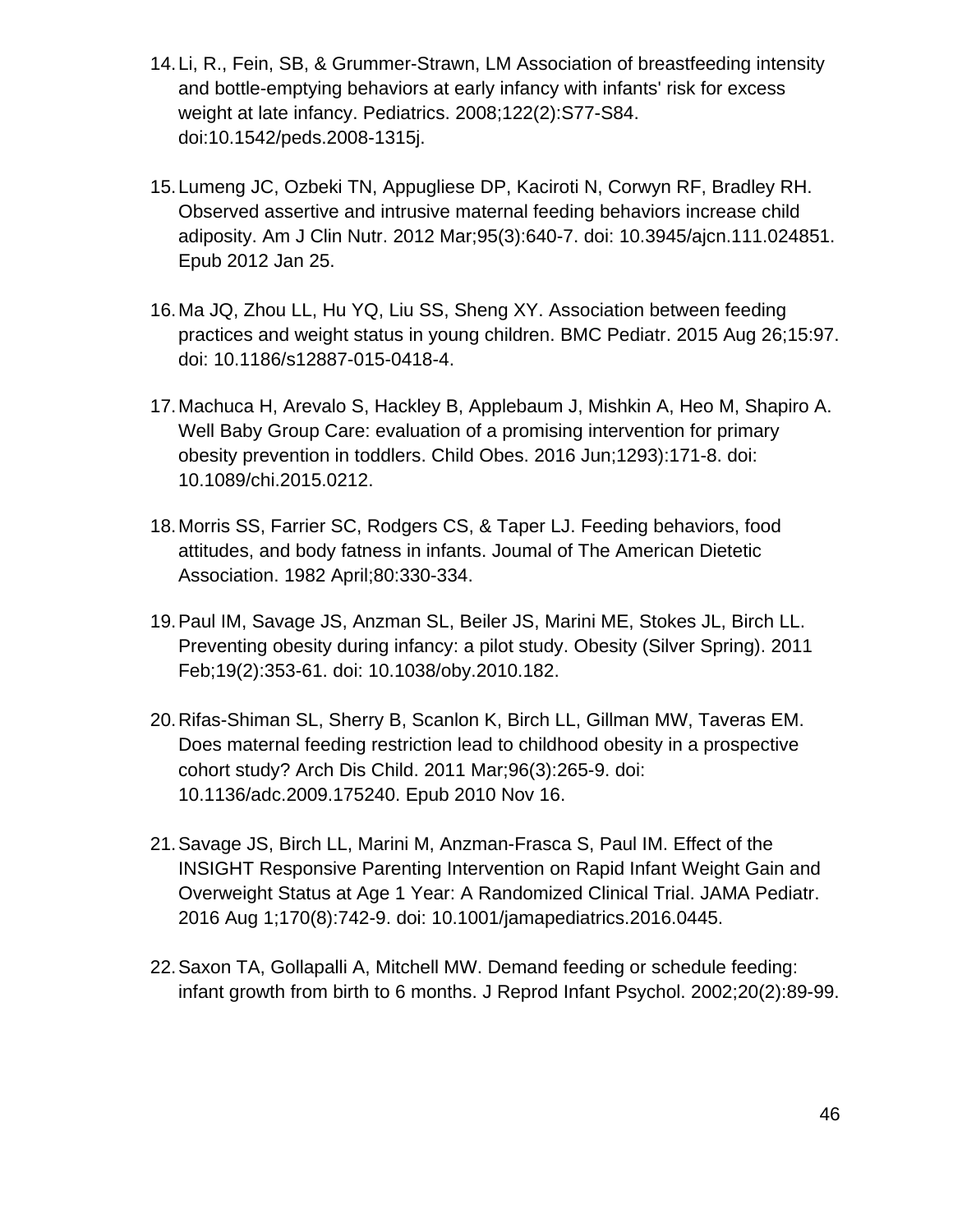- 23.Stifter CA, Moding KJ. Understanding and measuring parent use of food to soothe infant and toddler distress: A longitudinal study from 6 to 18 months of age. Appetite. 2015 Dec;95:188-96. doi: 10.1016/j.appet.2015.07.009.
- 24.Taveras EM, Rifas-Shiman SL, Scanlon KS, Grummer-Strawn LM, Sherry B, Gillman MW. To what extent is the protective effect of breastfeeding on future overweight explained by decreased maternal feeding restriction? Pediatrics. 2006 Dec;118(6):2341-8.
- 25.Thompson AL, Adair LS, Bentley ME. Pressuring and restrictive feeding styles influence infant feeding and size among a low-income African-American sample. Obesity (Silver Spring). 2013 Mar;21(3):562-71. doi: 10.1002/oby.20091.
- 26.Worobey J, Lopez MI, Hoffman DJ. Maternal behavior and infant weight gain in the first year. J Nutr Educ Behav. 2009 May-Jun;41(3):169-75. doi: 10.1016/j.jneb.2008.06.005.
- 27.Wright CM, Parkinson KN, Drewett RF. How does maternal and child feeding behavior relate to weight gain and failure to thrive? Data from a prospective birth cohort. Pediatrics. 2006 Apr;117(4):1262-9.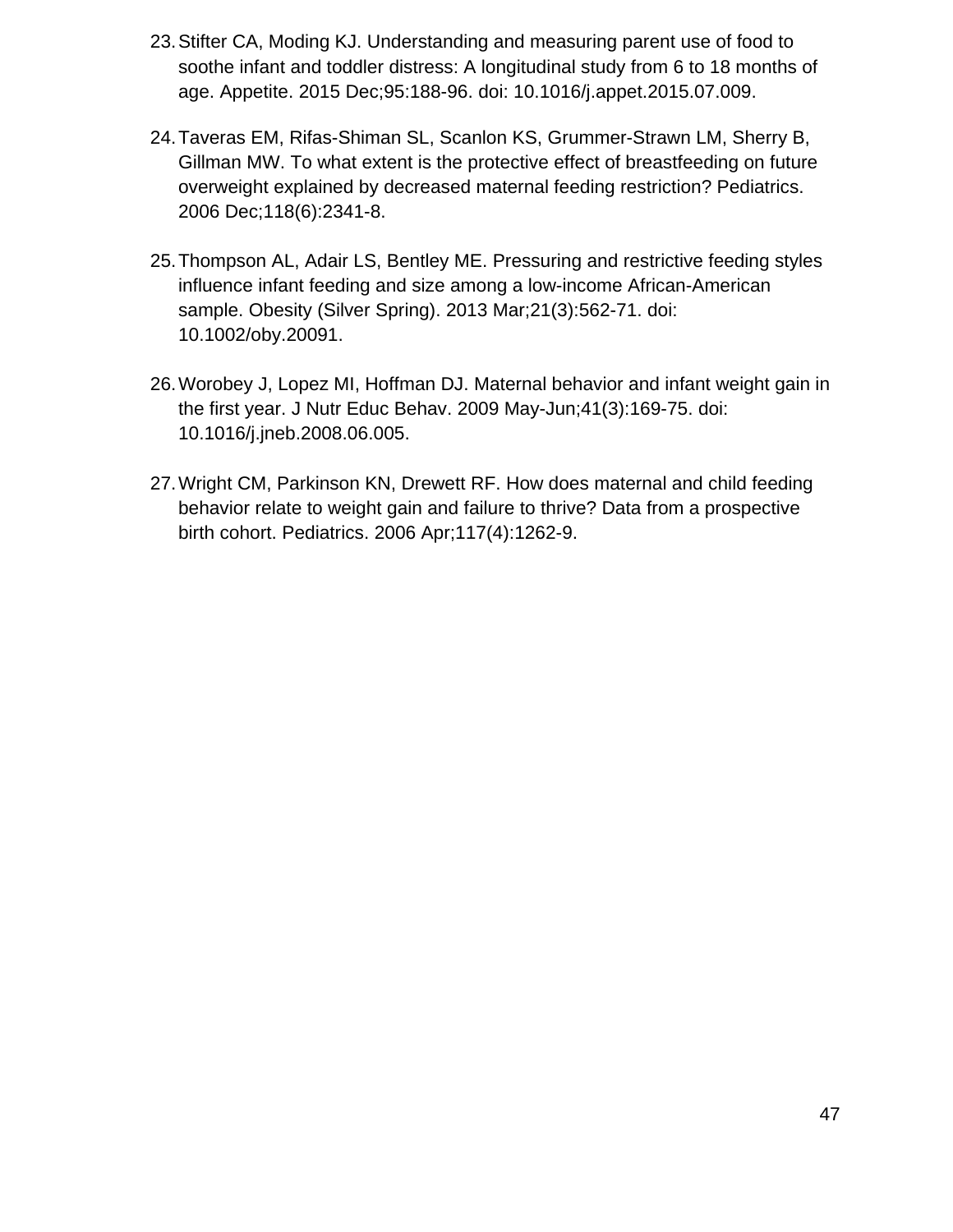## **ANALYTIC FRAMEWORK**

The analytic framework (Figure 1) illustrates the overall scope of the systematic review, including the population, the interventions and/or exposures, comparators, and outcomes of interest. It also includes definitions of key terms and identifies key confounders considered in the systematic review. This is the analytic framework for the systematic review conducted to examine the relationship between caregiver feeding practices for children from birth to 24 months old and the weight, growth, and body composition outcomes.

### **Figure 1: Analytic framework**

Analytic Framework: What is the relationship between parental and caregiver feeding practices (including control, pressure, restriction, monitoring, and responsiveness/non-responsiveness to satiety and hunger cues) and growth, size, and body composition?



# **SEARCH PLAN AND RESULTS**

### **[Inclusion and exclusion criteria](#page-48-0)**

The inclusion and exclusion criteria are a set of characteristics to determine which studies will be included or excluded in the systematic review. This table provides the inclusion and exclusion criteria for the systematic review question(s): What is the relationship between caregiver feeding practices for children from birth to 24 months old and the weight, growth, and body composition outcomes?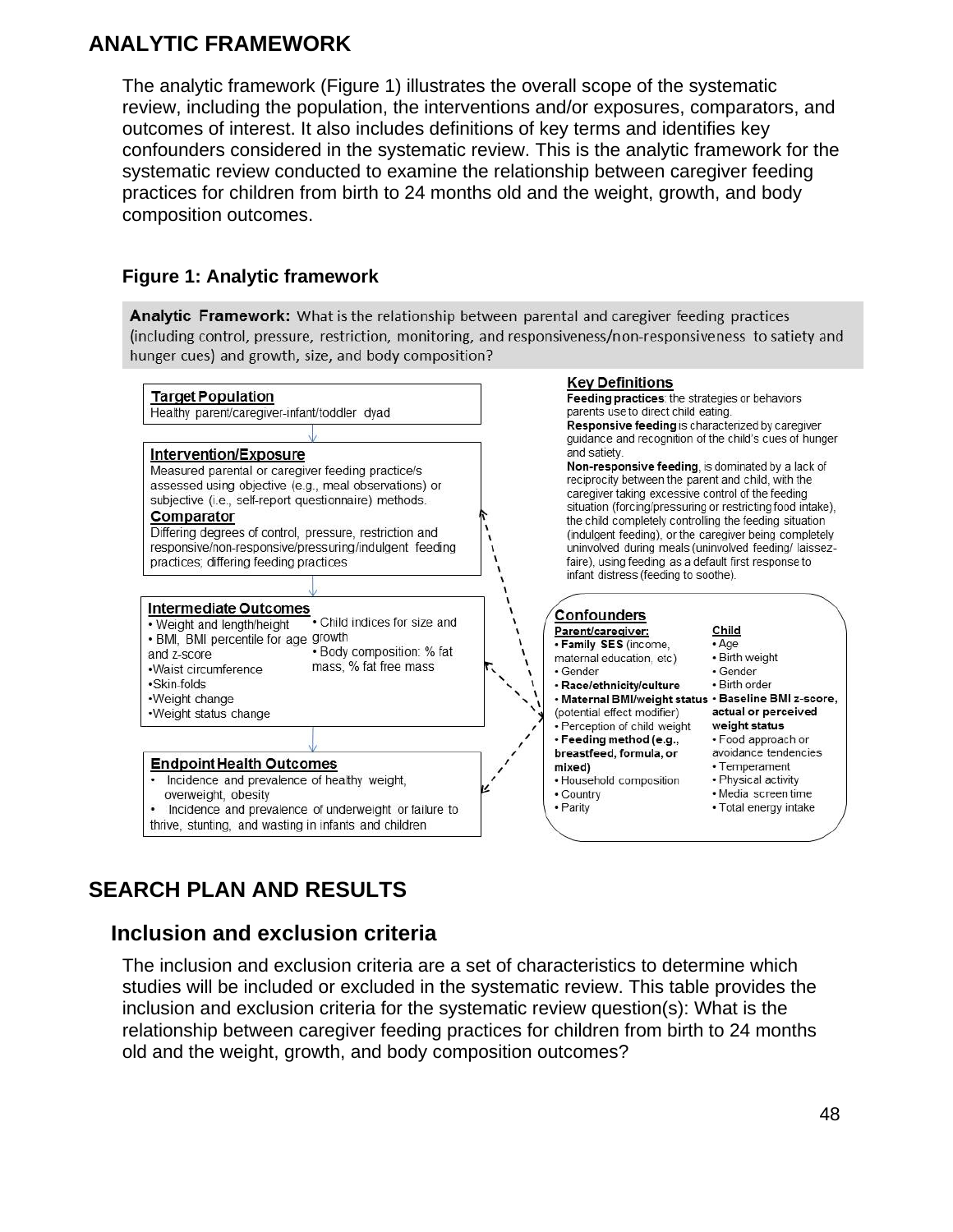| Category                     | <b>Inclusion Criteria</b>                                                                                                                                              | <b>Exclusion Criteria</b>                                                                                     |
|------------------------------|------------------------------------------------------------------------------------------------------------------------------------------------------------------------|---------------------------------------------------------------------------------------------------------------|
| <b>Study Design</b>          | • Randomized controlled trials                                                                                                                                         | • Case-control studies                                                                                        |
|                              | • Non-randomized controlled trials                                                                                                                                     | • Cross-sectional studies                                                                                     |
|                              | • Prospective cohort studies                                                                                                                                           | • Uncontrolled studies                                                                                        |
|                              | • Retrospective cohort studies                                                                                                                                         | • Pre/post studies without a control                                                                          |
|                              | • Pre/post studies with a control                                                                                                                                      | • Narrative reviews                                                                                           |
|                              | • Nested case control studies                                                                                                                                          | • Systematic reviews                                                                                          |
|                              |                                                                                                                                                                        | Meta-analyses                                                                                                 |
| Publication<br><b>Status</b> | Studies published in peer-reviewed<br>journals                                                                                                                         | Grey literature, including<br>unpublished data, manuscripts,<br>reports, abstracts, conference<br>proceedings |
| Language                     | Studies published in English                                                                                                                                           | Studies published in languages<br>other than English                                                          |
| Date Range                   | Studies published from 1980-presentiv                                                                                                                                  | Studies published prior to 1980                                                                               |
| Intervention/<br>Exposure    | Measured parental or caregiver feeding<br>practice/s assessed using objective (e.g.,<br>meal observations) or subjective (i.e.,<br>self-report questionnaire) methods. | N/A                                                                                                           |
| Comparator                   | Differing degrees of control, pressure,<br>restriction and responsive/non-<br>responsive/pressuring/indulgent feeding<br>practice; differing feeding practices         | N/A                                                                                                           |

### <span id="page-48-0"></span>**Table 3. Inclusion and exclusion criteria**

<span id="page-48-1"></span>iv Consistent across the Pregnancy and Birth to 24 months Project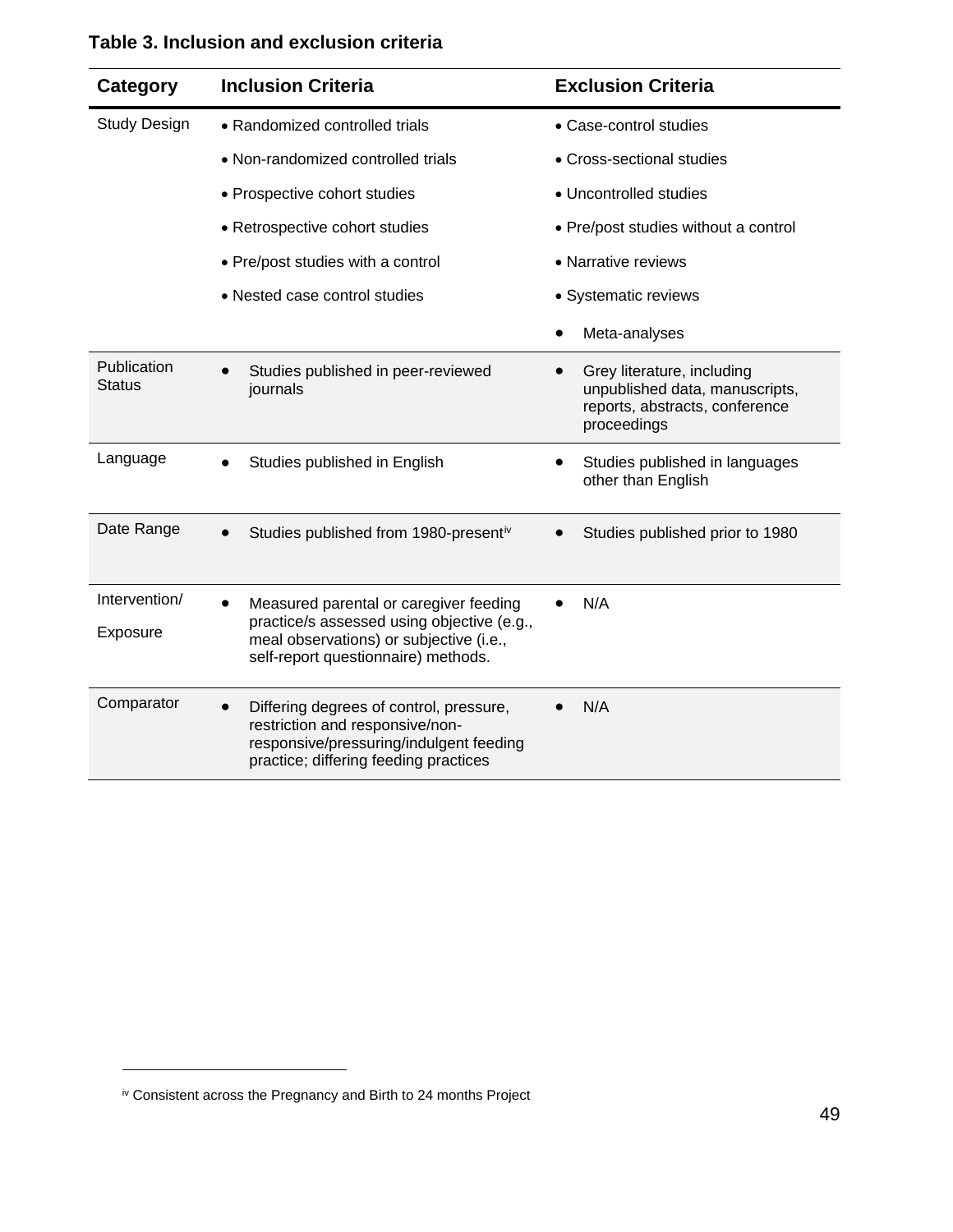| Category                 | <b>Inclusion Criteria</b>                                                                                         | <b>Exclusion Criteria</b>                                                                                                   |
|--------------------------|-------------------------------------------------------------------------------------------------------------------|-----------------------------------------------------------------------------------------------------------------------------|
| Growth, Size             | <b>Intermediate Outcomes</b>                                                                                      | N/A<br>$\bullet$                                                                                                            |
| and Body                 | • Weight and height                                                                                               |                                                                                                                             |
| Composition              | • BMI, BMI z-score                                                                                                |                                                                                                                             |
| Outcomes                 | · Waist circumference                                                                                             |                                                                                                                             |
|                          | • Weight change                                                                                                   |                                                                                                                             |
|                          | • Weight status change                                                                                            |                                                                                                                             |
|                          | • Child indices:                                                                                                  |                                                                                                                             |
|                          | o Size: Weight-for-age, length/stature-for-                                                                       |                                                                                                                             |
|                          | age, weight-for-length, head, arm, and                                                                            |                                                                                                                             |
|                          | thigh circumference for age                                                                                       |                                                                                                                             |
|                          | o Growth: Change across more than one                                                                             |                                                                                                                             |
|                          | time point of weight-for age, length-for-                                                                         |                                                                                                                             |
|                          | age, weight-for-length, head, arm, and                                                                            |                                                                                                                             |
|                          | thigh circumference for age                                                                                       |                                                                                                                             |
|                          | • Body composition: % fat mass, % fat free                                                                        |                                                                                                                             |
|                          | mass, bone mineral density                                                                                        |                                                                                                                             |
|                          | • Skin-folds                                                                                                      |                                                                                                                             |
|                          |                                                                                                                   |                                                                                                                             |
|                          | <b>Health Outcomes</b>                                                                                            |                                                                                                                             |
|                          | • Incidence and prevalence of healthy weight,                                                                     |                                                                                                                             |
|                          | overweight, obesity                                                                                               |                                                                                                                             |
|                          | o Children: BMI-for-age percentile or z-                                                                          |                                                                                                                             |
|                          | score                                                                                                             |                                                                                                                             |
|                          | Incidence and prevalence of underweight<br>or failure to thrive, stunting, and wasting<br>in infants and children |                                                                                                                             |
| Study<br>Setting/Country | Studies conducted in Very High or High<br>Human Development Countries <sup>v</sup>                                | Studies conducted in Medium or<br>Low Human Development<br>Countriesv                                                       |
| <b>Study Subjects</b>    | Human subjects                                                                                                    | Hospitalized patients, not including<br>birth and immediate post-partum<br>hospitalization of healthy mothers<br>and babies |
| Size of Study<br>Groups  | N/A                                                                                                               | N/A<br>$\bullet$                                                                                                            |

<span id="page-49-1"></span><span id="page-49-0"></span><sup>v</sup> Determined using the 2014 Human Development Index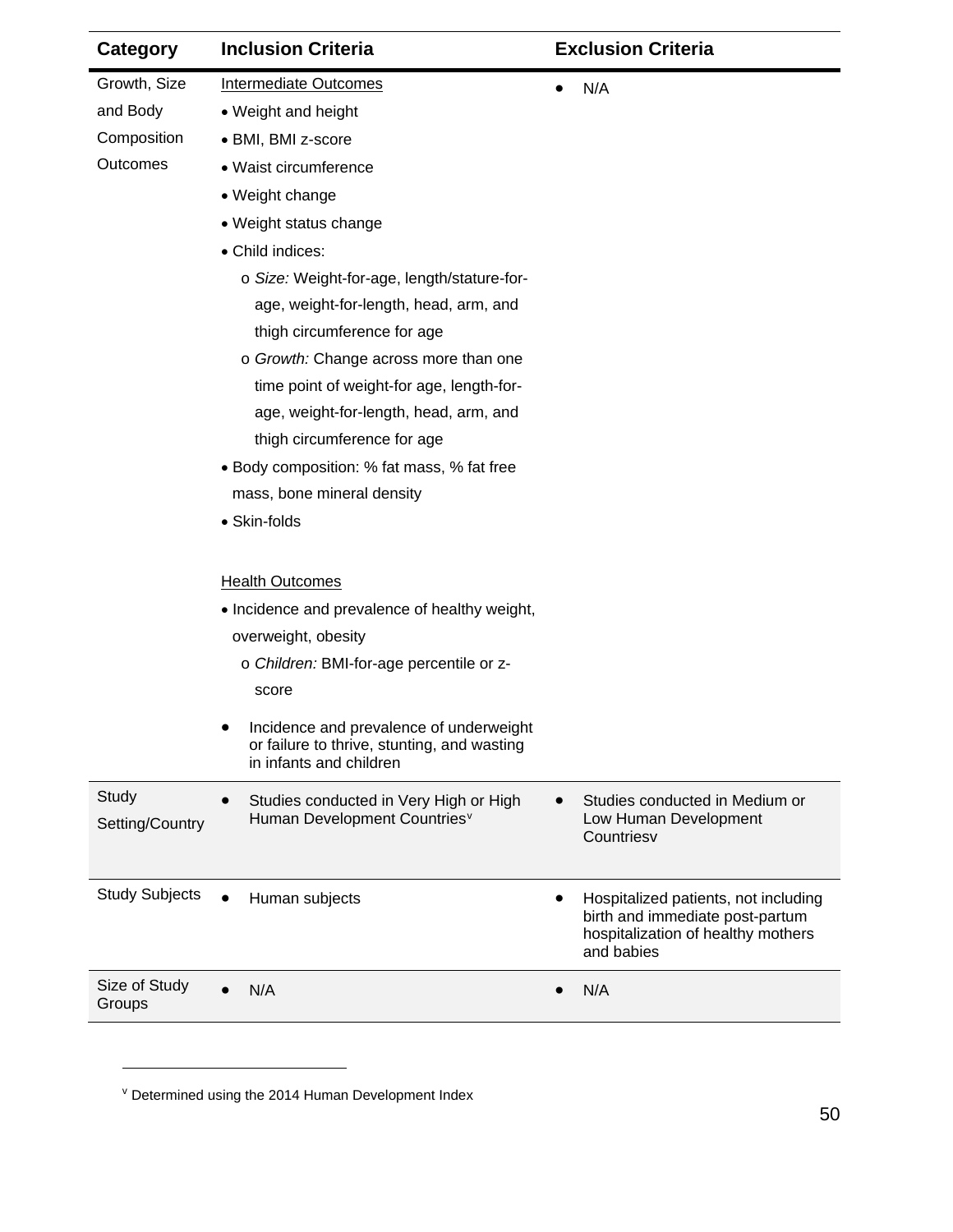| <b>Category</b>                                                              | <b>Inclusion Criteria</b>                                                                                                                            | <b>Exclusion Criteria</b>                                                                                                                                                                                                                                                                                                                      |
|------------------------------------------------------------------------------|------------------------------------------------------------------------------------------------------------------------------------------------------|------------------------------------------------------------------------------------------------------------------------------------------------------------------------------------------------------------------------------------------------------------------------------------------------------------------------------------------------|
| <b>Study Duration</b>                                                        | Studies of all durations<br>$\bullet$                                                                                                                | $\bullet$                                                                                                                                                                                                                                                                                                                                      |
| Age of Study<br>Subjects                                                     | Mothers/caregivers Include:<br>• Adolescents (13-18 years)<br>• Adults (19 and older)                                                                | • Older adults (65 to 79 years)<br>Older adults (80+ years)                                                                                                                                                                                                                                                                                    |
|                                                                              | Infants and Toddlers Include for Exposure/s:<br>• Infants and toddlers (0-24 months)                                                                 |                                                                                                                                                                                                                                                                                                                                                |
|                                                                              | Children Include for Outcome/s:<br>• Infants and Toddlers (0-24 months)<br>Children (2 to 18 years) $vi$<br>$\bullet$                                |                                                                                                                                                                                                                                                                                                                                                |
| <b>Health Status</b><br>of Study<br>Subjects<br>(Infants/<br>Toddlers, Birth | • Studies done in generally healthy samples<br>• Studies done in samples where infants were<br>born full-term (≥37 and 0/7 weeks<br>gestational age) | • Studies that exclusively enroll infant<br>subjects with a disease or with the<br>health outcome of interest (e.g.,<br>failure to thrive) (intermediate or<br>endpoint health outcomes)                                                                                                                                                       |
| to 24 months)                                                                |                                                                                                                                                      | • Studies of exclusively pre-term babies<br>(gestational age <37 and 0/7 weeks),<br>exclusively babies that have low birth<br>weight (2500g), and/or exclusively<br>babies that are small for gestational<br>age<br>• Studies done in subjects hospitalized<br>for illness or injury (i.e., this does not<br>include birth and immediate post- |
|                                                                              |                                                                                                                                                      | partum hospitalization of healthy<br>babies) or malnourished subjects                                                                                                                                                                                                                                                                          |

<span id="page-50-0"></span>vi Include studies that had an age range going beyond 24 months if there was subgroup analysis specifically for ages </=24 mo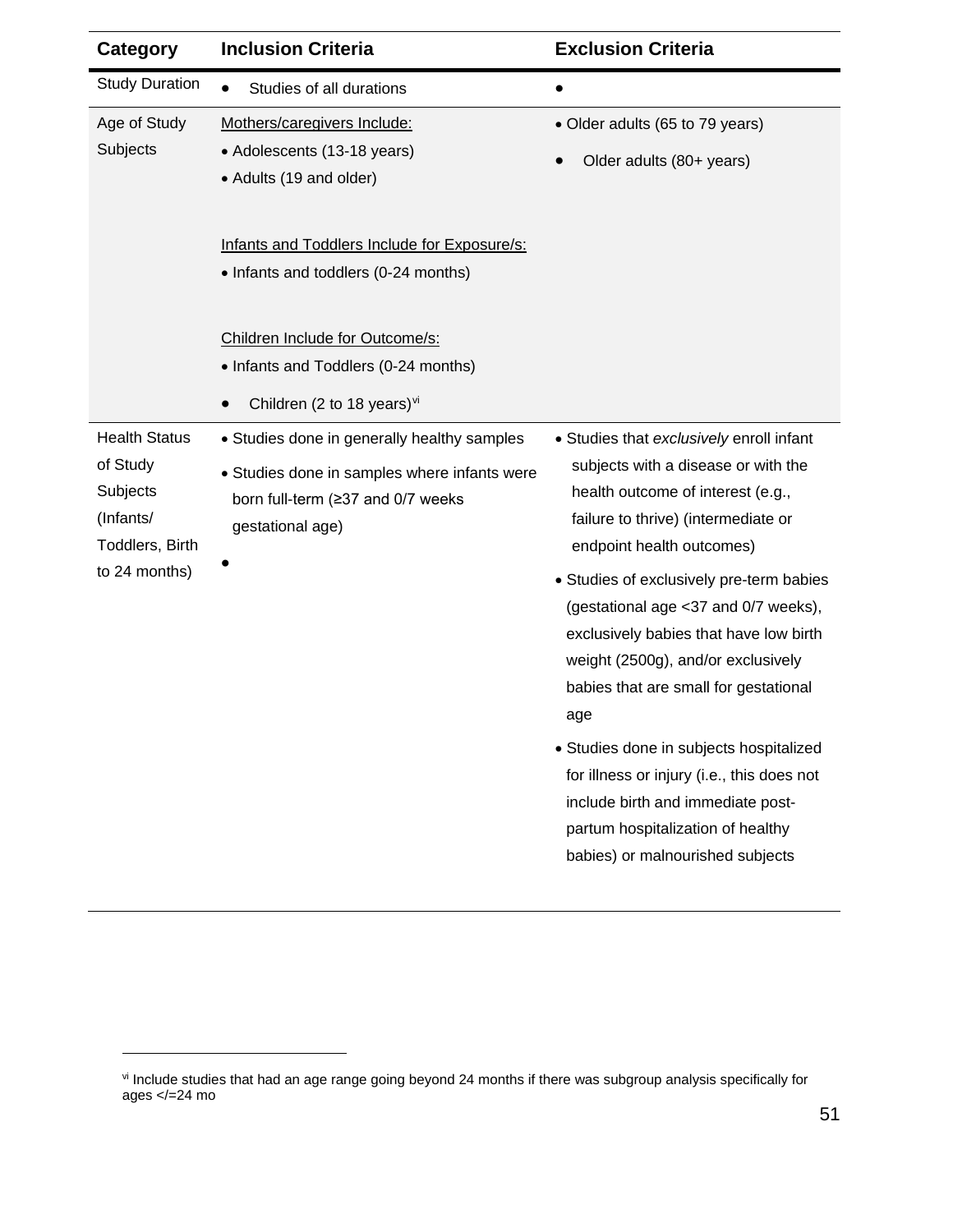<span id="page-51-3"></span><span id="page-51-2"></span><span id="page-51-1"></span><span id="page-51-0"></span>

| Category                                                                      | <b>Inclusion Criteria</b>                                                                                                                                                                                                                                                                                                                                                                                     | <b>Exclusion Criteria</b>                                                                                                                                                                                                                                                                                                                                                                  |
|-------------------------------------------------------------------------------|---------------------------------------------------------------------------------------------------------------------------------------------------------------------------------------------------------------------------------------------------------------------------------------------------------------------------------------------------------------------------------------------------------------|--------------------------------------------------------------------------------------------------------------------------------------------------------------------------------------------------------------------------------------------------------------------------------------------------------------------------------------------------------------------------------------------|
| <b>Health Status</b><br>of Study<br>Subjects<br>(Mothers, when<br>applicable) | • Studies done in generally healthy samples<br>• Studies done in samples with elevated<br>chronic disease risk or that enroll some<br>subjects with a disease or with the health<br>outcome of interest (intermediate or<br>endpoint health outcomes)<br>Anemia <sup>vii</sup> : hemoglobin (Hg),<br>$\circ$<br>hematocrit (Hct), or Hb/Hct<br><5 <sup>th</sup> percentile for<br>age/gender-specific cutoffs | • Exclude studies that exclusively enroll<br>parents/caregivers with diagnosed<br>depression or anxiety disorders or<br>eating disorders.<br>• Studies done in subjects hospitalized<br>for illness or injury (i.e., this does not<br>include birth and immediate post-<br>partum hospitalization of healthy<br>mothers) or malnourished subjects<br>• Studies of subjects with infectious |
|                                                                               | Prediabetes <sup>viii</sup> :<br>$\circ$<br>A1C: 5.7-6.4%<br>Fasting plasma glucose (FPG): 100-<br>125 mg/dL<br>Oral glucose tolerance test (OGTT):<br>140-199 mg/dL<br>Prehypertension <sup>ix</sup> :<br>$\circ$                                                                                                                                                                                            | diseases (e.g. HIV/AIDS)                                                                                                                                                                                                                                                                                                                                                                   |
|                                                                               | Systolic blood pressure (SBP): 120-<br>139 mmHg<br>Diastolic blood pressure (DBP): 80-89<br>mmHg                                                                                                                                                                                                                                                                                                              |                                                                                                                                                                                                                                                                                                                                                                                            |
|                                                                               | LDL-Cholesterol <sup>4</sup> : above<br>$\circ$<br>optimal (≥100 mg/dL)<br>Total Cholesterol <sup>4</sup> : above<br>$\circ$<br>desirable (≥200 mg/dL)<br>Low HDL Cholesterol <sup>x</sup> : <40<br>$\circ$<br>mg/dL<br>Triglycerides <sup>4</sup> : above normal<br>$\circ$<br>(≥150 mg/dL)                                                                                                                  |                                                                                                                                                                                                                                                                                                                                                                                            |
|                                                                               | Samples with diagnosed disease states<br>and conditions common during pregnancy<br>in the US (e.g., obesity, diabetes,<br>gestational diabetes, anemia, allergies,<br>pre-eclampsia), and taking associated<br>medications                                                                                                                                                                                    |                                                                                                                                                                                                                                                                                                                                                                                            |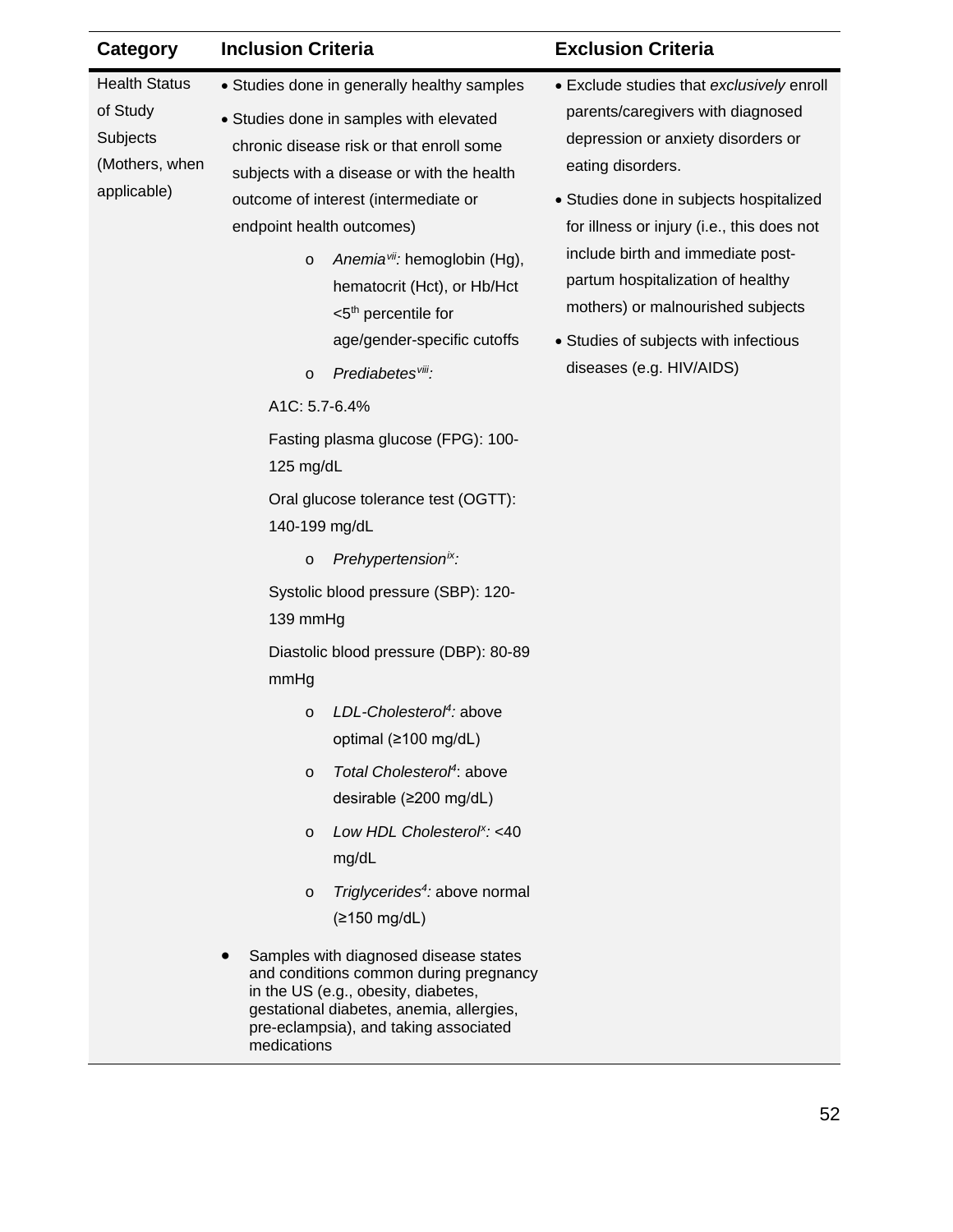| Category              | <b>Inclusion Criteria</b>                                   | <b>Exclusion Criteria</b>                                                                                     |
|-----------------------|-------------------------------------------------------------|---------------------------------------------------------------------------------------------------------------|
| Risk of Bias          | All studies regardless of NEL BAT risk of<br>bias rating    | N/A                                                                                                           |
| Study Design          | • Randomized controlled trials                              | • Case-control studies                                                                                        |
|                       | • Non-randomized controlled trials                          | • Cross-sectional studies                                                                                     |
|                       | • Prospective cohort studies                                | • Uncontrolled studies                                                                                        |
|                       | • Retrospective cohort studies                              | • Pre/post studies without a control                                                                          |
|                       | • Pre/post studies with a control                           | • Narrative reviews                                                                                           |
|                       | Nested case control studies<br>$\bullet$                    | • Systematic reviews                                                                                          |
|                       |                                                             | Meta-analyses                                                                                                 |
| Publication<br>Status | Studies published in peer-reviewed<br>$\bullet$<br>journals | Grey literature, including<br>unpublished data, manuscripts,<br>reports, abstracts, conference<br>proceedings |

### **Search terms and electronic databases used**

#### **Pubmed**

- Date(s) Searched: 1/5/17
- Search date range: 1980-1/5/2017
- Search Terms:

(incentiv\* OR indulgen\*[tiab] OR authorita\*[tiab] OR reward\* OR control\* OR pressur\* OR restrict\* OR monitor\* OR respons\* OR sooth\*[tiab] OR encourag\* OR discourage\* OR uninvolv\* OR disengage\* OR parenting style\* OR laissez-faire OR laissez faire\* OR nonrespons\* OR nonrespons\* OR force\*

#### AND

feeding\* OR fed[tiab] OR eat[tiab] OR eating OR bottle feed\* OR bottlefeed\* OR "Bottle feeding"[mh] OR bottle feed\*[ti] OR bottle-feed\*[tiab] OR bottle-fed[tiab] OR "bottle fed"[tiab])

#### OR

("Feeding Methods"[Mesh:noexp] OR "Feeding Behavior"[Mesh:NoExp] OR ((satiety OR hunger OR hungry OR satiat\*) AND (cue OR cues)) OR feeding method\* OR feeding practice\* OR feeding pattern\* OR feeding frequenc\* OR infant feed\* OR feeding behavior\*[tiab] OR feeding style\* OR feeding strategy\*)

#### AND

Growth[mh:noexp] OR "Child Development"[Mesh] OR "Growth Charts"[Mesh] OR "growth and development" [Subheading] OR "Growth and

vii CDC, 1998

viii NIDDK, 2014

ix NHLBI, 2004

<sup>x</sup> NHLBI, 2001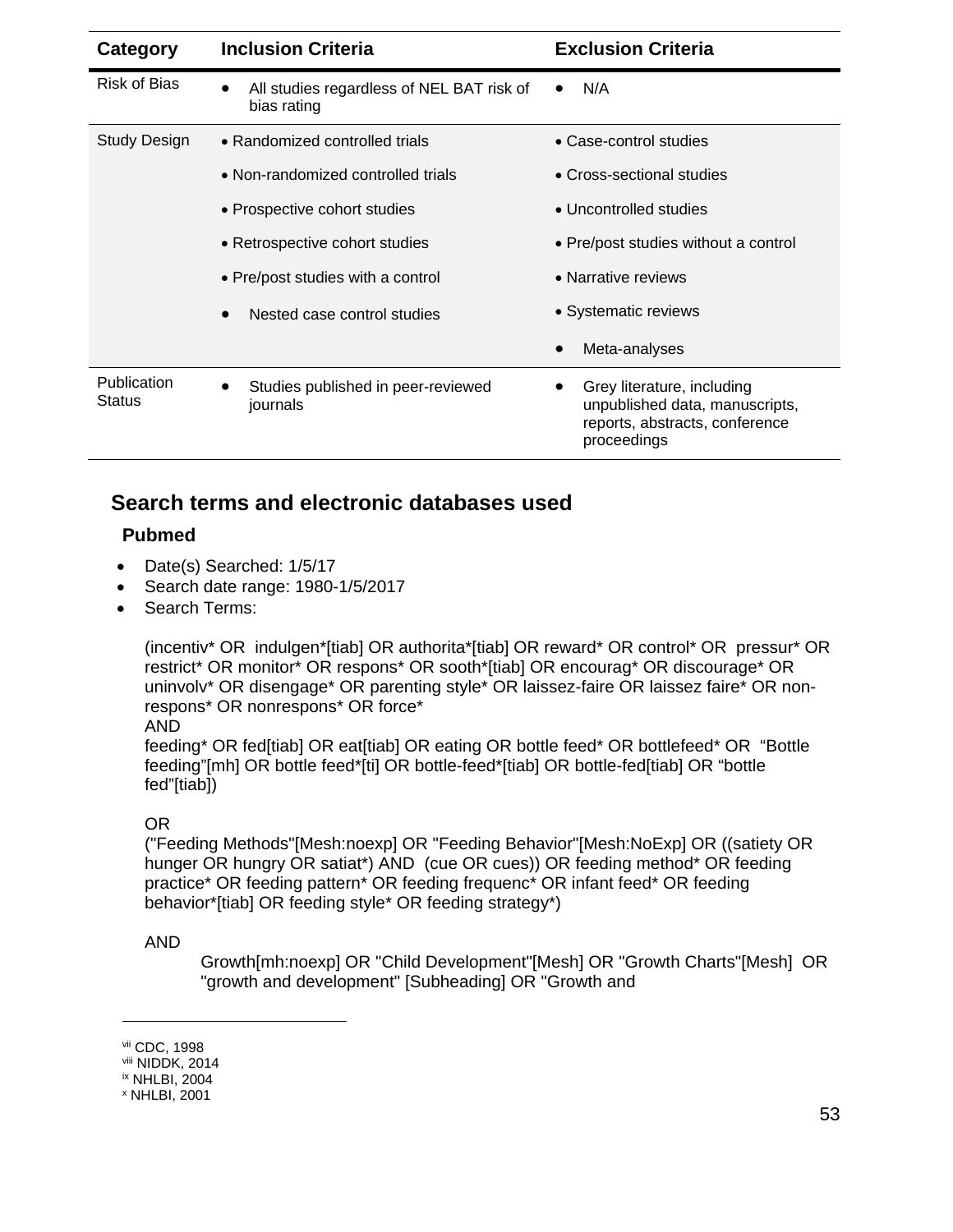Development"[Mesh:noexp] OR "Growth"[tiab] OR "Child Development"[Mesh] OR child develop\*[tiab] OR "Overnutrition"[Mesh] OR overeat\* OR overfed OR overfeed\* OR under-nutrition[tiab] OR undernutrition[tiab] OR stunting\*[tiab] OR stunted[tiab] OR "developmental delay"[tiab] OR "Bone Density"[Mesh] OR "bone density"[tiab] OR "Bone Development"[Mesh] OR "Bone Development"[tiab] OR "Growth Disorders"[Mesh] OR "body size"[tiab] OR body size[mh] OR obesity[tiab] OR obese[tiab] OR overweight[mh] OR obesity[mh] OR overweight [tiab] OR adipos\*[tiab] OR adiposity[mh] OR body composition[mh] OR body fat distribution[mh] OR "body fat"[tiab] OR "body weight"[tiab] OR body weight[mh] OR birth weight\*[tiab] OR weight gain[mh] OR weight loss[mh] OR "body-weight"[tiab] OR "weight gain"[tiab] OR weight-gain[tiab] OR weight loss[tiab] OR weightloss[tiab] OR Body Weights and Measures[mh] OR weight[ti] OR "Anthropometry"[Mesh:noexp] OR body mass index[mh] OR "body mass index"[tiab] OR BMI[tiab] OR "weight status"[tiab] OR adipose tissue [mh] OR "healthy weight"[tiab] OR waist circumference[mh] OR "body mass"[ti] OR "fat mass"[tiab] OR body weight changes[mh] OR "waist circumference"[tiab] OR ideal body weight[mh] OR waist-hip ratio[mh] OR Waist Hip\*[tiab] OR body height\*[tiab] OR Crown-Rump Length\*[tiab] OR head circumference\*[tiab] OR arm circumference\*[tiab] OR thigh circumference\* OR limb circumference\* OR fat free mass\*[tiab] OR skinfold[tiab] OR skin fold\*[tiab]

#### AND

infant\* OR baby OR babies OR toddler\* OR newborn\*[tiab] OR "Child, Preschool"[Mesh] OR preschool\*[tiab] OR pre-school\*[tiab] OR "early childhood"[tiab] OR early year\*[tiab] OR pre-k[tiab] OR pre-primary[tiab] OR under five\*[ti] OR young child\*[ti] OR prekindergarten[tiab] OR pre-kindergarten[tiab] OR weanling\* OR "first two years" OR "first 2 years"

NOT (editorial[ptyp] OR comment[ptyp] OR news[ptyp] OR letter[ptyp] OR review[ptyp] OR systematic[sb])

#### **Embase**

- Date(s) Searched: 1/3/17
- Search Terms:

1.

(incentive\* OR indulgen\* OR authorita\* OR reward\* OR control\* OR pressur\* OR restrict\* OR monitor\* OR respons\* OR sooth\* OR encourag\* OR discourage\* OR uninvolv\* OR disengage\*) OR nonrespons\* OR non-respons\* OR force\*

2. (parent\* NEAR/3 style\*)

(1 OR 2) AND (beverage/exp OR feeding/de OR drinking/de OR eating/de OR diet/de OR meal/de OR 'baby food'/exp

#### 1 NEAR/3

(feeding\* OR fed OR food\* OR beverage\* OR eat OR eating OR diet\* OR meal\* OR bottlefeed\* OR bottlefed OR "bottle fed" OR "bottle feeding" OR "bottle feed" OR "laissez faire"))

'feeding behavior'/de OR 'infant feeding'/exp OR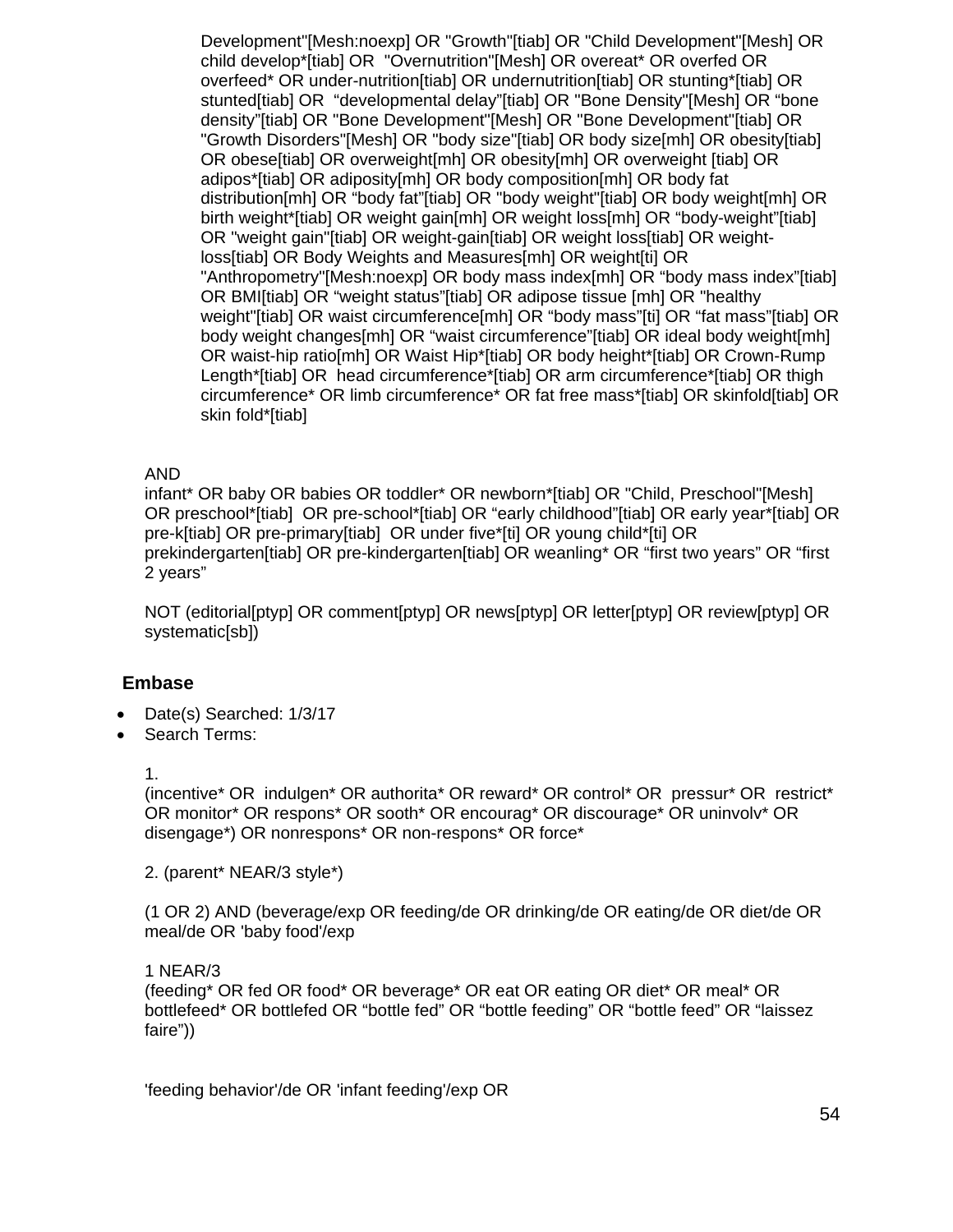(Feed\* NEAR/3 (response\* OR method\* OR practice\* OR pattern\* OR frequenc\* OR style\* OR strateg\*)) OR ((satiety OR hunger OR hungry OR satiat\*) NEAR/3 (cue OR cues))

#### AND

infant\*:ti,ab OR infant/exp OR (baby OR babies OR toddler\* OR newborn\* OR nurser\*):ti,ab OR 'newborn'/exp OR 'newborn care'/exp OR preschool\*:ti,ab OR preschool:ti,ab OR 'preschool child'/exp OR 'infancy'/exp OR "early childhood":ti,ab OR "early years":ti,ab OR pre-k:ti,ab OR 'nursery'/exp OR 'nursery school'/exp OR prekindergarten:ti,ab OR pre-kindergarten:ti,ab OR weanling\*:ti,ab

AND ([in process]/lim OR [article]/lim OR [article in press]/lim) AND ([embase]/lim NOT [medline]/lim)

#### AND

'clinical article'/exp OR 'clinical trial':tiab OR 'controlled study':ti,ab OR 'clinical study':ti,ab OR 'randomized controlled':ti,ab OR 'clinical study':ti,ab OR 'cohort analysis'/exp OR cohort: ti,ab OR 'types of study'/exp Don't use?

Limit to Eng/humans:

#### AND

'postnatal development'/exp OR 'postnatal development':ti,ab OR 'overnutrition'/exp OR 'overnutrition':ti,ab OR undernutrition:ti,ab OR "developmental delay":ti,ab OR 'stunting'/exp OR stunting:ti,ab OR

(bone NEAR/2 (health\* OR density OR mineralize\* OR demineraliz\*)):ti,ab OR 'bone density'/exp

#### OR

'body size'/de OR 'body size':ti,ab OR 'obesity'/exp OR overweight:ab,ti OR 'macrosomia'/exp OR obese:ab,ti OR obesity:ab,ti OR 'weight gain':ab,ti OR adiposity:ab,ti OR adipose:ab,ti OR 'body weight'/exp OR 'body weight':ti,ab OR 'weight gain'/de OR 'body composition'/exp OR 'body composition':ti,ab OR 'body fat':ab,ti OR 'anthropometry'/de OR 'body mass'/de OR bmi:ab,ti OR 'body mass':ab,ti OR weight:ab,ti OR (waist NEXT/1 hip NEXT/1 ratio\*) OR 'body fat'/de OR 'adipose tissue'/exp OR skinfold OR 'skin fold':ti,ab OR 'fat mass':ti,ab OR 'fat mass'/exp OR 'anthropometric parameters'/exp OR circumference OR length OR height

#### OR

'body growth'/exp 'body growth':ti,ab OR 'growth rate and growth regulation'/exp OR 'postnatal growth'/exp OR 'human development'/exp OR 'Bayley Scales of Infant Development'/exp

OR ([newborn]/lim OR [infant]/lim OR [child]/lim OR [preschool]/lim) AND ([in process]/lim OR [article]/lim OR [article in press]/lim) AND ([embase]/lim NOT [medline]/lim)

#### **Cochrane**

• Date(s) Searched: 1/3/17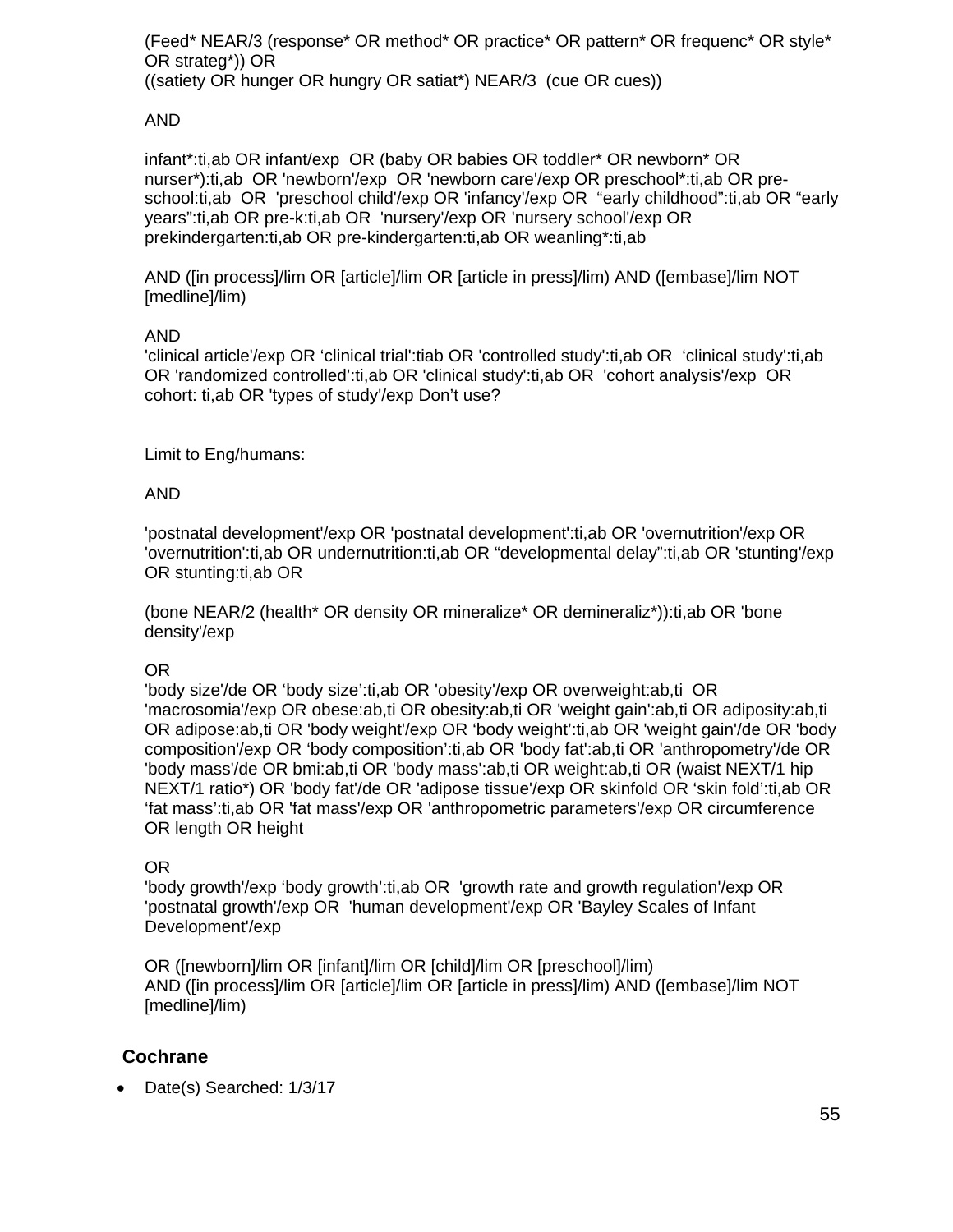Search Terms:

incentive\* OR indulgen\* OR authorita\* OR reward\* OR control\* OR pressur\* OR restrict\* OR monitor\* OR respons\* OR sooth\* OR encourag\* OR discourage\* OR uninvolv\* OR disengage\* OR "laissez faire" OR (parenting NEAR/3 style\*) OR nonrespons\* OR nonrespons\* OR force\*

#### NEAR/3

(feeding\* OR fed OR food\* OR beverage\* OR eat OR eating OR diet\* OR meal\* meals OR meal OR bottlefeed\* OR bottlefed OR "bottle fed" OR "bottle feeding")

 $[mh \text{–}100]$  OR  $+ [mh \text{~}100]$  [mh  $-100$ ]

[mh "Feeding Methods"] OR [mh ^ "Feeding Behavior"] OR (Feed\* NEAR/3 (respons\* OR method\* OR practice\* OR pattern\* OR frequenc\* OR style\* OR strateg\*)) OR ((satiety OR hunger OR hungry OR satiat\*) NEAR/3 (cue OR cues))

#### OR

[mh "infant food"]

#### OR

infant\*:ti,ab OR (baby OR babies OR toddler\* OR newborn\* OR nurser\*):ti,ab OR 'newborn' OR preschool\*:ti,ab OR pre-school:ti,ab OR "early childhood":ti,ab OR "early years" OR pre-k:ti,ab OR 'nursery' OR prekindergarten:ti,ab OR pre-kindergarten:ti,ab OR weanling\*

infant\* OR baby OR babies OR toddler\* OR newborn\* OR nurser\* OR preschool\* OR preschool OR "early childhood" OR "early years" OR pre-k OR prekindergarten OR prekindergarten OR weanling\*

#### AND

[mh ^Growth] OR [mh "Child Development"] OR [mh "Growth Charts"] OR "growth and development" OR [mh ^"Growth and Development"] OR [mh "Child Development"] OR (child NEAR/1 develop\*):ti,ab OR [mh "Overnutrition"] OR under-nutrition:ti,ab OR undernutrition:ti,ab

OR 'body growth':ti,ab OR 'growth rate and growth regulation' OR 'postnatal growth':ti,ab OR 'human development':ti,ab OR 'Bayley Scales of Infant Development' OR Stunt\*:ti,ab OR wasting:ti,ab OR 'postnatal development':ti,ab OR 'overnutrition':ti,ab OR "developmental delay":ti,ab OR [mh "Bone Density"] OR [mh "Bone Development"] OR (bone NEAR/2 (health\* OR density OR mineral\* OR demineral\* OR develop\* OR mass)):ti,ab OR 'body size':ti,ab OR overweight:ab,ti OR 'macrosomia':ti,ab OR obese:ab,ti OR obesity:ab,ti OR adipos\*:ab,ti OR 'body weight':ti,ab OR 'weight gain':ti,ab OR 'body composition':ti,ab OR 'body fat':ab,ti OR 'anthropometr\*':ti,ab OR bmi:ab,ti OR 'body mass':ab,ti OR (waist NEXT/1 hip NEXT/1 ratio\*) OR 'body fat':ti,ab OR 'adipose tissue':ti,ab OR skinfold:ti,ab OR 'skin fold':ti,ab OR 'fat mass':ti,ab OR circumference:ti,ab OR length:ti,ab OR height:ti,ab OR [mh "body size"] OR [mh overweight] OR [mh obesity] OR [mh adiposity] OR [mh "body composition"] OR [mh "body fat distribution"] OR [mh "body weight"] OR [mh "weight gain"] OR [mh "weight loss"] OR "weight loss":ti,ab OR [mh "Body Weights and Measures"] OR weight:ti OR [mh ^"Anthropometry"] OR [mh "body mass index"] OR "weight status":ti,ab OR [mh "adipose tissue"] OR "healthy weight":ti,ab OR [mh "waist circumference"] OR [mh "body weight changes"] OR [mh "ideal body weight"] OR [mh "waist-hip ratio"] OR "waist-hip":ti,ab OR "Crown-Rump":ti,ab OR "fat free mass":ti,ab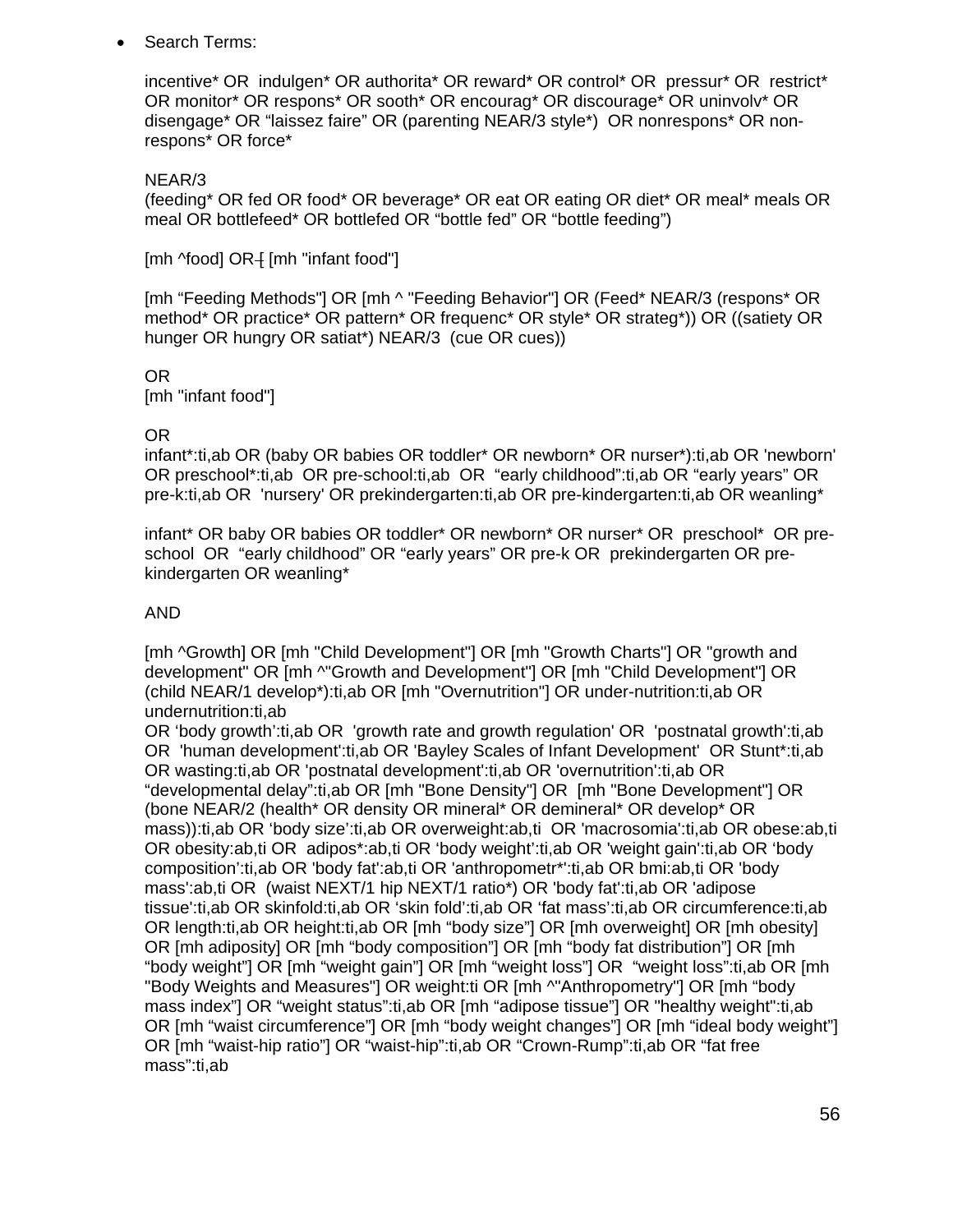### **CINAHL (Plus)**

- Date(s) Searched: 1/5/17
- Search Terms:

1.

(incentive\* OR indulgen\* OR authorita\* OR reward\* OR control\* OR pressur\* OR restrict\* OR monitor\* OR respons\* OR sooth\* OR encourag\* OR discourage\* OR uninvolv\* OR disengage\* OR (parenting n3 style\*) OR "laissez faire" OR nonrespons\* OR non-respons\* OR force\*)

n3

(feeding\* OR fed OR food\* OR beverage\* OR eat OR eating OR diet\* OR meal\* OR meals OR meal OR bottlefeed\* OR bottlefed OR "bottle fed" OR "bottle feeding")

#### 1. AND

(MH "Food and Beverages") OR (MH "Food") OR (MH "Diet") OR (MH "Eating") OR (MH "Eating Behavior") OR (MH "Meals+")

(Feed\* n3 (respons\* OR nonresponse\* OR non-respons\* OR method\* OR practice\* OR pattern\* OR frequenc\* OR style\* OR strateg\*)) OR ((satiety OR hunger OR hungry OR satiat\*) n3 (cue OR cues)) OR (MH "Infant Feeding+")

#### AND

(MH "Anthropometry+") OR (MH "Body Weights and Measures+") OR (MH "Body Weight+") OR

(MH "Bone Development+") OR (MH "Growth+") OR (MH "Human Development+") OR "bayley scales" OR "mental function" OR (MH "Body Size") OR (MH "Obesity+") OR "overweight" OR "macrosomia" OR (MH "Weight Gain+") OR (MH "Waist-Hip Ratio") OR (MH "Body Composition+") OR (MH "Adipose Tissue+") OR (MH "Abdominal Fat") OR (MH "Fat Free Mass") OR (MH "Body Mass Index") OR (MH "Skinfold Thickness") OR (MH "Head Circumference") OR (MH "Arm Circumference") OR (MH "Waist Circumference") OR (MH "Growth and Development (Omaha)") OR (MH "Body Height") OR (MH "Crown-Rump Length") OR (MH "Leg Length Inequality") OR (bone n2 (develop\* OR health\* OR density OR mineralize\* OR demineraliz\*)) OR (MH "Bone Density") OR (MH "Growth and Development (Iowa NOC)+") OR (MH "Growth and Embryonic Development+") OR (MH "Infant Development")

#### Limit to "all infant" OR

(MH "Infant") OR (MH "Infant, Newborn") OR (MH "Infant Behavior") OR (MH "Infant Feeding") OR (MH "Infant Feeding Schedules") OR (MH "Child, Preschool") OR infant\* OR baby OR babies OR toddler\* OR newborn\* OR nurser\* OR preschool\* OR pre-school OR "early childhood" OR "early years" OR pre-k OR prekindergarten OR pre-kindergarten OR weanling\*

Limiters - Published Date: 19800101-; English Language; Exclude MEDLINE records

Narrow by Journal: - ambulatory child health Narrow by Journal: - british journal of midwifery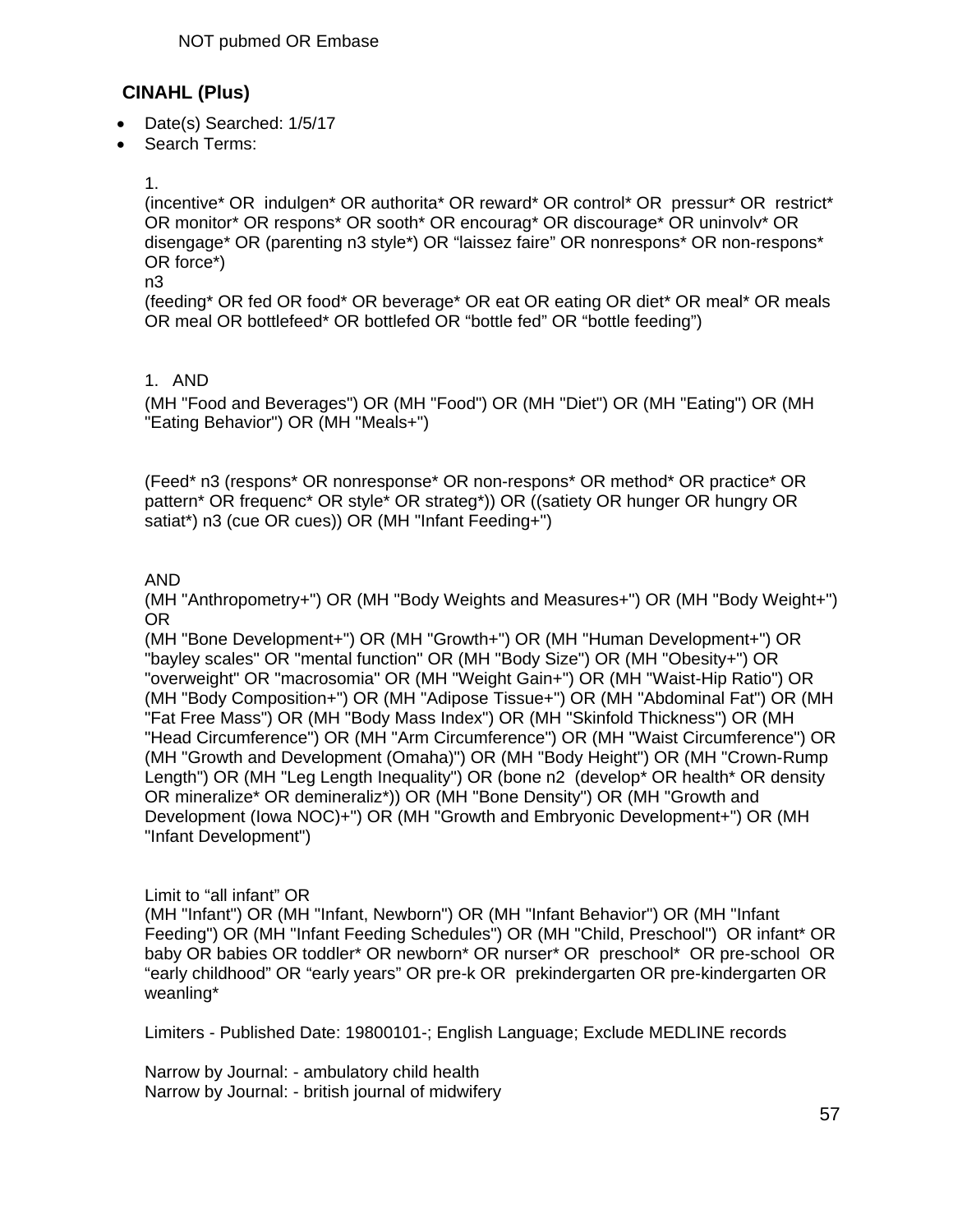Narrow by Journal: - canadian journal of dietetic practice & research Narrow by Journal: - communicating nursing research Narrow by Journal: - contemporary ob/gyn Narrow by Journal: - infant Narrow by Journal: - international journal of childbirth education Narrow by Journal: - jognn: journal of obstetric, gynecologic & neonatal nursing Narrow by Journal: - journal for nurse practitioners Narrow by Journal: - journal of family health care Narrow by Journal: - journal of neonatal nursing Narrow by Journal: - journal of the royal society for the promotion of health Narrow by Journal: - malaysian journal of nutrition Narrow by Journal: - nursing for women's health Narrow by Journal: - nursing in practice: the journal for today's primary care nurse Narrow by Journal: - nutrition & dietetics Narrow by Journal: - nutrition bulletin Narrow by Journal: - nutrition today Narrow by Journal: - practice nurse Narrow by Journal: - professional care of mother & child Narrow by Journal: - topics in clinical nutrition Narrow by Journal: - zero to three Narrow by SubjectAge: - all infant

#### **Figure 2: Flow chart of literature search and screening results**

Figure 2. Literature selection flow chart



This flow chart illustrates the literature search and screening results for articles examining the relationship between caregiver feeding practices for children from birth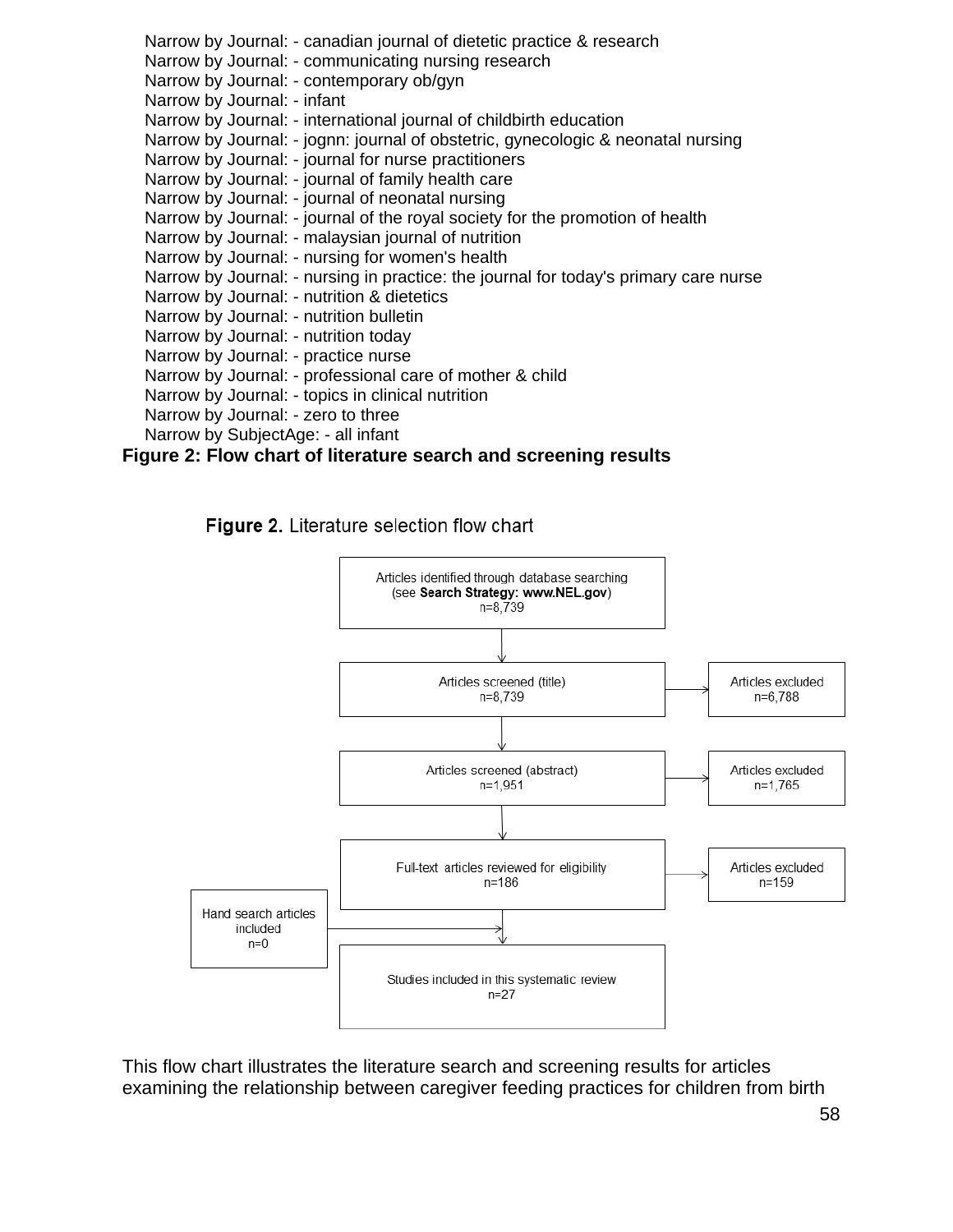to 24 months old and the weight, growth, and body composition outcomes. The results of the electronic database searches were screened independently by two NESR analysts in a step-wise manner by reviewing titles, abstracts, and full text articles to determine which articles met the criteria for inclusion. A manual search was done to ascertain articles not identified through the electronic database search. The systematic review on included 27 articles.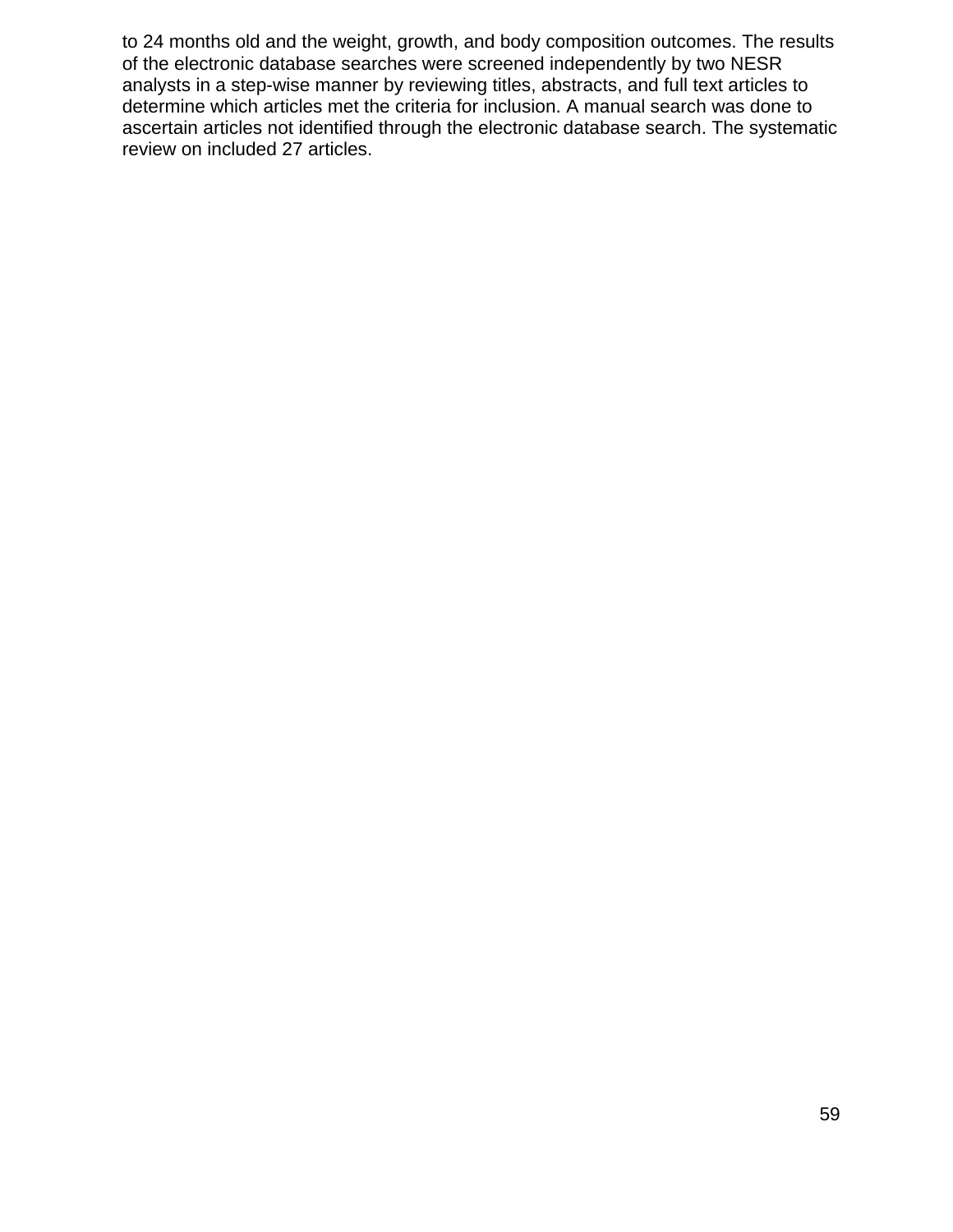# **Excluded articles**

The table below lists the excluded articles with at least one reason for exclusion, and may not reflect all possible reasons.

### **Table 4. Excluded articles**

| <b>Citation</b>                                                                                                                                                                                                                                                           | <b>Reasons for Exclusion</b> |
|---------------------------------------------------------------------------------------------------------------------------------------------------------------------------------------------------------------------------------------------------------------------------|------------------------------|
| Aboud, FE, Shafique, S, Akhter, S. A responsive feeding<br>intervention increases children's self-feeding and maternal<br>responsiveness but not weight gain. J Nutr, 2009, 139:<br>1738-43. PMID:19587124.                                                               | Country                      |
| Agras, WS, Hammer, LD, McNicholas, F et al. Risk factors<br>for childhood overweight: a prospective study from birth to<br>9.5 years. J Pediatr, 2004, 145: 20-5. PMID:15238901.                                                                                          | Independent variable         |
| Alexander, MA, Blank, JJ. Factors related to obesity in<br>Mexican-American preschool children. Image J Nurs Sch,<br>1988, 20: 79-82. PMID:3378822.                                                                                                                       | Age                          |
| Ali, N,Zahra, T,Vosogh, MN,Vosoghi, N,Zare, M,Mardi,<br>A, Davoud, A, Yousef, HA, Rafat, K. Effectiveness<br>Comparison of Mothers' In-person Versus Written<br>Nutritional Education Intervention on Infant Growth in Iran.<br>Int J MCH AIDS. 2015;3:74. PMID:27621988. | Independent variable         |
| Al-Othman, AM, Reilly, JJ, Belton, NR. Comparative study<br>between young children of different societies to evaluate the<br>impact of feeding style on the nutritional status. Journal of<br>Medical Sciences, 2006, 6: 12-17                                            | Age                          |
| American Academy of Pediatrics: Committee on Nutrition.<br>On the feeding of supplemental foods to infants. Pediatrics.<br>1980;65:1178. PMID:7375248.                                                                                                                    | Study design                 |
| Anderson, CB, Hughes, SO, Fisher, JO et al. Cross-cultural<br>equivalence of feeding beliefs and practices: the<br>psychometric properties of the child feeding questionnaire<br>among Blacks and Hispanics. Prev Med, 2005, 41: 521-31.<br>PMID:15917048.                | Age                          |
| Barroso C.S., A. Roncancio, M. W. Moramarco, M. B.<br>Hinojosa, Y. R. Davila, E. Mendias, E. Reifsnider. Food<br>security, maternal feeding practices and child weight-for-<br>length. Appl Nurs Res. 2016;29:31-6. PMID:26856485.                                        | Study design                 |
| Baughcum, AE, Powers, SW, Johnson, SB et al. Maternal<br>feeding practices and beliefs and their relationships to<br>overweight in early childhood. J Dev Behav Pediatr, 2001,<br>22: 391-408. PMID:11773804.                                                             | Study design                 |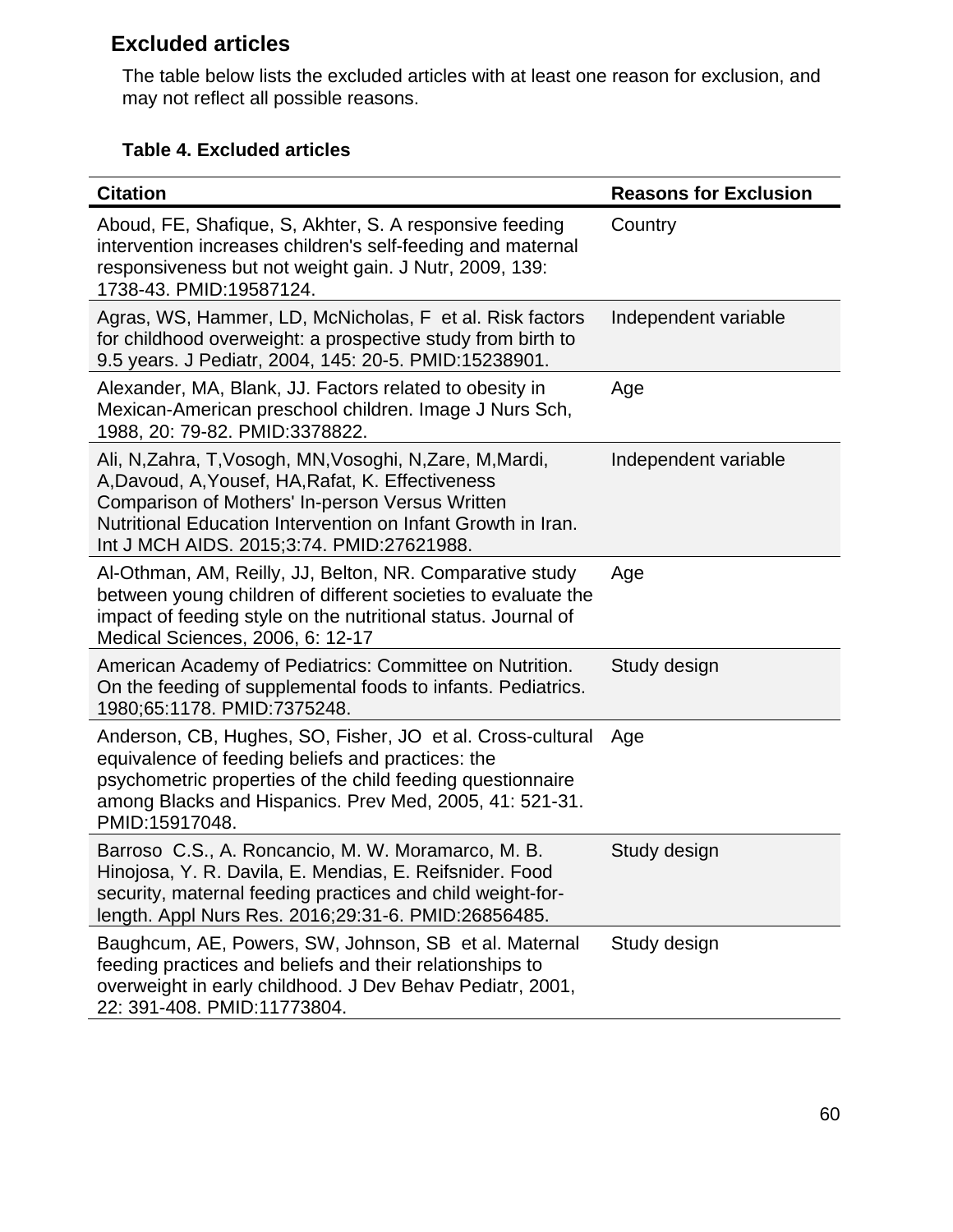| <b>Citation</b>                                                                                                                                                                                                                                                         | <b>Reasons for Exclusion</b>                |
|-------------------------------------------------------------------------------------------------------------------------------------------------------------------------------------------------------------------------------------------------------------------------|---------------------------------------------|
| Bergmeier, H, Skouteris, H, Horwood, S et al. Child<br>temperament and maternal predictors of preschool<br>children's eating and body mass index. A prospective study.<br>Appetite, 2014, 74: 125-32. PMID:24345325.                                                    | Age                                         |
| Bergmeier, HJ, Skouteris, H, Haycraft, E et al. Reported<br>and observed controlling feeding practices predict child<br>eating behavior after 12 months. J Nutr, 2015, 145: 1311-6.<br>PMID:25878204.                                                                   | Age                                         |
| Bhandari, N, Mazumder, S, Bahl, R et al. An educational<br>intervention to promote appropriate complementary feeding<br>practices and physical growth in infants and young children<br>in rural Haryana, India. J Nutr, 2004, 134: 2342-8.<br>PMID:15333726.            | Independent variable                        |
| Bhandari, N, Bahl, R, Nayyar, B, Khokhar, P, Rohde, JE, Bhan,<br>MK. Food supplementation with encouragement to feed it to<br>infants from 4 to 12 months of age has a small impact on<br>weight gain. J Nutr. 2001;131:1946. PMID:11435512.                            | Country                                     |
| Bindon, JR, Cabrera, C. Infant feeding patterns and growth<br>of infants in American Samoa during the first year of life.<br>Hum Biol. 1988;60:81. PMID:3371960.                                                                                                        | Independent variable                        |
| Birch, LL, Fisher, JO, Grimm-Thomas, K et al. Confirmatory<br>factor analysis of the Child Feeding Questionnaire: a<br>measure of parental attitudes, beliefs and practices about<br>child feeding and obesity proneness. Appetite, 2001, 36:<br>201-10. PMID:11358344. | Age                                         |
| Black, MM, Siegel, EH, Abel, Y, Bentley, ME. Home and<br>videotape intervention delays early complementary feeding<br>among adolescent mothers. Pediatrics. 2001;107.<br>PMID:11331717.                                                                                 | Independent variable,<br>Dependent variable |
| Blissett, J, Haycraft, E. Are parenting style and controlling<br>feeding practices related?. Appetite, 2008, 50: 477-85.<br>PMID:18023502.                                                                                                                              | Age                                         |
| Bohn, CM, Haskins, DD, Loo, RK, Ahrendt, LJ. Evaluation of<br>the South Dakota fitCare child care provider training<br>program targeting nutrition and physical activity. S D Med.<br>2014;67:305. PMID:25163224.                                                       | Dependent variable                          |
| Braet, C, Van,. Curbing obesity: prevention and treatment.<br>Eur J Public Health, 2005, 15: 561-3. PMID:16338985.                                                                                                                                                      | Study design                                |
| Briley, M, McAllaster, M. Nutrition and the child-care setting.<br>J Am Diet Assoc. 2011;111:1298. PMID:21872691.                                                                                                                                                       | Study design                                |
| Brodish, MS. Relationship of early bonding to initial infant<br>feeding patterns in bottle-fed newborns. JOGN Nurs.<br>1982;11:248. PMID:6922277.                                                                                                                       | Independent variable                        |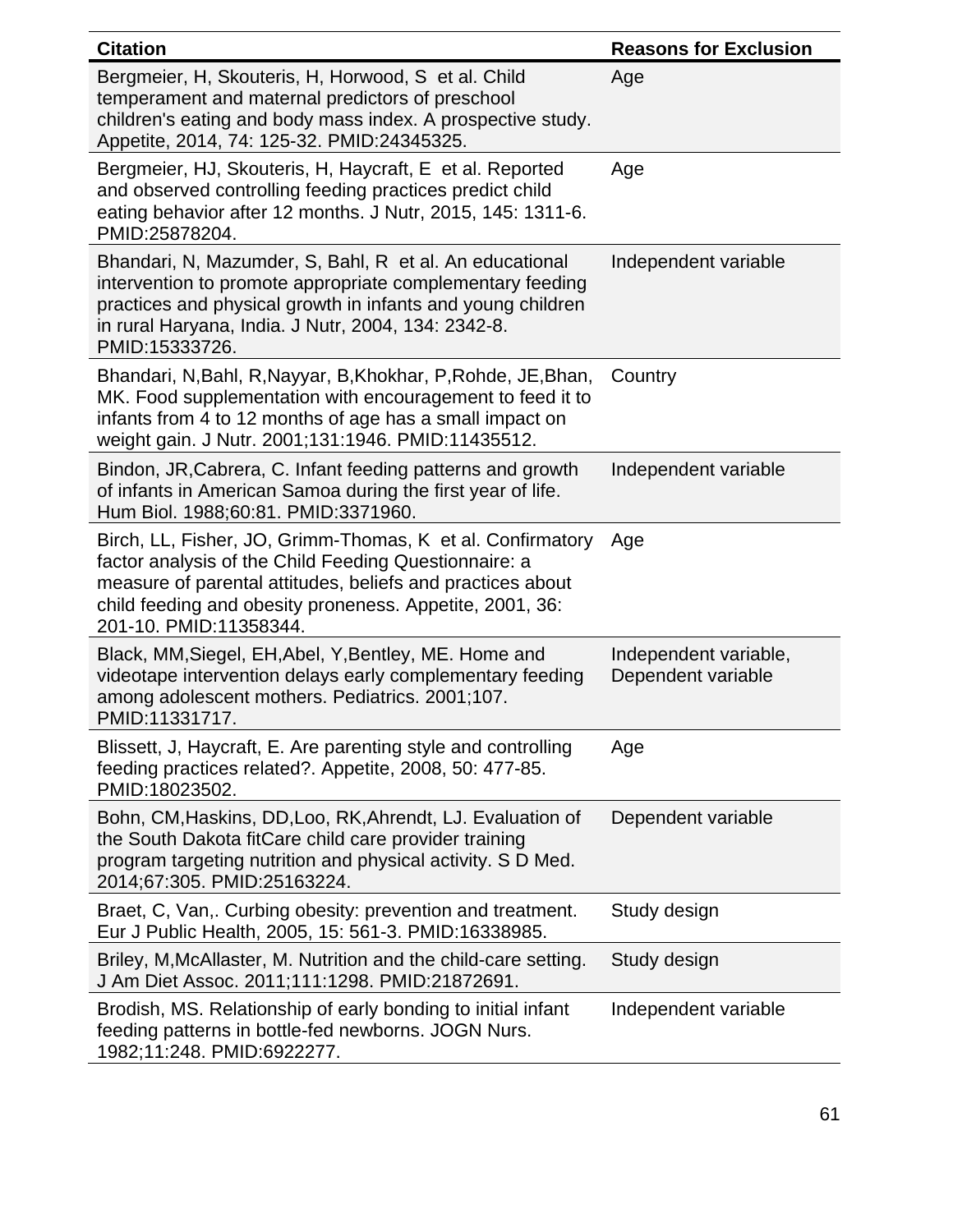| <b>Citation</b>                                                                                                                                                                                                                                                                                                  | <b>Reasons for Exclusion</b>          |
|------------------------------------------------------------------------------------------------------------------------------------------------------------------------------------------------------------------------------------------------------------------------------------------------------------------|---------------------------------------|
| Brown, A, Lee, M. Breastfeeding is associated with a<br>maternal feeding style low in control from birth. PLoS One,<br>2013, 8. PMID:23382881.                                                                                                                                                                   | Dependent variable, Age               |
| Brown, A, Lee, M. Maternal child-feeding style during the<br>weaning period: association with infant weight and maternal<br>eating style. Eat Behav, 2011, 12: 108-11. PMID:21385639.                                                                                                                            | Study design                          |
| Building on the success of Change 4 Life. Pract Midwife.<br>2010;13:32. PMID:20162888.                                                                                                                                                                                                                           | Study design,<br>Independent variable |
| Burdette, HL, Whitaker, RC, Hall, WC et al. Maternal infant-<br>feeding style and children's adiposity at 5 years of age. Arch<br>Pediatr Adolesc Med, 2006, 160: 513-20. PMID:16651495.                                                                                                                         | Age                                   |
| Cameron, AJ, Ball, K, Hesketh, KD et al. Variation in<br>outcomes of the Melbourne Infant, Feeding, Activity and<br>Nutrition Trial (InFANT) Program according to maternal<br>education and age. Prev Med, 2014, 58: 58-63.<br>PMID:24201090.                                                                    | Independent variable                  |
| Campbell, KJ, Lioret, S, McNaughton, SA et al. A parent-<br>focused intervention to reduce infant obesity risk behaviors:<br>a randomized trial. Pediatrics, 2013, 131: 652-60.<br>PMID:23460688.                                                                                                                | Independent variable                  |
| Cannon, G. Out of the box. Public Health Nutr. 2005;8:113.<br>PMID:15877904.                                                                                                                                                                                                                                     | Study design                          |
| Cao, YT, Svensson, V, Marcus, C, Zhang, J, Zhang,<br>JD, Sobko, T. Eating behaviour patterns in Chinese children<br>aged 12-18 months and association with relative weight--<br>factorial validation of the Children's Eating Behaviour<br>Questionnaire. Int J Behav Nutr Phys Act. 2012;9:5.<br>PMID:22272572. | Study design,<br>Independent variable |
| Cartagena D., S. W. Ameringer, J. M. McGrath, S. W.<br>Masho, N. Jallo, B. J. Myers. Factors contributing to infant<br>overfeeding in low-income immigrant Latina mothers. Appl<br>Nurs Res. 2015;28:316-21. PMID:26608432.                                                                                      | Dependent variable                    |
| Chavez, A, Martinez, C, Schlaepfer, L. Health effects of<br>supplementary feeding programs. Prog Clin Biol Res.<br>1981;67:129. PMID:7301849.                                                                                                                                                                    | Independent variable                  |
| Chiasson, MA, Scheinmann, R, Hartel, D, McLeod,<br>N, Sekhobo, J, Edmunds, LS, Findley, S. Predictors of<br>Obesity in a Cohort of Children Enrolled in WIC as Infants<br>and Retained to 3 Years of Age. J Community Health.<br>2016;41:127. PMID:26280211.                                                     | Independent variable                  |
| Corsini, N, Wilson, C, Kettler, L et al. Development and<br>preliminary validation of the Toddler Snack Food Feeding<br>Questionnaire. Appetite, 2010, 54: 570-8. PMID:20211670.                                                                                                                                 | Age                                   |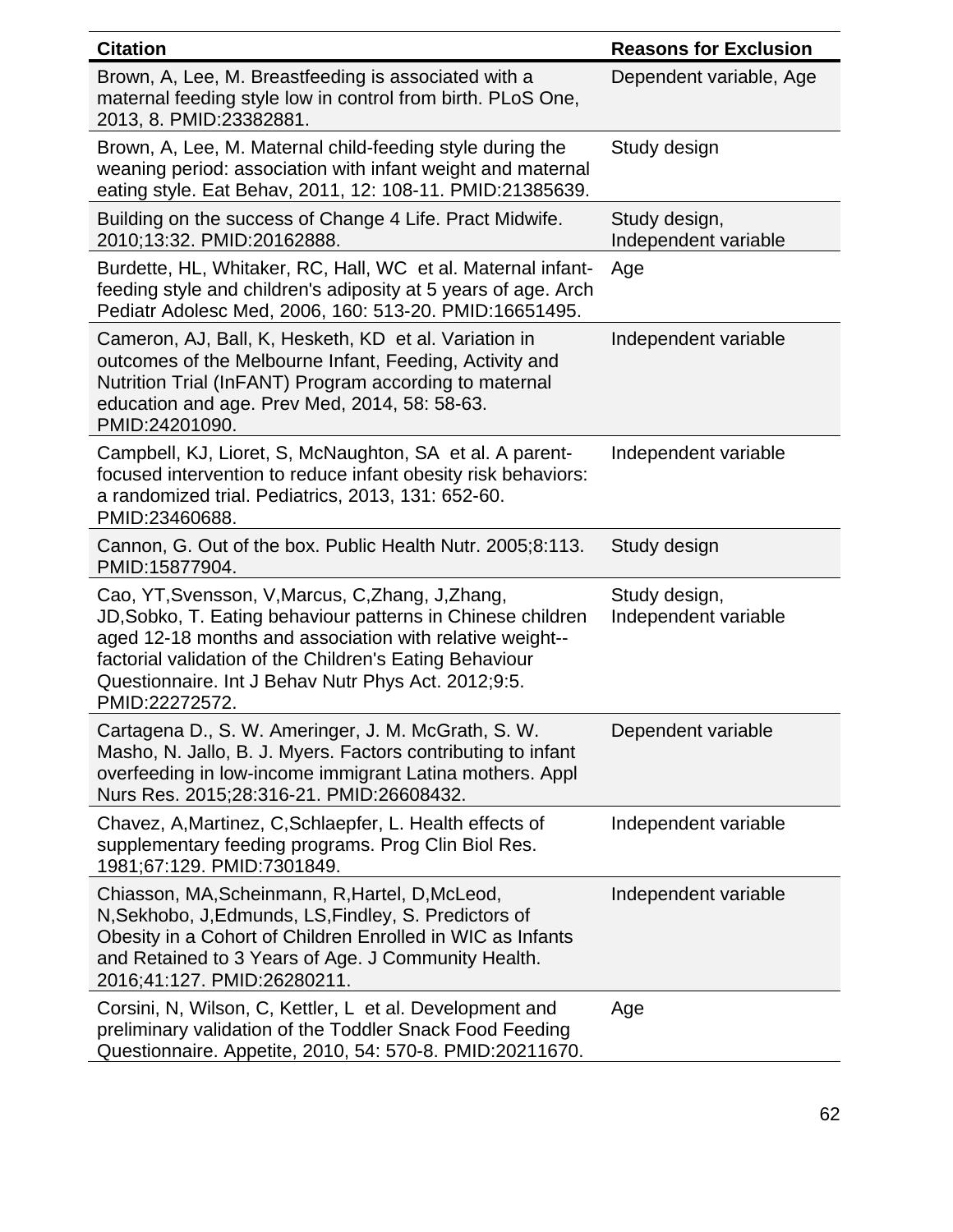| <b>Citation</b>                                                                                                                                                                                                                                                                                               | <b>Reasons for Exclusion</b>          |
|---------------------------------------------------------------------------------------------------------------------------------------------------------------------------------------------------------------------------------------------------------------------------------------------------------------|---------------------------------------|
| Cross, MB, Hallett, AM, Ledoux, TA et al. Effects of<br>children's self-regulation of eating on parental feeding<br>practices and child weight. Appetite, 2014, 81: 76-83.<br>PMID:24930598.                                                                                                                  | Age                                   |
| Daniels, LA, Mallan, KM, Battistutta, D et al. Child eating<br>behavior outcomes of an early feeding intervention to<br>reduce risk indicators for child obesity: the NOURISH RCT.<br>Obesity (Silver Spring), 2014, 22. PMID:24415390.                                                                       | Dependent variable                    |
| de,, Vrijkotte, TG, Fall, CH, van,, Osmond, C, Gemke, RJ.<br>Correction: Associations of Infant Feeding and Timing of<br>Weight Gain and Linear Growth during Early Life with<br>Childhood Blood Pressure: Findings from a Prospective<br>Population Based Cohort Study. PLoS One. 2016;11.<br>PMID:27992607. | Study design,<br>Independent variable |
| Doring, N, Ghaderi, A, Bohman, B, Heitmann, BL, Larsson,<br>C, Berglind, D, Hansson, L, Sundblom, E, Magnusson,<br>M, Blennow, M, Tynelius, P, Forsberg, L, Rasmussen, F.<br>Motivational Interviewing to Prevent Childhood Obesity: A<br>Cluster RCT. Pediatrics. 2016;137. PMID:27244793.                   | Independent variable                  |
| Ek A., K. Sorjonen, J. Nyman, C. Marcus, P. Nowicka.<br>Child behaviors associated with childhood obesity and<br>parents' self-efficacy to handle them: confirmatory factor<br>analysis of the Lifestyle Behavior Checklist. Int J Behav Nutr<br>Phys Act. 2015;12:36. PMID:25889819.                         | Age                                   |
| Emmett, PM, Jones, LR. Diet and growth in infancy:<br>relationship to socioeconomic background and to health and<br>development in the Avon Longitudinal Study of Parents and<br>Children. Nutr Rev. 2014;72:483. PMID:24947274.                                                                              | Study design,<br>Independent variable |
| Farrow, C, Blissett, J, Haycraft, E. Does child weight<br>influence how mothers report their feeding practices?. Int J<br>Pediatr Obes, 2011, 6: 306-13. PMID:21728778.                                                                                                                                       | Age                                   |
| Fawcett, JN. Feeding from birth to 18 months. Nursing<br>(Lond), 1981, : 956-8. PMID:6906622.                                                                                                                                                                                                                 | Study design                          |
| Fildes, A, van,, Llewellyn, C et al. Parental control over<br>feeding in infancy. Influence of infant weight, appetite and<br>feeding method. Appetite, 2015, 91: 101-6.<br>PMID:25862983.                                                                                                                    | Dependent variable, Study<br>design   |
| Frankel, LA, O'Connor, TM, Chen, TA et al. Parents'<br>perceptions of preschool children's ability to regulate eating.<br>Feeding style differences. Appetite, 2014, 76: 166-74.<br>PMID:24533968.                                                                                                            | Age                                   |
| Fuemmeler, BF, Stroo, M, Lee, CT, Bazemore, S, Blocker,<br>B, Ostbye, T. Racial Differences in Obesity-Related Risk<br>Factors Between 2-Year-Old Children Born of Overweight<br>Mothers. J Pediatr Psychol. 2015;40:649. PMID:25797946.                                                                      | Study design, Dependent<br>variable   |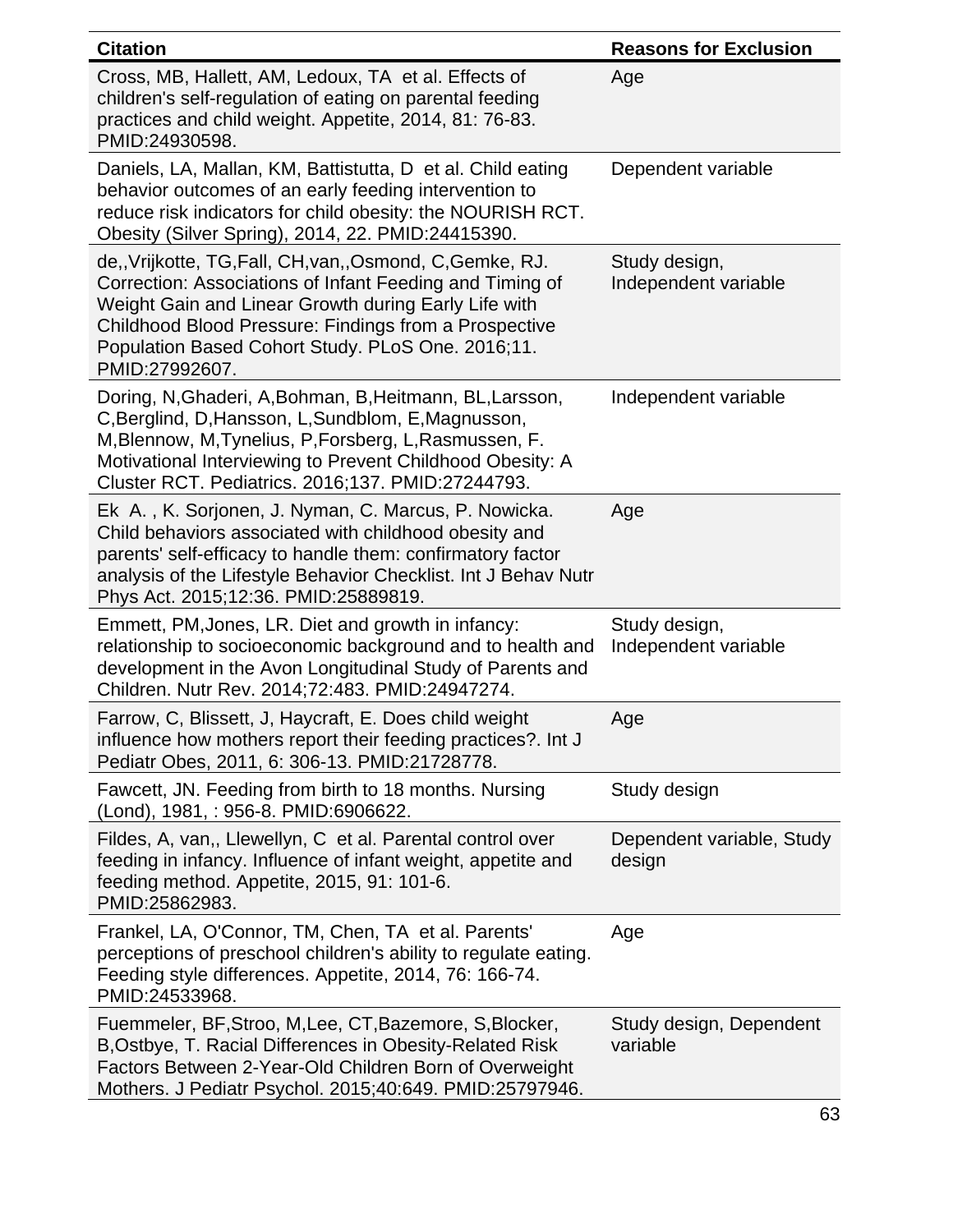| <b>Citation</b>                                                                                                                                                                                                                                               | <b>Reasons for Exclusion</b> |
|---------------------------------------------------------------------------------------------------------------------------------------------------------------------------------------------------------------------------------------------------------------|------------------------------|
| Galler, JR, Ramsey, FC, Harrison, RH et al. Infant feeding<br>practices in Barbados predict later growth. J Nutr, 1998,<br>128: 1328-35. PMID:9687552.                                                                                                        | Independent variable         |
| Galloway, AT, Fiorito, LM, Francis, LA, Birch, LL. 'Finish your<br>soup': counterproductive effects of pressuring children to<br>eat on intake and affect. Appetite. 2006;46:318.<br>PMID:16626838.                                                           | Age                          |
| Galson, SK. Childhood overweight and obesity prevention.<br>Public Health Rep, 2008, 123: 258-9. PMID:19006963.                                                                                                                                               | Not peer reviewed            |
| Gan, CY, Chin, B, Teoh, ST, Chan, MK. Nutritional status of<br>Kadazan children in a rural district in Sabah, Malaysia.<br>Southeast Asian J Trop Med Public Health. 1993;24:293.<br>PMID:8266232.                                                            | Independent variable         |
| Gibbs, BG, Forste, R. Socioeconomic status, infant feeding<br>practices and early childhood obesity. Pediatr Obes, 2014,<br>9: 135-46. PMID:23554385.                                                                                                         | Independent variable         |
| Gibson, P. Childhood obesity: an approach to weight<br>management. J Fam Health Care, 2002, 12: 88-9.<br>PMID:12416013.                                                                                                                                       | Study design                 |
| Gross, RS, Briggs, RD, Hershberg, RS et al. Early Child<br>Social-Emotional Problems and Child Obesity: Exploring the<br>Protective Role of a Primary Care-Based General Parenting<br>Intervention. J Dev Behav Pediatr, 2015, 36: 594-604.<br>PMID:26375801. | Age                          |
| Guerrero, AD, Chu, L, Franke, T et al. Father Involvement<br>in Feeding Interactions with Their Young Children. Am J<br>Health Behav, 2016, 40: 221-30. PMID:26931754.                                                                                        | Independent variable         |
| Guldan, GS, Fan, HC, Ma, X, Ni, ZZ, Xiang, X, Tang, MZ.<br>Culturally appropriate nutrition education improves infant<br>feeding and growth in rural Sichuan, China. J Nutr.<br>2000;130:1204. PMID:10801920.                                                 | Independent variable         |
| Harvey, H, Coleman, G. Raising healthy eaters: a parenting<br>and nutrition curriculum. J Nutr Educ Behav. 2008;40:52.<br>PMID:18174106.                                                                                                                      | Study design, age            |
| Harvey-Berino, J, Rourke, J. Obesity prevention in<br>preschool native-american children: a pilot study using<br>home visiting. Obes Res, 2003, 11: 606-11.<br>PMID:12740449.                                                                                 | Age                          |
| Hathcock, A, Krause, K, Viera, AJ et al. Satiety<br>responsiveness and the relationship between breastfeeding<br>and weight status of toddlers of overweight and obese<br>women. Matern Child Health J, 2014, 18: 1023-30.<br>PMID:23925718.                  | Age                          |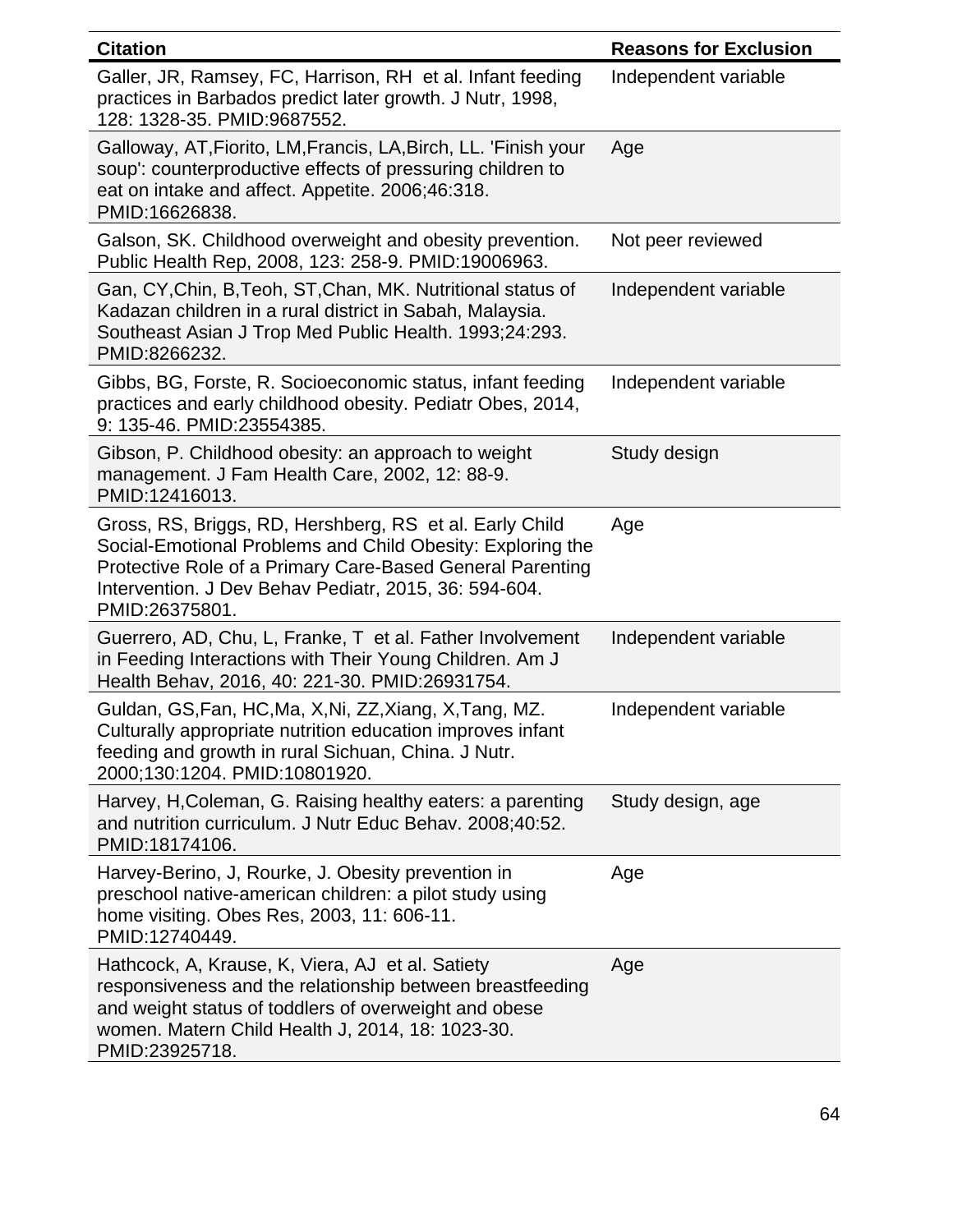| <b>Citation</b>                                                                                                                                                                                                                                      | <b>Reasons for Exclusion</b>                                                 |
|------------------------------------------------------------------------------------------------------------------------------------------------------------------------------------------------------------------------------------------------------|------------------------------------------------------------------------------|
| Haycraft, EL, Blissett, JM. Maternal and paternal controlling<br>feeding practices: reliability and relationships with BMI.<br>Obesity (Silver Spring), 2008, 16: 1552-8. PMID:18421263.                                                             | Age                                                                          |
| Herman, A, Nelson, BB, Teutsch, C, Chung, PJ. "Eat Healthy,<br>Stay Active!": a coordinated intervention to improve nutrition<br>and physical activity among Head Start parents, staff, and<br>children. Am J Health Promot. 2012;27. PMID:22950932. | Independent variable, age                                                    |
| Hohman, EE, Paul, IM, Birch, LL et al. INSIGHT responsive<br>parenting intervention is associated with healthier patterns<br>of dietary exposures in infants. Obesity (Silver Spring),<br>2017, 25: 185-191. PMID:28008749.                          | Outcome was not growth,<br>size, body composition<br>Comparator not relevant |
| Horodynski, MA, Baker, S, Van, , Olson, B, Brophy-Herb,<br>H, Auld, G. The healthy babies curriculum. J Nutr Educ<br>Behav. 2014;46:151. PMID:24280320.                                                                                              | Dependent variable                                                           |
| Hughes, SO, Anderson, CB, Power, TG et al. Measuring<br>feeding in low-income African-American and Hispanic<br>parents. Appetite, 2006, 46: 215-23. PMID:16504340.                                                                                   | Age                                                                          |
| Hughes, SO, Power, TG, Orlet, et al. Revisiting a neglected<br>construct: parenting styles in a child-feeding context.<br>Appetite, 2005, 44: 83-92. PMID:15604035.                                                                                  | Age                                                                          |
| Hughes, SO, Shewchuk, RM, Baskin, ML et al. Indulgent<br>feeding style and children's weight status in preschool. J<br>Dev Behav Pediatr, 2008, 29: 403-10. PMID:18714209.                                                                           | Age                                                                          |
| Hundt, GA, Forman, MR. Interfacing anthropology and<br>epidemiology: the Bedouin Arab Infant Feeding Study. Soc<br>Sci Med. 1993;36:957. PMID:8480241.                                                                                               | Independent variable                                                         |
| Hurley, KM, Black, MM. Introduction to a supplement on<br>responsive feeding: promoting healthy growth and<br>development for infants and toddlers. J Nutr, 2011, 141.<br>PMID:21270358.                                                             | Study design                                                                 |
| Iacovou, M, Sevilla, A. Infant feeding: the effects of<br>scheduled vs. on-demand feeding on mothers' wellbeing<br>and children's cognitive development. Eur J Public Health.<br>2013;23:13. PMID:22420982.                                          | Dependent variable                                                           |
| Infant feeding practices revisited. Nutrition Committee of the<br>Canadian Paediatric Society. Can Med Assoc J.<br>1980;122:987-9. PMID:7370888.                                                                                                     | Study design                                                                 |
| Infants in childcare are likely to gain more weight in first<br>year. Nurs Stand, 2008, 23. PMID:27991379.                                                                                                                                           | Study design                                                                 |
| Karp SM, Lutenbacher M, Dietrich MS. The associations of<br>psychosocial factors<br>and infant feeding beliefs and practices of young, first time,<br>low income mothers. Issues Compr Pediatr Nurs.<br>2010;33(4):268-87. PubMed PMID: 21047213.    | Dependent variable                                                           |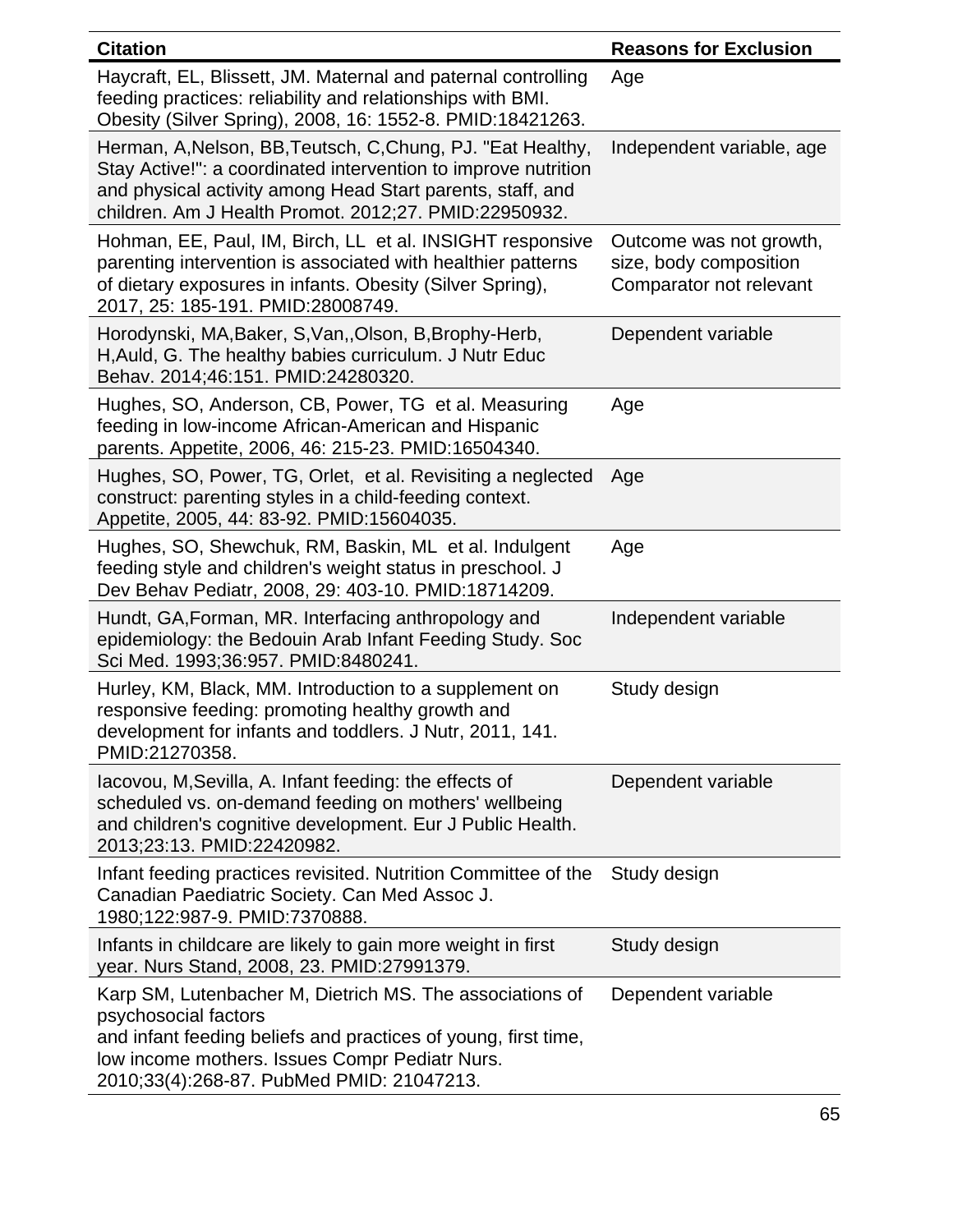| <b>Citation</b>                                                                                                                                                                                                                                                  | <b>Reasons for Exclusion</b> |
|------------------------------------------------------------------------------------------------------------------------------------------------------------------------------------------------------------------------------------------------------------------|------------------------------|
| Karp, SM, Barry, KM, Gesell, SB et al. Parental feeding<br>patterns and child weight status for Latino preschoolers.<br>Obes Res Clin Pract, 2014, 8. PMID:24548581.                                                                                             | Age                          |
| Kasemsup, R, Reicks, M. The relationship between<br>maternal child-feeding practices and overweight in Hmong<br>preschool children. Ethn Dis, 2006, 16: 187-93.<br>PMID:16599369.                                                                                | Age                          |
| Kaur N., R. Deol, A. Yadav. Correlation of feeding practices<br>and health profile of children. Nurs J India. 2014;105:128-<br>30. PMID:25643566.                                                                                                                | Independent variable, age    |
| Koletzko, B, von,. Are there long term protective effects of<br>breast feeding against later obesity?. Nutr Health, 2001, 15:<br>225-36. PMID:12003089.                                                                                                          | Study design                 |
| Kong, A, Jones, BL, Fiese, BH, Schiffer, LA, Odoms-Young,<br>A, Kim, Y, Bailey, L, Fitzgibbon, ML. Parent-child mealtime<br>interactions in racially/ethnically diverse families with<br>preschool-age children. Eat Behav. 2013;14:451.<br>PMID:24183134.       | Age                          |
| Kramer M.S., E. E. Moodie, R. W. Platt. Infant feeding and<br>growth: can we answer the causal question?. Epidemiology.<br>2012;23:790-4. PMID:23038108.                                                                                                         | Independent variable         |
| Lapinleimu, H, Viikari, J, Jokinen, E, Salo, P, Routi, T, Leino,<br>A, Ronnemaa, T, Seppanen, R, Valimaki, I, Simell, O.<br>Prospective randomised trial in 1062 infants of diet low in<br>saturated fat and cholesterol. Lancet. 1995;345:471.<br>PMID:7861873. | Independent variable         |
| Lauver, MA, Hizon, L, Bulla, A et al. Infant feeding<br>practices: the effect on six month weight. J Kans Med Soc,<br>1981, 82: 403-6. PMID:7288260                                                                                                              | Independent variable         |
| Lee, Y, Birch, LL. Diet quality, nutrient intake, weight status,<br>and feeding environments of girls meeting or exceeding the<br>American Academy of Pediatrics recommendations for total<br>dietary fat. Minerva Pediatr. 2002;54:179. PMID:12070476.          | Study design, age            |
| Leonard, CP,D'Augelli, AR,Smiciklas-Wright, H. Effects of a<br>weight-control promotion program on parents' responses to<br>family eating situations. J Am Diet Assoc. 1984;84:424.<br>PMID:6707397.                                                             | Age                          |
| Letourneau, N. Improving adolescent parent-infant<br>interactions: a pilot study. J Pediatr Nurs. 2001;16:53.<br>PMID:11247525.                                                                                                                                  | Dependent variable           |
| Leung, CY, Miller, AL, Lumeng, JC, Kaciroti, NA, Rosenblum,<br>KL. Maternal representations of their children in relation to<br>feeding beliefs and practices among low-income mothers of<br>young children. Appetite. 2015;95:176. PMID:26145277.               | Age                          |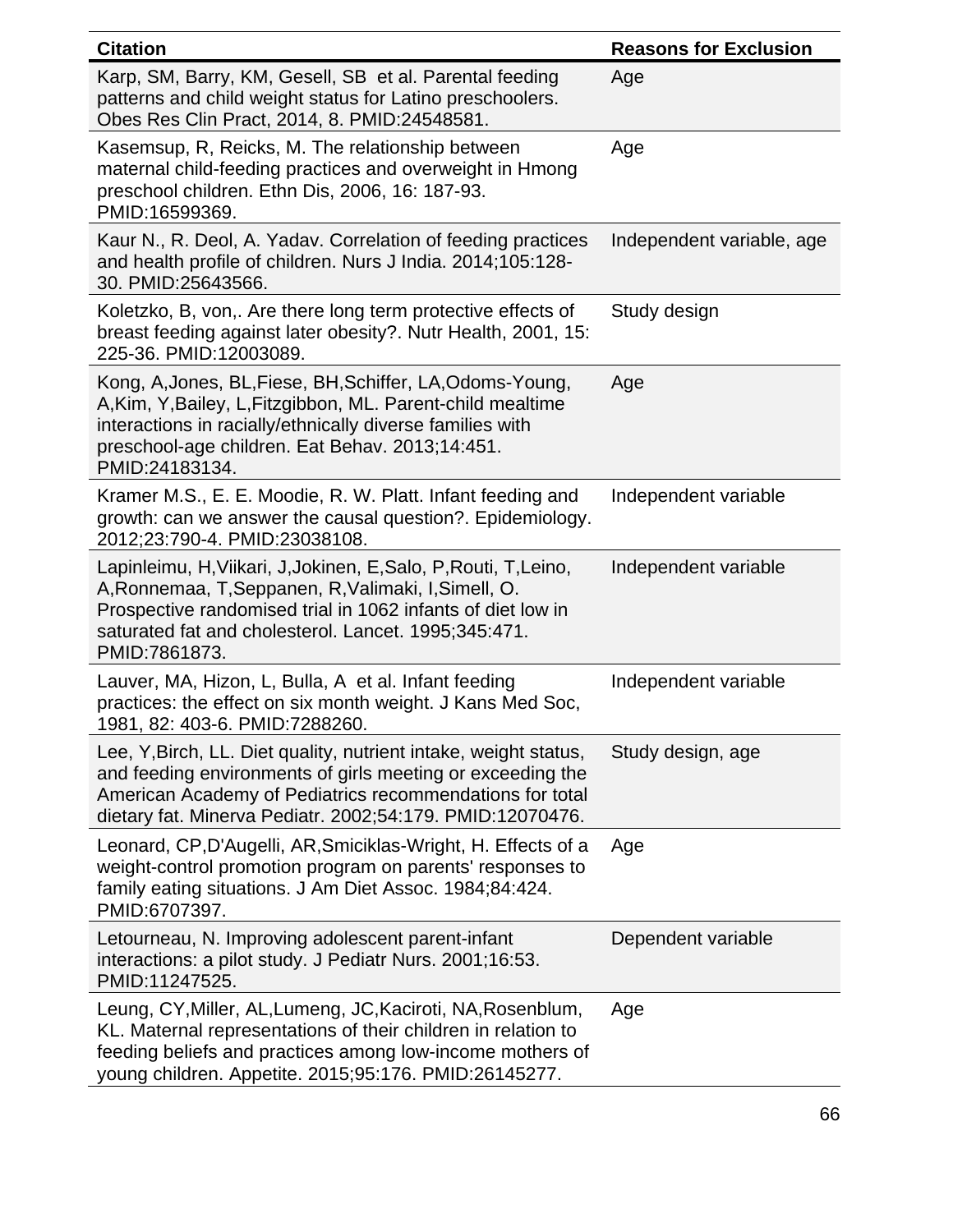| <b>Citation</b>                                                                                                                                                                                                                                                    | <b>Reasons for Exclusion</b>                |
|--------------------------------------------------------------------------------------------------------------------------------------------------------------------------------------------------------------------------------------------------------------------|---------------------------------------------|
| Llewellyn, CH, van, Plomin, R, Fisher, A, Wardle, J. Inherited<br>behavioral susceptibility to adiposity in infancy: a<br>multivariate genetic analysis of appetite and weight in the<br>Gemini birth cohort. Am J Clin Nutr. 2012;95:633.<br>PMID:22277555.       | Independent variable,<br>Dependent variable |
| Lora, KR, Hubbs-Tait, L, Ferris, AM et al. African-American<br>and Hispanic children's beverage intake: Differences in<br>associations with desire to drink, fathers' feeding practices,<br>and weight concerns. Appetite, 2016, 107: 558-567.<br>PMID:27620644.   | Age                                         |
| Ma, JQ, Zhou, LL, Hu, YQ et al. Feeding and growth of<br>normal birth weight infants during the first year of life in<br>Shanghai. Early Hum Dev, 2012, 88: 831-6.<br>PMID:22749637.                                                                               | Study design                                |
| Manios, Y. The 'ToyBox-study' obesity prevention<br>programme in early childhood: an introduction. Obes Rev,<br>2012, : 1-2. PMID:22309060.                                                                                                                        | Study design                                |
| May, AL, Dietz, WH. The Feeding Infants and Toddlers<br>Study 2008: opportunities to assess parental, cultural, and<br>environmental influences on dietary behaviors and obesity<br>prevention among young children. J Am Diet Assoc, 2010,<br>110. PMID:21092764. | Study design                                |
| May, M. Nutrition: eat, drink and be healthy. Nurs Mirror.<br>1980;151:28. PMID:6902319.                                                                                                                                                                           | Study design                                |
| Michaliszyn, SF, Sjaarda, LA, Scifres, C, Simhan,<br>H, Arslanian, SA. Maternal excess gestational weight gain<br>and infant waist circumference: a 2-y observational study.<br>Pediatr Res. 2016. PMID:27632776.                                                  | Independent variable                        |
| Mihrshahi, S, Battistutta, D, Magarey, A et al. Determinants<br>of rapid weight gain during infancy: baseline results from the<br>NOURISH randomised controlled trial. BMC Pediatr, 2011,<br>11. PMID:22054415.                                                    | Study design                                |
| Mogan, J. Parental weight and its relation to infant feeding<br>patterns and infant obesity. Int J Nurs Stud, 1986, 23: 255-<br>64. PMID:3637163.                                                                                                                  | Comparator not relevant                     |
| Moreno, M. Early infant feeding and obesity risk. JAMA<br>Pediatr, 2014, 168. PMID:25365393.                                                                                                                                                                       | Study design                                |
| Morgan J. B., P. M. Mumford. A follow-up study of nutrition<br>and anthropometry in pre-school children. Proc Nutr Soc.<br>1980;39. PMID:7367445.                                                                                                                  | Independent variable, age                   |
| Morin, KH. Parental style of infant and child feeding: how<br>influential is it?. MCN Am J Matern Child Nurs, 2006, 31.<br>PMID:17149116.                                                                                                                          | Study design                                |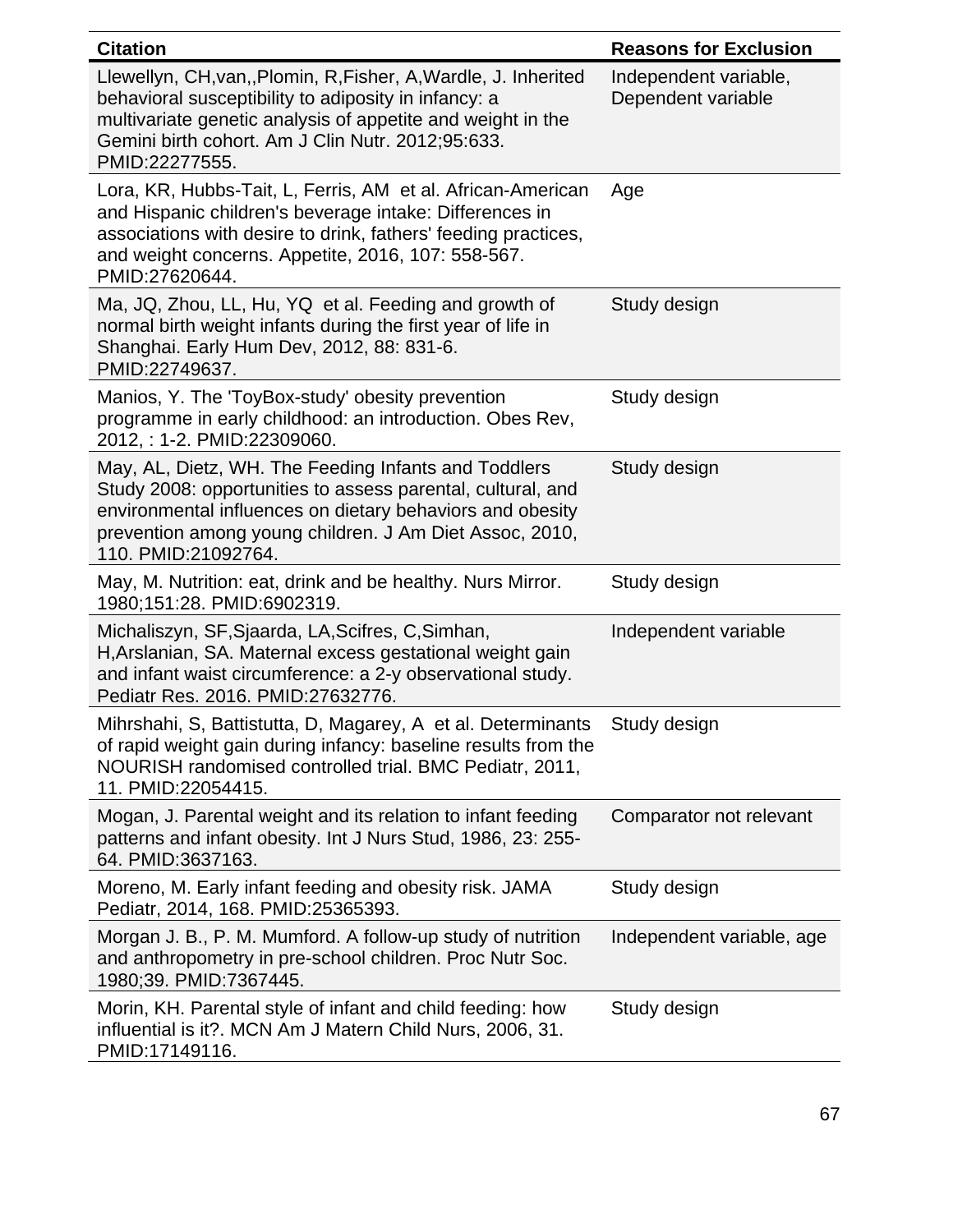| <b>Citation</b>                                                                                                                                                                                                                                | <b>Reasons for Exclusion</b>                |
|------------------------------------------------------------------------------------------------------------------------------------------------------------------------------------------------------------------------------------------------|---------------------------------------------|
| Myers EF., G. H. Johnson. ADAF takes first steps toward<br>childhood healthy weight initiative. J Am Diet Assoc.<br>2001;101:588. PMID:11374357.                                                                                               | Study design                                |
| Navarro, JI, Sigulem, DM, Ferraro, AA et al. The double<br>task of preventing malnutrition and overweight: a quasi-<br>experimental community-based trial. BMC Public Health,<br>2013, 13. PMID:23496939.                                      | Independent variable                        |
| Olson, CM, Baker, IR, Demment, MM et al. The healthy<br>start partnership: an approach to obesity prevention in<br>young families. Fam Community Health, 2014, 37: 74-85.<br>PMID:24297009.                                                    | Independent variable                        |
| Oyama, M, Nakamura, K, Tsuchiya, Y et al. Unhealthy<br>maternal lifestyle leads to rapid infant weight gain:<br>prevention of future chronic diseases. Tohoku J Exp Med,<br>2009, 217: 67-72. PMID:19155610.                                   | Independent variable                        |
| Passehl, B, McCarroll, C, Buechner, J et al. Preventing<br>childhood obesity: establishing healthy lifestyle habits in the<br>preschool years. J Pediatr Health Care, 2004, 18: 315-9.<br>PMID:15523425.                                       | Study design                                |
| Patterson, RE, Typpo, JT, Typpo, MH et al. Factors related<br>to obesity in preschool children. J Am Diet Assoc, 1986, 86:<br>1376-81. PMID:3489748.                                                                                           | Age                                         |
| Paul, A, Whitehead, R. Infant feeding: the weighting game.<br>Community Outlook. 1986:11. PMID:3637129.                                                                                                                                        | Study design,<br>Independent variable       |
| Paul, IM, Williams, JS, Anzman-Frasca, S et al. The<br>Intervention Nurses Start Infants Growing on Healthy<br>Trajectories (INSIGHT) study. BMC Pediatr, 2014, 14.<br>PMID:25037579.                                                          | Dependent variable, Study<br>design         |
| Pelto, GH, Santos, I, Goncalves, H, Victora, C, Martines,<br>J, Habicht, JP. Nutrition counseling training changes<br>physician behavior and improves caregiver knowledge<br>acquisition. J Nutr. 2004;134:357. PMID:14747672.                 | Independent variable,<br>Dependent variable |
| Perrin, EM, Rothman, RL, Sanders, LM, Skinner, AC, Eden,<br>SK, Shintani, A, Throop, EM, Yin, HS. Racial and ethnic<br>differences associated with feeding- and activity-related<br>behaviors in infants. Pediatrics. 2014;133. PMID:24639273. | Study design, Dependent<br>variable         |
| Pettman, T, Magarey, A, Mastersson, N, Wilson, A, Dollman,<br>J. Improving weight status in childhood: results from the eat<br>well be active community programs. Int J Public Health.<br>2014;59:43. PMID:23529384.                           | Study design,<br>Independent variable       |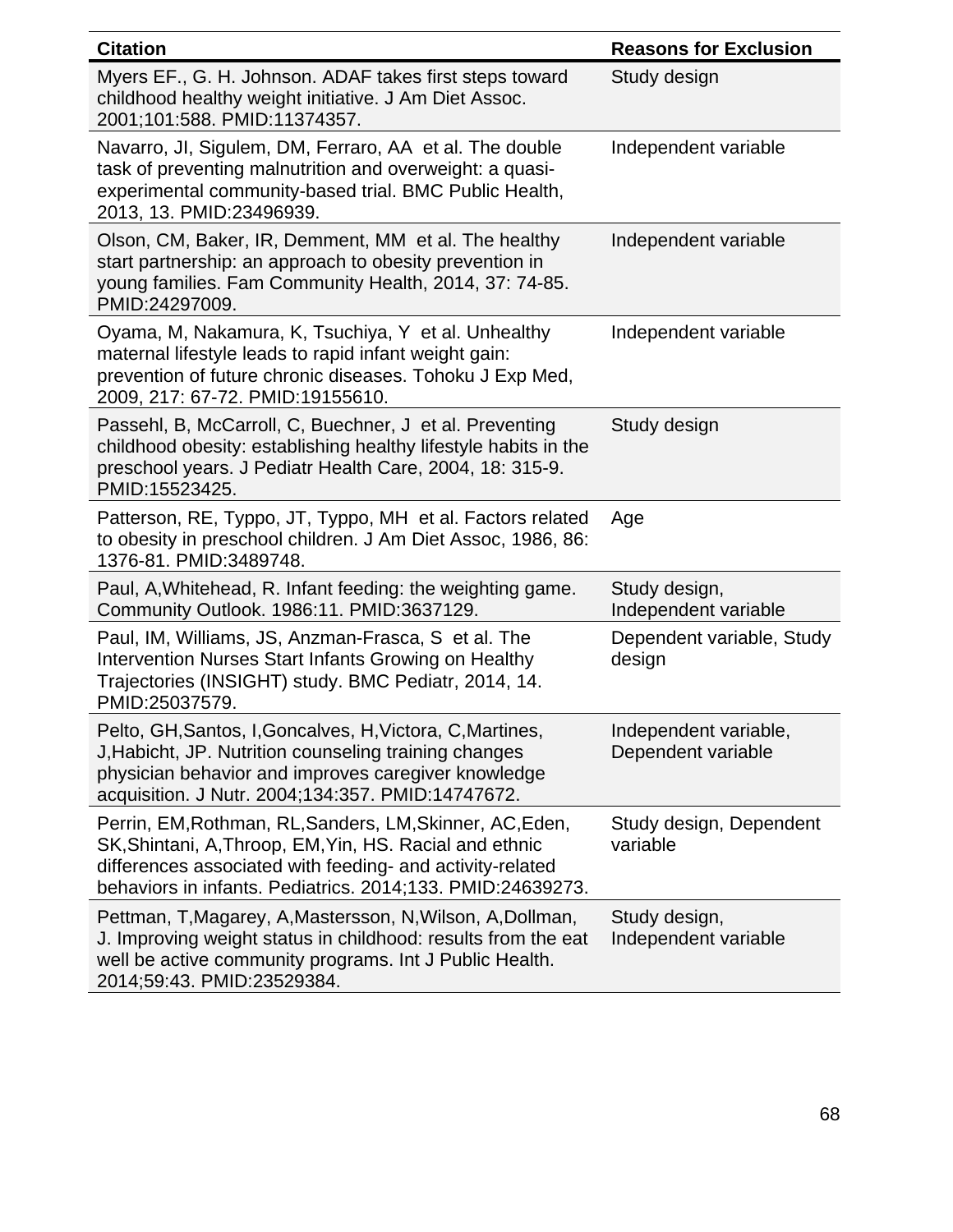| <b>Citation</b>                                                                                                                                                                                                                                                                                                     | <b>Reasons for Exclusion</b>        |
|---------------------------------------------------------------------------------------------------------------------------------------------------------------------------------------------------------------------------------------------------------------------------------------------------------------------|-------------------------------------|
| Power TG, Hughes SO, Goodell LS, Johnson SL, Duran JA,<br>Williams K, Beck AD,<br>Frankel LA. Feeding practices of low-income mothers: how<br>do they compare to<br>current recommendations? Int J Behav Nutr Phys Act. 2015<br>Mar 7;12:34. PubMed PMID: 25888909.                                                 | Dependent variable                  |
| Pridham, KF, Schroeder, M, Brown, R, Clark, R. The<br>relationship of a mother's working model of feeding to her<br>feeding behaviour. J Adv Nurs. 2001;35:741.<br>PMID:11529976.                                                                                                                                   | Independent variable                |
| Pugliese, MT, Weyman-Daum, M, Moses, N, Lifshitz, F.<br>Parental health beliefs as a cause of nonorganic failure to<br>thrive. Pediatrics. 1987;80:175. PMID:3615087.                                                                                                                                               | Independent variable                |
| Qureshi B., J. B. Morgan, A. C. Kimer, D. Donaldson, J. W.<br>Dickerson. Feeding practices and birth weights of infants in<br>Southall, Middlesex. J R Soc Health. 1988;108:77-80.<br>PMID:3135398.                                                                                                                 | Independent variable                |
| Raat, H, Struijk, MK, Remmers, T et al. Primary prevention<br>of overweight in preschool children, the BeeBOFT study<br>(breastfeeding, breakfast daily, outside playing, few sweet<br>drinks, less TV viewing): design of a cluster randomized<br>controlled trial. BMC Public Health, 2013, 13.<br>PMID:24138805. | Dependent variable, Study<br>design |
| Rios-Castillo, I, Cerezo, S, Corvalan, C et al. Risk factors<br>during the prenatal period and the first year of life<br>associated with overweight in 7-year-old low-income<br>Chilean children. Matern Child Nutr, 2015, 11: 595-605.<br>PMID:23241511.                                                           | Independent variable                |
| Robertson, J, Puckering, C, Parkinson, K et al. Mother-<br>child feeding interactions in children with and without weight<br>faltering; nested case control study. Appetite, 2011, 56:<br>753-9. PMID:21396417.                                                                                                     | Study design                        |
| Robinson, SM, Marriott, LD, Crozier, SR, Harvey, NC, Gale,<br>CR, Inskip, HM, Baird, J, Law, CM, Godfrey, KM, Cooper, C.<br>Variations in infant feeding practice are associated with<br>body composition in childhood: a prospective cohort study.<br>J Clin Endocrinol Metab. 2009;94:2799. PMID:19435826.        | Independent variable                |
| Roche, ML, Creed-Kanashiro, HM, Tuesta, I, Kuhnlein, HV.<br>Infant and young child feeding in the Peruvian Amazon: the<br>need to promote exclusive breastfeeding and nutrient-dense<br>traditional complementary foods. Matern Child Nutr.<br>2011;7:284. PMID:21689271.                                           | Independent variable                |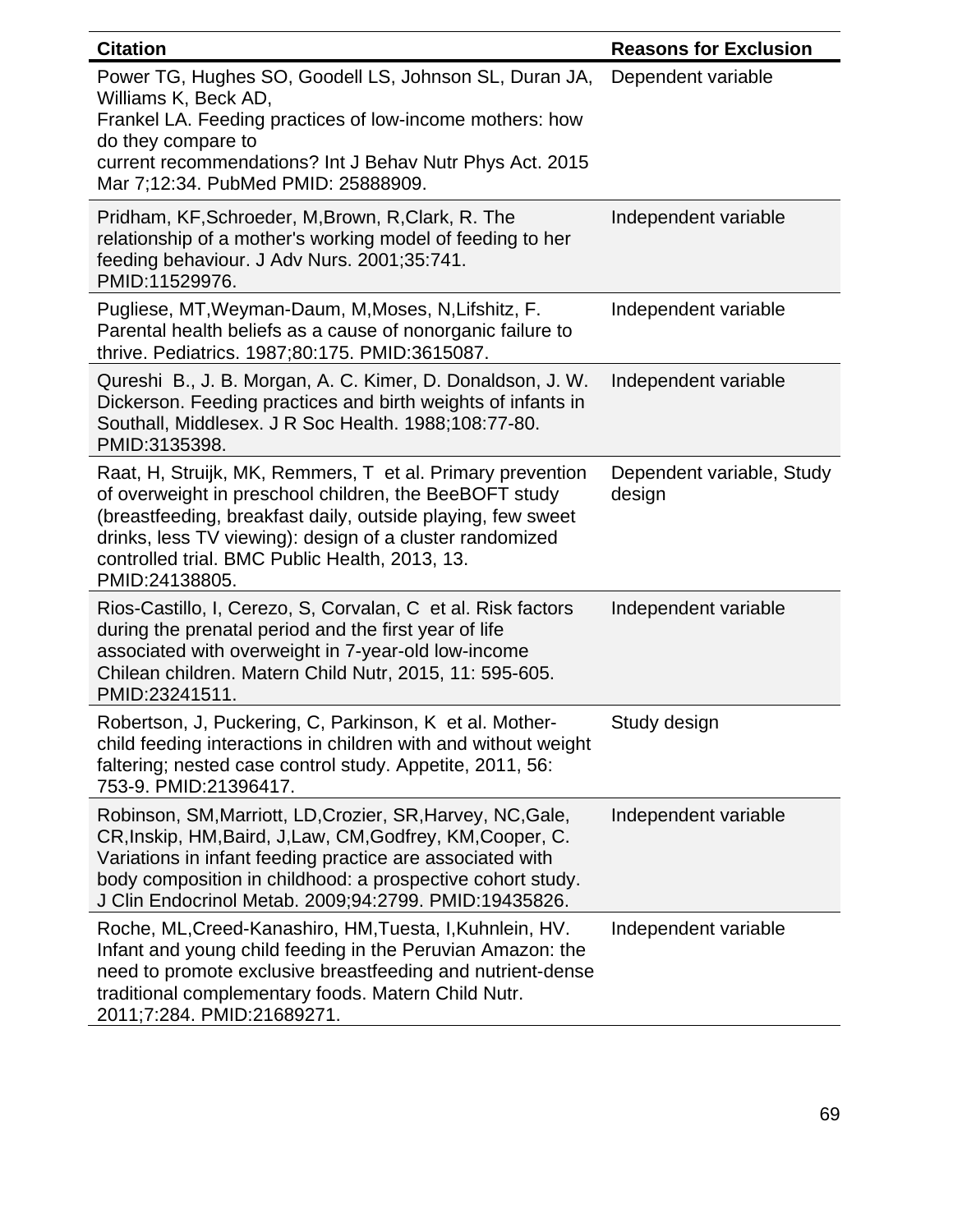| <b>Citation</b>                                                                                                                                                                                                                                                                  | <b>Reasons for Exclusion</b> |
|----------------------------------------------------------------------------------------------------------------------------------------------------------------------------------------------------------------------------------------------------------------------------------|------------------------------|
| Rodgers, RF, Paxton, SJ, Massey, R et al. Maternal<br>feeding practices predict weight gain and obesogenic eating<br>behaviors in young children: a prospective study. Int J<br>Behav Nutr Phys Act, 2013, 10. PMID:23414332.                                                    | Age                          |
| Rodgers, RF, Paxton, SJ, McLean, SA et al. Do maternal<br>body dissatisfaction and dietary restraint predict weight gain<br>in young pre-school children? A 1-year follow-up study.<br>Appetite, 2013, 67: 30-6. PMID:23541398.                                                  | Age                          |
| Romeo, S. Transitioning to table foods. The parent offers<br>and the child eats  sometimes. Adv Nurse Pract. 2001;9.<br>PMID:12416057.                                                                                                                                           | Study design                 |
| Rossiter M.D., S. E. Evers. Infant feeding practices and<br>children's weight status. Can J Diet Pract Res.<br>2013;74:107-13. PMID:24018001.                                                                                                                                    | Independent variable         |
| Ryan, AS, Gussler, JD. Biocultural factors affecting infant<br>feeding and growth. Med Anthropol. 1985;9:93.<br>PMID:3836323.                                                                                                                                                    | Study design                 |
| Sadler, C. Growing pains. Nurs Stand. 2003;17:16.<br>PMID:12640803.                                                                                                                                                                                                              | Study design                 |
| Salariya, EM, Robertson, CM. Relationships between baby<br>feeding types and patterns, gut transit time of meconium<br>and the incidence of neonatal jaundice. Midwifery.<br>1993;9:235. PMID:8283955.                                                                           | Independent variable         |
| Saltzman, JA, Pineros-Leano, M, Liechty, JM et al. Eating,<br>feeding, and feeling: emotional responsiveness mediates<br>longitudinal associations between maternal binge eating,<br>feeding practices, and child weight. Int J Behav Nutr Phys<br>Act, 2016, 13. PMID:27484590. | Dependent variable, Age      |
| Santos I., C. G. Victora, J. Martines, H. Goncalves, D. P.<br>Gigante, N. J. Valle, G. Pelto. Nutrition counseling<br>increases weight gain among Brazilian children. J Nutr.<br>2001;131:2866-73. PMID:11694610.                                                                | Independent variable         |
| Sawley, L. Infant feeding. Nursing (Lond). 1989;3:18.<br>PMID:2761850.                                                                                                                                                                                                           | Study design                 |
| Scheinmann, R,Chiasson, MA,Hartel, D,Rosenberg, TJ.<br>Evaluating a bilingual video to improve infant feeding<br>knowledge and behavior among immigrant Latina mothers.<br>J Community Health. 2010;35:464. PMID:20039195.                                                       | Dependent variable           |
| Scheiwe, A, Hardy, R, Watt, RG. Four-year follow-up of a<br>randomized controlled trial of a social support intervention<br>on infant feeding practices. Matern Child Nutr, 2010, 6: 328-<br>37. PMID:21050387.                                                                  | Independent variable         |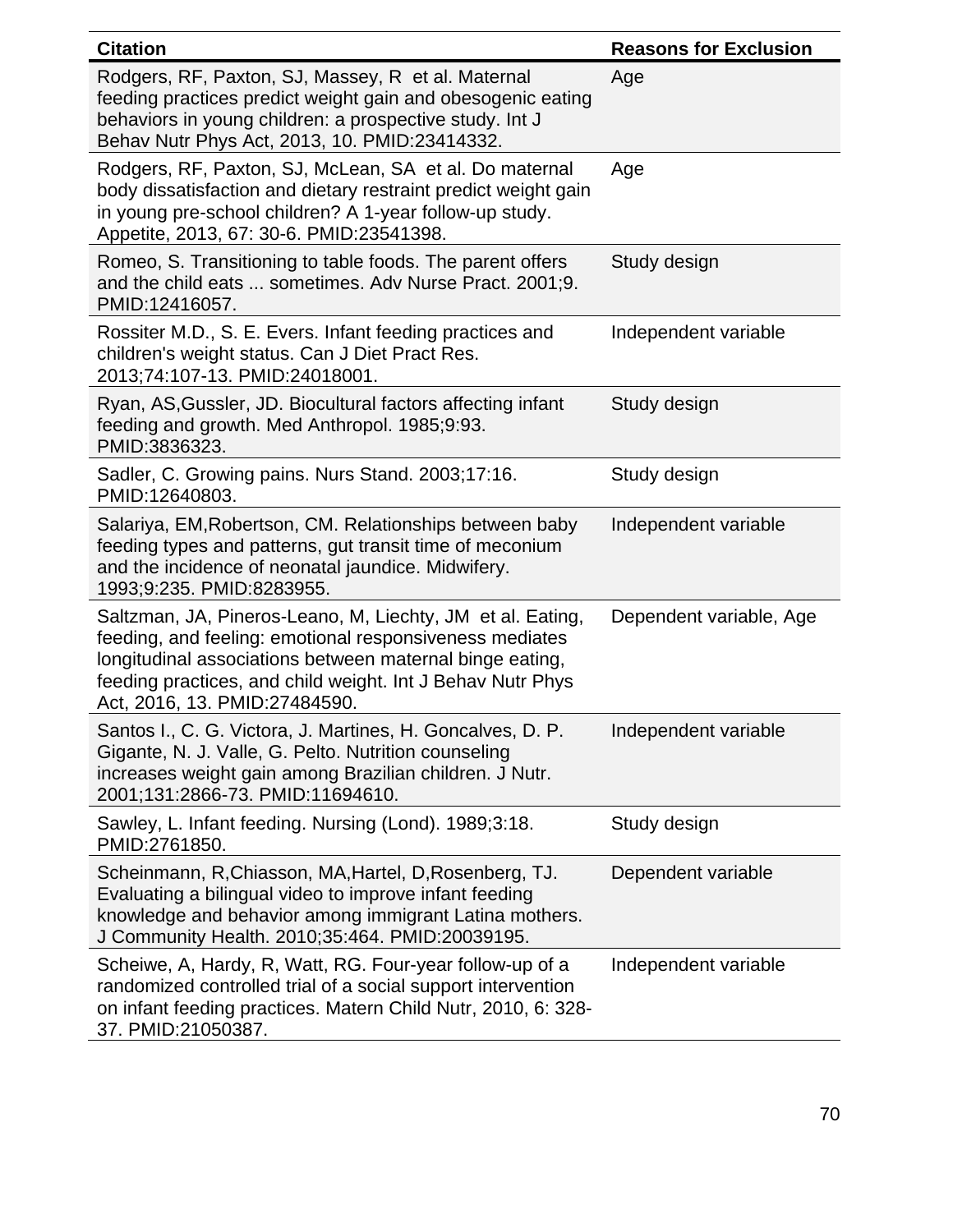| <b>Citation</b>                                                                                                                                                                                                                                                              | <b>Reasons for Exclusion</b>                |
|------------------------------------------------------------------------------------------------------------------------------------------------------------------------------------------------------------------------------------------------------------------------------|---------------------------------------------|
| Schroeder, N, Rushovich, B, Bartlett, E et al. Early Obesity<br>Prevention: A Randomized Trial of a Practice-Based<br>Intervention in 0-24-Month Infants. J Obes, 2015, 2015.<br>PMID:26078877.                                                                              | Independent variable                        |
| Schwartz, R, Vigo, A, de, Justo, The Effect of a Pro-<br>Breastfeeding and Healthy Complementary Feeding<br>Intervention Targeting Adolescent Mothers and<br>Grandmothers on Growth and Prevalence of Overweight of<br>Preschool Children. PLoS One. 2015;10. PMID:26161657. | Independent variable                        |
| Scully H., G. Alberdi, R. Segurado, A. McNamara, K.<br>Lindsay, M. Horan, E. Hennessy, E. Gibney, F. McAuliffe.<br>Child Care Exposure Influences Childhood Adiposity at 2<br>Years: Analysis from the ROLO Study. Child Obes. 2016.<br>PMID:27854513.                       | Independent variable                        |
| Seal, N, Broome, ME. Prepregnancy Body Mass Index and<br>Feeding Practices in Relation to Infants' Growth. J Nurse<br>Pract. 2013;9. PMID:24187528.                                                                                                                          | Study design, Dependent<br>variable         |
| Shi, L, Zhang, J, Wang, Y et al. Effectiveness of an<br>educational intervention on complementary feeding<br>practices and growth in rural China: a cluster randomised<br>controlled trial. Public Health Nutr, 2010, 13: 556-65.<br>PMID:19706219.                          | Independent variable                        |
| Skouteris, H, Hill, B, McCabe, M et al. A parent-based<br>intervention to promote healthy eating and active<br>behaviours in pre-school children: evaluation of the MEND<br>2-4 randomized controlled trial. Pediatr Obes, 2016, 11: 4-<br>10. PMID:25721007.                | Age                                         |
| Souza, SS, Linley, J. Can responsive feeding help to<br>encourage healthy growth?. J Fam Health, 2015, 25: 16-8.<br>PMID:26749933.                                                                                                                                           | Study design                                |
| St., Perumean-Chaney, S, Sigman-Grant, M et al. Family-<br>based interventions for the treatment of childhood obesity. J<br>Am Diet Assoc, 2002, 102: 640-4. PMID:12008987.                                                                                                  | Study design                                |
| Taitz, LS, Lukmanji, Z. Alterations in feeding patterns and<br>rates of weight gain in South Yorkshire infants, 1971-1977.<br>Hum Biol. 1981;53:313. PMID:7309019.                                                                                                           | Independent variable                        |
| Taveras, EM, Gillman, MW, Kleinman, K et al. Racial/ethnic<br>differences in early-life risk factors for childhood obesity.<br>Pediatrics, 2010, 125: 686-95. PMID:20194284.                                                                                                 | Independent variable,<br>dependent variable |
| Taylor, BJ, Heath, AL, Galland, BC et al. Prevention of<br>Overweight in Infancy (POI.nz) study: a randomised<br>controlled trial of sleep, food and activity interventions for<br>preventing overweight from birth. BMC Public Health, 2011,<br>11. PMID:22182309.          | Study design                                |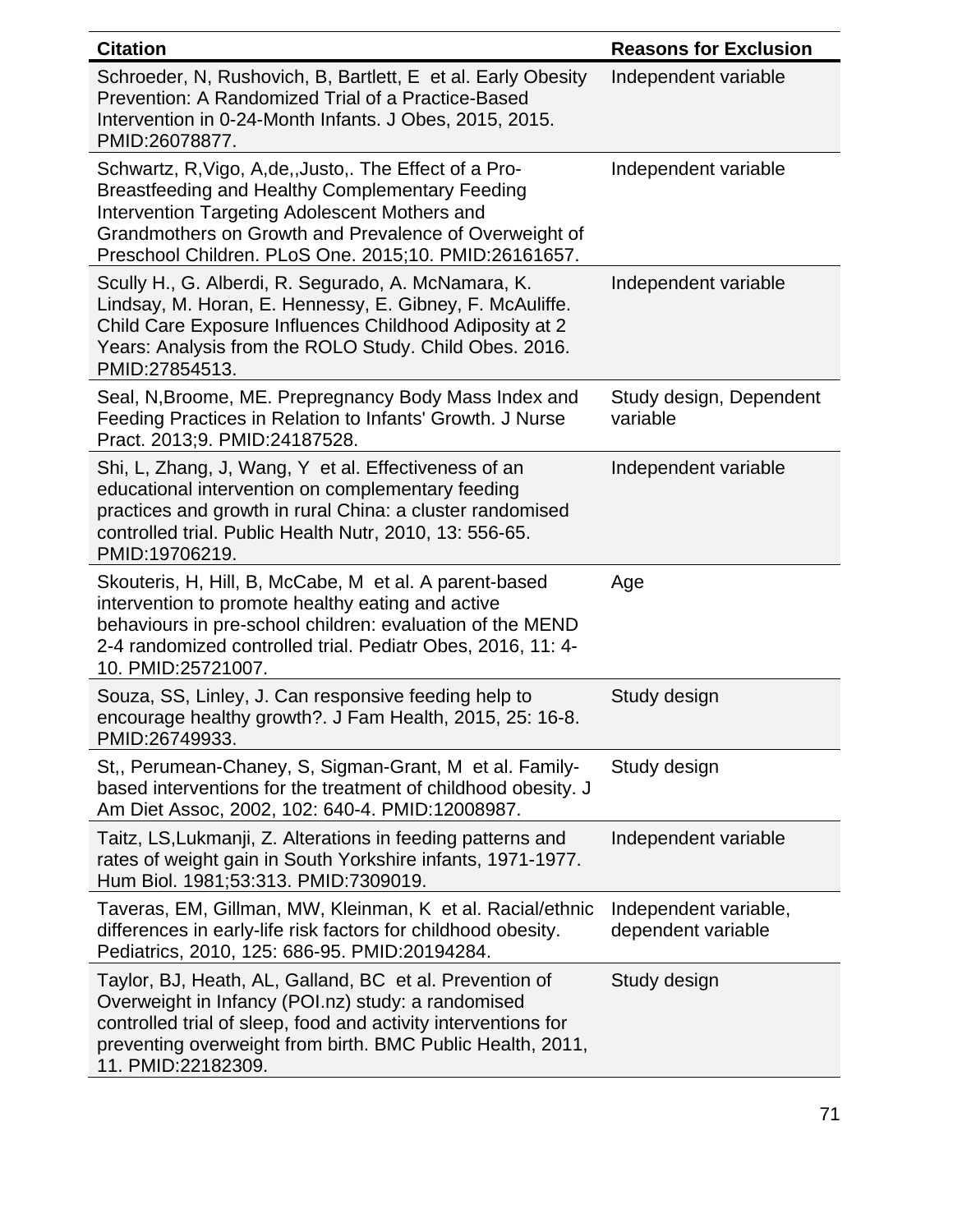| <b>Citation</b>                                                                                                                                                                                                                                             | <b>Reasons for Exclusion</b> |
|-------------------------------------------------------------------------------------------------------------------------------------------------------------------------------------------------------------------------------------------------------------|------------------------------|
| Tienboon, P, Wahlqvist, ML, Rutishauser, IH. Early life<br>factors affecting body mass index and waist-hip ratio in<br>adolescence. Asia Pac J Clin Nutr. 1992;1:21.<br>PMID:24323001.                                                                      | Independent variable         |
| Timby, N, Hernell, O, Lonnerdal, B et al. Parental feeding<br>control in relation to feeding mode and growth pattern<br>during early infancy. Acta Paediatr, 2014, 103: 1072-7.<br>PMID:24948384.                                                           | Study design                 |
| Toddler nutrition: food for thought. Community Pract.<br>2010;83:20. PMID:20196304.                                                                                                                                                                         | Study design                 |
| Townsend, E, Pitchford, NJ. Baby knows best? The impact<br>of weaning style on food preferences and body mass index<br>in early childhood in a case-controlled sample. BMJ Open,<br>2012, 2. PMID:22315302.                                                 | Age                          |
| Valman, HB. The first year of life: feeding and feeding<br>problems. Br Med J. 1980;280:457. PMID:7189426.                                                                                                                                                  | Study design                 |
| Vandeweghe, L, Vervoort, L, Verbeken, S, Moens, E, Braet, C.<br>Food Approach and Food Avoidance in Young Children:<br><b>Relation with Reward Sensitivity and Punishment</b><br>Sensitivity. Front Psychol. 2016;7:928. PMID:27445898.                     | Age                          |
| Ventura, AK, Inamdar, LB, Mennella, JA. Consistency in<br>infants' behavioural signalling of satiation during bottle-<br>feeding. Pediatr Obes. 2015;10:180. PMID:24990443.                                                                                 | Dependent variable           |
| Verbestel, V, De,, Van, et al. Prevention of overweight in<br>children younger than 2 years old: a pilot cluster-<br>randomized controlled trial. Public Health Nutr, 2014, 17:<br>1384-92. PMID:23701835.                                                  | Independent variable         |
| Vogels, N, Posthumus, DL, Mariman, EC et al.<br>Determinants of overweight in a cohort of Dutch children.<br>Am J Clin Nutr, 2006, 84: 717-24. PMID:17023696.                                                                                               | Independent variable         |
| Watson, PM, Dugdill, L, Pickering, K et al. Service<br>evaluation of the GOALS family-based childhood obesity<br>treatment intervention during the first 3 years of<br>implementation. BMJ Open, 2015, 5. PMID:25652799.                                    | Independent variable         |
| Watt, TT, Appel, L, Roberts, K et al. Sugar, stress, and the<br>Supplemental Nutrition Assistance Program: early childhood<br>obesity risks among a clinic-based sample of low-income<br>Hispanics. J Community Health, 2013, 38: 513-20.<br>PMID:23197136. | Independent variable         |
| Watt, TT, Appel, L, Lopez, V, Flores, B, Lawhon, B. A Primary<br>Care-Based Early Childhood Nutrition Intervention:<br>Evaluation of a Pilot Program Serving Low-Income Hispanic<br>Women. J Racial Ethn Health Disparities. 2015;2:537.<br>PMID:26863560.  | Independent variable         |